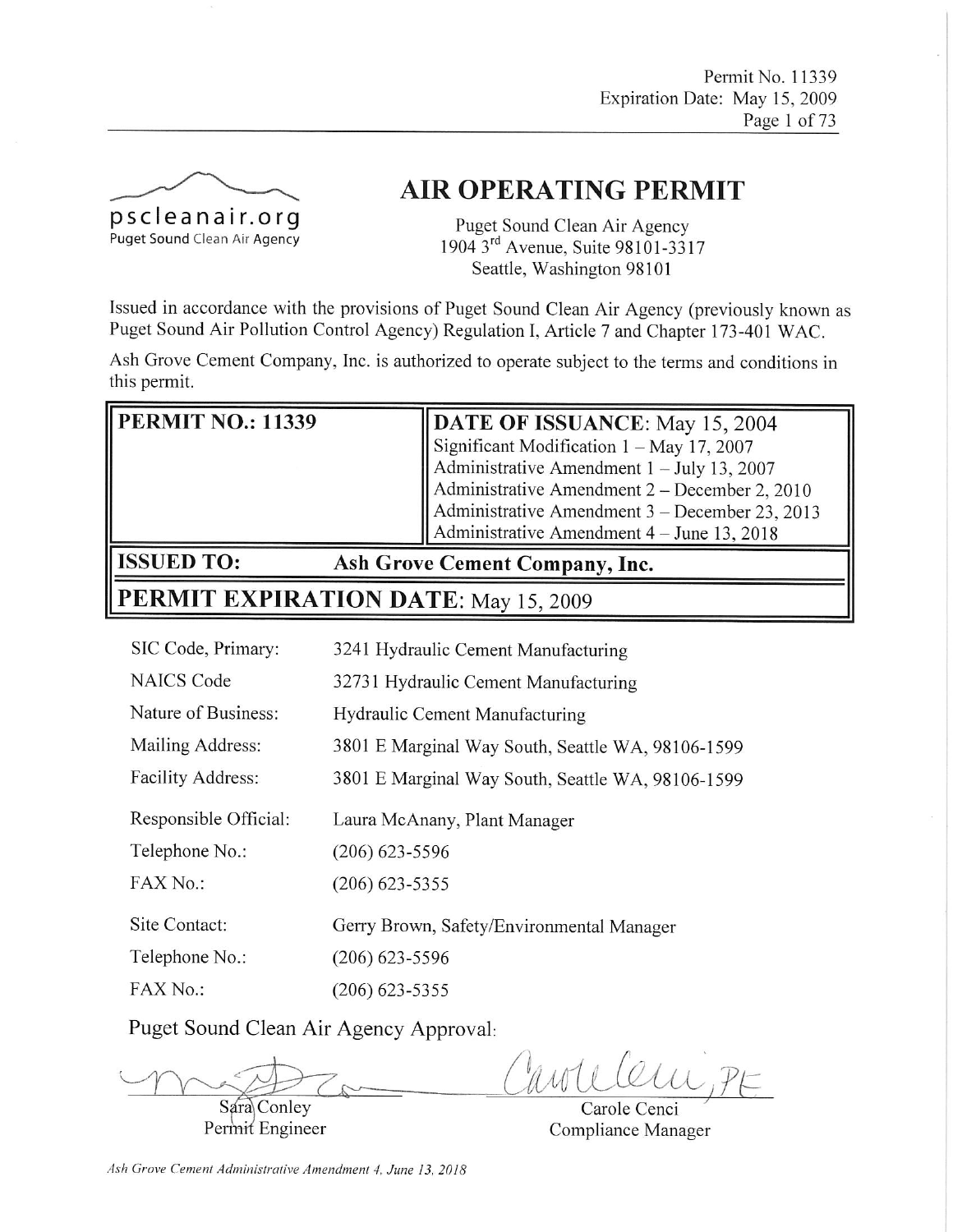# **TABLE OF CONTENTS**

| I.  | EMISSION LIMITS AND PERFORMANCE STANDARDS                               | 3  |
|-----|-------------------------------------------------------------------------|----|
| П.  | MONITORING, MAINTENANCE AND RECORDKEEPING<br><b>METHODS DESCRIPTION</b> | 29 |
|     | III. PROHIBITED ACTIVITIES                                              | 47 |
|     | IV. ACTIVITIES REQUIRING ADDITIONAL APPROVAL                            | 49 |
| V.  | STANDARD TERMS AND CONDITIONS                                           | 50 |
|     | VI. PERMIT ACTIONS                                                      | 58 |
|     | VII. PERMIT SHIELD                                                      | 64 |
|     | VIII. INAPPLICABLE REQUIREMENTS                                         | 65 |
| IX. | <b>INSIGNIFICANT EMISSION UNITS</b>                                     | 70 |
|     | X. APPENDIXES                                                           | 70 |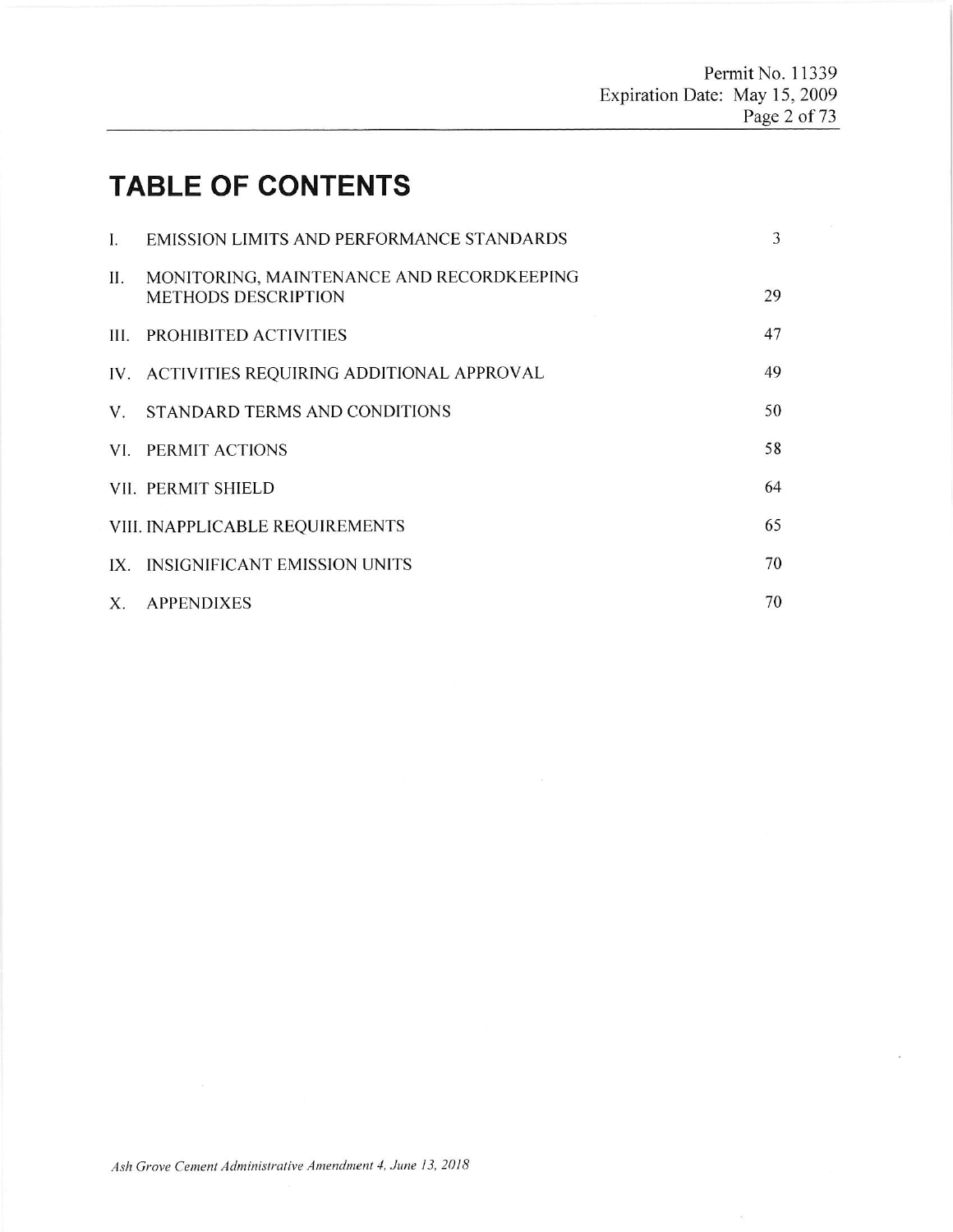## **I. EMISSION LIMITS AND PERFORMANCE STANDARDS**

The following tables list the citation for the "applicable requirement" in the second column. The third column (Date) contains the adoption or effective date of the requirement. In some cases, the effective dates of the Federally Enforceable Requirement and the State Only Requirement are different because only rules approved by EPA through Sections 110, 111, and 112 of the federal Clean Air Act are federally enforceable and either the state has not submitted the regulation to the EPA or the EPA has not approved it.

The first column is used as an identifier for the requirement, and the fourth (Requirement Paraphrase) column paraphrases the requirement. The first and fourth columns are for information only and are not enforceable conditions of this permit. The actual enforceable requirement is embodied in the requirement cited in the second and third columns.

The fifth column (Monitoring, Maintenance & Recordkeeping Method) identifies the methods described in Section II of the permit. Following these methods is an enforceable requirement of this permit. The sixth (Emission Standard Period) column identifies the averaging time for the reference test method. The last column (Reference Test Method) identifies the reference method associated with an applicable emission limit that is to be used if and when a source test is required. In some cases where the applicable requirement does not cite a test method, one has been added.

In the event of conflict or omission between the information contained in the fourth and sixth columns and the actual statute or regulation cited in the second column, the requirements and language of the actual statute or regulation cited shall govern. For more information regarding any of the requirements cited in the second and third columns, refer to the actual requirements cited.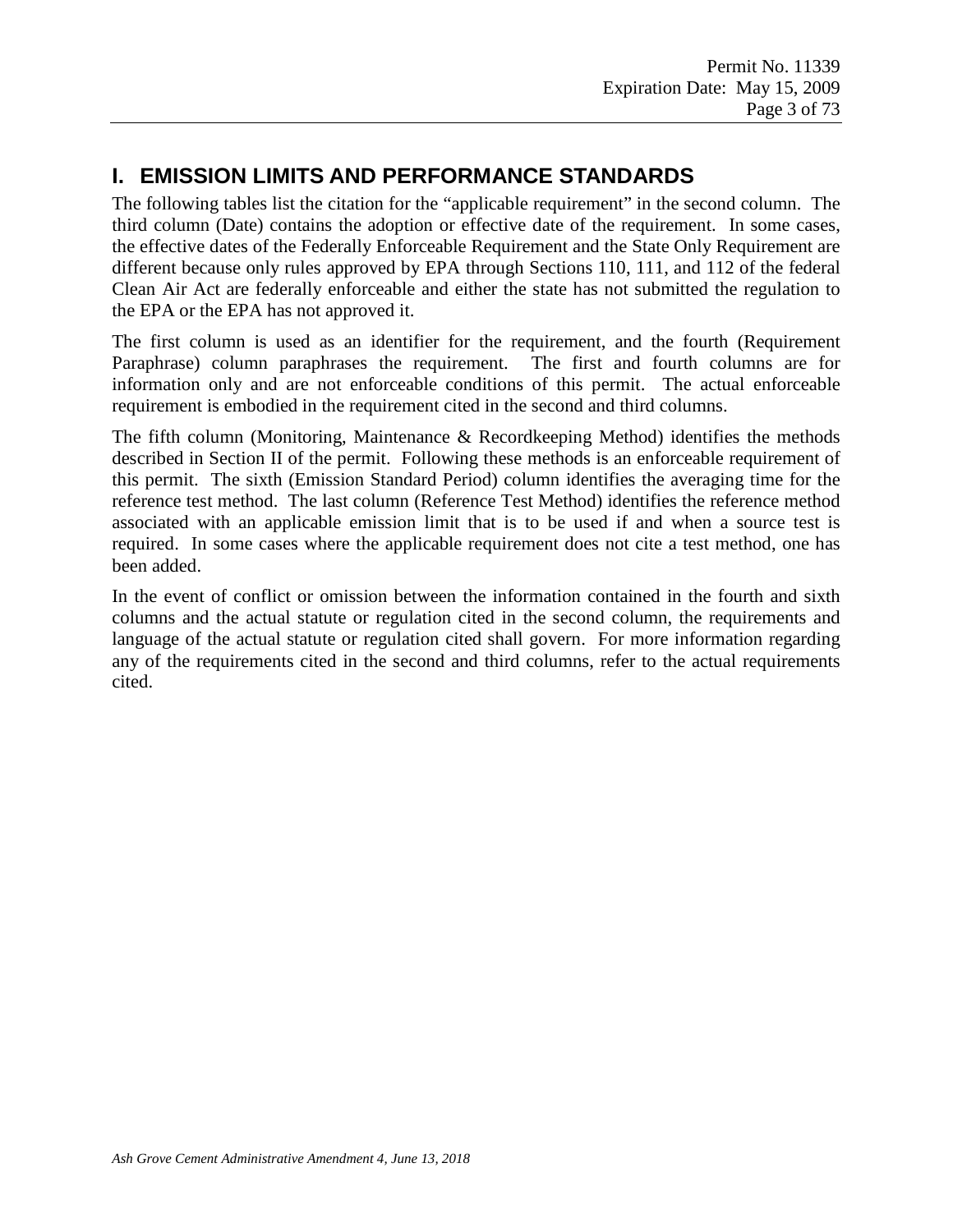## *A. FACILITY-WIDE APPLICABLE REQUIREMENTS*

The requirements in this section apply facility-wide to all the emission units regulated by this permit, except as otherwise stated in a permit condition.

| Reqmt.<br>No. | <b>Enforceable</b><br>Requirement                                                                                                                                                  | <b>Adoption</b><br><b>or</b><br><b>Effective</b><br><b>Date</b> | <b>Requirement Paraphrase</b><br>(Information Only)                                                                                                      | Monitoring,<br>Maintenance &<br><b>Recordkeeping</b><br><b>Method</b><br>(See Section II) | <b>Emission</b><br><b>Standard</b><br><b>Period</b> | <b>Reference</b><br><b>Test Method</b>                                                         |
|---------------|------------------------------------------------------------------------------------------------------------------------------------------------------------------------------------|-----------------------------------------------------------------|----------------------------------------------------------------------------------------------------------------------------------------------------------|-------------------------------------------------------------------------------------------|-----------------------------------------------------|------------------------------------------------------------------------------------------------|
|               | <b>Opacity Standards</b>                                                                                                                                                           |                                                                 |                                                                                                                                                          |                                                                                           |                                                     |                                                                                                |
| I.A.1         | Puget Sound Clean Air Agency<br>Reg I: $9.03(a)-(c)$                                                                                                                               | 3/11/99                                                         | Ash Grove shall not emit more than 20%<br>opacity for a period or periods aggregating<br>more than 3 minutes in any 1-hour period                        | II.A.1 General<br>Opacity<br>Monitoring                                                   | More than 3<br>min. in any 1<br>hr                  | Ecology<br>Method 9A<br>7/12/1990<br>(See Section X)                                           |
| I.A.2         | WAC 173-400-040(1)                                                                                                                                                                 | 9/20/93                                                         | Ash Grove shall not emit more than 20%<br>opacity for more than 3 minutes in any 1-<br>hour period.                                                      | II.A.1 General<br>Opacity<br>Monitoring                                                   | More than 3<br>min. in any 1<br>hr                  | Ecology<br>Method 9A<br>7/12/1990<br>(See Section X)                                           |
|               | <b>Particulate Standards</b>                                                                                                                                                       |                                                                 |                                                                                                                                                          |                                                                                           |                                                     |                                                                                                |
| I.A.3         | Puget Sound Clean Air Agency<br>Reg. I: 9.09                                                                                                                                       | 4/09/98                                                         | Ash Grove shall not emit particulate matter in<br>excess of 0.05 gr/dscf from equipment used in<br>a manufacturing process uncorrected for<br>excess air | II.A.1 General<br>Opacity<br>Monitoring                                                   | $(3)$ 1-hour<br>runs                                | <b>Puget Sound</b><br>Clean Air<br>Agency Method<br>$\overline{\mathbf{z}}$<br>(See Section X) |
| I.A.4         | WAC 173-400-060<br>This requirement shall be<br>superseded by the 9/15/01<br>version of WAC 173-400-060<br>upon its adoption into the SIP                                          | 3/22/91                                                         | Ash Grove shall not emit particulate matter in<br>excess of 0.10 gr/dscf from general process<br>units, uncorrected for excess air                       | II.A.1 General<br>Opacity<br>Monitoring                                                   | $(3)$ 1-hour<br>runs                                | EPA Method 5<br>(40 CFR Part<br>60, Appendix<br>A, July 1, 2002)                               |
|               | WAC 173-400-060 (State Only)<br>This requirement will become<br>federally enforceable upon<br>adoption into the SIP and will<br>replace the 3/22/91 version of<br>WAC 173-400-060. | 9/15/01                                                         |                                                                                                                                                          |                                                                                           |                                                     |                                                                                                |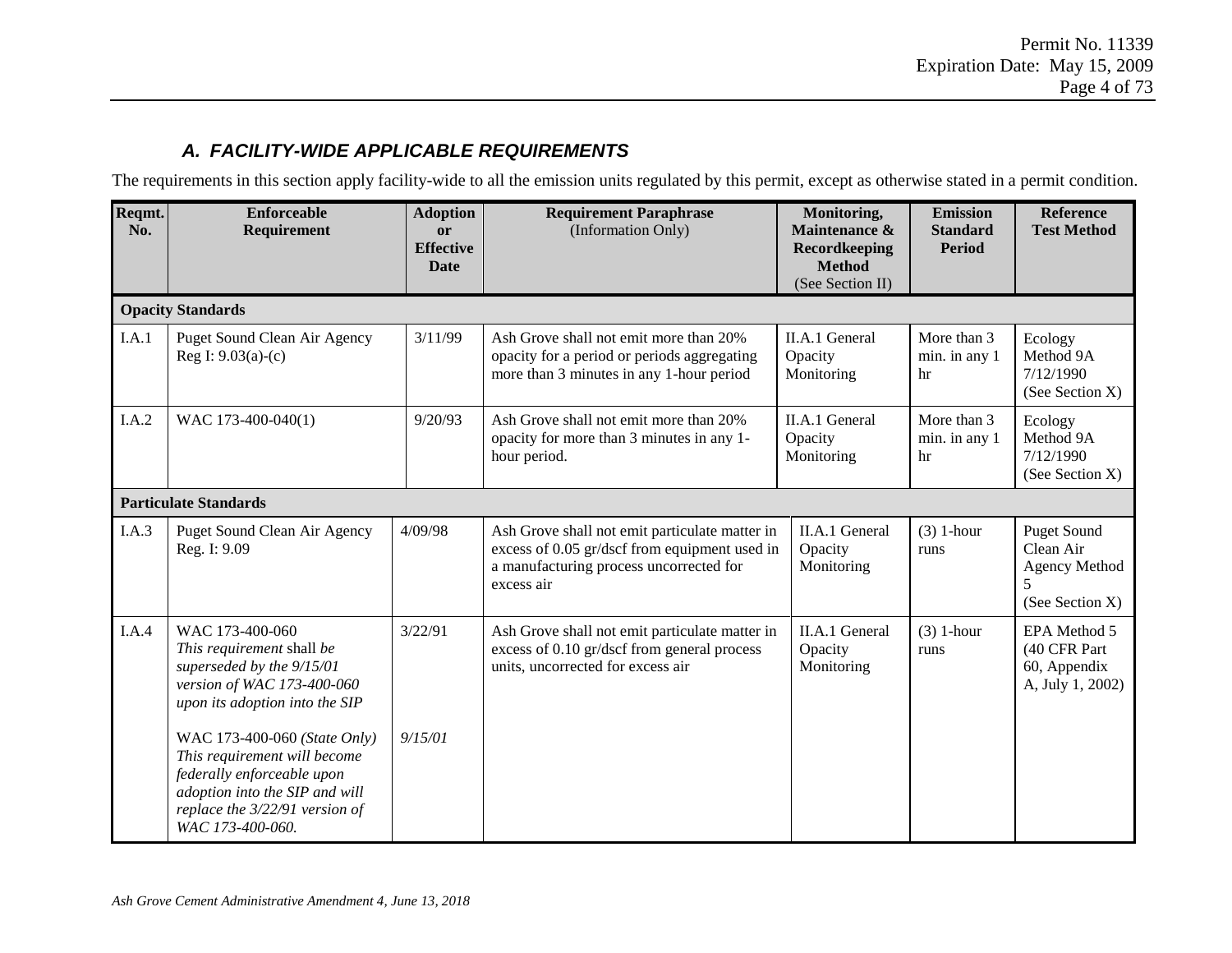| Reqmt.<br>No. | <b>Enforceable</b><br>Requirement                                          | <b>Adoption</b><br>or<br><b>Effective</b><br><b>Date</b> | <b>Requirement Paraphrase</b><br>(Information Only)                                                                                                                                          | Monitoring,<br>Maintenance &<br>Recordkeeping<br><b>Method</b><br>(See Section II) | <b>Emission</b><br><b>Standard</b><br><b>Period</b> | Reference<br><b>Test Method</b>                                                                                                 |  |
|---------------|----------------------------------------------------------------------------|----------------------------------------------------------|----------------------------------------------------------------------------------------------------------------------------------------------------------------------------------------------|------------------------------------------------------------------------------------|-----------------------------------------------------|---------------------------------------------------------------------------------------------------------------------------------|--|
| I.A.5         | Puget Sound Clean Air Agency<br>Order of Approval No. 7381,<br>Condition 4 | 6/6/01                                                   | PM-10 emissions from each baghouse except<br>the main stack baghouse, shall not exceed<br>0.005 grains /dscf over a 24 hour period.                                                          | II.A.1 General<br>Opacity<br>Monitoring                                            | 24 hours                                            | EPA Methods 5<br>or 201A (40<br>CFR Part 60,<br>Appendix A,<br>July 1, 2002; 40<br>CFR Part 51,<br>Appendix M,<br>July 1, 2001) |  |
|               | SO <sub>2</sub> Standards                                                  |                                                          |                                                                                                                                                                                              |                                                                                    |                                                     |                                                                                                                                 |  |
| I.A.6         | Puget Sound Clean Air Agency<br>Reg I: 9.07                                | 04/14/94                                                 | Ash Grove shall not emit $SO_2$ in excess of<br>1,000 ppmv (dry) corrected to 7% $O_2$ for<br>fuel burning equipment                                                                         | No monitoring<br>required                                                          | $(3)$ 1-hour<br>runs                                | <b>EPA</b> Method<br>6C<br>(40 CFR Part                                                                                         |  |
|               | WAC 173-400-040(6) first<br>paragraph only.                                | 09/20/93                                                 |                                                                                                                                                                                              |                                                                                    |                                                     | 60, Appendix<br>A, July 1, 2002)                                                                                                |  |
|               | <b>Nuisance Standards</b>                                                  |                                                          |                                                                                                                                                                                              |                                                                                    |                                                     |                                                                                                                                 |  |
| I.A.7         | Puget Sound Clean Air Agency<br>Reg I: $9.11(a)$ ( <i>State Only</i> )     | 03/11/99                                                 | Ash Grove shall not emit air contaminants<br>in sufficient quantities and of such<br>characteristics and duration as is, or is likely                                                        | II.A.2 Complaint<br>Response                                                       | NA                                                  | <b>NA</b>                                                                                                                       |  |
|               | WAC 173-400-040(5)                                                         | 09/20/93                                                 | to be, injurious to human health, plant or<br>animal life, or property, or which                                                                                                             | II.A.3 Rooftop<br>Inspections                                                      |                                                     |                                                                                                                                 |  |
|               | RCW 70.94.040 (State Only)                                                 | 1996                                                     | unreasonably interferes with enjoyment of<br>life and property                                                                                                                               | II.A.4 O&M Plan                                                                    |                                                     |                                                                                                                                 |  |
|               | WAC 173-400-040(2) (State Only)                                            | 9/15/01                                                  | Ash Grove shall not deposit particulate<br>matter beyond property boundary in<br>sufficient quantity to interfere unreasonably<br>with the use and enjoyment of the property                 | Inspections                                                                        |                                                     |                                                                                                                                 |  |
| I.A.8         | WAC 173-400-040(4) (State Only)                                            | 9/15/01                                                  | Ash Grove shall use recognized good<br>practice and procedures to reduce odors<br>which may unreasonably interfere with any<br>other property owners' use and enjoyment<br>of their property | II.A.2 Complaint<br>Response<br>II.A.3 Rooftop<br>Inspections                      | NA                                                  | <b>NA</b>                                                                                                                       |  |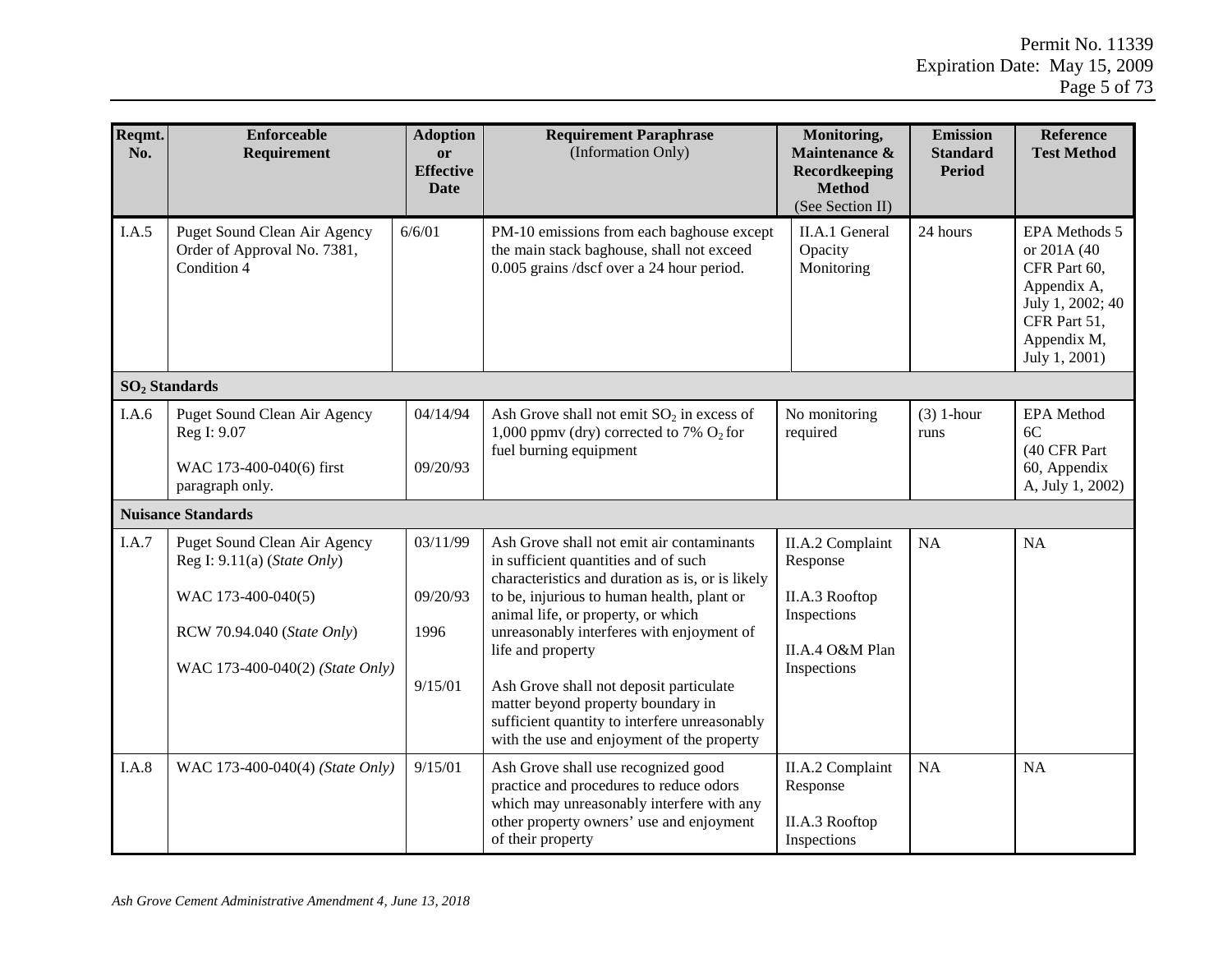| Reqmt.<br>No. | Enforceable<br>Requirement                                                                                                                                                                                                                                                                                                                                                                                                         | <b>Adoption</b><br>or<br><b>Effective</b><br><b>Date</b> | <b>Requirement Paraphrase</b><br>(Information Only)                                                                                                  | Monitoring,<br>Maintenance &<br>Recordkeeping<br><b>Method</b><br>(See Section II) | <b>Emission</b><br><b>Standard</b><br><b>Period</b> | <b>Reference</b><br><b>Test Method</b> |
|---------------|------------------------------------------------------------------------------------------------------------------------------------------------------------------------------------------------------------------------------------------------------------------------------------------------------------------------------------------------------------------------------------------------------------------------------------|----------------------------------------------------------|------------------------------------------------------------------------------------------------------------------------------------------------------|------------------------------------------------------------------------------------|-----------------------------------------------------|----------------------------------------|
|               | <b>Fugitive Dust Standards</b>                                                                                                                                                                                                                                                                                                                                                                                                     |                                                          |                                                                                                                                                      |                                                                                    |                                                     |                                        |
| I.A.9         | <b>RESERVED</b>                                                                                                                                                                                                                                                                                                                                                                                                                    |                                                          |                                                                                                                                                      |                                                                                    |                                                     |                                        |
| I.A.10        | <b>RESERVED</b>                                                                                                                                                                                                                                                                                                                                                                                                                    |                                                          |                                                                                                                                                      |                                                                                    |                                                     |                                        |
| <b>I.A.11</b> | WAC 173-400-040(3)(a)<br>WAC 173-400-040(8)(a)<br>These requirements shall be<br>superseded by the 9/15/02 versions<br>of SIP WAC 173-400-040(3)&(8)<br>upon adoption into the SIP<br>WAC 173-400-040(3)(a) (State<br>Onlv<br>WAC 173-400-040(8)(a) (State<br>Only)<br>These requirements will become<br>federally enforceable upon<br>adoption into the SIP and will<br>replace the 9/20/93 versions of<br>WAC 173-400-040(3)&(8) | 9/20/93<br>9/20/93<br>9/15/01<br>9/15/01                 | Ash Grove shall take reasonable precautions<br>to prevent the release of fugitive emissions<br>and to minimize emissions of fugitive dust.           | II.A.3 Rooftop<br>Inspections<br>II.A.4 O&M Plan<br>Inspections                    | <b>NA</b>                                           | <b>NA</b>                              |
| I.A.12        | <b>RESERVED</b>                                                                                                                                                                                                                                                                                                                                                                                                                    |                                                          |                                                                                                                                                      |                                                                                    |                                                     |                                        |
| I.A.13        | Puget Sound Clean Air Agency<br>Reg. I: $9.15(a)$                                                                                                                                                                                                                                                                                                                                                                                  | 3/11/99                                                  | Ash Grove shall not cause or allow visible<br>emissions of fugitive dust unless reasonable<br>precautions are employed to minimize the<br>emissions. | II.A.3 Rooftop<br>Inspections<br>II.A.4 O&M Plan<br>Inspections                    | <b>NA</b>                                           | NA                                     |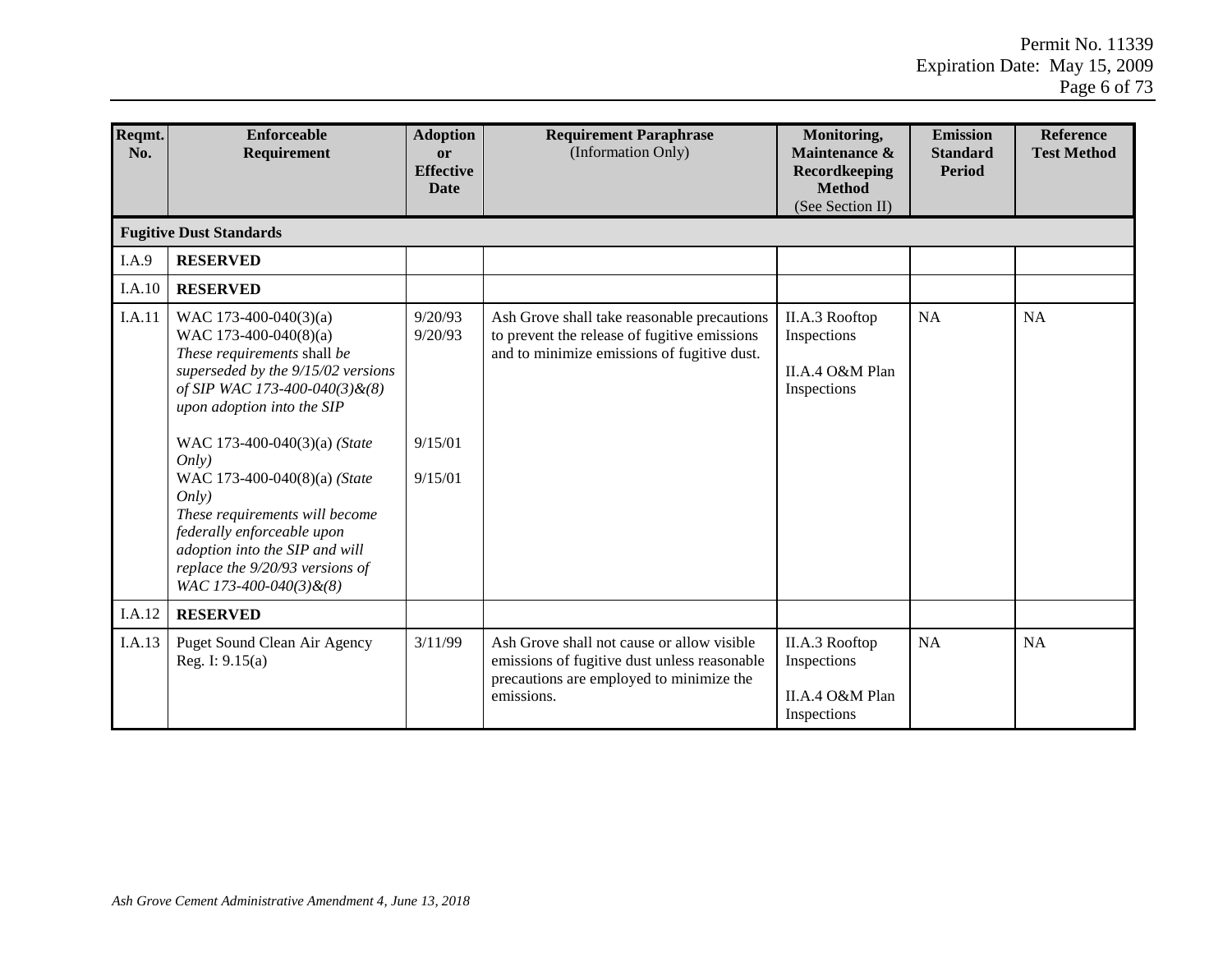| Reqmt.<br>No. | <b>Enforceable</b><br><b>Requirement</b>                       | <b>Adoption</b><br><b>or</b><br><b>Effective</b><br><b>Date</b> | <b>Requirement Paraphrase</b><br>(Information Only)                                                                                                                                                                                  | Monitoring,<br>Maintenance &<br>Recordkeeping<br><b>Method</b><br>(See Section II) | <b>Emission</b><br><b>Standard</b><br><b>Period</b> | <b>Reference</b><br><b>Test Method</b>                                        |
|---------------|----------------------------------------------------------------|-----------------------------------------------------------------|--------------------------------------------------------------------------------------------------------------------------------------------------------------------------------------------------------------------------------------|------------------------------------------------------------------------------------|-----------------------------------------------------|-------------------------------------------------------------------------------|
|               | <b>Operation and Maintenance Standards</b>                     |                                                                 |                                                                                                                                                                                                                                      |                                                                                    |                                                     |                                                                               |
| I.A.14        | Puget Sound Clean Air Agency<br>Reg. I: 9:20                   | 6/09/88                                                         | Ash Grove shall maintain equipment in<br>good working order                                                                                                                                                                          | II.A.4 O&M Plan<br>Inspections                                                     | NA                                                  | <b>NA</b>                                                                     |
|               | RCW 70.94.152(7) (State Only)                                  | 1996                                                            | Equipment described in plans,<br>specifications or other information<br>submitted in support of a notice of<br>construction application shall be maintained<br>and operate in good working order                                     |                                                                                    |                                                     |                                                                               |
| I.A.15        | Puget Sound Clean Air Agency<br>Reg. I: 7.09(b)                | 9/12/96                                                         | Ash Grove shall develop and implement an<br>O&M Plan to assure continuous compliance<br>with Puget Sound Clean Air Agency<br>Regulations I, II and III<br>NOTE: See EU 1.31 for 40 CFR Part 63<br>O&M plan requirements for the kiln | II.A.4 O&M Plan<br>Inspections                                                     | <b>NA</b>                                           | <b>NA</b>                                                                     |
|               | <b>Emissions from common stack</b>                             |                                                                 |                                                                                                                                                                                                                                      |                                                                                    |                                                     |                                                                               |
| I.A.16        | WAC 173-400-040                                                | 09/20/93                                                        | Emissions from a common stack must meet<br>the most restrictive standard of any of the<br>connected emissions units                                                                                                                  | No monitoring<br>required                                                          | <b>NA</b>                                           | <b>NA</b>                                                                     |
|               | <b>HCl Standards</b>                                           |                                                                 |                                                                                                                                                                                                                                      |                                                                                    |                                                     |                                                                               |
| I.A.17        | Puget Sound Clean Air Agency<br>Reg. I: $9.10(a)$ (State Only) | 06/09/88                                                        | Ash Grove shall not emit HCl in excess of<br>100 ppm (dry) corrected to 7% $O_2$ for<br>combustion sources                                                                                                                           | No monitoring<br>required                                                          | $(3)$ 1-hour<br>runs                                | EPA Method 26<br>or $26A$<br>(40 CFR Part<br>60, Appendix<br>A; July 1, 2002) |
|               |                                                                |                                                                 |                                                                                                                                                                                                                                      |                                                                                    |                                                     |                                                                               |
| I.A.18        | <b>RESERVED</b>                                                |                                                                 |                                                                                                                                                                                                                                      |                                                                                    |                                                     |                                                                               |

NA = Not Applicable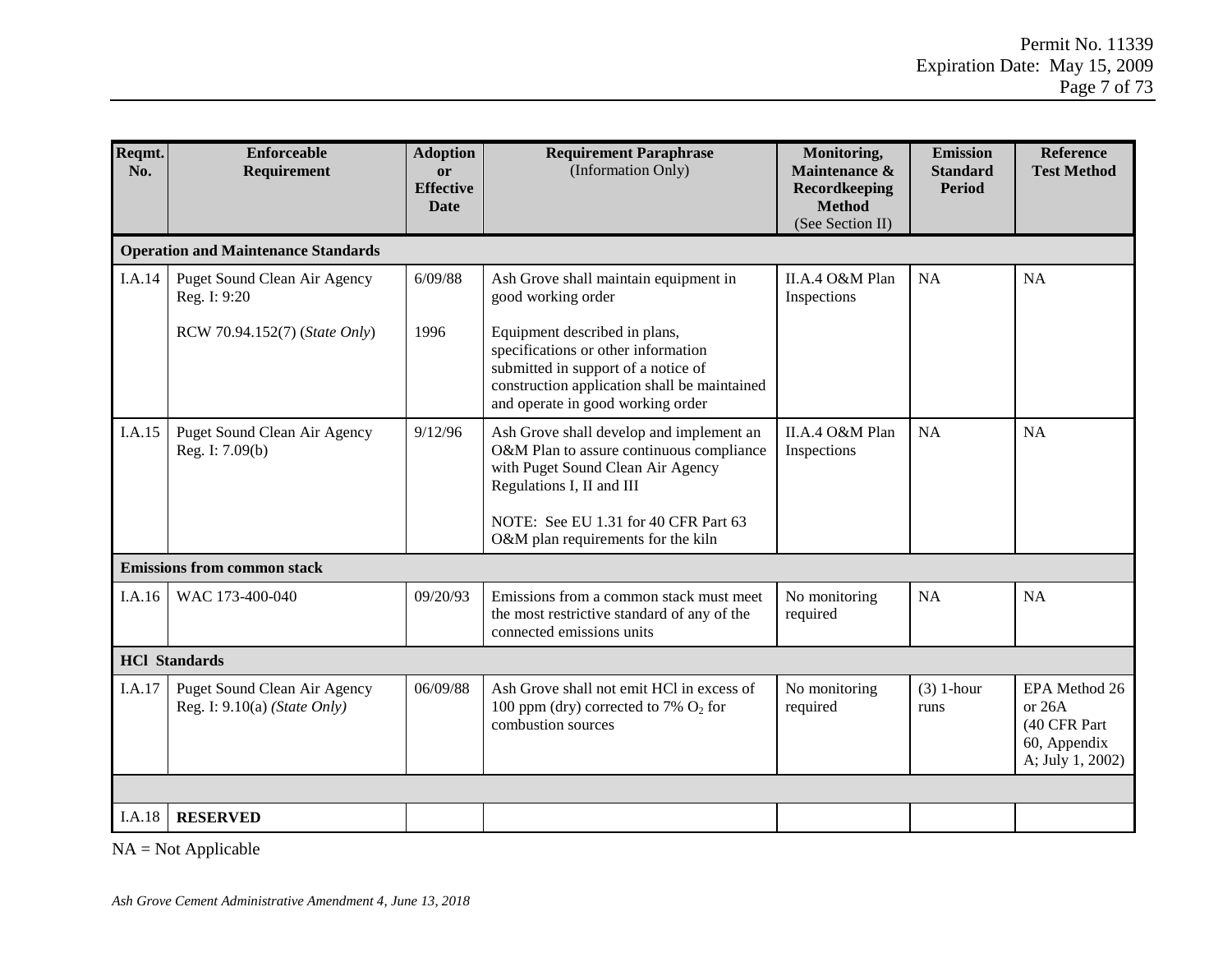## *B. EMISSION UNIT SPECIFIC APPLICABLE REQUIREMENTS*

The requirements in Section I.B. apply only to the specific emission units cited; however, the requirements in Section I.A. also apply to those units, except as otherwise provided in this section.

#### **1. Emission Unit #1 (EU-1): Rotary Cement Kiln, Main Stack and Coal Mills**

This emission unit consists of a nominal 2400 ton/day capacity rotary Portland cement kiln, primarily fired with coal and natural gas, and controlled by a nominal 177,000 acfm baghouse. The main stack emissions are monitored for opacity, carbon monoxide, nitrogen oxides and sulfur dioxide emissions by a continuous emission monitoring system. Fuels include bituminous coal, whole tires, a small amount of internally generated waste lubricating oils and greases, and natural gas. Dust entrained in the flue gases is collected in the Fuller Baghouse.

Although most of the kiln emissions exit from the kiln/raw mill through the main stack, a small portion of the hot kiln exhaust gases are routed directly from the kiln exhaust to the coal mills for use in thermally drying coal prior to grinding. Each coal mill is controlled by a nominal 10,400 acfm baghouse. This emission unit includes the coal mills because a small portion of kiln exhaust gases vent to the atmosphere through the coal mill baghouse stacks.

| Reqmt.<br>No. | <b>Enforceable</b><br>Requirement                    | <b>Adoption or</b><br><b>Effective Date</b> | <b>Requirement Paraphrase</b><br>(Information Only)                                                                                                                                                                                           | Monitoring,<br>Maintenance &<br><b>Recordkeeping</b><br><b>Method</b><br>(See Section II) | <b>Emission</b><br><b>Standard</b><br>Period | <b>Reference</b><br><b>Test Method</b>                                                                                                            |
|---------------|------------------------------------------------------|---------------------------------------------|-----------------------------------------------------------------------------------------------------------------------------------------------------------------------------------------------------------------------------------------------|-------------------------------------------------------------------------------------------|----------------------------------------------|---------------------------------------------------------------------------------------------------------------------------------------------------|
|               | <b>Opacity Standards</b>                             |                                             |                                                                                                                                                                                                                                               |                                                                                           |                                              |                                                                                                                                                   |
| EU 1.1        | <b>RESERVED</b>                                      |                                             |                                                                                                                                                                                                                                               |                                                                                           |                                              |                                                                                                                                                   |
| EU 1.2        | Puget Sound Clean Air<br>Agency Reg. I: $9.04(c)(2)$ | 04/09/98                                    | Ash Grove shall not cause or<br>allow the emission of any air<br>contaminant (as determined by<br>the COMS) from the kiln stack<br>during any hour that contains any<br>consecutive 6-minute period<br>averaging greater than 20%<br>opacity. | <b>II.B.1 Continuous</b><br><b>Opacity Monitoring</b><br>System                           | 6-minute<br>period                           | <b>EPA</b> Performance<br>Specification 1<br>(40 CFR 60, Appendix<br>B, July 1, 1997)<br>EPA Method 9<br>(40 CFR 60, Appendix<br>A, July 1, 2002. |
| EU 1.3        | <b>RESERVED</b>                                      |                                             |                                                                                                                                                                                                                                               |                                                                                           |                                              |                                                                                                                                                   |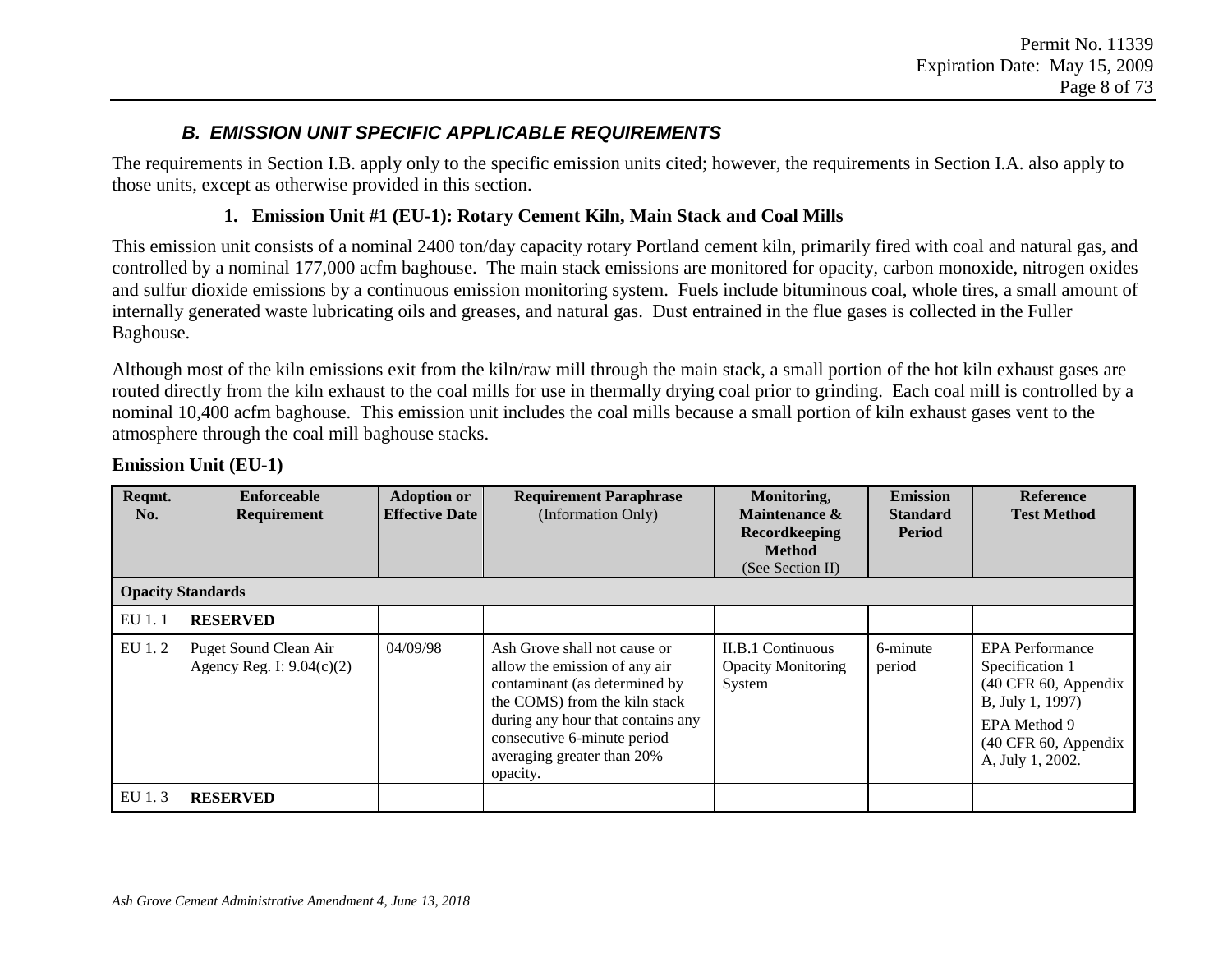| Reqmt. | <b>Enforceable</b>                                                                         | <b>Adoption or</b>    | <b>Requirement Paraphrase</b>                                                                                                                                                                                          | Monitoring,                                                                | <b>Emission</b>                  | <b>Reference</b>                                                                                                                                  |  |  |
|--------|--------------------------------------------------------------------------------------------|-----------------------|------------------------------------------------------------------------------------------------------------------------------------------------------------------------------------------------------------------------|----------------------------------------------------------------------------|----------------------------------|---------------------------------------------------------------------------------------------------------------------------------------------------|--|--|
| No.    | Requirement                                                                                | <b>Effective Date</b> | (Information Only)                                                                                                                                                                                                     | Maintenance &<br><b>Recordkeeping</b><br><b>Method</b><br>(See Section II) | <b>Standard</b><br><b>Period</b> | <b>Test Method</b>                                                                                                                                |  |  |
| EU 1.4 | Puget Sound Clean Air<br>Agency Reg. I: 9.04(c)(1)                                         | 04/09/98              | Ash Grove shall not cause or<br>allow the emission of any air<br>contaminant (as determined by<br>the COMS) from the kiln stack<br>during any hour that averages<br>greater than 5% opacity for a one<br>hour average. | <b>II.B.1 Continuous</b><br><b>Opacity Monitoring</b><br>System            | 1-hour<br>average                | <b>EPA</b> Performance<br>Specification 1<br>(40 CFR 60, Appendix<br>B, July 1, 1997)<br>EPA Method 9<br>(40 CFR 60, Appendix<br>A, July 1, 2002. |  |  |
|        |                                                                                            |                       |                                                                                                                                                                                                                        |                                                                            |                                  |                                                                                                                                                   |  |  |
| EU 1.5 | <b>RESERVED</b>                                                                            |                       |                                                                                                                                                                                                                        |                                                                            |                                  |                                                                                                                                                   |  |  |
| EU 1.6 | <b>RESERVED</b>                                                                            |                       |                                                                                                                                                                                                                        |                                                                            |                                  |                                                                                                                                                   |  |  |
|        | Puget Sound Clean Air Agency Orders of Approval NOC 5755 - Tire Derived Fuel               |                       |                                                                                                                                                                                                                        |                                                                            |                                  |                                                                                                                                                   |  |  |
| EU 1.7 | Puget Sound Clean Air<br>Agency Order of Approval<br>No. 5755, Condition 4                 | 3/30/95               | Tire derived fuel substitutes shall<br>be nonhazardous as defined by<br>WAC 173-303-515 or WAC 173-<br>303-090, as appropriate.                                                                                        | No monitoring<br>required.                                                 | NA                               | <b>NA</b>                                                                                                                                         |  |  |
| EU 1.8 | Puget Sound Clean Air<br>Agency Order of Approval<br>No. 5755, Condition 5                 | 3/30/95               | Daily weight of whole tires<br>burned in the kiln shall not<br>exceed 30 % of the total weight of<br>fuels consumed in the kiln.                                                                                       | <b>II.B.6 Tire Derived</b><br>Fuel Consumption                             | Daily                            | <b>NA</b>                                                                                                                                         |  |  |
|        |                                                                                            |                       | Puget Sound Clean Air Agency Order of Approval NOC 7381 and PSD Permit 90-03 -- Kiln BACT limits.                                                                                                                      |                                                                            |                                  |                                                                                                                                                   |  |  |
| EU 1.9 | <b>Puget Sound Clean Air</b><br>Agency Order of Approval<br>No. 7381<br>Condition $5(a)$ . | 6/06/01               | CO emissions shall not exceed<br>1045 ppm at 10% $O_2$ for an 8-<br>hour average.                                                                                                                                      | II.B.2 SO2, CO and<br><b>NO<sub>x</sub></b> CEMS                           | 8 hours and<br>annual            | EPA Method 10<br>(40 CFR Part 60,<br>Appendix A, July 1,<br>2002)                                                                                 |  |  |
|        | PSD Permit 90-03,<br>Amendment 3, Condition 3                                              | 10/08/01              | CO emissions shall not exceed<br>538 lbs/hour for an 8-hour<br>average.<br>CO shall not exceed 2353 tons<br>per year including startup, shut<br>down and malfunction periods.                                          | II.B.3 SO2, CO and<br><b>NOx Mass Emission</b><br><b>Rate Monitoring</b>   |                                  | <b>EPA</b> Performance<br>Specification 4<br>(40 CFR Part 60,<br>Appendix B, July 1,<br>1997)                                                     |  |  |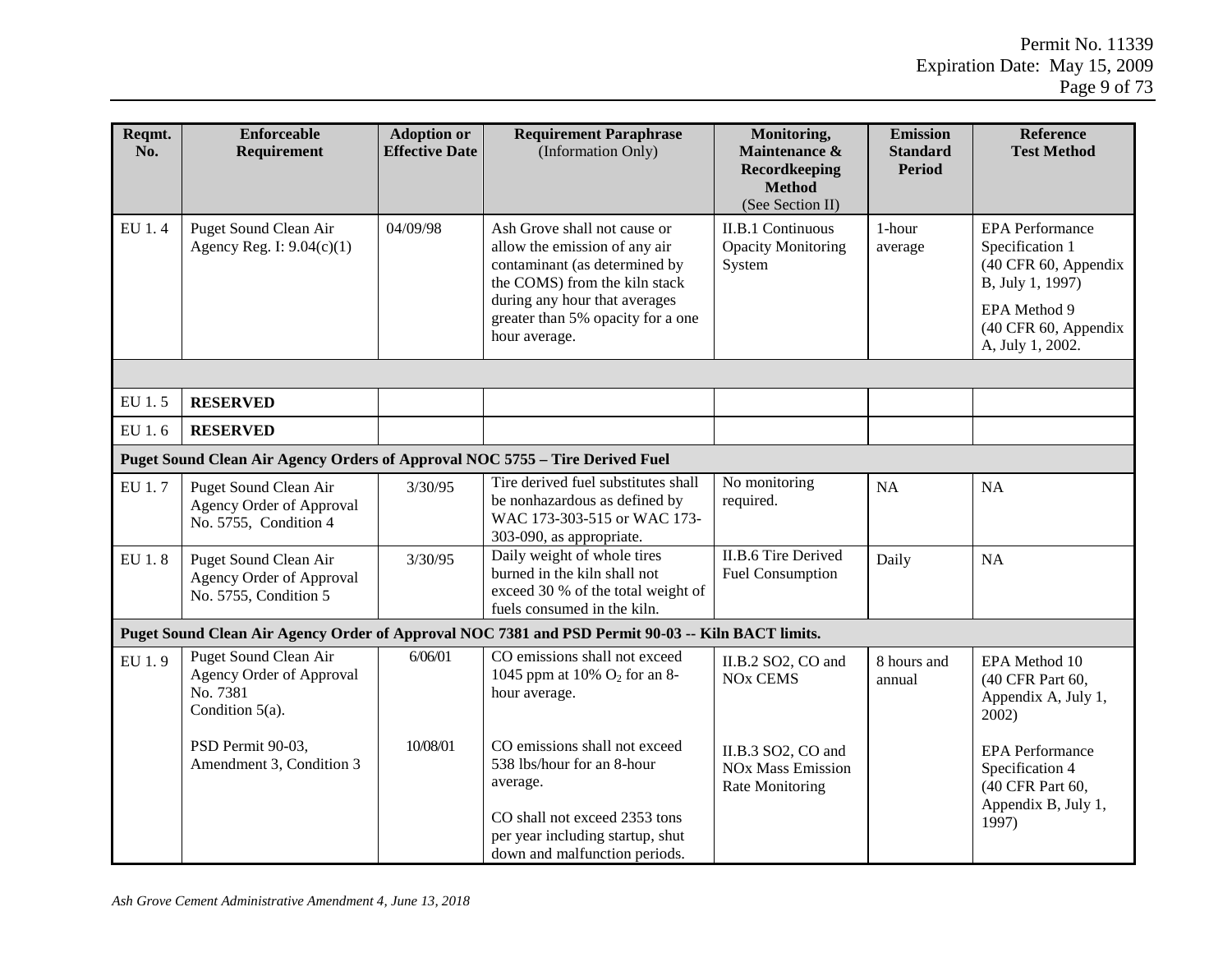| Reqmt.<br>No. | <b>Enforceable</b><br>Requirement                                                                                                    | <b>Adoption or</b><br><b>Effective Date</b> | <b>Requirement Paraphrase</b><br>(Information Only)                                                                                                                                                                                                                                                                                                                                                                                                                                                                                | Monitoring,<br>Maintenance &<br><b>Recordkeeping</b><br><b>Method</b><br>(See Section II)                                               | <b>Emission</b><br><b>Standard</b><br><b>Period</b> | <b>Reference</b><br><b>Test Method</b>                                                                                                                        |
|---------------|--------------------------------------------------------------------------------------------------------------------------------------|---------------------------------------------|------------------------------------------------------------------------------------------------------------------------------------------------------------------------------------------------------------------------------------------------------------------------------------------------------------------------------------------------------------------------------------------------------------------------------------------------------------------------------------------------------------------------------------|-----------------------------------------------------------------------------------------------------------------------------------------|-----------------------------------------------------|---------------------------------------------------------------------------------------------------------------------------------------------------------------|
| EU 1.10       | Puget Sound Clean Air<br>Agency Order of Approval<br>No. 7381<br>Condition 5(b).<br>PSD Permit 90-03,<br>Amendment 3, Condition 1    | 6/06/01<br>10/08/01                         | $NOx$ emissions shall not exceed<br>650 ppm at 10% $O_2$ as a 24-hour<br>rolling average.<br>$NOx$ emissions shall not exceed<br>1846 tons as a 12-month running<br>total including startup, shut down<br>and malfunction periods.<br>If NO <sub>x</sub> emissions exceed 1400<br>tons as a 12-month running total,<br>Ash Grove shall notify the Puget<br>Sound Clean Air Agency (Attn.<br>Permit Certification) describing<br>actions that will be implemented<br>to assure compliance with the<br>annual NO <sub>x</sub> limit. | II.B.2 SO2, CO and<br>NO <sub>x</sub> CEMS<br>II.B.3 SO2, CO and<br><b>NOx Mass Emission</b><br>Rate Monitoring                         | 24-hours and<br>annual                              | EPA Method 7E<br>(40 CFR Part 60,<br>Appendix A, July 1,<br>$2002$ )<br><b>EPA</b> Performance<br>Specification 2<br>(40 CFR 60, Appendix<br>B, July 1, 1997) |
| EU 1.11       | Puget Sound Clean Air<br>Agency Order of Approval<br>No. 7381<br>Condition $5(c)$ .<br>PSD Permit 90-03,<br>Amendment 3, Condition 2 | 6/06/01<br>10/08/01                         | Except during startup and<br>shutdown of the kiln and<br>scheduled maintenance $SO_2$<br>emissions from the main stack<br>shall not exceed 180 ppm at 10%<br>$O2$ for a one-hr average.<br>During startup following the<br>introduction of feed to the kiln,<br>$SO2$ emissions from the main<br>stack shall not exceed 200 ppm at<br>10% $O_2$ for a one-hr average.<br>SO2 emissions shall not exceed<br>176 tons per year including<br>startup, shut down and<br>malfunction periods.                                           | II.B.2 SO2, CO and<br><b>NO<sub>x</sub></b> CEMS<br>II.B.3 SO2, CO and<br><b>NO<sub>x</sub></b> Mass Emission<br><b>Rate Monitoring</b> | One hour $&$<br>annual                              | EPA Method 6C<br>(40 CFR Part 60,<br>Appendix A, July 1,<br>$2002$ )<br><b>EPA</b> Performance<br>Specification 2<br>(40 CFR 60, Appendix<br>B, July 1, 1997) |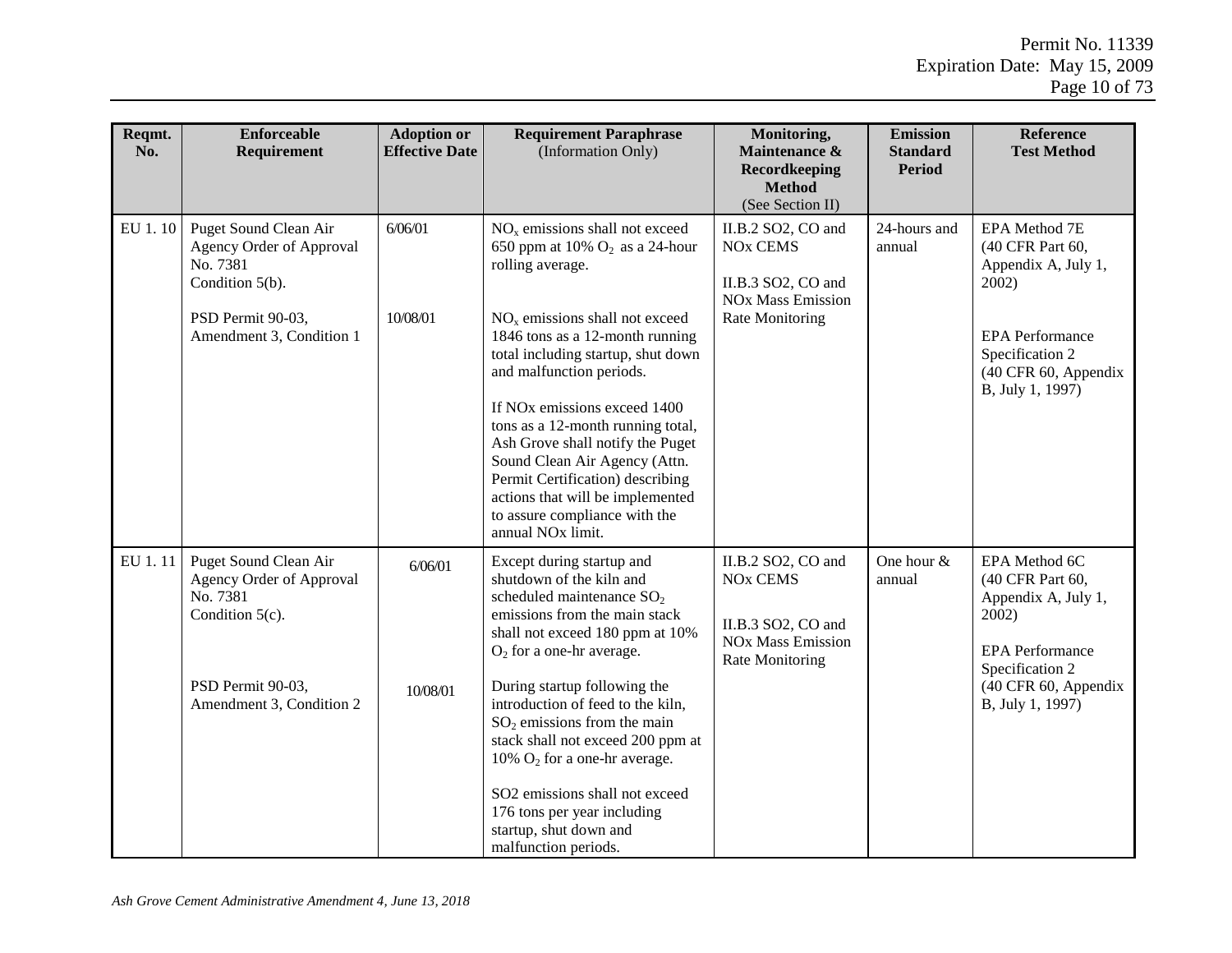| Reqmt.<br>No. | <b>Enforceable</b><br>Requirement                                                                                                          | <b>Adoption or</b><br><b>Effective Date</b> | <b>Requirement Paraphrase</b><br>(Information Only)                                                                                                                                                                                                                                                                                                                                                                                                                                                                                                                                  | Monitoring,<br>Maintenance &<br><b>Recordkeeping</b><br><b>Method</b><br>(See Section II)       | <b>Emission</b><br><b>Standard</b><br><b>Period</b> | <b>Reference</b><br><b>Test Method</b>                      |
|---------------|--------------------------------------------------------------------------------------------------------------------------------------------|---------------------------------------------|--------------------------------------------------------------------------------------------------------------------------------------------------------------------------------------------------------------------------------------------------------------------------------------------------------------------------------------------------------------------------------------------------------------------------------------------------------------------------------------------------------------------------------------------------------------------------------------|-------------------------------------------------------------------------------------------------|-----------------------------------------------------|-------------------------------------------------------------|
| EU 1.12       | Puget Sound Clean Air<br>Agency Order of Approval<br>No. 7381<br>Condition $6(a)$ .<br>PSD Permit 90-03,<br>Amendment 3, Condition<br>2(c) | 06/06/01<br>10/08/01                        | During kiln startup-preheat<br>periods prior to feed introduction,<br>shutdown and scheduled<br>maintenance on the main<br>baghouse the $SO2$ emission limit<br>for the main baghouse shall<br>consist of compliance with the<br>following work practices and fuel<br>restrictions:<br>(i) Only natural gas shall be used<br>as fuel.<br>(ii) Sulfur rings shall be removed<br>from the Kiln prior to startup if<br>sulfur rings formation had<br>required the kiln to be shut down.<br>(iii) Ash Grove shall follow the<br>kiln startup and shutdown<br>procedures in Appendix A to | II.B.8 Kiln Work<br><b>Practice Monitoring</b>                                                  | <b>NA</b>                                           | NA                                                          |
| EU 1.13       | Puget Sound Clean Air<br>Agency Order of Approval<br>No. 7381<br>Condition $5(d)$ .                                                        | 06/06/01                                    | Order of Approval No. 7381.<br>Except during startup and<br>shutdown of the kiln, scheduled<br>maintenance and emissions<br>considered unavoidable under<br>WAC 173-400-107, PM<br>emissions shall not exceed 10.6<br>pounds per hour.                                                                                                                                                                                                                                                                                                                                               | <b>II.B.9 PM</b><br>Monitoring Main<br>Baghouse                                                 | $(3)$ 1-hour<br>runs                                | Puget Sound Clean Air<br>Agency Method 5<br>(See Section X) |
| EU 1.14       | Puget Sound Clean Air<br>Agency Order of Approval<br>No. 7381<br>Condition $5(d)$ .                                                        | 06/06/01                                    | PM emissions shall not exceed 46<br>tons per year including startup,<br>shut down and malfunction<br>periods.                                                                                                                                                                                                                                                                                                                                                                                                                                                                        | II.B.9 PM<br>Monitoring Main<br>Baghouse<br><b>II.B.10 Production</b><br><b>Rate Monitoring</b> | annual                                              | <b>NA</b>                                                   |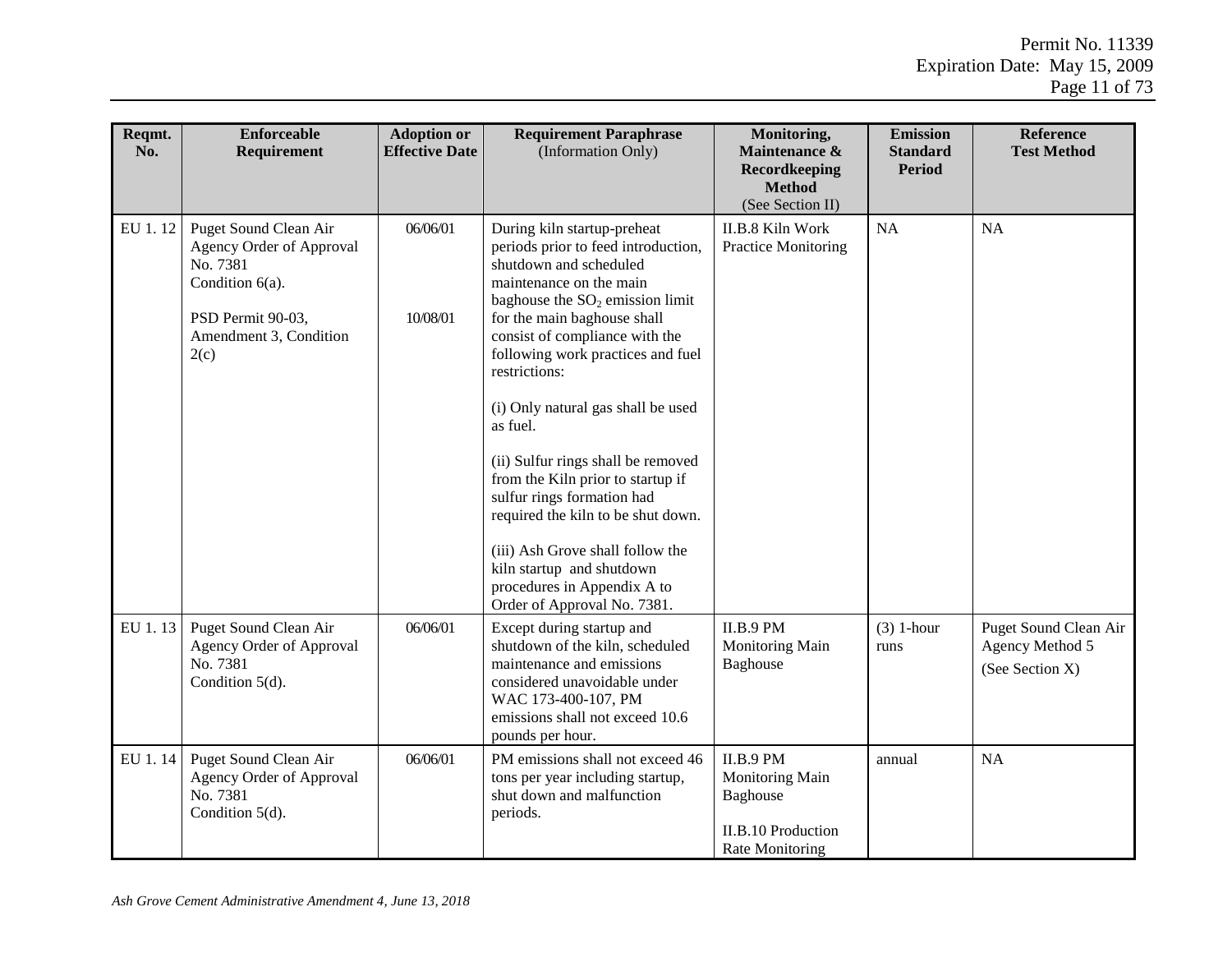| Reqmt.<br>No. | <b>Enforceable</b><br>Requirement                                            | <b>Adoption or</b><br><b>Effective Date</b> | <b>Requirement Paraphrase</b><br>(Information Only)                                                                                     | Monitoring,<br>Maintenance &<br>Recordkeeping<br><b>Method</b><br>(See Section II)                            | <b>Emission</b><br><b>Standard</b><br><b>Period</b> | <b>Reference</b><br><b>Test Method</b>                    |
|---------------|------------------------------------------------------------------------------|---------------------------------------------|-----------------------------------------------------------------------------------------------------------------------------------------|---------------------------------------------------------------------------------------------------------------|-----------------------------------------------------|-----------------------------------------------------------|
|               | 40 CFR Part 60 Subpart F Standards of Performance for Portland Cement Plants |                                             |                                                                                                                                         |                                                                                                               |                                                     |                                                           |
| EU 1.15       | 40 CFR $§60.62(a)(1)$<br>40 CFR §60.8(c)                                     | 10/6/75<br>2/12/99                          | Kiln exhaust shall not exceed<br>0.30 lb of particulate per ton of<br>feed (dry basis), except during<br>SSM periods.                   | <b>II.B.9 PM</b><br>Monitoring Main<br><b>Baghouse</b><br><b>II.B.10 Production</b><br><b>Rate Monitoring</b> | $(3)$ 1-hour<br>runs                                | EPA Method 5 (40)<br>CFR 60, Appendix A,<br>July 1, 2002) |
| EU 1.16       | 40 CFR §60.62(a)(2)<br>40 CFR 60.11(c)                                       | 10/6/75<br>10/17/00                         | Kiln exhaust shall not exceed 20<br>percent opacity, except during<br>startup, shutdown and<br>malfunction periods.                     | II.B.1 Opacity<br><b>COMS</b>                                                                                 | 6 min.<br>average                                   |                                                           |
| EU 1.17       | 40 CFR §60.63(a)                                                             | 12/14/88                                    | Ash Grove shall record the daily<br>production rates and kiln feed<br>rates.                                                            | <b>II.B.10 Production</b><br><b>Rate Monitoring</b>                                                           | NA                                                  | <b>NA</b>                                                 |
|               |                                                                              |                                             | <b>40 CFR Part 60 Subpart Y Standards of Performance for Coal Preparation Facilities</b>                                                |                                                                                                               |                                                     |                                                           |
| EU 1.18       | 40 CFR 60.252(a)(1)<br>40 CFR §60.8(c)                                       | 10/17/00<br>2/12/99                         | Coal mill exhaust shall not exceed<br>0.031 gr/dscf, except during SSM<br>periods.                                                      | II.A.1 General<br><b>Opacity Monitoring</b>                                                                   | 3 one-hour<br>runs                                  | EPA Method 5 (40)<br>CFR 60, Appendix A,<br>July 1, 2002) |
| EU 1.19       | 40 CFR 60.252(a)(2)<br>40 CFR 60.11(c)                                       | 10/17/00<br>10/17/00                        | Coal mill exhaust shall not exceed<br>20 percent opacity except during<br>SSM periods                                                   | II.A.1 General<br><b>Opacity Monitoring</b>                                                                   | More than 6<br>min. in any 1<br>hr.                 | EPA Method 9 (40<br>CFR 60, Appendix A,<br>July 1, 2002)  |
| EU 1.20       | 40 CFR 60.253(a)(1) and<br>(b)                                               | 10/17/00                                    | Ash Grove shall calibrate,<br>maintain and continuously<br>operate a temperature monitor at<br>the inlet to each coal mill<br>baghouse. | II.B.13 Temperature<br><b>CMS</b>                                                                             | N/A                                                 | N/A/                                                      |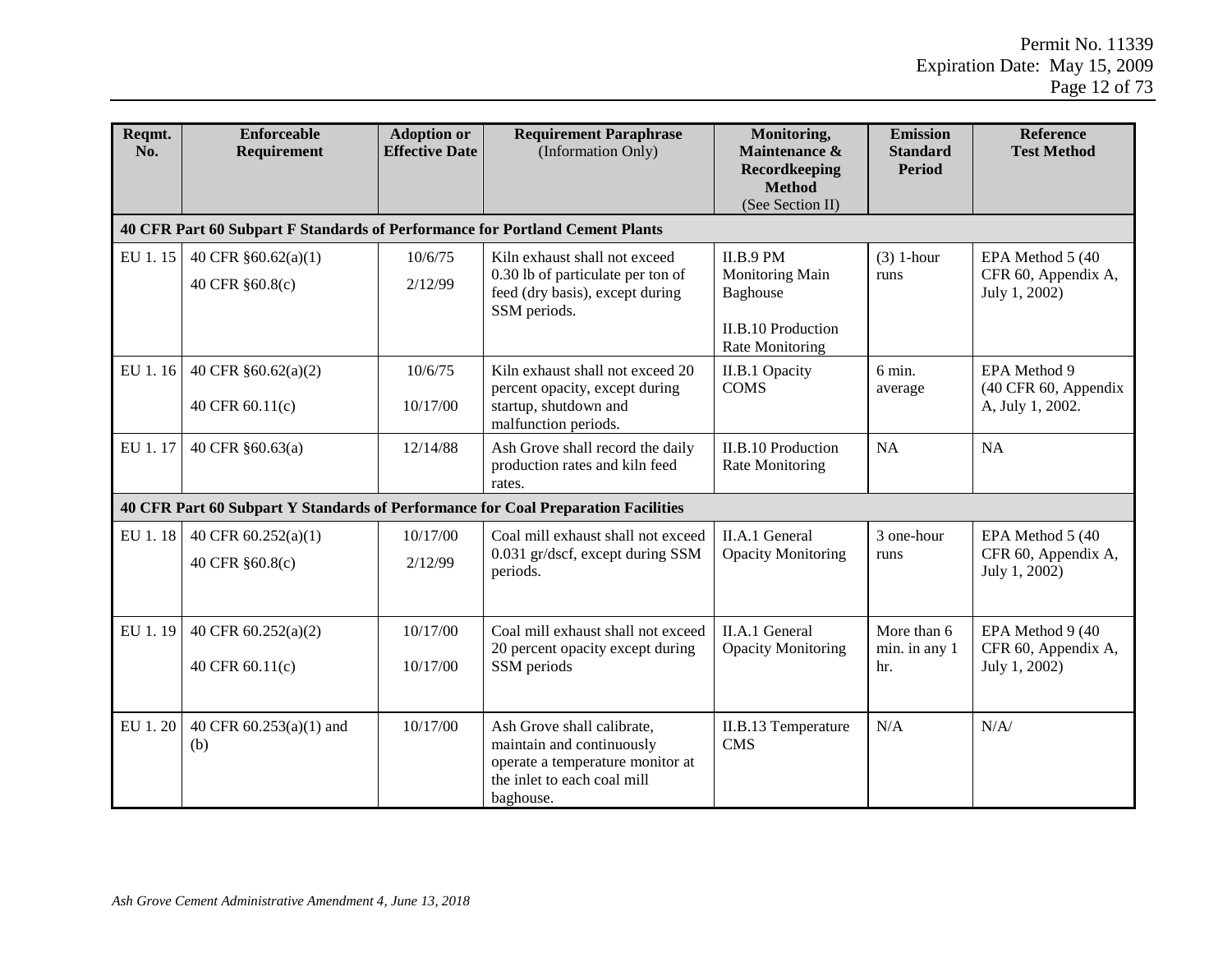| Reqmt.<br>No. | <b>Enforceable</b><br>Requirement  | <b>Adoption or</b><br><b>Effective Date</b> | <b>Requirement Paraphrase</b><br>(Information Only)                                                                                                                                                                                                                                                                                                                                                                                                                                                                                                                                                                                                                                                                                                                                                                                                                                                                                                                                                                          | Monitoring,<br>Maintenance &<br><b>Recordkeeping</b><br><b>Method</b><br>(See Section II) | <b>Emission</b><br><b>Standard</b><br><b>Period</b> | <b>Reference</b><br><b>Test Method</b> |
|---------------|------------------------------------|---------------------------------------------|------------------------------------------------------------------------------------------------------------------------------------------------------------------------------------------------------------------------------------------------------------------------------------------------------------------------------------------------------------------------------------------------------------------------------------------------------------------------------------------------------------------------------------------------------------------------------------------------------------------------------------------------------------------------------------------------------------------------------------------------------------------------------------------------------------------------------------------------------------------------------------------------------------------------------------------------------------------------------------------------------------------------------|-------------------------------------------------------------------------------------------|-----------------------------------------------------|----------------------------------------|
|               | 40 CFR Part 63, Subparts A and LLL |                                             |                                                                                                                                                                                                                                                                                                                                                                                                                                                                                                                                                                                                                                                                                                                                                                                                                                                                                                                                                                                                                              |                                                                                           |                                                     |                                        |
| EU 1.21       | 40 CFR §63.6(e)(1)                 | 5/30/03                                     | At all times, including periods of<br>startup, shutdown, and<br>malfunction, Ash Grove shall<br>operate and maintain the kiln and<br>raw mill, including associated air<br>pollution control equipment, in a<br>manner consistent with good air<br>pollution control practice for<br>minimizing emissions. During<br>an SSM period this general duty<br>to minimize emissions requires<br>that Ash Grove reduce emissions<br>from the kiln and raw mill to the<br>greatest extent which is consistent<br>with safety and good air pollution<br>control practices. The general<br>duty to minimize emissions<br>during an SSM event does not<br>require Ash Grove to achieve<br>emission levels required by<br>Conditions EU 1.26 through 1.29<br>at other times if this is not<br>consistent with safety and good<br>air pollution control practices, nor<br>does it require Ash Grove to<br>make any further efforts to reduce<br>emissions if levels required by<br>Conditions EU 1.26 through 1.29<br>have been achieved. | II.B.14 Kiln<br><b>Combustion System</b><br>Inspections                                   | N/A                                                 | N/A                                    |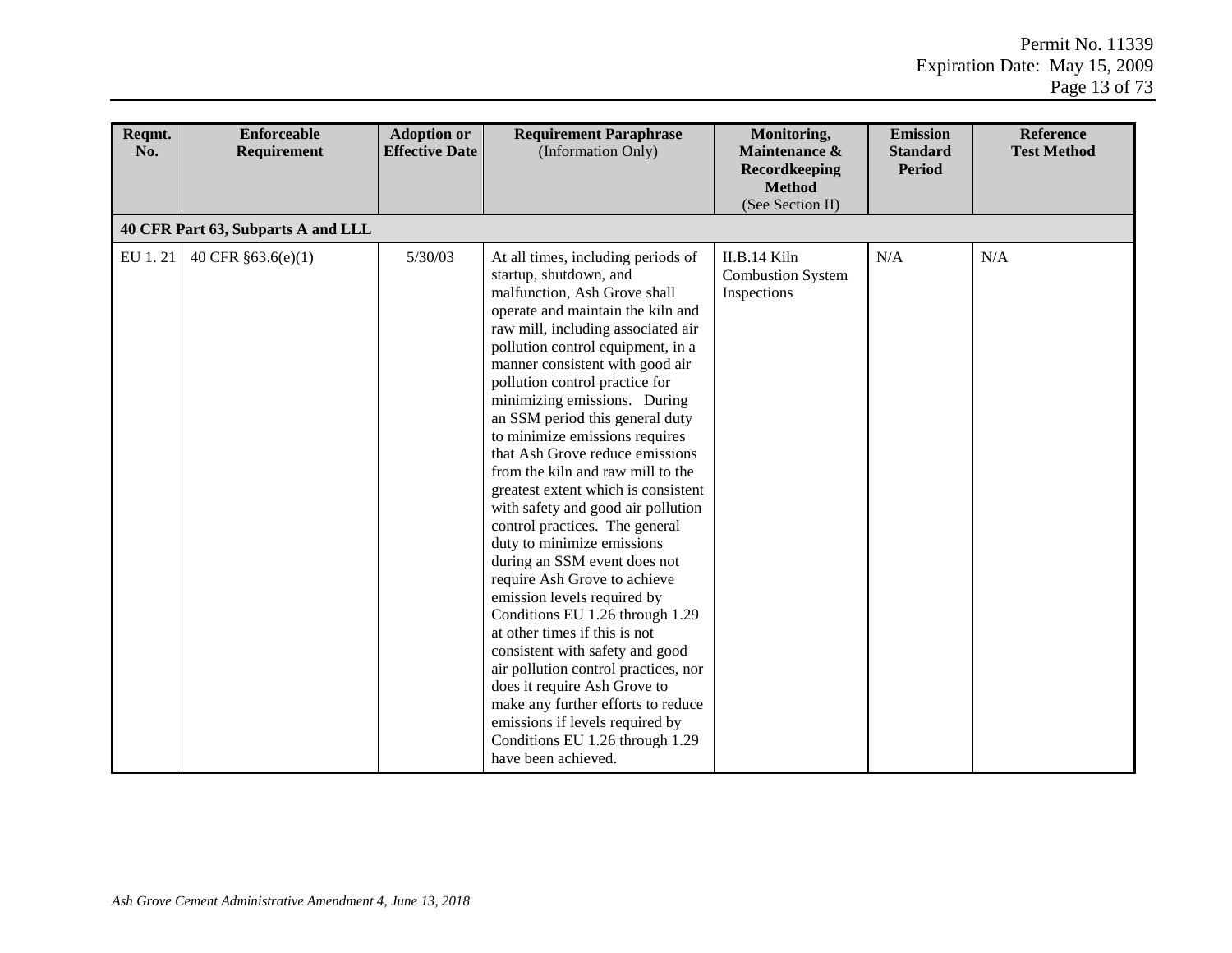| Reqmt.<br>No. | <b>Enforceable</b><br>Requirement                | <b>Adoption or</b><br><b>Effective Date</b> | <b>Requirement Paraphrase</b><br>(Information Only)                                                                                                                                                                                                                                                                                                                                                                                                                     | Monitoring,<br>Maintenance &<br>Recordkeeping<br><b>Method</b><br>(See Section II)                                                                                             | <b>Emission</b><br><b>Standard</b><br><b>Period</b> | <b>Reference</b><br><b>Test Method</b> |
|---------------|--------------------------------------------------|---------------------------------------------|-------------------------------------------------------------------------------------------------------------------------------------------------------------------------------------------------------------------------------------------------------------------------------------------------------------------------------------------------------------------------------------------------------------------------------------------------------------------------|--------------------------------------------------------------------------------------------------------------------------------------------------------------------------------|-----------------------------------------------------|----------------------------------------|
| EU 1.22       | 40 CFR §63.6(e)(3)(i)                            | 5/30/03                                     | Ash Grove shall develop and<br>implement a written startup,<br>shutdown, and malfunction<br>(SSM) plan that describes, in<br>detail, procedures for operating<br>and maintaining the kiln and raw<br>mill during SSM periods, and a<br>program of corrective action for<br>malfunctioning process and air<br>pollution control equipment used<br>to comply with Subpart LLL<br>standards. The SSM plan shall<br>include the elements set forth in<br>40 CFR 63.6(e)(3). | N/A<br><b>II.D.8 NESHAP</b><br>Subpart LLL<br>Recordkeeping<br>II.C.3 Immediate<br><b>SSM Plan Deviation</b><br>Report<br>II.C.7 Semi-annual<br>Subpart LLL SSM<br>Plan Report |                                                     | N/A                                    |
| EU 1.23       | 40 CFR 63.6(e)(3)(ii)<br>40 CFR $63.6(e)(1)(ii)$ | 5/30/03<br>5/30/03                          | During SSM periods Ash Grove<br>shall operate and maintain the<br>kiln and raw mill (including<br>associated air pollution control<br>equipment) in accordance with<br>the SSM plan. Malfunctions shall<br>be corrected as soon as possible<br>after their occurrence in<br>accordance with the SSM plan                                                                                                                                                                | <b>II.D.8 NESHAP</b><br>Subpart LLL<br>Recordkeeping<br>II.C.3 Immediate<br><b>SSM Plan Deviation</b><br>Report<br>II.C.7 Semi-annual<br>Subpart LLL SSM<br>Plan Report        | N/A                                                 | N/A                                    |
| EU 1.24       | 40 CFR §63.6(e)(3)(vii)                          | 5/30/03                                     | Ash Grove shall change the SSM<br>plan if required by the Puget<br>Sound Clean Air Agency if it is<br>determined to be unacceptable<br>under $§63.6(e)(2)$ .                                                                                                                                                                                                                                                                                                            | No monitoring<br>required                                                                                                                                                      | N/A                                                 | N/A                                    |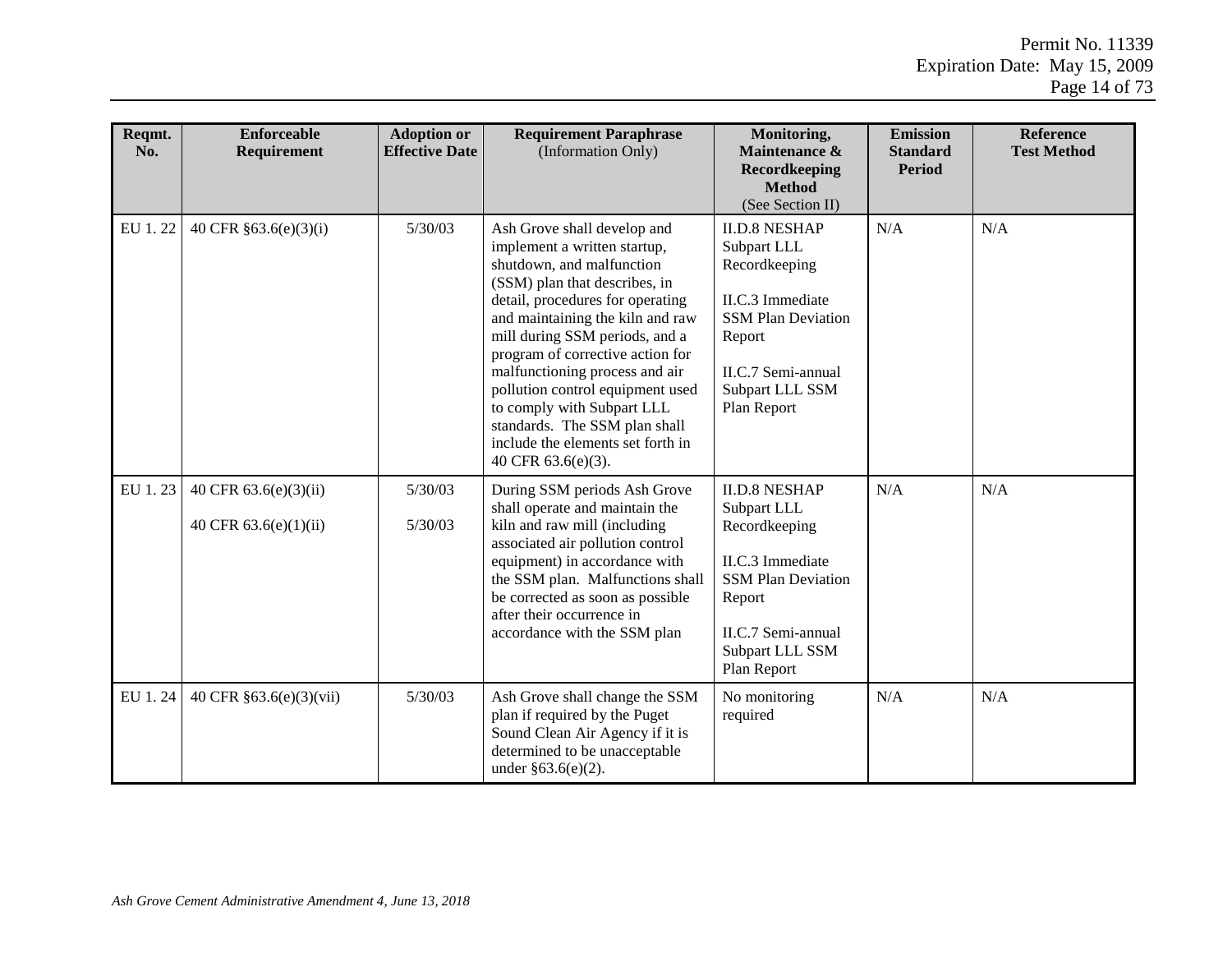| Reqmt.<br>No. | <b>Enforceable</b><br><b>Requirement</b> | <b>Adoption or</b><br><b>Effective Date</b> | <b>Requirement Paraphrase</b><br>(Information Only)                                                                                                                                                                                                                                                                                                                                                                                                                                                               | Monitoring,<br>Maintenance &<br>Recordkeeping<br><b>Method</b><br>(See Section II) | <b>Emission</b><br><b>Standard</b><br><b>Period</b> | <b>Reference</b><br><b>Test Method</b>                    |
|---------------|------------------------------------------|---------------------------------------------|-------------------------------------------------------------------------------------------------------------------------------------------------------------------------------------------------------------------------------------------------------------------------------------------------------------------------------------------------------------------------------------------------------------------------------------------------------------------------------------------------------------------|------------------------------------------------------------------------------------|-----------------------------------------------------|-----------------------------------------------------------|
| EU 1.25       | 40 CFR §63.6(e)(3)(viii)                 | 5/30/03                                     | Ash Grove shall update the SSM<br>plan within 45 days of an SSM<br>event that the plan failed to<br>address or inadequately<br>addressed. If Ash Grove makes<br>SSM plan revisions which alter<br>the scope of activities which are<br>deemed a SSM or modifies the<br>applicability of any limit or<br>requirement under Subpart(s) A<br>and LLL, the revisions shall not<br>take effect until Ash Grove has<br>provided written notification<br>describing the revision to the<br>Puget Sound Clean Air Agency. | No monitoring<br>required                                                          | N/A                                                 | N/A                                                       |
| EU 1.26       | 40 CFR §63.1343(d)<br>40 CFR §63.6(f)    | 6/14/99<br>5/30/03                          | Ash Grove shall not cause to be<br>discharged into the atmosphere<br>from the kiln exhaust<br>Dioxin/furan (D/F) exceeding<br>0.20 ng/dscm $(8.7x10^{-11}$<br>$gr/dscf$ )(TEQ) @ 7% O <sub>2</sub> when the<br>baghouse inlet temperature is<br>greater than 400° F, and 0.40<br>ng/dscm $(8.7x10^{-11} \text{ gr/dscf})(TEQ)$<br>$@ 7\% O_2$ when the baghouse inlet<br>temperature is equal to or less<br>than 400° F. Standards apply at<br>all times except during SSM<br>periods.                            | II.B.13 Temperature<br><b>CMS</b>                                                  | $(3)$ 3-hour<br>runs                                | EPA Method 23 (40<br>CFR 60, Appendix A,<br>July 1, 2002) |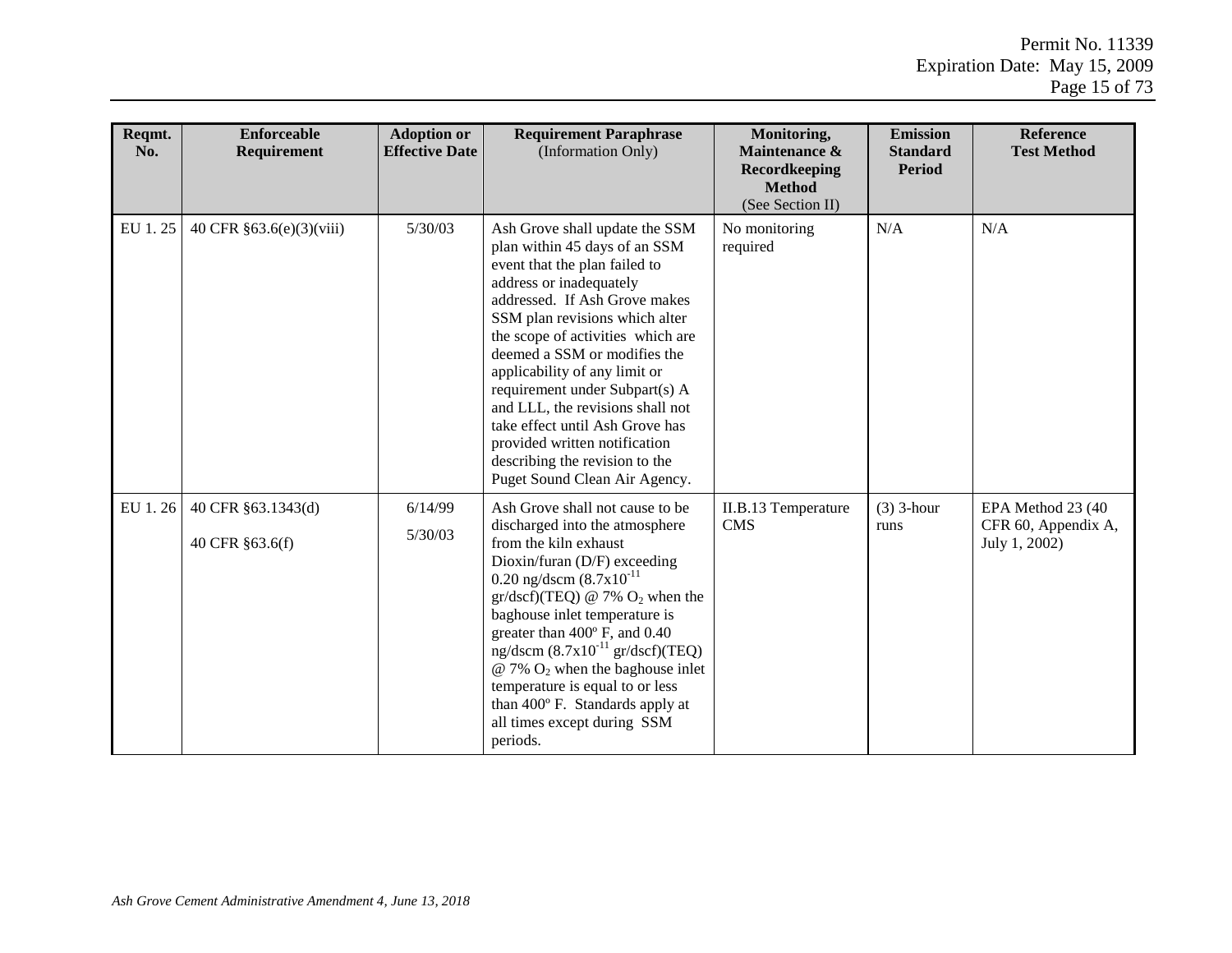| Reqmt.<br>No. | <b>Enforceable</b><br>Requirement                                                                                                                                                                        | <b>Adoption or</b><br><b>Effective Date</b> | <b>Requirement Paraphrase</b><br>(Information Only)                                                                                                                                                                                                                                                                                                                 | Monitoring,<br>Maintenance &<br>Recordkeeping<br><b>Method</b><br>(See Section II) | <b>Emission</b><br><b>Standard</b><br><b>Period</b> | <b>Reference</b><br><b>Test Method</b>                                        |
|---------------|----------------------------------------------------------------------------------------------------------------------------------------------------------------------------------------------------------|---------------------------------------------|---------------------------------------------------------------------------------------------------------------------------------------------------------------------------------------------------------------------------------------------------------------------------------------------------------------------------------------------------------------------|------------------------------------------------------------------------------------|-----------------------------------------------------|-------------------------------------------------------------------------------|
| EU 1.27       | 40 CFR §63.1343(d)<br>40 CFR §63.6(f)                                                                                                                                                                    | 6/14/99<br>5/30/03                          | Ash Grove shall not cause to be<br>discharged into the atmosphere<br>from either coal mill stack<br>Dioxin/furan (D/F) exceeding<br>0.40 ng/dscm $(8.7x10^{-11}$<br>$gr/dscf$ )(TEQ) @ 7% O <sub>2</sub> .<br>Standards apply at all times<br>except during SSM periods.                                                                                            | II.B.13 Temperature<br><b>CMS</b>                                                  | $(3)$ 3-hour<br>runs                                | EPA Method 23 (40<br>CFR 60, Appendix A,<br>July 1, 2002)                     |
| EU 1.28       | 40 CFR §63.1344(a)<br>40 CFR 63.6(f)                                                                                                                                                                     | 12/6/02<br>5/30/03                          | Ash Grove shall operate the kiln<br>such that the temperature of the<br>gas inlet to the kiln/raw mill<br>baghouse does not exceed the<br>applicable temperature limits<br>established during a performance<br>test for periods when the raw mill<br>does and does not operate.<br>$(\S63.1349(b))$ . Standards apply at<br>all times except during SSM<br>periods. | II.B.13 Temperature<br><b>CMS</b>                                                  | 3-Hour<br>Rolling<br>Average                        | <b>NIST Calibrated</b><br>Reference<br>Thermocouple -<br>Potentiometer system |
| EU 1.29       | 40 CFR §63.1344(a), as<br>modified by 10/18/02 letter<br>from Puget Sound Clean Air<br>Agency to Robert Vantuyl<br>establishing alternative<br>monitoring methods for the<br>coal mill<br>40 CFR 63.6(f) | 12/6/02<br>5/30/03                          | Ash Grove shall operate the kiln<br>such that the inlet temperature to<br>each coal mill baghouse does not<br>exceed 200 degrees F. Standards<br>apply at all times except during<br>SSM periods.                                                                                                                                                                   | II.B.13 Temperature<br><b>CMS</b>                                                  | 3-Hour<br>Rolling<br>Average                        | <b>NIST Calibrated</b><br>Reference<br>Thermocouple -<br>Potentiometer system |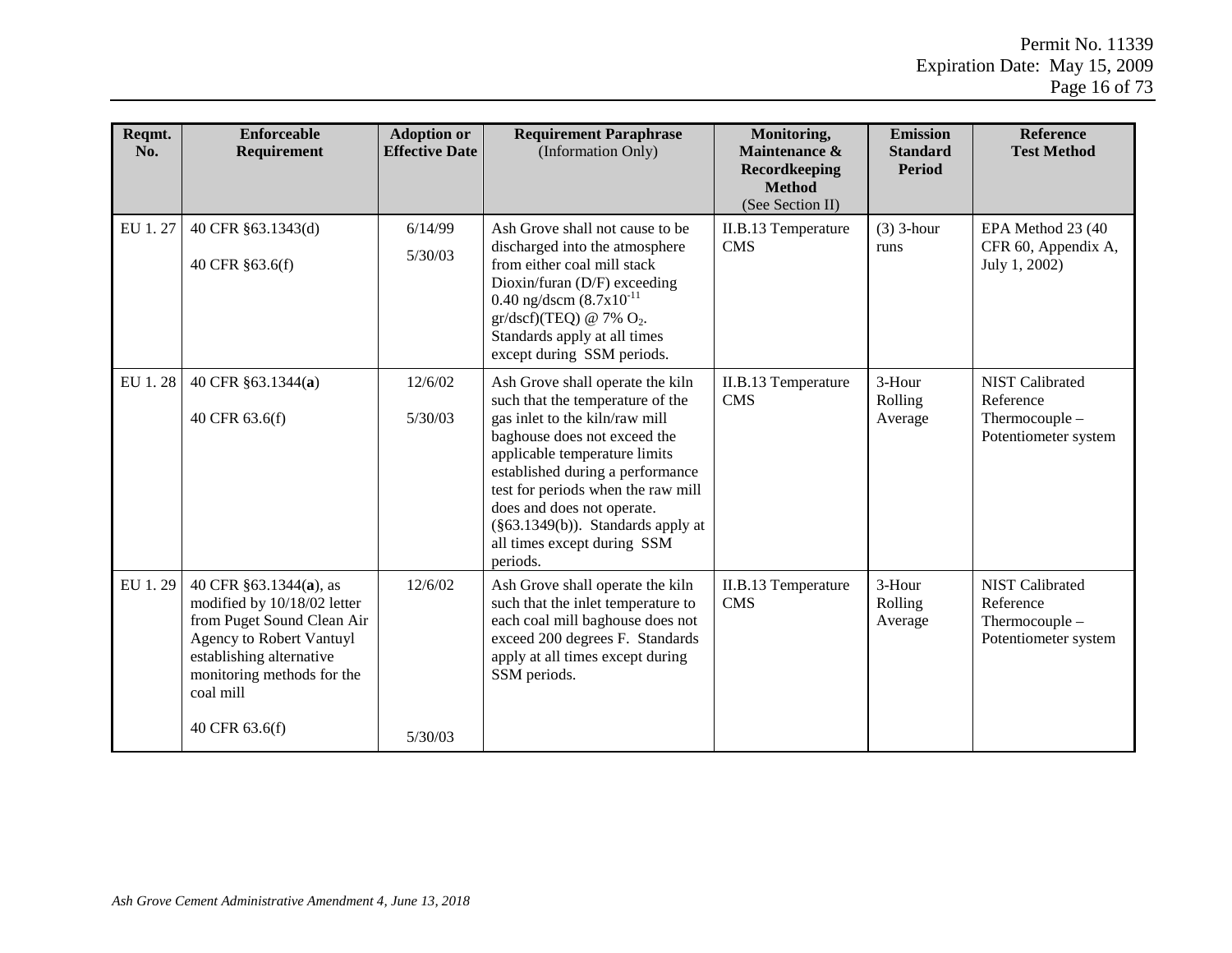| Reqmt.<br>No. | <b>Enforceable</b><br>Requirement                                                                                                                                                 | <b>Adoption or</b><br><b>Effective Date</b> | <b>Requirement Paraphrase</b><br>(Information Only)                                                                                                                                                                                                                                                                                                                                                                                                                                                                                                                                                                                          | Monitoring,<br>Maintenance &<br><b>Recordkeeping</b><br><b>Method</b><br>(See Section II)                   | <b>Emission</b><br><b>Standard</b><br><b>Period</b> | <b>Reference</b><br><b>Test Method</b>                     |
|---------------|-----------------------------------------------------------------------------------------------------------------------------------------------------------------------------------|---------------------------------------------|----------------------------------------------------------------------------------------------------------------------------------------------------------------------------------------------------------------------------------------------------------------------------------------------------------------------------------------------------------------------------------------------------------------------------------------------------------------------------------------------------------------------------------------------------------------------------------------------------------------------------------------------|-------------------------------------------------------------------------------------------------------------|-----------------------------------------------------|------------------------------------------------------------|
| EU 1.30       | 40 CFR 63.1349(b)(3) and<br>(d);<br>10/18/02 letter from Puget<br>Sound Clean Air Agency to<br>Robert Vantuyl establishing<br>alternative monitoring<br>methods for the coal mill | 12/6/02                                     | Except as waived or modified<br>pursuant to 40 CFR 63.7 or 63.8,<br>every 30 months Ash Grove shall<br>conduct a performance test on the<br>kiln and the two coal mill<br>baghouse exhaust vents for<br>dioxin/furans, using test methods<br>described in 40 CFR<br>$63.1349(b)(3)$ . In any<br>performance test conducted on<br>the coal mills, Ash Grove may<br>measure dioxin/furan emissions<br>from one of the two coal mills.<br>but the flow rate shall be<br>measured from both coal mills.<br>The first such test shall occur no<br>later than 30 months after the<br>initial performance test performed<br>on October 22-24, 2002. | II.C.8 Subpart LLL<br>Performance Test<br>Reporting<br><b>II.D.8 NESHAP</b><br>Subpart LLL<br>Recordkeeping | $(3)$ 3-hour<br>runs                                | EPA Method 23 (40)<br>CFR 60, Appendix A,<br>July 1, 2002) |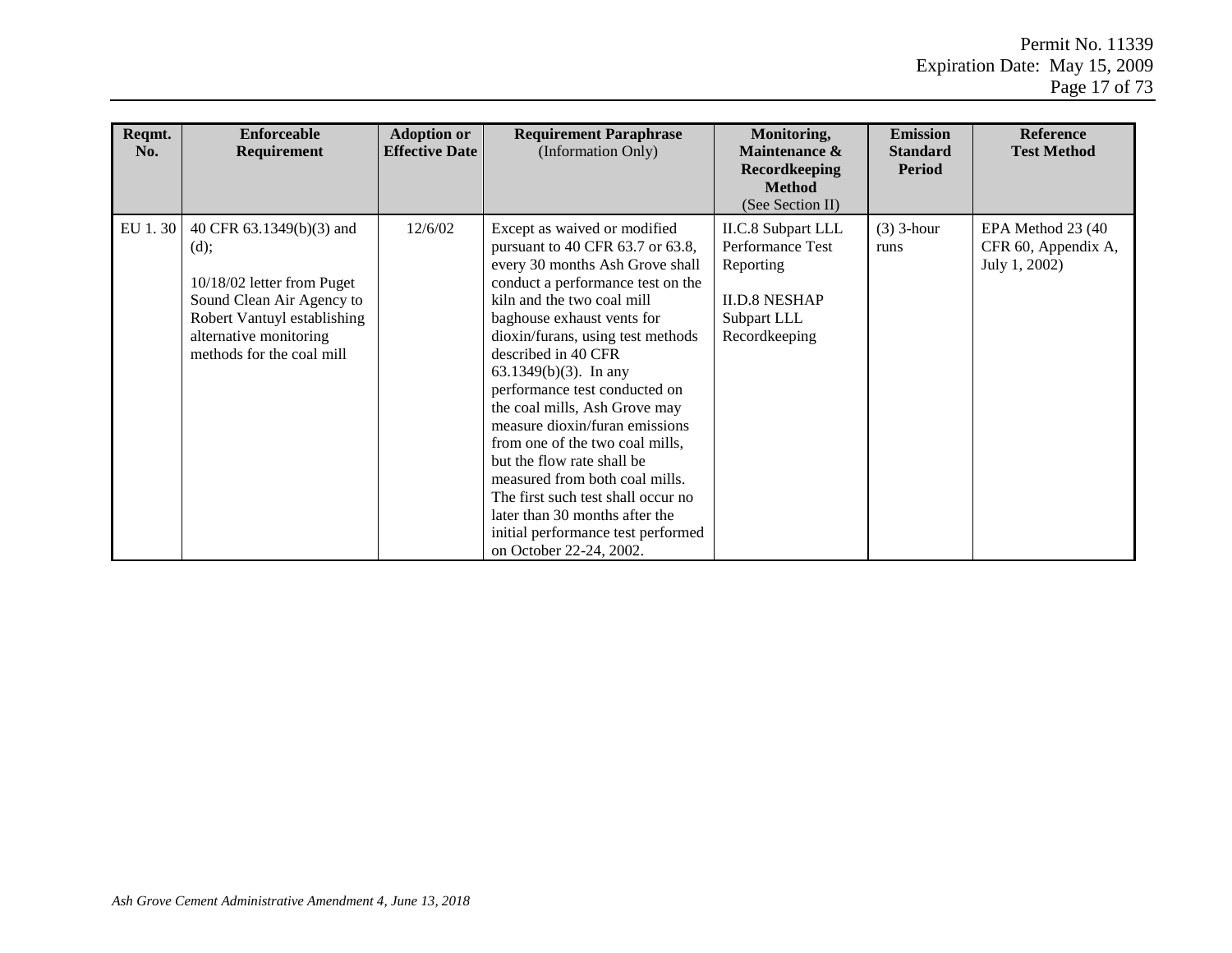| Reqmt.<br>No. | <b>Enforceable</b><br>Requirement | <b>Adoption or</b><br><b>Effective Date</b> | <b>Requirement Paraphrase</b><br>(Information Only)                                                                                                                                                                                                                                                                                                                                                                                                                                                                                                                                                                    | Monitoring,<br>Maintenance &<br><b>Recordkeeping</b><br><b>Method</b><br>(See Section II) | <b>Emission</b><br><b>Standard</b><br><b>Period</b> | <b>Reference</b><br><b>Test Method</b> |
|---------------|-----------------------------------|---------------------------------------------|------------------------------------------------------------------------------------------------------------------------------------------------------------------------------------------------------------------------------------------------------------------------------------------------------------------------------------------------------------------------------------------------------------------------------------------------------------------------------------------------------------------------------------------------------------------------------------------------------------------------|-------------------------------------------------------------------------------------------|-----------------------------------------------------|----------------------------------------|
| EU 1.31       | 40 CFR 63.1349(e)(3)(i)           | 12/6/02                                     | Provide Puget Sound Clean Air<br>Agency written notice at least 60<br>days prior to undertaking any<br>operational change that may<br>adversely affect compliance with<br>the D/F emission standards in<br>Conditions EU 1.26 and 1.27, or<br>as soon as practicable where 60<br>days advance notice is not<br>feasible. Notice shall include a<br>description of the planned change,<br>the emissions standards that may<br>be affected by the change, and a<br>schedule for completion of the<br>performance test required by<br>Condition EU 1.32, including<br>when the planned operational<br>change would begin. | N/A                                                                                       | N/A                                                 | N/A                                    |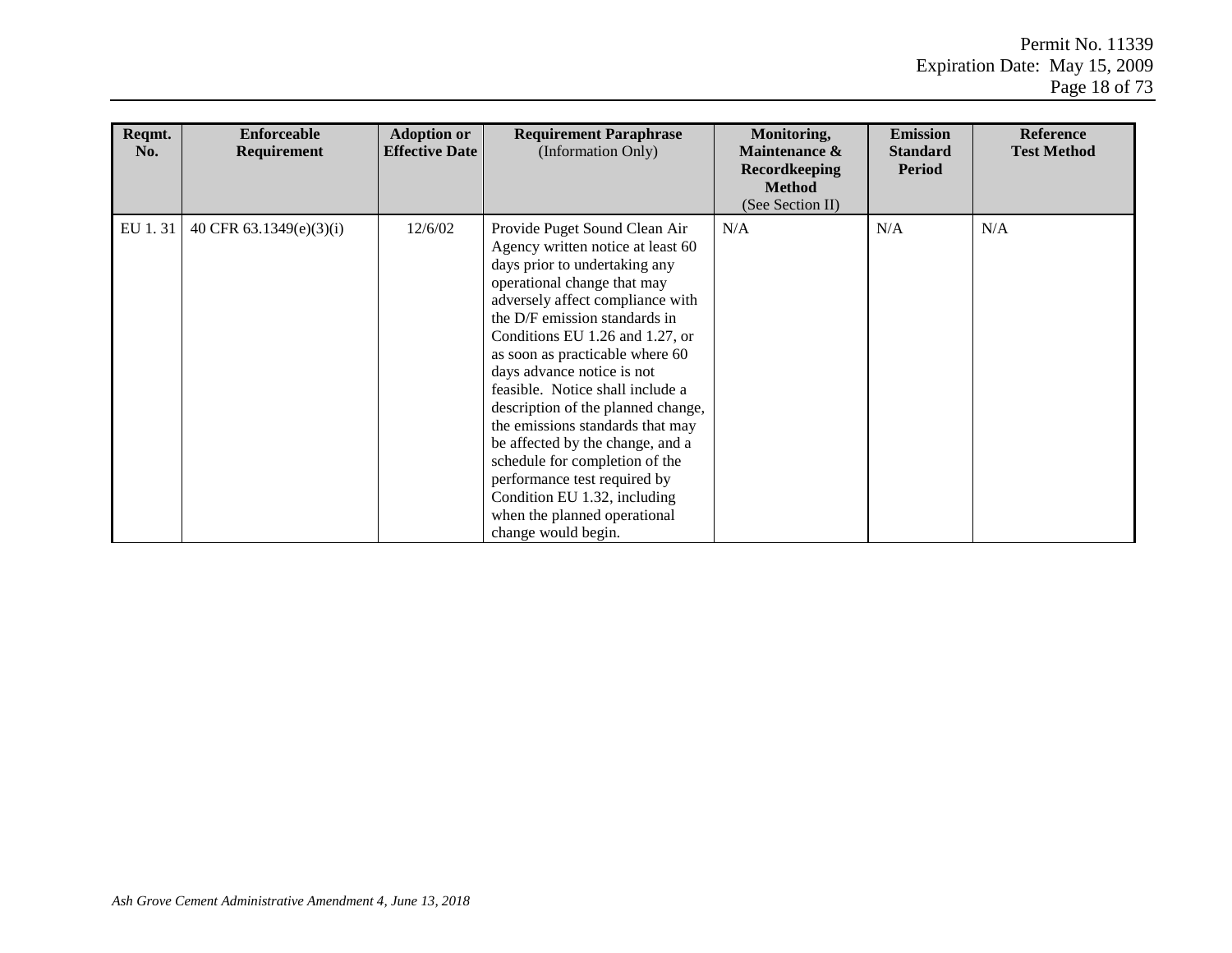| Reqmt.<br>No. | <b>Enforceable</b><br>Requirement | <b>Adoption or</b><br><b>Effective Date</b> | <b>Requirement Paraphrase</b><br>(Information Only)                                                                                                                                                                                                                                                                                                                                                                                                                                                                                                                                                                                                                                                                                                                                                                                                                                                                                                                                                                                                                                                 | Monitoring,<br>Maintenance &<br>Recordkeeping<br><b>Method</b><br>(See Section II)                                 | <b>Emission</b><br><b>Standard</b><br><b>Period</b> | <b>Reference</b><br><b>Test Method</b>                    |
|---------------|-----------------------------------|---------------------------------------------|-----------------------------------------------------------------------------------------------------------------------------------------------------------------------------------------------------------------------------------------------------------------------------------------------------------------------------------------------------------------------------------------------------------------------------------------------------------------------------------------------------------------------------------------------------------------------------------------------------------------------------------------------------------------------------------------------------------------------------------------------------------------------------------------------------------------------------------------------------------------------------------------------------------------------------------------------------------------------------------------------------------------------------------------------------------------------------------------------------|--------------------------------------------------------------------------------------------------------------------|-----------------------------------------------------|-----------------------------------------------------------|
| EU 1.32       | 40 CFR 63.1349(b)(3) and<br>(e)   | 12/6/02                                     | Conduct a dioxin/furan<br>performance test whenever Ash<br>Grove plans to undertake a<br>change in operations that may<br>adversely affect compliance with<br>the D/F emission standards in<br>Conditions EU 1.26 or 1.27. In<br>preparation for and while<br>conducting the performance test,<br>the kiln and raw mill may operate<br>under the planned operational<br>change conditions for a period not<br>to exceed 360 hours, provided<br>that Ash Grove notifies Puget<br>Sound Clean Air Agency as<br>described in Condition EU 1.31,<br>that the performance test results<br>are documented in a test report<br>containing the information listed<br>in 40 CFR $63.1349(a)$ , and that a<br>test plan is made available for<br><b>Puget Sound Clean Air Agency</b><br>review prior to testing, if<br>requested. The performance test<br>must be completed within 360<br>hours after the planned<br>operational change begins. Ash<br>Grove shall submit to Puget<br>Sound Clean Air Agency<br>temperature and other monitoring<br>data recorded during any period<br>of pretest operations. | <b>II.C.8</b> Subpart LLL<br>Performance Test<br>Reporting<br><b>II.D.8 NESHAP</b><br>Subpart LLL<br>Recordkeeping | $(3)$ 3-hour<br>runs                                | EPA Method 23 (40<br>CFR 60, Appendix A,<br>July 1, 2002) |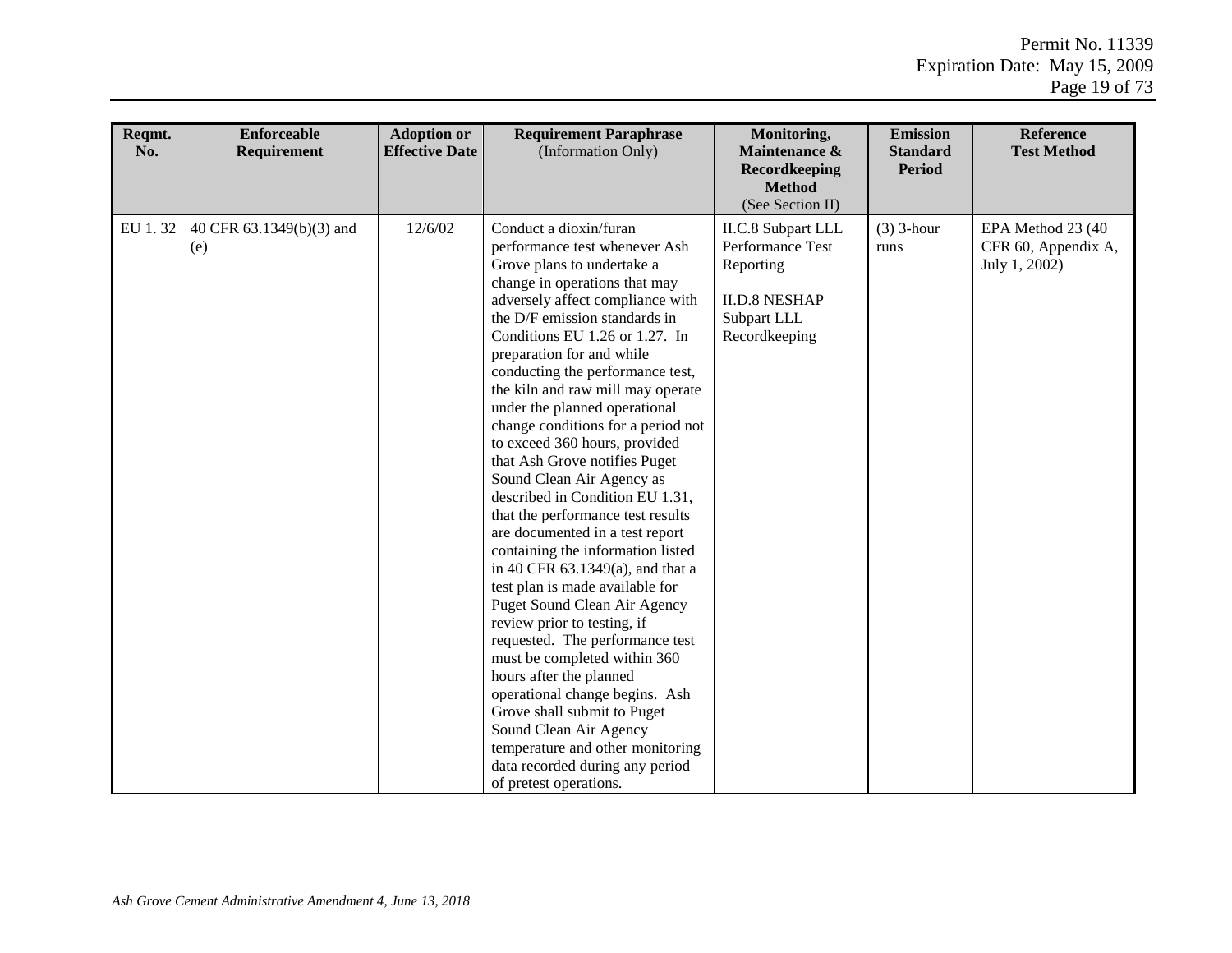| Reqmt.<br>No. | <b>Enforceable</b><br>Requirement | <b>Adoption or</b><br><b>Effective Date</b> | <b>Requirement Paraphrase</b><br>(Information Only)                                                                                                                                                                                                              | Monitoring,<br>Maintenance &<br><b>Recordkeeping</b><br><b>Method</b><br>(See Section II) | <b>Emission</b><br><b>Standard</b><br><b>Period</b> | <b>Reference</b><br><b>Test Method</b> |
|---------------|-----------------------------------|---------------------------------------------|------------------------------------------------------------------------------------------------------------------------------------------------------------------------------------------------------------------------------------------------------------------|-------------------------------------------------------------------------------------------|-----------------------------------------------------|----------------------------------------|
| EU 1.33       | 40 CFR 63.1349(e)(1)              | 12/6/02                                     | Data collected during a<br>performance test under Condition<br>EU 1.32 shall be used to establish<br>new temperature limits for the<br>kiln, supplanting the limits<br>established under 40 CFR<br>63.1349(b).                                                   | N/A                                                                                       | N/A                                                 | N/A                                    |
| EU 1.34       | 40 CFR 63.8(e);                   | 4/5/02                                      | Ash Grove shall conduct a<br>performance evaluation of the                                                                                                                                                                                                       | N/A                                                                                       | N/A                                                 | N/A                                    |
|               | 40 CFR 63.9(g)                    | 5/30/03                                     | temperature CMS required by<br>Conditions EU 1.29 and 1.30                                                                                                                                                                                                       |                                                                                           |                                                     |                                        |
|               | 40 CFR 63.1353(b)(4)              | 6/14/99                                     | whenever requested by EPA<br>under Clean Air Act Section 114.                                                                                                                                                                                                    |                                                                                           |                                                     |                                        |
|               | 40 CFR 63.10(e)(2)                | 5/30/03                                     | Any performance evaluation shall<br>be conducted in accordance with                                                                                                                                                                                              |                                                                                           |                                                     |                                        |
|               | 40 CFR $63.1354(b)(6)$            | 4/5/02                                      | the requirements of 40 CFR<br>$63.8(e)$ . Notification of the<br>performance evaluation shall be<br>provided as required in 40 CFR<br>$63.1353(b)(4)$ . Results of the<br>performance evaluation shall be<br>reported as provided in 40 CFR<br>$63.1354(b)(6)$ . |                                                                                           |                                                     |                                        |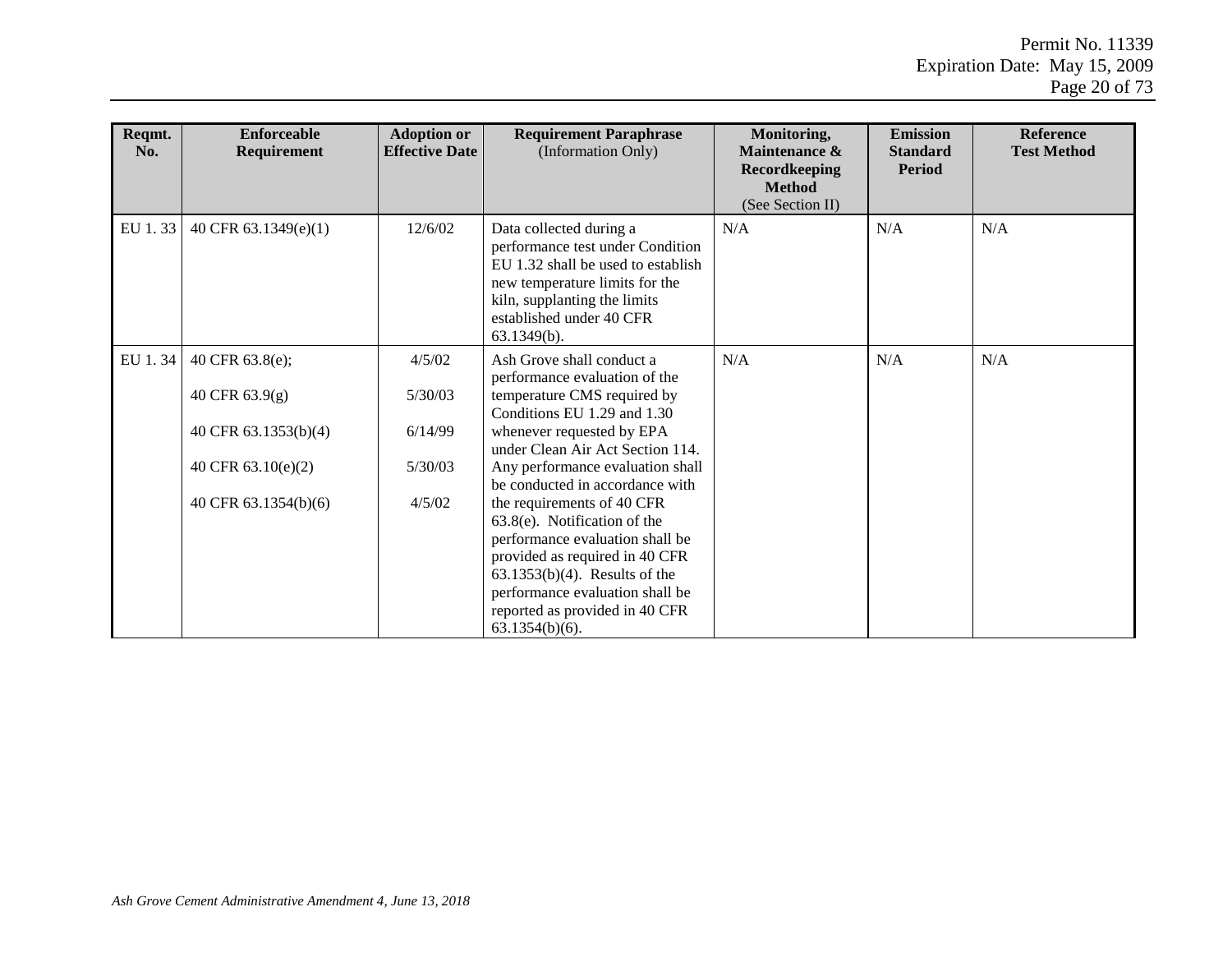| Reqmt.<br>No. | <b>Enforceable</b><br>Requirement | <b>Adoption or</b><br><b>Effective Date</b> | <b>Requirement Paraphrase</b><br>(Information Only)                                                                                                                                                                                                                                                                                                                                                                                                                                                                                                                                                                                                                                                                                                                                                                                                                            | Monitoring,<br>Maintenance &<br>Recordkeeping<br><b>Method</b><br>(See Section II)                             | <b>Emission</b><br><b>Standard</b><br><b>Period</b> | Reference<br><b>Test Method</b> |
|---------------|-----------------------------------|---------------------------------------------|--------------------------------------------------------------------------------------------------------------------------------------------------------------------------------------------------------------------------------------------------------------------------------------------------------------------------------------------------------------------------------------------------------------------------------------------------------------------------------------------------------------------------------------------------------------------------------------------------------------------------------------------------------------------------------------------------------------------------------------------------------------------------------------------------------------------------------------------------------------------------------|----------------------------------------------------------------------------------------------------------------|-----------------------------------------------------|---------------------------------|
| EU 1.35       | 40 CFR §63.1350(a)-(b)            | 12/6/02                                     | Ash Grove shall prepare for the<br>kiln and raw mill an O&M plan<br>including the following<br>provisions:<br>(a) Procedures for proper<br>operation and maintenance of the<br>kiln and associated air pollution<br>control equipment to meet the<br>dioxin/furan emission limits and<br>parametric limits in conditions<br>EU 1.26, 1.27 and 1.28;<br>(b) Procedures to be used during<br>an inspection of the components<br>of the kiln and raw mill at least<br>once per year.<br>Failure to comply with those<br>procedures shall be a violation of<br>Subpart LLL.<br>Ash Grove submitted the O&M<br>plan for this requirement to the<br><b>Puget Sound Clean Air Agency</b><br>for approval on May 24, 2002.<br>Ash Grove shall submit updates<br>of the O & M Plan to the Agency<br>upon adoption.<br>Ash Grove may elect to integrate<br>the Subpart LLL O&M Plan into | II.B.14 Kiln<br><b>Combustion System</b><br>Inspection<br><b>II.D.8 NESHAP</b><br>Subpart LLL<br>Recordkeeping | NA                                                  | <b>NA</b>                       |
|               |                                   |                                             | the general O&M plan required<br>by Condition I.A.15. If so the<br>general O&M plan shall<br>specifically identify those<br>provisions required by this<br>condition.                                                                                                                                                                                                                                                                                                                                                                                                                                                                                                                                                                                                                                                                                                          |                                                                                                                |                                                     |                                 |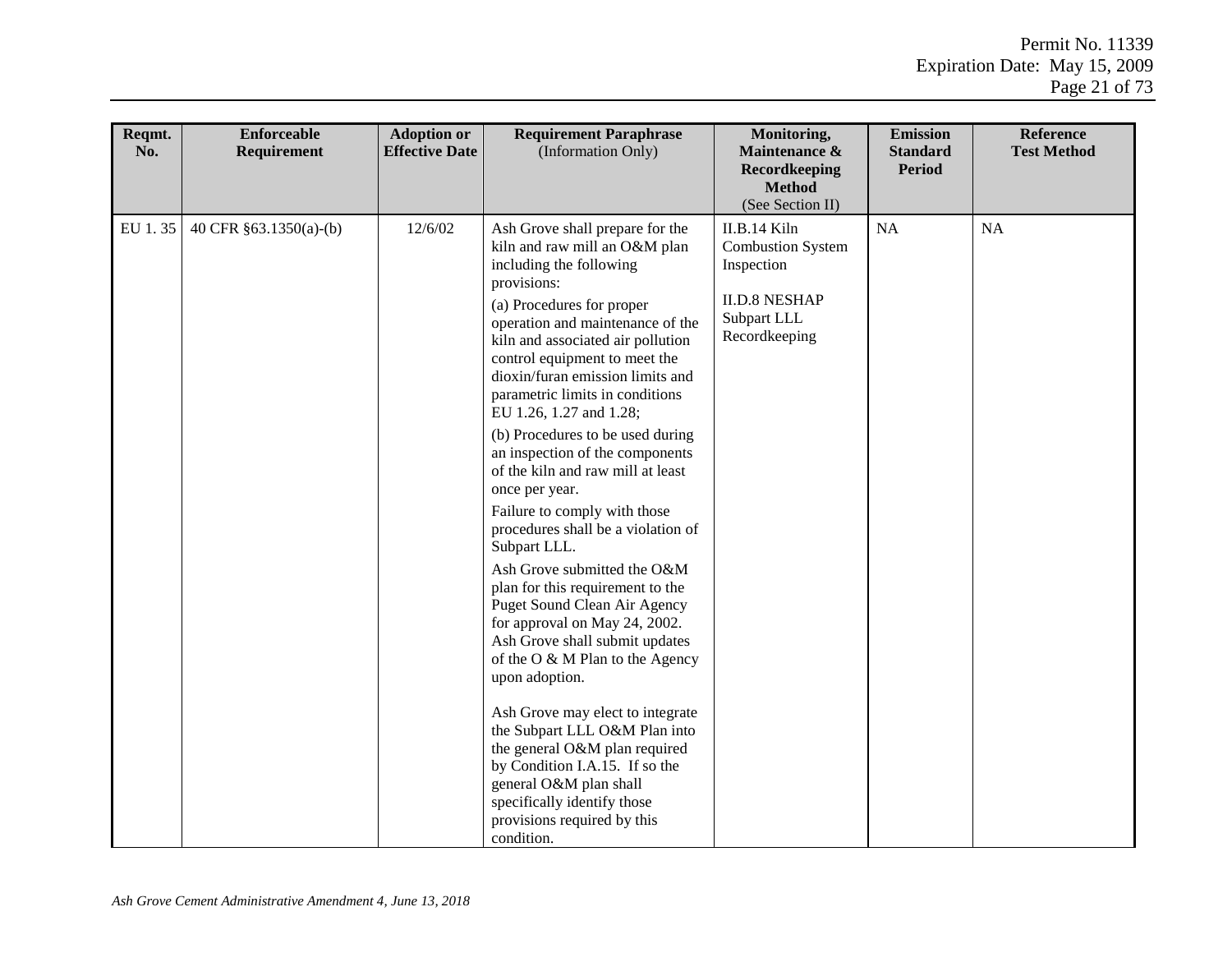| Reqmt.<br>No. | <b>Enforceable</b><br><b>Requirement</b>                                       | <b>Adoption or</b><br><b>Effective Date</b> | <b>Requirement Paraphrase</b><br>(Information Only)                                                                                                                                                                                                                                                                                                                                                                                                      |  | Monitoring,<br>Maintenance &<br>Recordkeeping<br><b>Method</b><br>(See Section II) | <b>Emission</b><br><b>Standard</b><br><b>Period</b> |  | Reference<br><b>Test Method</b> |  |
|---------------|--------------------------------------------------------------------------------|---------------------------------------------|----------------------------------------------------------------------------------------------------------------------------------------------------------------------------------------------------------------------------------------------------------------------------------------------------------------------------------------------------------------------------------------------------------------------------------------------------------|--|------------------------------------------------------------------------------------|-----------------------------------------------------|--|---------------------------------|--|
|               | Puget Sound Clean Air Agency Order of Approval NOC 9229 Burn Used Oils in Kiln |                                             |                                                                                                                                                                                                                                                                                                                                                                                                                                                          |  |                                                                                    |                                                     |  |                                 |  |
| EU 1.36       | Puget Sound Clean Air<br>Agency Order of Approval<br>No. 9229<br>Condition 3   | 05/17/2007                                  | 3. Ash Grove shall limit used oil to non-hazardous<br>as defined by WAC 173-303-515, Special<br>Requirements for Used Oil Burned for Energy<br>Recovery, or by WAC 173-303-090, Dangerous<br>Waste Characteristics.<br>Ash Grove is authorized to burn used oils meeting<br>the material specifications in EU 1.38.                                                                                                                                      |  | II.B.5 Used Oil<br>Monitoring                                                      | Daily                                               |  | <b>NA</b>                       |  |
| EU 1.37       | Puget Sound Clean Air<br>Agency Order of Approval<br>No. 9229<br>Condition 4   | 05/17/2007                                  | 4. Ash Grove shall limit the total amount of used<br>oil injected into the kiln to 8640 gal/calendar day.                                                                                                                                                                                                                                                                                                                                                |  | II.B.5 Used Oil<br>Monitoring                                                      | Daily                                               |  | <b>NA</b>                       |  |
| EU 1.38       | Puget Sound Clean Air<br>Agency Order of Approval<br>No. 9229<br>Condition 5   | 05/17/2007                                  | 5. Ash Grove shall only burn used oils meeting the<br>following limits as delivered:<br>(a) As less than or equal to 5 ppm;<br>(b) Cd less than or equal to 2 ppm;<br>(c) Cr less than or equal to 10 ppm;<br>(d) Pb less than or equal to 100 ppm;<br>(e) PCB less than or equal to 50 ppm;<br>(f) Total Halogens less than 1000 ppm;<br>(g) Flash Point greater than or equal to 100°F;<br>(h) Heat content between $5,000$ Btu/lb & 19,000<br>Btu/lb. |  | II.B.5 Used Oil<br>Monitoring                                                      | Daily                                               |  | <b>NA</b>                       |  |

N/A = Not Applicable. A specific reference test method and/or emission standard period is specified in the requirement. A test method is neither needed nor appropriate.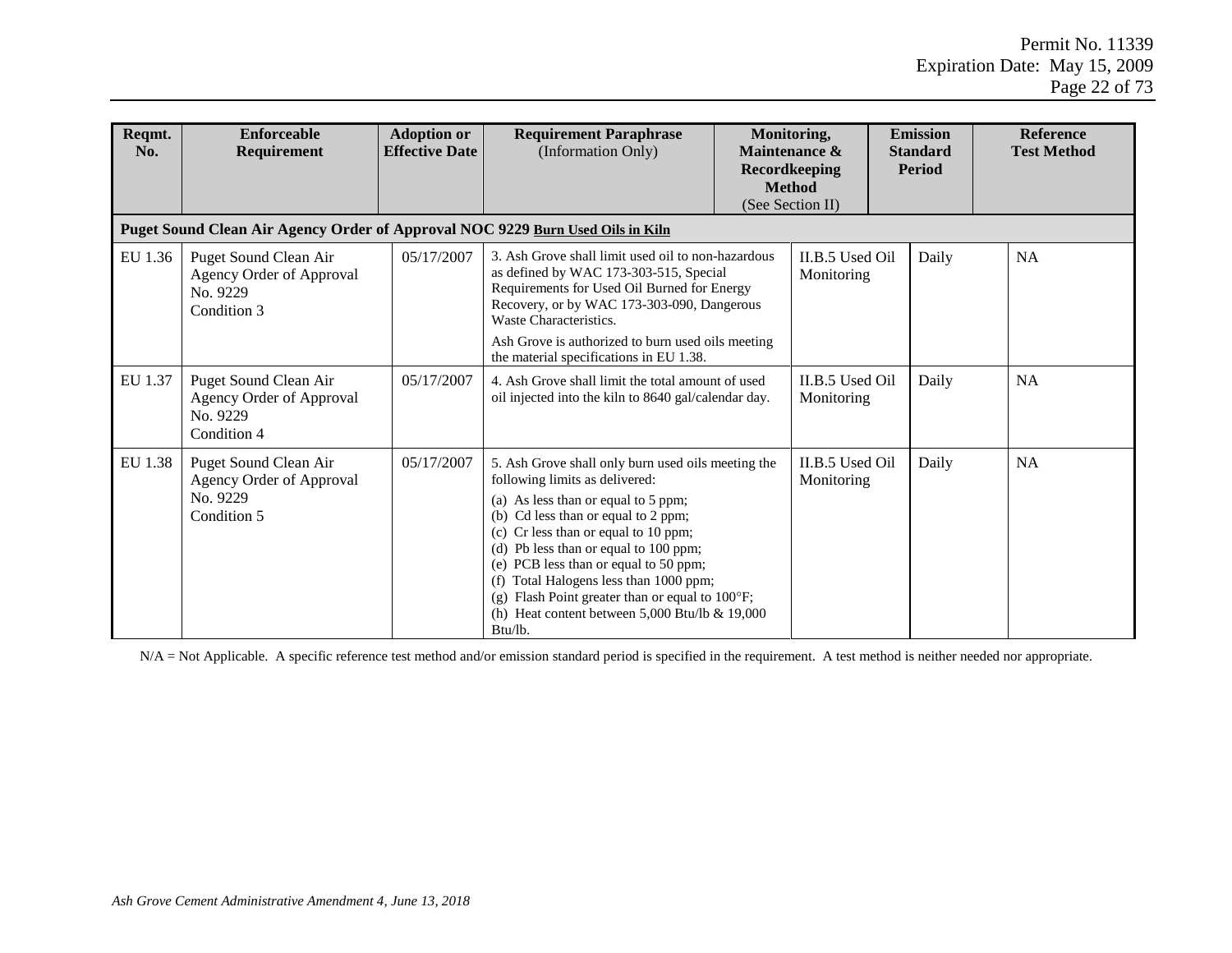#### **2. Emission Unit Group #2 (EU-2): Coal Processing, Storage and Transfer Facilities**

This group consists of four coal storage, processing and transfer and loading systems that are subject to NSPS Subpart Y, Standards of Performance For Coal Preparation Plants. The affected facilities are Equipment Numbers 41B.FN1 (Coal Feeder #1), 41B.FN2 (Coal Feeder #2), 41A.BF3 (Raw Coal Silo), and 41C.BF1 (PF Bin). Subpart Y also regulates the #1 and #2 coal mills, but the applicable requirements for those units appear in Section I.B.1 above.

| Reqmt<br>No. | Enforceable<br><b>Requirement</b>     | <b>Adoption</b><br>$\mathbf{or}$<br><b>Effective</b><br>Date | <b>Requirement Paraphrase</b><br>(Information Only)                                                                                                                                                                                                                                                | Monitoring,<br>Maintenance &<br><b>Recordkeeping</b><br><b>Method</b><br>(See Section II) | <b>Emission</b><br><b>Standard</b><br><b>Period</b> | <b>Reference</b><br><b>Test Method</b>                                                   |
|--------------|---------------------------------------|--------------------------------------------------------------|----------------------------------------------------------------------------------------------------------------------------------------------------------------------------------------------------------------------------------------------------------------------------------------------------|-------------------------------------------------------------------------------------------|-----------------------------------------------------|------------------------------------------------------------------------------------------|
| EU 2.1       | 40 CFR §60.11(d)                      | 10/17/00                                                     | At all times, including SSM periods Ash<br>Grove shall to the extent practicable<br>maintain and operate Subpart Y affected<br>facilities including associated air pollution<br>control equipment, in a manner consistent<br>with good air pollution control practice for<br>minimizing emissions. | I.A.4 O&M Plan<br>Inspections                                                             | N/A                                                 | N/A                                                                                      |
| EU 2.2       | 40 CFR 60.252(c)<br>40 CFR $60.11(c)$ | 10/17/00<br>10/17/00                                         | Exhaust gases shall not exceed 20 percent<br>opacity except during SSM periods.                                                                                                                                                                                                                    | II.A.1 General<br>Opacity<br>Monitoring                                                   | 6 minute<br>average                                 | EPA Method 9<br>(40 CFR 60,<br>Appendix A,<br>July 1, 2002)<br>40 CFR 60.254,<br>2/14/89 |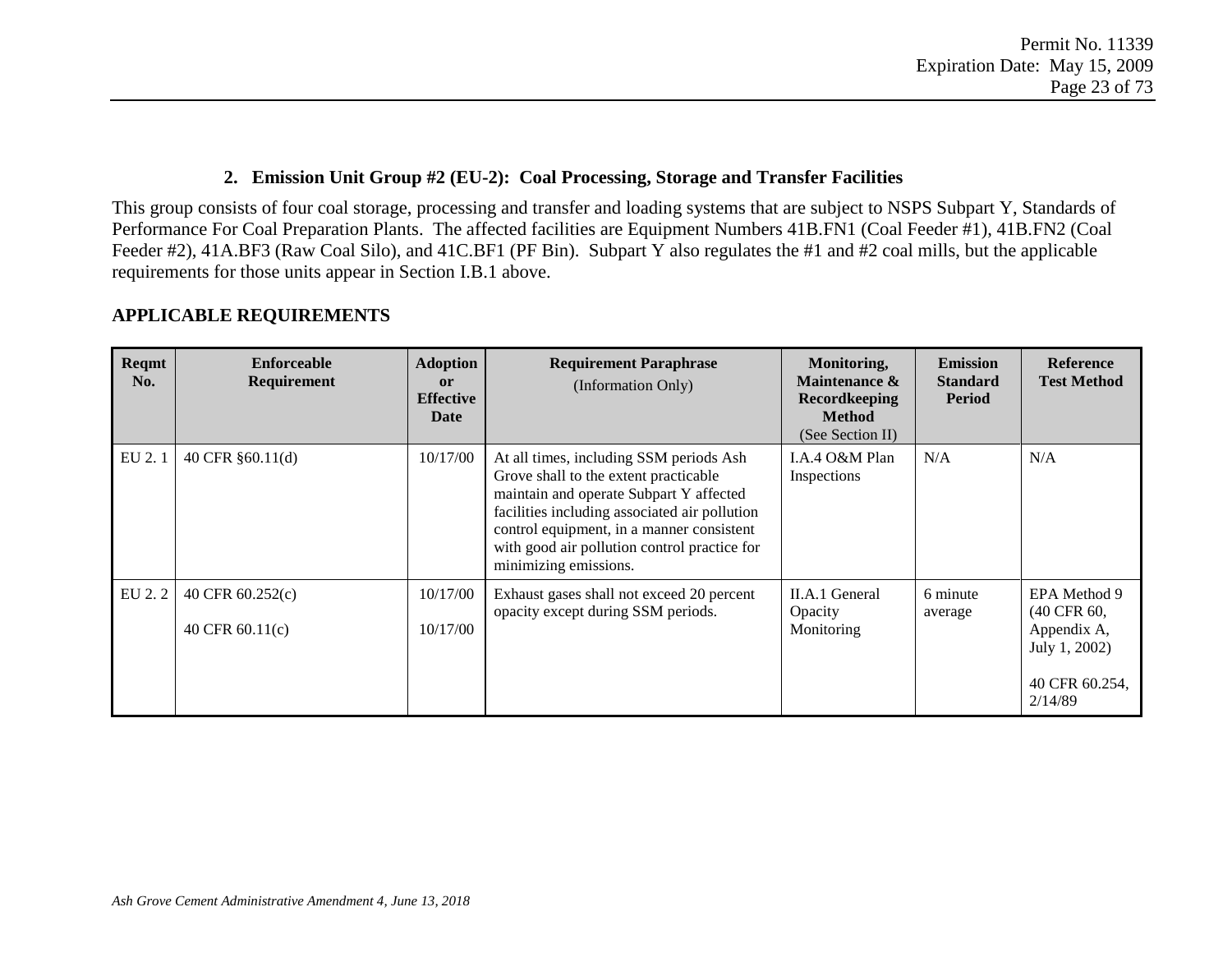#### **3. Emission Unit Group #3 (EU-3): Portland Cement NSPS Affected Facilities**

This group consists of certain equipment subject to 40 CFR Part 60, Subpart F, the New Source Performance Standards for Portland Cement Plants. The affected facilities included in this group are Transfer Towers 2, 3, 5, 6, 7, 8 and 10A, Equipment Numbers 311.ST1 (Stacker), 311.RE1 (Reclaimer), 315.BN1 (Limestone Storage Bin), P11.TD (Truck Dump), 41B.SX1 (Raw Coal Storage Silos), 312.FA1 (Feeder), 312.7G1(Clay Storage Shed), 315.BN2 (Clay Storage Bin), 315.BN3 (Silica Storage Bin), 315.BN4 (Slag Storage Bin), 315.FA1 (Clay Apron Feeder), 411.SX1, 411.SX 2(Raw Meal Blending, 411.SX3, 411.SX4 (Raw Meal Storage Silos), 612.DM1 (Cement Storage Dome), 419.BC6 (Clinker Shed Tripper), 41G (Clinker Loadout Railcar) and 611.BK1 (Cement Loadout Bulk Bag). Subpart F also regulates the kiln and raw mill, but the Subpart F requirements for those units are set forth in Conditions EU 1.15, 1.16 and 1.17.

| Reqmt<br>No. | <b>Enforceable</b><br>Requirement      | <b>Adoption</b><br>or<br><b>Effective</b><br>Date | <b>Requirement Paraphrase</b><br>(Information Only)                                                                                                                                                                                                                                                | Monitoring,<br>Maintenance &<br><b>Recordkeeping</b><br><b>Method</b><br>(See Section II) | <b>Emission</b><br><b>Standard</b><br><b>Period</b> | <b>Reference</b><br><b>Test Method</b>                      |
|--------------|----------------------------------------|---------------------------------------------------|----------------------------------------------------------------------------------------------------------------------------------------------------------------------------------------------------------------------------------------------------------------------------------------------------|-------------------------------------------------------------------------------------------|-----------------------------------------------------|-------------------------------------------------------------|
| EU 3.1       | 40 CFR $§60.11(d)$                     | 10/17/00                                          | At all times, including SSM periods Ash<br>Grove shall to the extent practicable<br>maintain and operate Subpart F affected<br>facilities including associated air pollution<br>control equipment, in a manner consistent<br>with good air pollution control practice for<br>minimizing emissions. | LA.4 O&M Plan<br>Inspections                                                              | N/A                                                 | N/A                                                         |
| EU 3.2       | 40 CFR $60.62(c)$<br>40 CFR $60.11(c)$ | 10/17/00<br>10/17/00                              | Exhaust gases shall not equal or exceed 10<br>percent opacity except during SSM periods.                                                                                                                                                                                                           | II.A.1 General<br>Opacity<br>Monitoring                                                   | 6 minute<br>average                                 | EPA Method 9<br>(40 CFR 60,<br>Appendix A,<br>July 1, 2002) |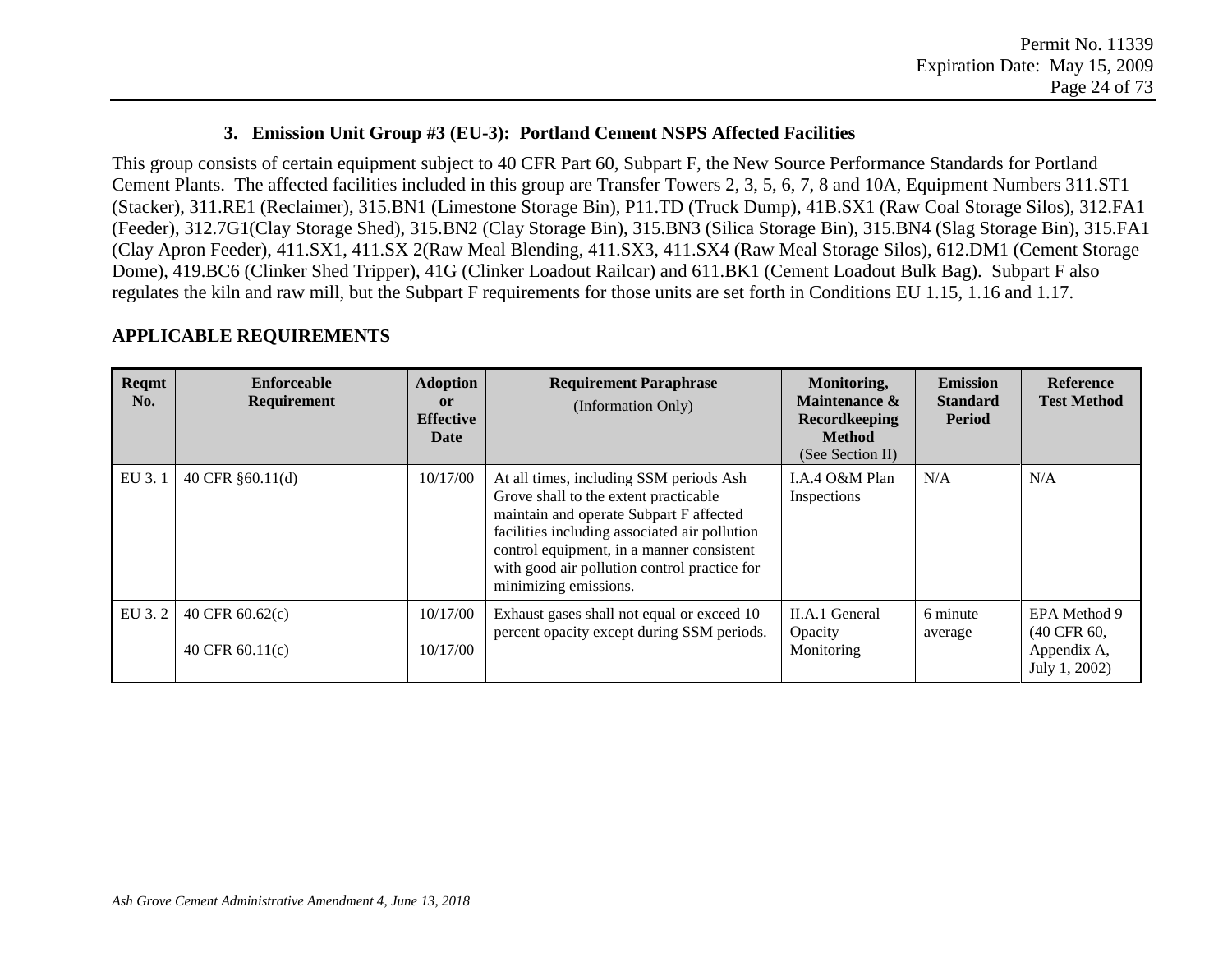#### **4. Emission Unit #4 (EU-4): Finish Mills**

The two finish mills are each rated at 55 tons per hour, installed in 1968 and controlled by two nominal 77,000 acfm high efficiency separator baghouses and two nominal 20,000 acfm mill sweep baghouses..

The clinker from the kiln that is passed through the G-Cooler becomes processed in the ball mills by grinding with gypsum to form cement and sent to the cement silos for storage.

In addition to the applicable requirements listed in this section, the finish mills are subject to the plant-wide requirements in Section I.A.

| Reqmt<br>No. | <b>Enforceable</b><br>Requirement                                                                                                             | <b>Adoption</b><br><sub>or</sub><br><b>Effective</b><br>Date | <b>Requirement Paraphrase</b><br>(Information Only)                                                             | Monitoring,<br>Maintenance &<br><b>Recordkeeping</b><br><b>Method</b><br>(See Section II) | <b>Emission</b><br><b>Standard</b><br><b>Period</b> | <b>Reference</b><br><b>Test Method</b>                              |
|--------------|-----------------------------------------------------------------------------------------------------------------------------------------------|--------------------------------------------------------------|-----------------------------------------------------------------------------------------------------------------|-------------------------------------------------------------------------------------------|-----------------------------------------------------|---------------------------------------------------------------------|
| EU 4.1       | <b>Puget Sound Clean Air Agency Orders of Approval NOC 5276</b><br>Puget Sound Clean Air Agency<br>Order of Approval No. 5276<br>Condition 4. | 1/19/94                                                      | Ash Grove shall not allow particulate<br>emissions from the (2) mill sweep<br>baghouses to exceed 0.01 gr/dscf. | II.B.4 Finish Mill<br>Baghouse<br>Monitoring.                                             | Average of 3<br>three-hour<br>runs                  | <b>Puget Sound</b><br>Clean Air<br>Agency Method<br>(See Section X) |
| EU 4.2       | Puget Sound Clean Air Agency<br>Order of Approval No. 5276<br>Condition 6.                                                                    | 1/19/94                                                      | Ash Grove shall not allow particulate<br>emissions from the (2) mill sweep<br>baghouses to exceed 10% opacity.  | II.B.4 Finish Mill<br>Baghouse<br>Monitoring.                                             | More than 3<br>min. in any 1<br>hr                  | Ecology<br>Method 9A<br>(See Section X)                             |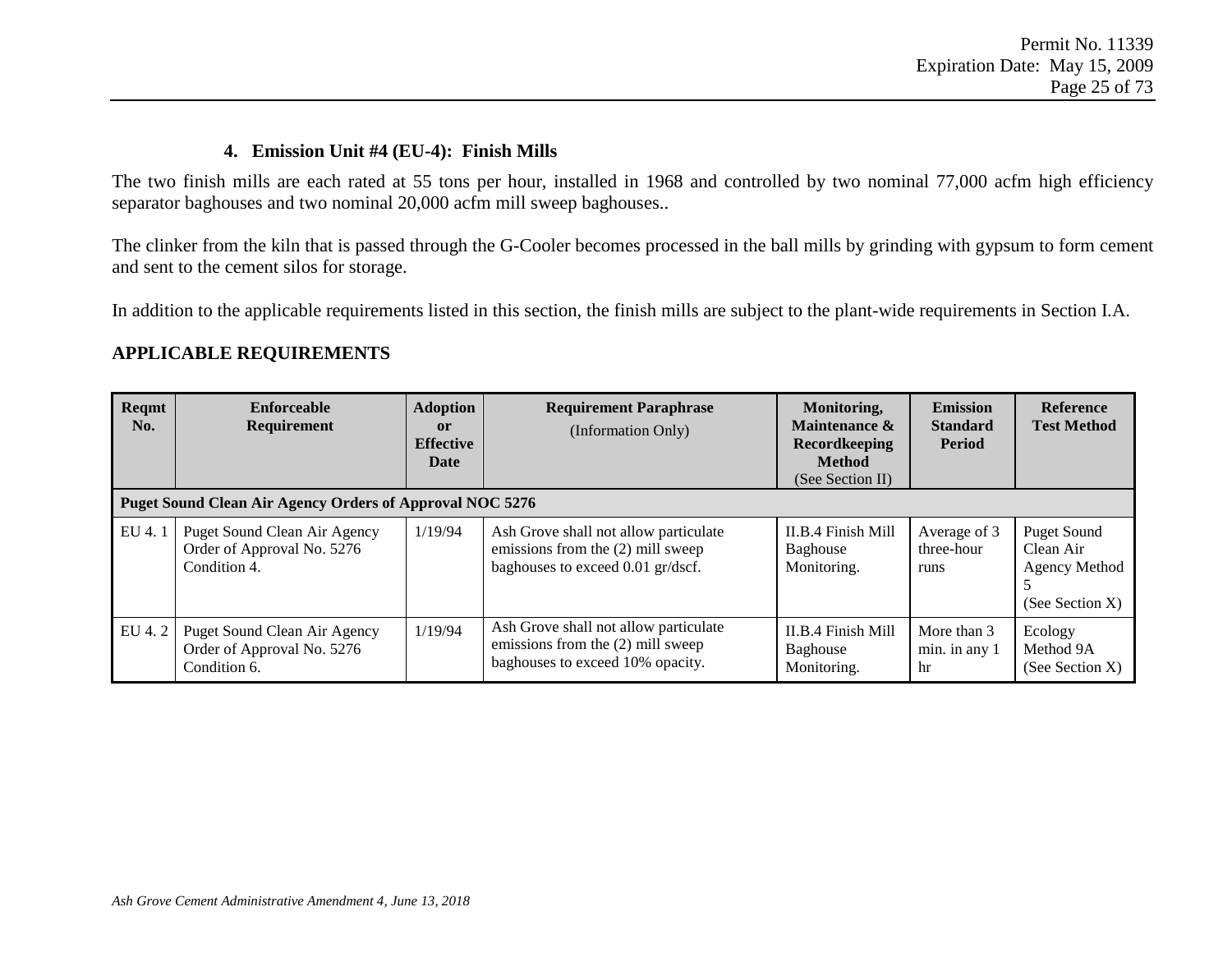## **5. Emission Unit #5 (EU-5): Cement Dome & Steel Scale Tanks**

The Cement Storage Dome is a 45,000 ton finished product storage facility controlled by a 6000 acfm Alanco baghouse. The Dome was installed in 1998. The four steel scale tanks are finished product loading facilities, used to load cement into trucks or railcars. The tanks were installed prior to 1971, but in 1998 Ash Grove replaced one of two baghouses that control emissions from the tanks with a new 6000 acfm Alanco baghouse. NOC 7242 approves construction of the Cement Storage Dome and the two Alanco baghouses.

In addition to the applicable requirements listed in this section, the Cement Storage Dome is subject to the plant-wide requirements listed in Section I.A and to the NSPS Subpart F requirements listed in Section I.B.3 of the permit. The Steel Scale Tanks are not Subpart F affected facilities.

| Reqmt<br>No. | <b>Enforceable</b><br><b>Requirement</b>                                       | <b>Adoption</b><br><sub>or</sub><br><b>Effective</b><br>Date | <b>Requirement Paraphrase</b><br>(Information Only)                                                                                                                                                      | Monitoring,<br>Maintenance &<br><b>Recordkeeping</b><br><b>Method</b><br>(See Section II)     | <b>Emission</b><br><b>Standard</b><br><b>Period</b> | <b>Reference</b><br><b>Test Method</b>                                                                                                                          |
|--------------|--------------------------------------------------------------------------------|--------------------------------------------------------------|----------------------------------------------------------------------------------------------------------------------------------------------------------------------------------------------------------|-----------------------------------------------------------------------------------------------|-----------------------------------------------------|-----------------------------------------------------------------------------------------------------------------------------------------------------------------|
|              | Puget Sound Clean Air Agency Orders of Approval NOC 7242 - Cement Storage Dome |                                                              |                                                                                                                                                                                                          |                                                                                               |                                                     |                                                                                                                                                                 |
| EU 5.1       | Puget Sound Clean Air Agency<br>Order of Approval No. 7242,<br>Condition 7     | 1/06/98                                                      | Ash Grove shall not allow PM-10 emissions<br>from the Alanco baghouses mounted on the<br>cement storage dome and the steel scale<br>tanks to exceed 0.005 grains/dscf over a<br>twenty-four hour period. | II.A.1 General<br>Opacity<br>Monitoring<br>II.B.7 Cement<br><b>Storage Dome</b><br>Monitoring | Source test<br>for a 24 hr<br>period                | Particulate by<br>EPA Method 5<br>or EPA Method<br>201A<br>(40 CFR Part)<br>60, Appendix<br>A, July 1, 2002;<br>40 CFR Part 51,<br>Appendix M,<br>July 1, 2001) |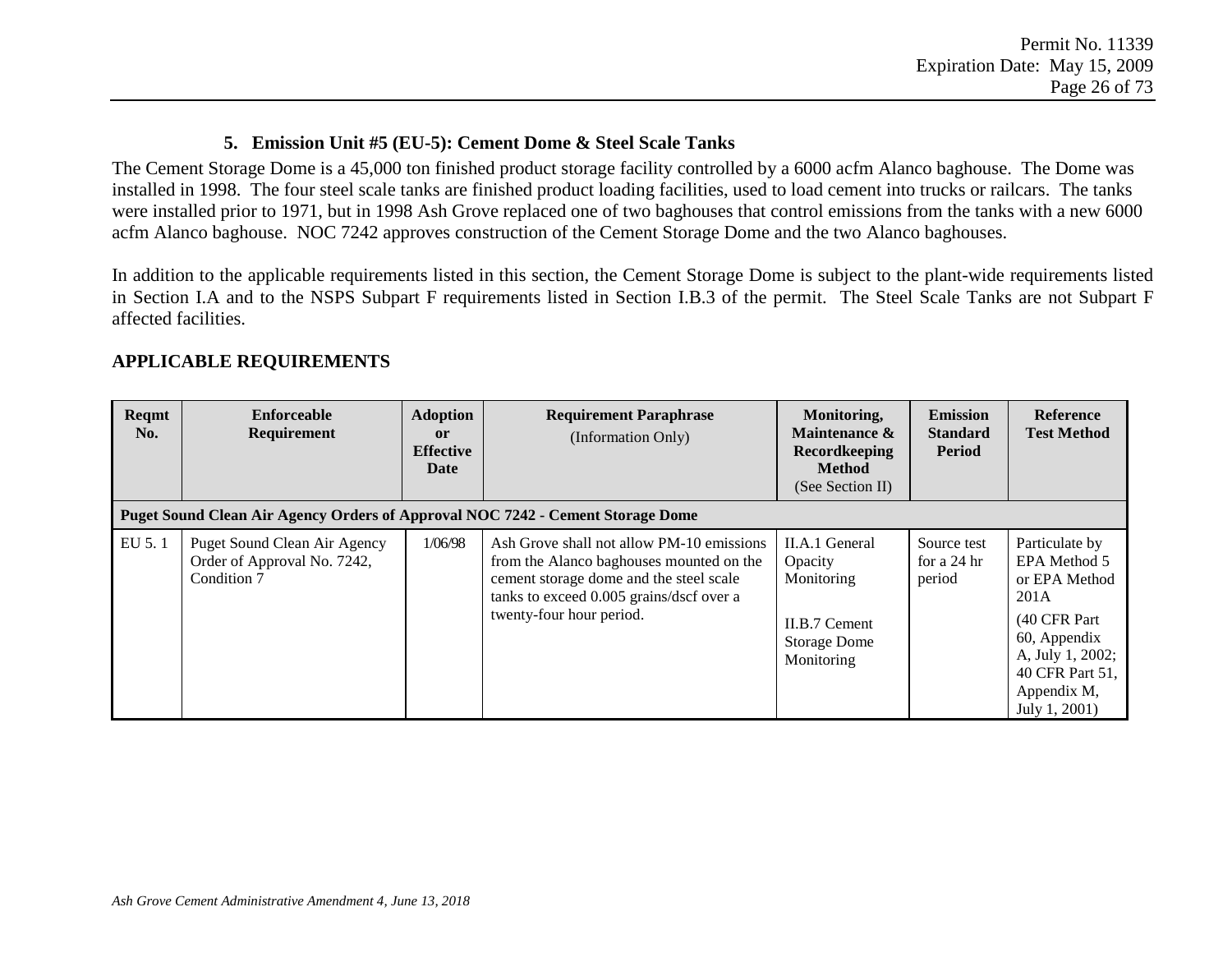### **6. Emission Unit #6 (EU-6): Bulk Bag Loading Station**

Bulk Bag Loading Station controlled with a 500 cfm baghouse. In addition to the applicable requirements listed in this section, the Bulk Bag Loading Station is subject to the plant-wide requirements listed in Section I.A and to the NSPS Subpart F requirements listed in Section I.B.3 of the permit.

| Reqmt<br>No. | <b>Enforceable</b><br>Requirement<br><b>Puget Sound Clean Air Agency Orders of Approval NOC 8318 - Bulk Loading Station</b> | <b>Adoptio</b><br>n or<br><b>Effective</b><br><b>Date</b> | <b>Requirement Paraphrase</b><br>(Information Only)                                                                                                                                                                                         | Monitoring,<br>Maintenance &<br>Recordkeeping<br><b>Method</b><br>(See Section II) | <b>Emission</b><br><b>Standard</b><br><b>Period</b> | <b>Reference</b><br><b>Test Method</b> |
|--------------|-----------------------------------------------------------------------------------------------------------------------------|-----------------------------------------------------------|---------------------------------------------------------------------------------------------------------------------------------------------------------------------------------------------------------------------------------------------|------------------------------------------------------------------------------------|-----------------------------------------------------|----------------------------------------|
| $EU-6.1$     | Puget Sound Clean Air Agency                                                                                                | 1/8/01                                                    | Ash Grove shall allow no visible emissions                                                                                                                                                                                                  | II.B.11 Bulk Bag                                                                   | <b>NA</b>                                           | <b>NA</b>                              |
|              | Order of Approval No. 8318<br>Condition 3.                                                                                  |                                                           | or fallout from the 500 cfm baghouse<br>controlling the bulk bag loading station.                                                                                                                                                           | <b>Loading Station</b><br>Monitoring                                               |                                                     |                                        |
| EU 6.2       | Puget Sound Clean Air Agency<br>Order of Approval No. 8318<br>Condition 5.                                                  | 1/8/01                                                    | If visible emissions, abnormal pressure drop<br>or fallout are observed Ash Grove shall<br>investigate the cause and either initiate<br>repairs or shut down the equipment vented<br>to the baghouse within 24 hours of the<br>observation. | II.B.11 Bulk Bag<br><b>Loading Station</b><br>Monitoring                           | <b>NA</b>                                           | <b>NA</b>                              |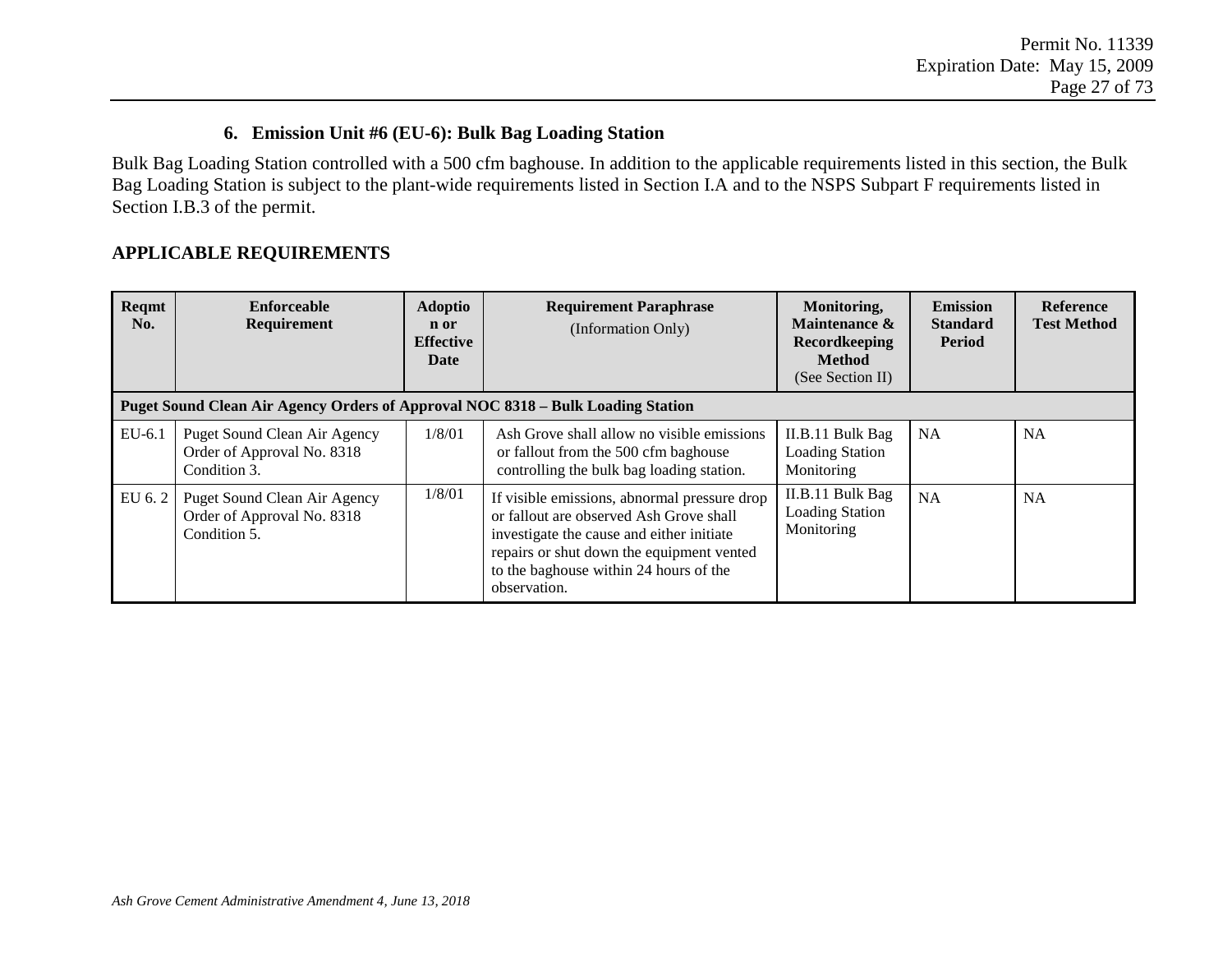#### **7. Emission Unit #7 (EU-7): Clinker Storage Shed**

In addition to the applicable requirements listed in this section, the Clinker Storage Shed is subject to the plant-wide requirements listed in Section I.A.

| Reqmt<br>No. | <b>Enforceable</b><br><b>Requirement</b><br>Puget Sound Clean Air Agency Orders of Approval NOC 8600 – Clinker Storage Shed | <b>Adoption</b><br><sub>or</sub><br><b>Effective</b><br>Date | <b>Requirement Paraphrase</b><br>(Information Only)                                                                                                       | Monitoring,<br>Maintenance &<br><b>Recordkeeping</b><br><b>Method</b><br>(See Section II) | <b>Emission</b><br><b>Standard</b><br><b>Period</b> | <b>Reference</b><br><b>Test Method</b>                                                                                                                          |
|--------------|-----------------------------------------------------------------------------------------------------------------------------|--------------------------------------------------------------|-----------------------------------------------------------------------------------------------------------------------------------------------------------|-------------------------------------------------------------------------------------------|-----------------------------------------------------|-----------------------------------------------------------------------------------------------------------------------------------------------------------------|
| EU-7.1       | Puget Sound Clean Air Agency<br>Order of Approval No. 8600<br>Condition 3.                                                  | 2/8/02                                                       | Ash Grove shall not allow the PM-10<br>emissions from the Pulse Jet R-08-88-81<br>baghouse to exceed 0.005 grains/dscf over a<br>twenty-four hour period. | <b>II.A1 General</b><br>Opacity<br>Monitoring                                             | Source test<br>for a 24 hr<br>period                | Particulate by<br>EPA Method 5<br>or EPA Method<br>201A (40 CFR)<br>Part 60,<br>Appendix A,<br>July 1, 2002; 40<br>CFR Part 51,<br>Appendix M,<br>July 1, 2001) |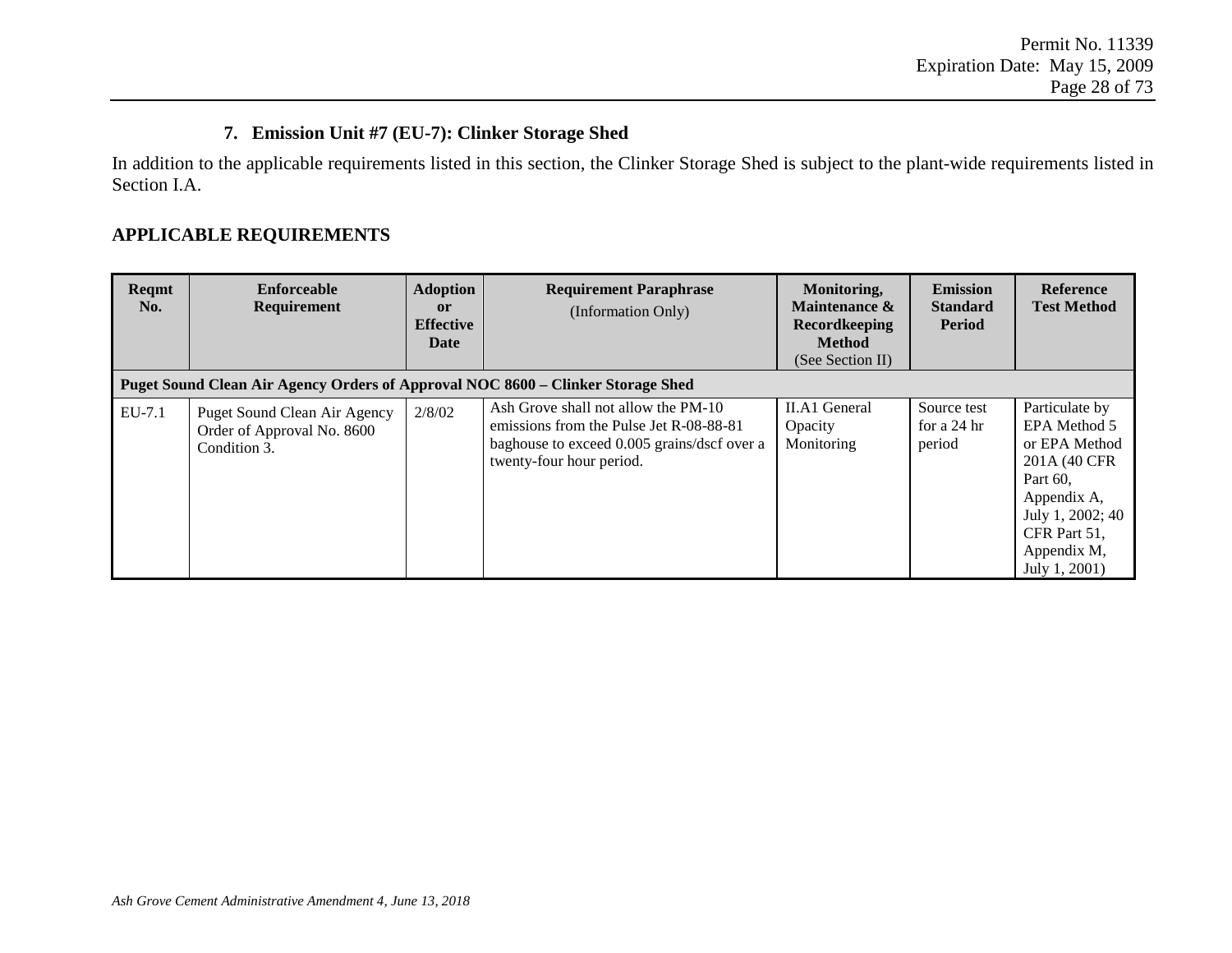#### **8. Emission Unit #8 (EU-8): Group II Cement Silos**

In addition to the applicable requirements listed in this section, the Group II Silos are subject to the plant-wide requirements listed in Section I.A.

| Reqmt<br>No. | <b>Enforceable</b><br><b>Requirement</b><br>Puget Sound Clean Air Agency Orders of Approval NOC 8643 – Group II Silos | <b>Adoption</b><br><sub>or</sub><br><b>Effective</b><br>Date | <b>Requirement Paraphrase</b><br>(Information Only)                                                                                                           | Monitoring,<br>Maintenance &<br><b>Recordkeeping</b><br><b>Method</b><br>(See Section II) | <b>Emission</b><br><b>Standard</b><br><b>Period</b> | <b>Reference</b><br><b>Test Method</b>                                                                                                                          |
|--------------|-----------------------------------------------------------------------------------------------------------------------|--------------------------------------------------------------|---------------------------------------------------------------------------------------------------------------------------------------------------------------|-------------------------------------------------------------------------------------------|-----------------------------------------------------|-----------------------------------------------------------------------------------------------------------------------------------------------------------------|
| EU-8.1       | Puget Sound Clean Air Agency<br>Order of Approval No. 8643<br>Condition 3.                                            | 2/8/02                                                       | Ash Grove shall not allow the PM-10<br>emissions from each of the Pulse Jet Dust<br>Collectors to exceed 0.005 grains/dscf over<br>a twenty-four hour period. | II.A.1 General<br>Opacity<br>Monitoring                                                   | Source test<br>for a 24 hr<br>period                | Particulate by<br>EPA Method 5<br>or EPA Method<br>201A (40 CFR)<br>Part 60,<br>Appendix A,<br>July 1, 2002; 40<br>CFR Part 51,<br>Appendix M,<br>July 1, 2001) |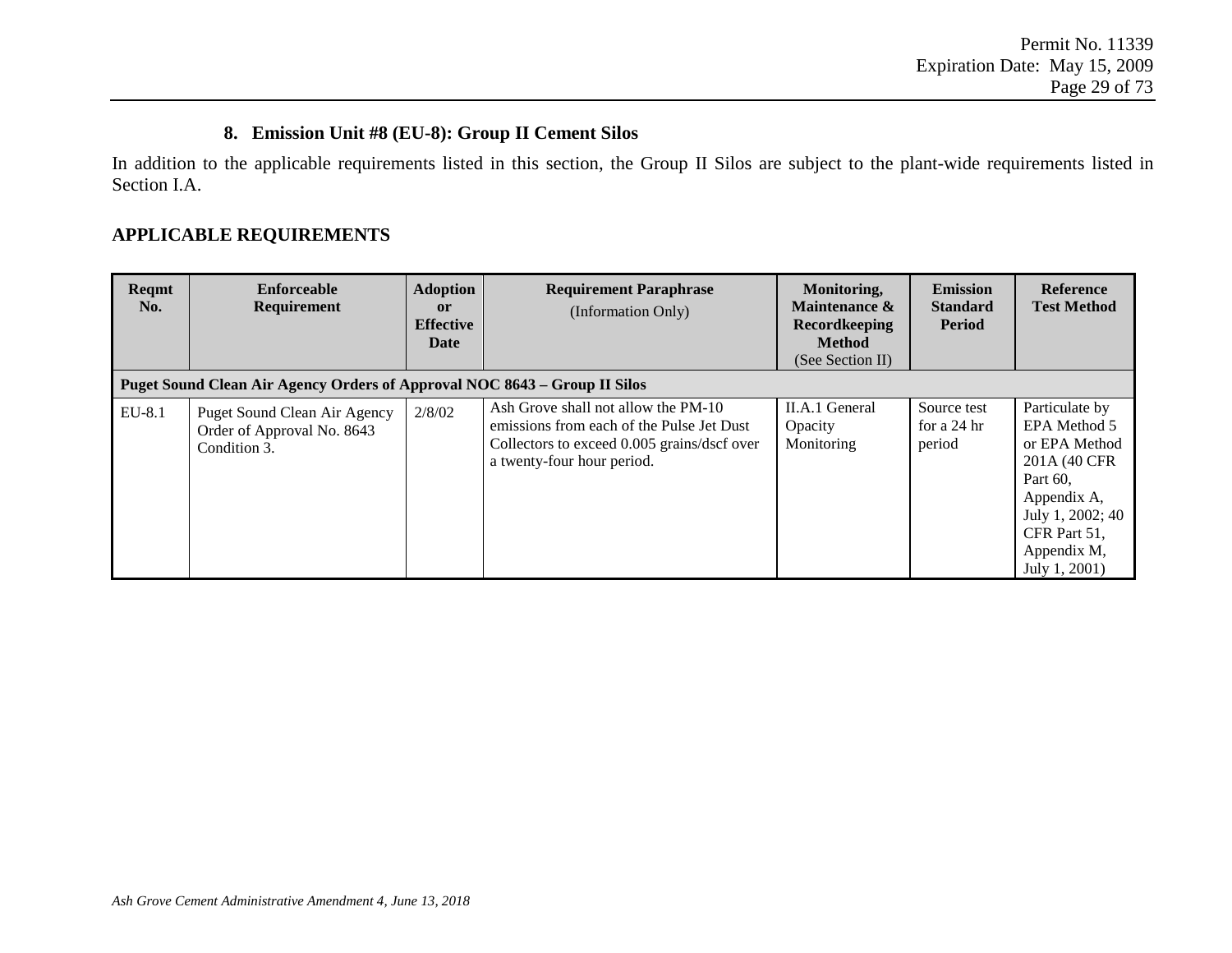## **II. MONITORING, REPORTING AND RECORDKEEPING METHODS**

## *A. Facility Wide Monitoring Methods*

## **1. General Opacity Monitoring**

Ash Grove shall conduct monthly inspections of the facility for visible emissions. Inspections are to be performed while the equipment is in operation during daylight hours. If, during the scheduled inspection or at any other time, visible emissions other than uncombined water are observed, Ash Grove shall, as soon as possible, but no later than 24 hours after the initial observation, take corrective action until there are no visible emissions, shut down the unit or activity until it can be repaired or conduct a reference method opacity observation. If a reference method opacity observation reveals an exceedance of the applicable visible emissions limit, report the observation as a deviation and shut the unit down until repairs are complete and a nonreference method visible emissions observation reveals no visible emissions. Report deviations as provided in Condition II.C.2. Maintain records as provided in Conditions II.D.1 and II.D.5.

[Order of Approval No. 7381, Condition 4 (6/6/01); WAC 173-401-615(1), 10/17/02]

#### **2. Complaint Response**

Ash Grove shall develop and implement an Air Pollution Complaint Response Program as part of the O&M Plan required by Regulation I Section 7.09(b). The Complaint Response Program shall be annually reviewed and updated along with the O&M Plan. This Program shall include:

- An Ash Grove local contact person and a 24-hour telephone number;
- Complaint forms available to the public;
- Criteria and methods for establishing whether Ash Grove may be the source of fugitive dust or other air contaminant impacts on neighboring property;
- Format of communicating results of investigations and advising complainants of Ash Grove's corrective actions and preventive maintenance;
- Ash Grove shall record air pollution complaints (including those forwarded to Ash Grove from this Agency) and findings of investigations as provided in Condition II.D.6. Investigations shall be initiated within 1 day of receipt of a complaint on Ash Grove's 24 hour complaint reporting phone line. Ash Grove's Complaint Response Program shall describe the procedures for investigating complaints. Complaint investigation procedures shall include efforts to contact the complainant, to inspect the conditions described in the complaint, to determine whether Seattle plant sustained a malfunction or other operating or site conditions that might have generated abnormal levels of fugitive emissions, and to determine the wind speed, direction and/or other meteorological conditions during relevant times preceding receipt of the complaint.

If Ash Grove determines that emissions from its plant unreasonably impacted neighboring properties Ash Grove shall either eliminate the problem within 24 hours of identification or report a deviation as provided in Condition II.C.2. Ash Grove also shall report as a deviation any failure to initiate investigation of a complaint within 1 day of receipt of the complaint. Results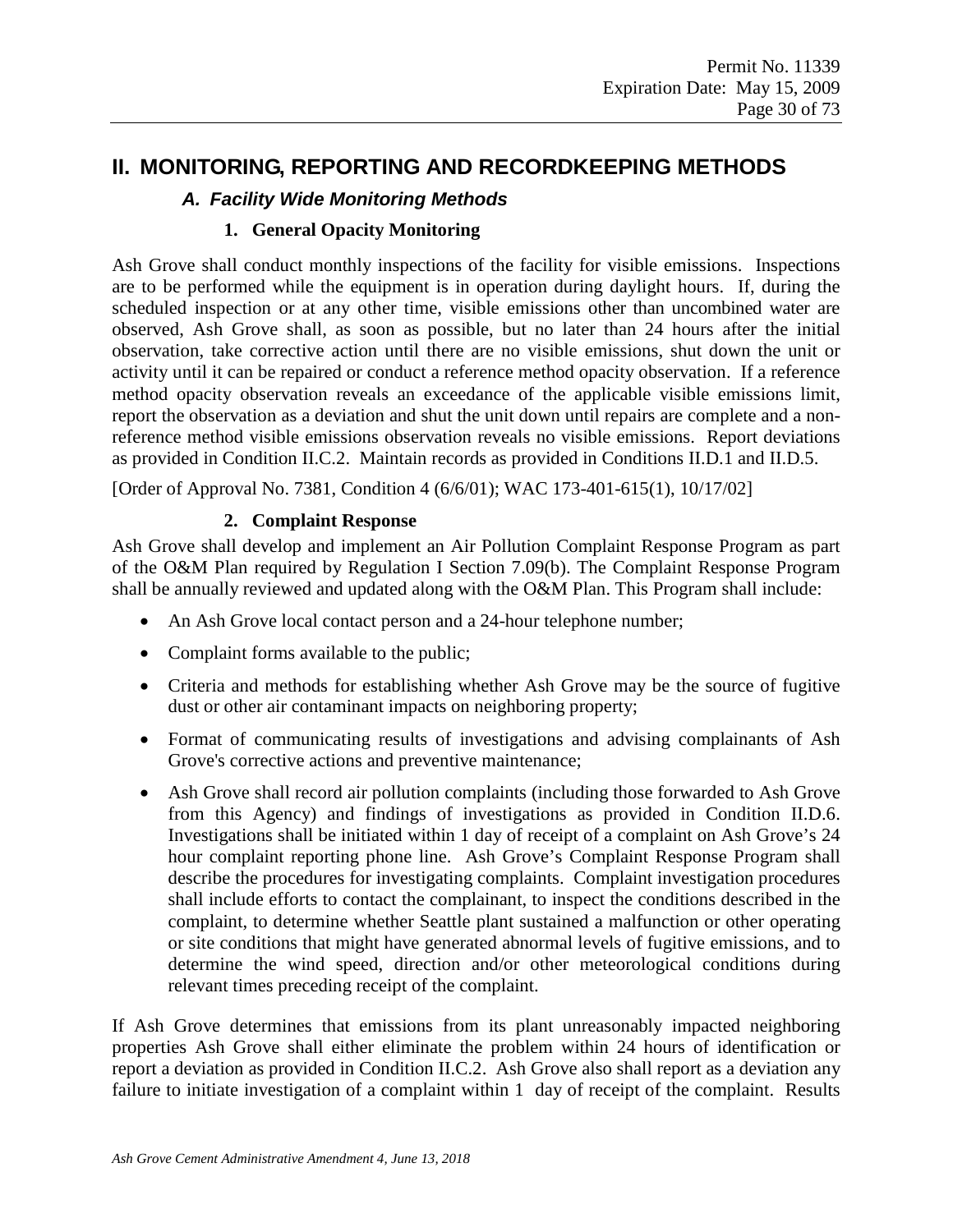of complaint investigations shall be reported monthly as provided in Condition II.C.10. Maintain records as provided in Condition II.D.6.

## [WAC 173-401-615(1), 10/17/02]

## **3. Roof Top Inspections**

Ash Grove shall conduct a roof-top<sup>[1](#page-30-0)</sup> inspection at least weekly. These inspections shall include inspection for odor-bearing contaminants and for fugitive emissions from any part of the facility. In the event any fugitive emission release is discovered by an inspection, Ash Grove shall as soon as possible, but no later than 24 hours after discovered, begin corrective action, shut the operation down until the problem can be corrected, or report the release as a deviation as provided in Condition II.C.2. Ash Grove shall document each inspection as provided in Condition II.D.5.

[WAC 173-401-615(1) and WAC 173-401-615(2), 10/17/02]

## **4. O & M Plan Inspections**

Ash Grove shall conduct a facility wide equipment inspection at least monthly. These inspections shall include:

- checking for prohibited activities under Section III of the permit and activities that require additional approval under Section IV of the permit
- inspection for proper operation of equipment and control equipment
- inspection for evidence that fugitive dust control measures required by Section 9.15 of Regulation I are being implemented
- inspection for odor bearing contaminant emissions from the facility.

In the event any violation of the underlying applicable requirement(s) are discovered by an inspection, Ash Grove shall as soon as possible, but no later than 24 hours after discovered, begin corrective action, shut the operation down until the problem can be corrected, or report the violation as a deviation under Condition II.C.2.

Ash Grove shall document all inspections required by this condition as provided in Condition II.D.5.

[Puget Sound Clean Air Agency Regulation I, Section 7.09(b) (9/10/1998); WAC 173-401- 615(1) (10/17/02)].

 $\overline{a}$ 

<span id="page-30-0"></span>*<sup>1</sup> A "roof-top inspection" is a visual inspection of the overall facility from a sufficient height to allow the determination of the point(s) of origin and possibly the cause(s) of fugitive emissions.*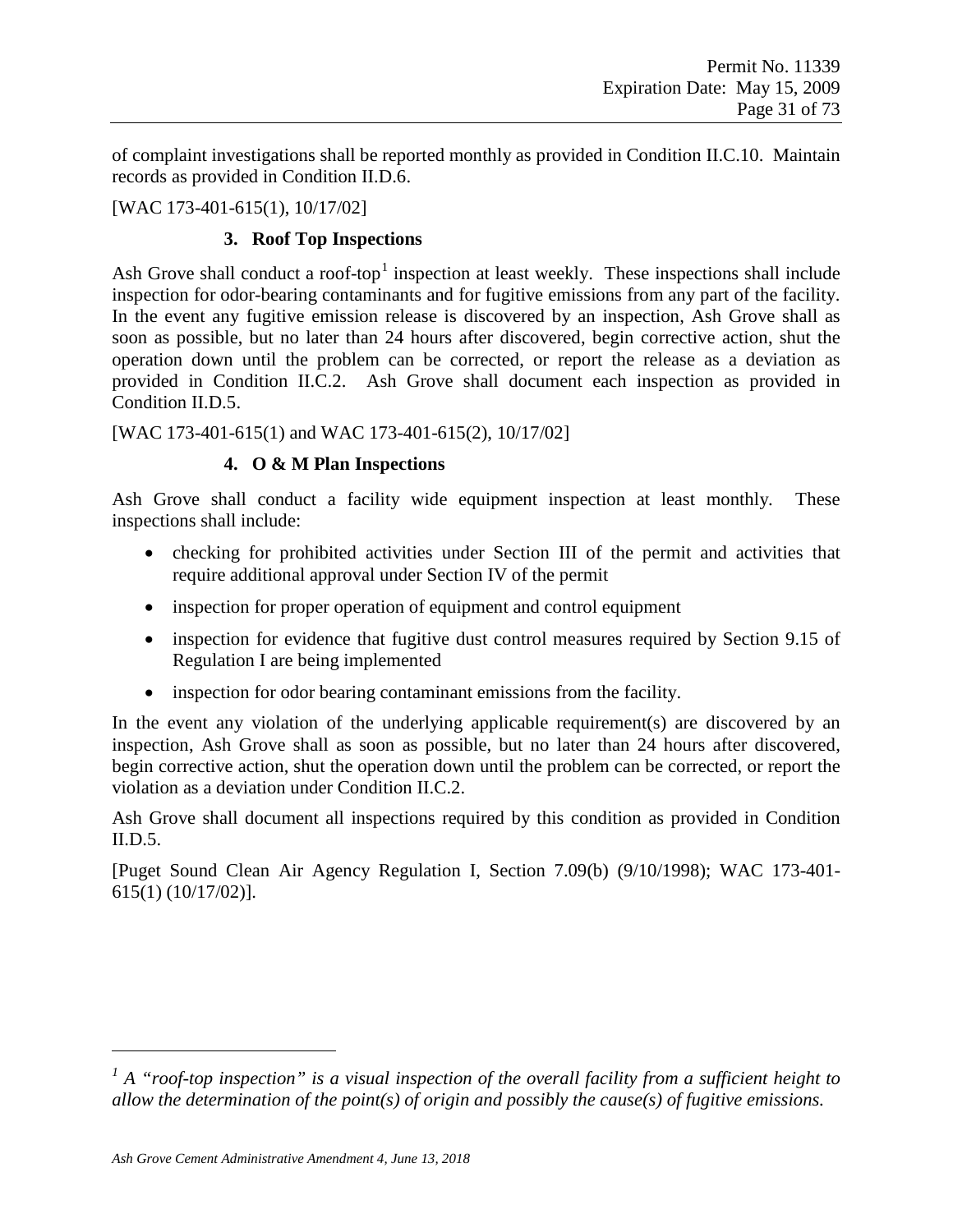## *B. Source Specific Monitoring Methods*

## **1. Continuous Opacity Monitoring System**

i. Continuous Monitoring. Ash Grove shall install, calibrate, maintain and operate, in accordance with 40 CFR 60.13, a continuous opacity monitoring system (COMS) on the main kiln stack.

ii. Data Recovery. Ash Grove shall recover valid hourly monitoring data for at least 95% of the hours that the kiln operates during each calendar month except for periods of monitoring system downtime, provided that Ash Grove demonstrates to the Control Officer that the downtime was not a result of inadequate design, operation, or maintenance, or any other reasonably preventable condition, and any necessary repairs to the monitoring system are conducted in a timely manner.

iii. Quality Assurance. The COMS shall meet Performance Specification 1 in 40 CFR Part 60, Appendix B (1992), and Ash Grove shall operate this monitoring system in accordance with the U.S. Environmental Protection Agency's "Recommended Quality Assurance Procedures for Opacity Continuous Monitoring Systems" (EPA 340/1-86-010).

iv. Data Recording. Monitoring data commencing on the clock hour and containing at least 45 minutes of monitoring data shall be reduced to 1-hour averages. Monitoring data for opacity shall also be reduced to 6-minute averages. All monitoring data shall be included in these averages except for data collected during calibration drift tests and for data collected subsequent to a failed quality assurance test or audit.

v. Relative Accuracy Tests. All relative accuracy tests shall be subject to the provisions of Regulation I, Section 3.07 (2/9/95).

vi. Reporting and Recordkeeping. Report as provided in Conditions II.C.4, II.C.5, II.C.11 and/or II.C.12 (where applicable) each occasion on which the COMS records a violation of applicable opacity limit(s), or on which the COMS sustains an unexcused failure to meet the data recovery requirements of this condition. Maintain records as required in Section II.D.

[WAC 173-401-615(1) (10/17/02); 40 CFR 60.63(b) (12/14/88); 40 CFR 60.13(a), (d) - (f) and (h) (8/27/01); Order of Approval 7381, Condition 7 (6/6/01); Puget Sound Clean Air Agency Regulation I, Section 12.01 & 12.03 (4/9/98)]

## **2. SO2, CO and NOx Continuous Emissions Monitoring System**

i. Continuous Monitoring. Ash Grove shall operate a continuous emission monitoring system (CEMS) for SO2, CO and NOx for the kiln main stack.

ii. Data Recovery. Ash Grove shall recover valid hourly monitoring data for at least 95% of the hours that the kiln is operated during each calendar month except for periods of monitoring system downtime, provided that Ash Grove demonstrates to the Control Officer that the downtime was not a result of inadequate design, operation, or maintenance, or any other reasonably preventable condition, and any necessary repairs to the monitoring system are conducted in a timely manner.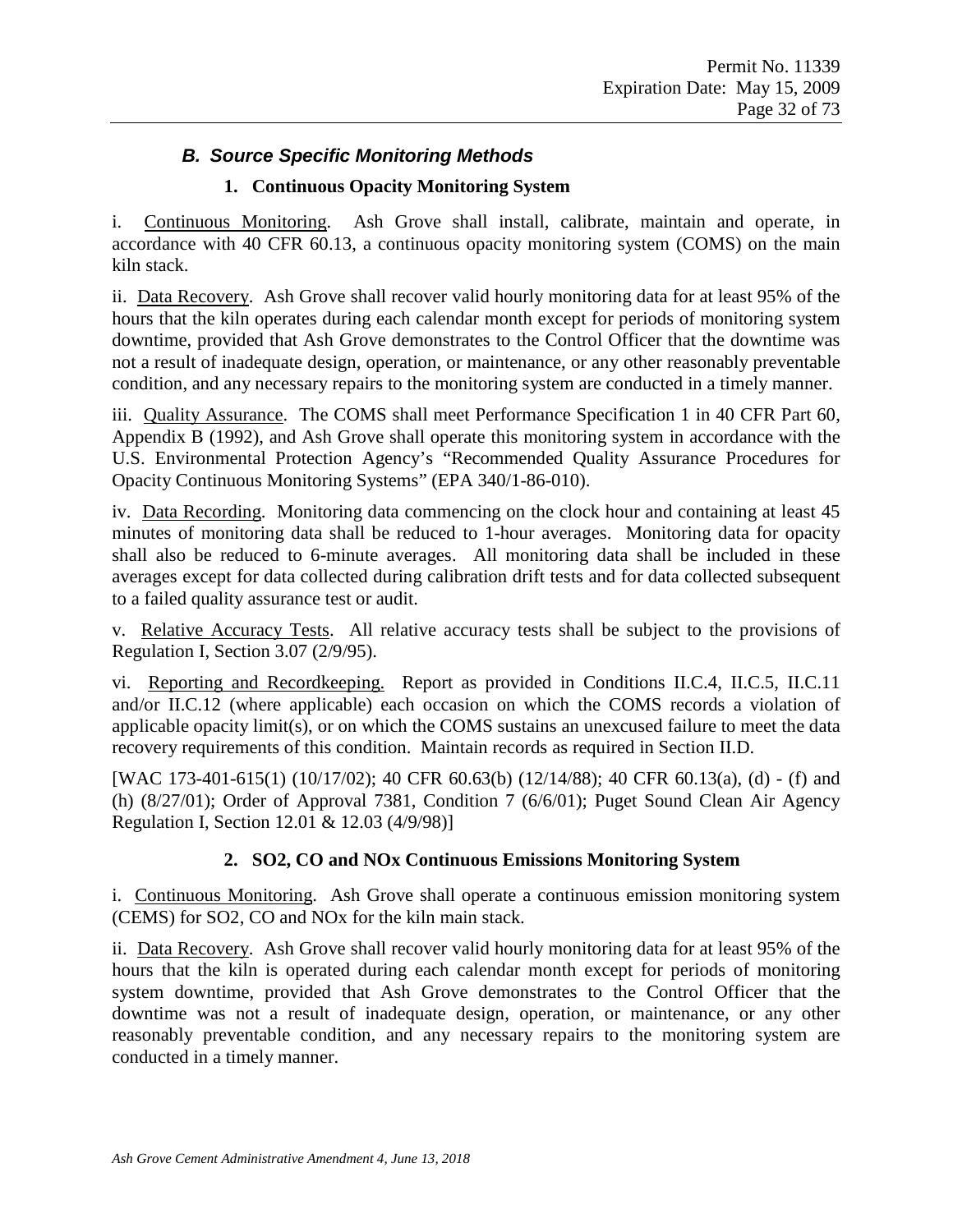iii. Quality Assurance. The CEMS for each pollutant shall meet the relevant performance specification in 40 CFR Part 60, Appendix B (1990), and Ash Grove shall operate this monitoring system in accordance with the quality assurance procedures in 40 CFR Part 60, Appendix F in effect July 1, 1992.

iv. Data Recording. Monitoring data commencing on the clock hour and containing at least 45 minutes of monitoring data shall be reduced to 1-hour averages. All monitoring data shall be included in these averages except for data collected during calibration drift tests and for data collected subsequent to a failed quality assurance test or audit.

v Relative Accuracy Tests. All relative accuracy tests shall be subject to the provisions of Regulation I, Section 3.07 (2/9/95).

vi. Reporting. Report as provided in Condition II.C.4 each occasion on which the CEMS records a violation of applicable emission limit(s), or on which the CEMS sustains an unexcused failure to meet the data recovery requirements of this condition. Maintain records as provided in Condition II.D.1.

vii. Data Retention. See Condition II.D.3.

[WAC 173-401-615(1) (10/17/02); Order of Approval 7381, Condition 7 (6/6/01); PSD Permit 90-03, Amendment 3, Condition 7 (10/8/01); Puget Sound Clean Air Agency Regulation I, Section 12.01 & 12.03 (4/9/98)]

## **3. SO2, CO, and NOx Mass Emission Rate Monitoring**

Ash Grove shall calculate emissions of SO2 and CO from the cement kiln operation on a calendar year basis, and NOx emissions from the cement kiln operation on a 12-month rolling total basis, using the CEMS data collected under the requirements of Section II.B.2 of this permit. Additionally, Ash Grove shall calculate the 8-hour block average mass emission rate for CO using CEMS data collected under the requirements of Section II.B.2 of this permit. Each day shall consist of three 8-hour CO compliance intervals, the first interval commencing at 12:00 AM. When CEM data is not available or not required to be collected as identified by this permit, other information available to Ash Grove shall be used to compile the emission rate values. Report deviations as provided in Condition II.C.4. Maintain records as provided in Condition II.D.10.

[WAC 173-401-615(1) and WAC 173-401-615(2), 10/17/02] [Order of Approval No. 7381, Condition 7, 6/6/01; PSD Permit 90-03, Amendment 3, Conditions 1-3, 10/8//01]

## **4. Finish Mill Baghouse Monitoring**

Ash Grove shall monthly measure and record the pressure drop across the 20,000 cfm mill sweep baghouses. If a measurement reveals a pressure drop reading outside the range of 3 to 6 inches, take corrective action as soon as possible, but no later than 24 hours after the initial observation. If, following corrective action, the pressure drop remains outside the range of 3 to 6 inches, either shut down the unit until it can be repaired, or report the reading as a deviation. Keep a log of pressure drop readings, and of any corrective action taken. Document all measurements and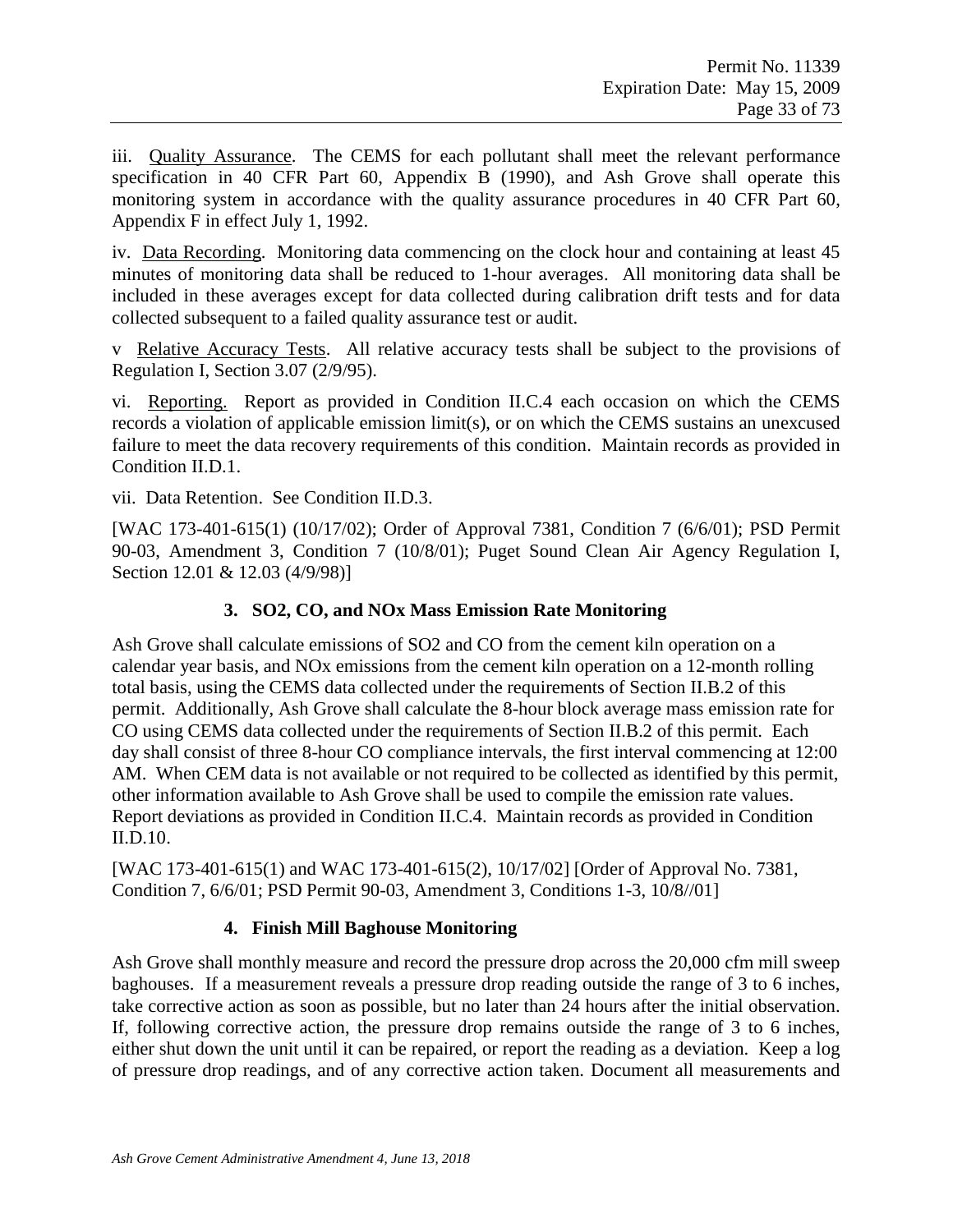actions required by this condition as provided in Condition II.D.1. Report any deviation as provided in Condition II.C.2.

[Order of Approval 5276, Condition No. 7 (1/19/94); WAC 173-401-615(1) and WAC 173-401- 615(2), (10/17/02)]

#### **5. Used Oil Monitoring**

- (a) Ash Grove shall monitor and maintain daily records of the volume of used oil injected into the kiln. Ash Grove shall submit these records on a monthly basis with the required CEMS reports as provided in Condition II.C.4. Examples of used oil include:
	- (i) Used oils;
	- (ii) Refined oil tank bottoms;
	- (iii) Raw crude tank bottoms;
	- (iv) Heavy vacuum gas oil waste;
	- (v) Off specification fuel oil.
- (b) Ash Grove shall:
	- (i) Authorize the person receiving and reviewing used oil shipments the authority to reject materials exceeding limits in EU 1.36 and EU 1.38.
	- (ii) Obtain a signed laboratory report from the oil supplier verifying each shipment of used oil received meets the limits in EU 1.38.
	- (iii) Maintain a used oil delivery log and record in this log the name of the supplier, the delivery date, the volume of used oil and a signed laboratory report of each shipment of used oil received.
- (c) Ash Grove shall calibrate the used oil flow meter at least once per calendar year. and maintain records for that calibration.
- (d) Ash Grove shall report any deviation as provided in Condition II.C.2 and shall maintain records described above in accordance with Condition II.D.3ast once per calendar year. and maintain records for that calibration in accordance with Condition II.D.3.

[Order of Approval No.9229, Conditions No. 4, 6, and 7 (05/17/2007)]

#### **6. Tire Derived Fuel Consumption**

Ash Grove shall monitor the weight of whole tires injected into the kiln following the Fuel Monitoring Plan required by Order of Approval 5755, Condition 6. Report a deviation per Condition II.C.2 if the daily weight of whole tires injected during each calendar day (7 am to 7 am) exceeds 30 percent of the weight of all fuels consumed in the kiln during that day. Report the daily weight of whole tires injected per Condition II.C.11.

[Order of Approval 5755, Condition No. 6 (1/11/95); WAC 173-401-615(1) and WAC 173-401- 615(2) (10/17/02)]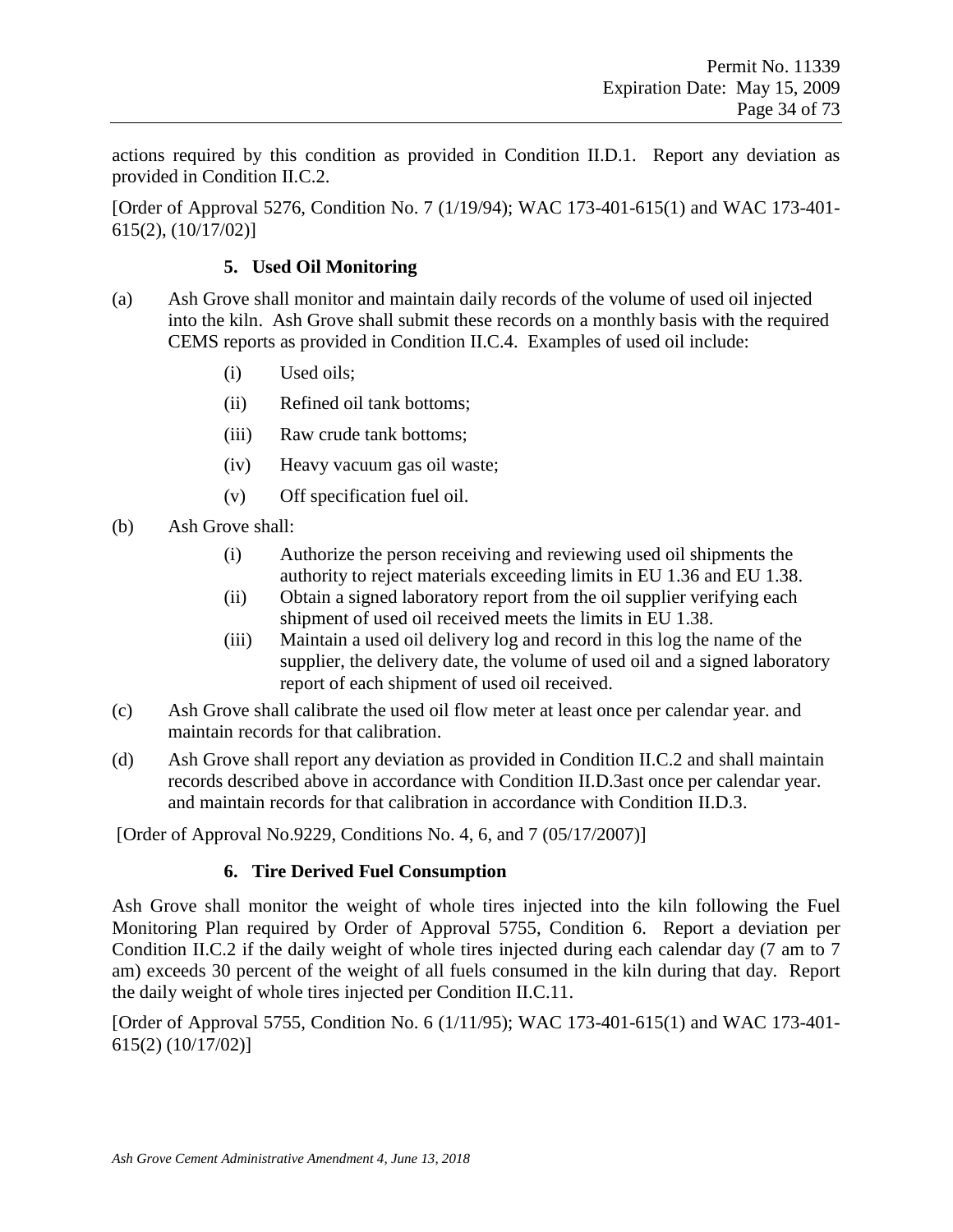## **7. Cement Storage Dome Monitoring**

Ash Grove shall install and maintain gauges to monitor the pressure drop across each of the two Alanco Baghouse exhaust filters. The acceptable ranges for the gauges shall be clearly marked on or near the gauges. Once during each shift that either Alanco baghouse is used, record the pressure drop across the exhaust filter of that baghouse. If the pressure drop falls outside the acceptable range, take corrective action as specified in the facility's  $O & M$  plan. If, following corrective action, the pressure drop remains outside the acceptable range, either shut down the unit until it can be repaired, or report the reading as a deviation. Keep a log of pressure drop readings, and of any corrective action taken Report deviations as provided in Condition II.C.2.

[Order of Approval 7242, Condition No. 4 - 6 (1/06/98); WAC 173-401-615(1) and WAC 173- 401-615(2) (10/17/02)]

#### **8. Kiln Work Practice Monitoring**

Ash Grove shall log as part of the  $O & M$  Plan the following activities:

- (i) The date, start and end times, and the fuels used for kiln startup-preheat periods prior to feed introduction;
- (ii) The date and time of sulfur ring removal from the kiln, if the ring formation required the kiln to be shut down;
- (iii) The date, start and end times for kiln startup-feed introduction periods; and
- (iv) The cause for kiln shut down, the duration of kiln cool down and the kiln rotation schedule in kiln cool down.

Report as provided in Condition II.C.4 the information described above. Report as a deviation any unexcused departure from the startup and shutdown work practice requirements of Order of Approval 7381, Conditions 6(a) and (c) Maintain records as provided in Condition II.D.5.

[Order of Approval 7381, Condition 6 (6/06/01); WAC 173-401-615(1) and WAC 173-401- 615(2), 10/17/02]

#### **9. PM Monitoring Main Baghouse**

- (a) Conduct a Puget Sound Clean Air Agency Method 5 source test at least once per permit cycle, no later than 12 months prior to the expiration date of this permit. Report per Condition II.C.1 any exceedance of the underlying PM limit. Maintain records as provided in Condition II.D.1.
- (b) Multiply the calendar year tonnage of clinker production by an emission factor of 0.0414 kg/Mg to determine annual PM10 emissions. Revise this emission factor using data from the most recent PM source test, provided that the test yields data deemed representative of the kiln baghouse emission rate. Use the revised emission factor to calculate annual emissions for years subsequent to the date of the source test. Record in a log the annual tonnage of clinker production. Report per Condition II.C.2 if calendar year PM emissions exceed 46 tons per year.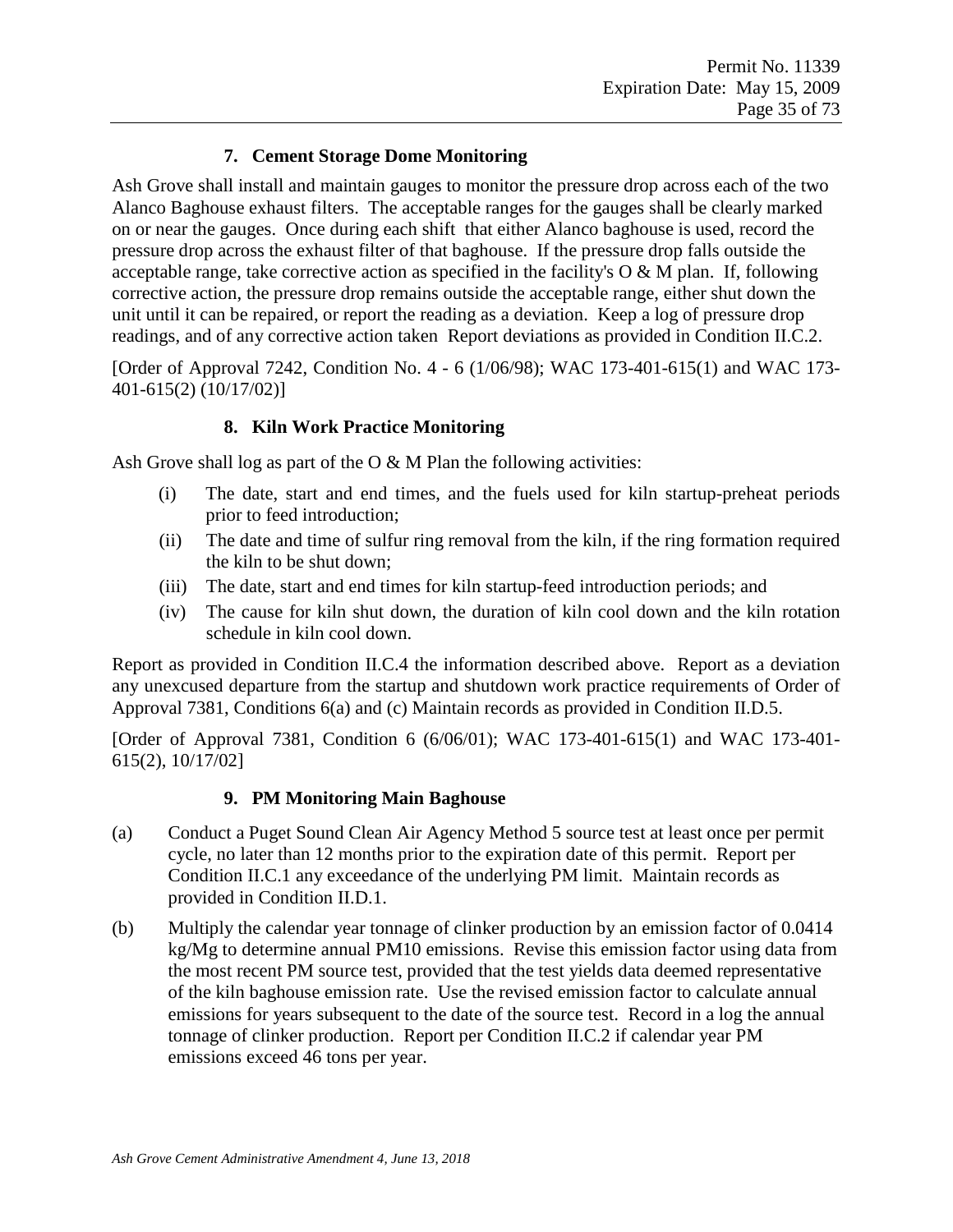[Order of Approval 7381, Condition 5 (6/06/01); WAC 173-401-615(1) and WAC 173-401- 615(2), 10/17/02]

## **10. Production Rate Monitoring**

Record on a daily basis kiln production rate and kiln feed rate. Records may be maintained in electronic format. Report per Condition II.C.2 any failure to maintain the records required by this condition.

[40 CFR 60.63(a) (12/14/88); WAC 173-401-615(1) and WAC 173-401-615(2), 10/17/02]

## **11. Bulk Bag Loading Station Monitoring**

At least once a week when the bulk loading station is in operation, Ash Grove shall inspect the dust collector for visible emissions, fallout and pressure drop across the filters. Record the time and results of each inspection. If visible emissions, fallout or abnormal pressure drop are observed, initiate corrective action within 24 hours or shut down the equipment vented to the baghouse within 24 hours. If, following corrective action, the problem remains, either shut down the unit until it can be repaired, or report the observation as a deviation as provided in Condition II.C.2. Keep a log of inspections and of any corrective action taken.

[Order of Approval 8318, Conditions 4-6 (1/08/01); WAC 173-401-615(1) and WAC 173-401- 615(2), 10/17/02]

## **12. Used Oil Source Testing**

- (a) Ash Grove shall submit a source test plan no later than 30 days after the completion date specified in the Notice of Completion submitted for Order of Approval 9229. The source test plan shall meet the requirements of Puget Sound Clean Air Agency Regulation I, Section 3.07 for test parameters specified below. For the dioxin/furan testing, Ash Grove shall also follow 40 CFR 63, Subparts A and Subpart LLL, including determining the average inlet temperature of the particulate matter control device following. Alternative test methods to those identified in II.B.12(b) may be used only after review and approval by the Agency.
- (b) Ash Grove shall complete performance source testing while operating with and without the injection of used oil. These tests shall be conducted while burning coal but not injecting tires and with the raw mill both operating and not operating. All tests shall be performed no later than 90 days after the completion date specified in the Notice of Completion submitted for Order of Approval No. 9229 and shall use the following methods:
	- (i) Opacity (CEMS);
	- $(ii)$  SO2 (CEMS);
	- (iii) NOx (CEMS);
	- $(iv)$  CO (CEMS);
	- (v) Formaldehyde (Method 0011/SW-8315);
	- (vi) HCl (EPA Method 26A);
	- (vii) Metals (EPA Method 29);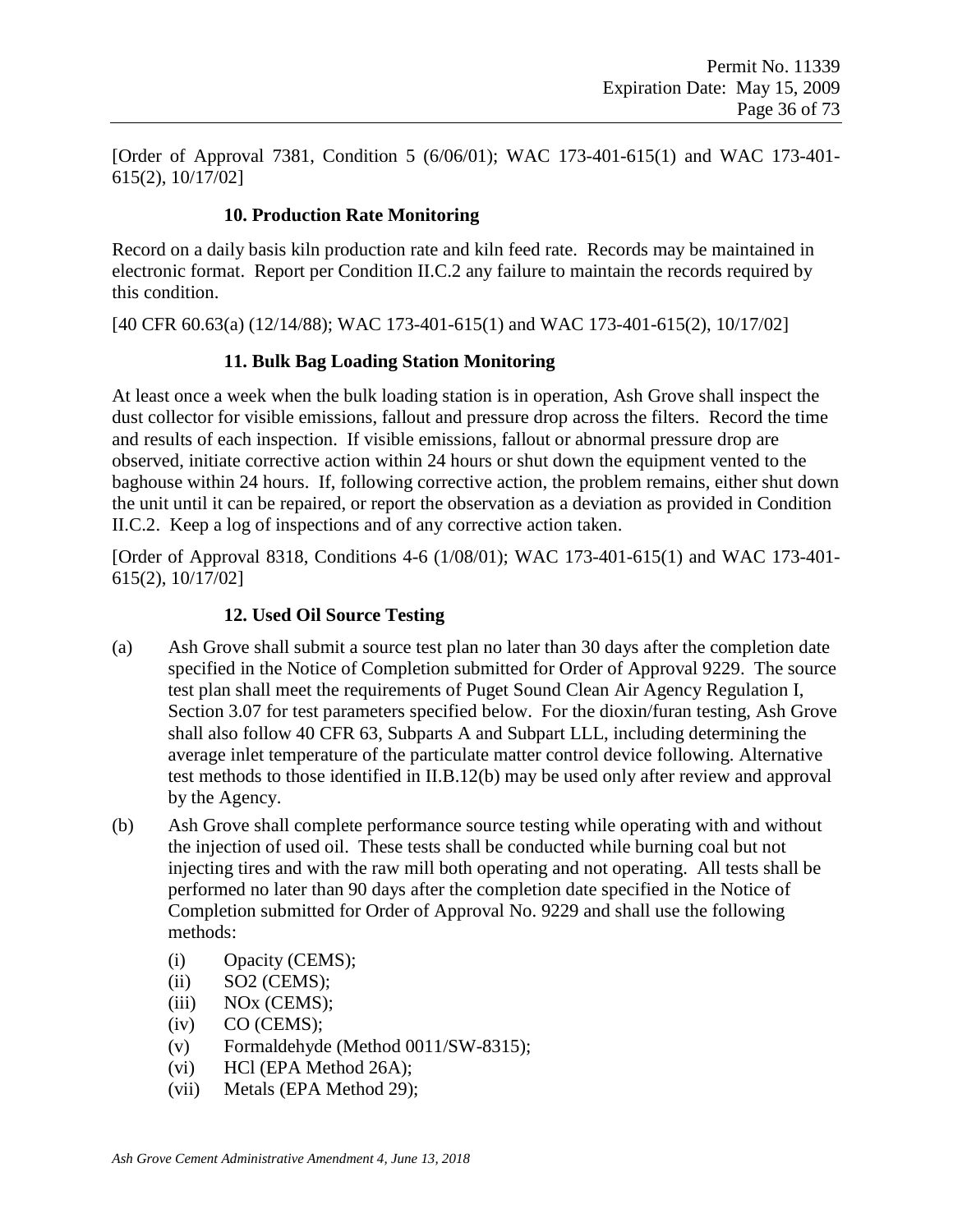- (viii) Dioxin/Furan (EPA Method 23).
- (c) During the performance source testing, Ash Grove shall record the following data:
	- (i) Main Baghouse inlet temperature following 40 CFR 63.1349(b)(3);
	- (ii) Type and quantity of clinker manufactured for cement;
	- (iii) Type and quantity of raw materials added to kiln;
	- (iv) Type, quantity and fuel Btu added to the kiln (including used oil);
	- (v) Burnability Index; and
	- (vi) Variability of raw mix.
- (d) Ash Grove shall report the results of the performance source test per Conditions II.C.8 and V.N.

[Order of Approval No. 9229, Conditions 8, 9, and 10 (05/17/2007)]

#### **13. Temperature CMS**

Ash Grove shall install, calibrate, maintain and continuously operate a continuous temperature monitor system (CMS) at the kiln baghouse inlet and at the inlet to each coal mill baghouse. Each CMS shall meet performance specifications in 40 CFR 63.1350(f) (4/5/02). Each CMS shall meet the O & M and data availability requirements of 40 CFR  $63.8(c)$ , (d) and (e). The calibration of the CMS shall be verified at least once every three months. Ash Grove shall continuously record inlet temperatures at the kiln and coal mill baghouses as provided in § 63.1350(f). Maintain records as provided in Conditions II.D.7 and II.D.8. Report as provided in Conditions II.C.6 and/or II.C.12 .

[40 CFR 60.253(a)(1) and (b) (10/17/00); 40 CFR 63.1350(f) (12/6/02); 40 CFR 63.8 (4/5/02); 40 CFR 63.10(b)(2)(vi) (5/30/03); WAC 173-401-615(1) (10/17/02)].

#### **14. Kiln Combustion System Inspections**

Ash Grove shall inspect the components of the kiln combustion system once per year for compliance with those provisions of the O&M Plan that ensure compliance with the dioxin/furan emission limits in Conditions EU 1.27 and 1.28. Maintain records as provided in Condition II.D.8. Report as provided in Condition II.C.6.

[40 CFR 63.1350(i) (12/6/02); 40 CFR 63.1354(a)(9)(iv) (6/14/99); WAC 173-401-615(1) and WAC 173-401-615(2), 10/17/02]

### *C. Reporting*

Ash Grove shall file the following reports with the Puget Sound Clean Air Agency on the schedules provided herein.

#### **1. General Reporting**

Any monitoring reports required by this permit shall be submitted to Puget Sound Clean Air Agency Operating Permit Certification at least once every six months, or more frequently where specified in the permit. All instances of deviations from permit requirements must be clearly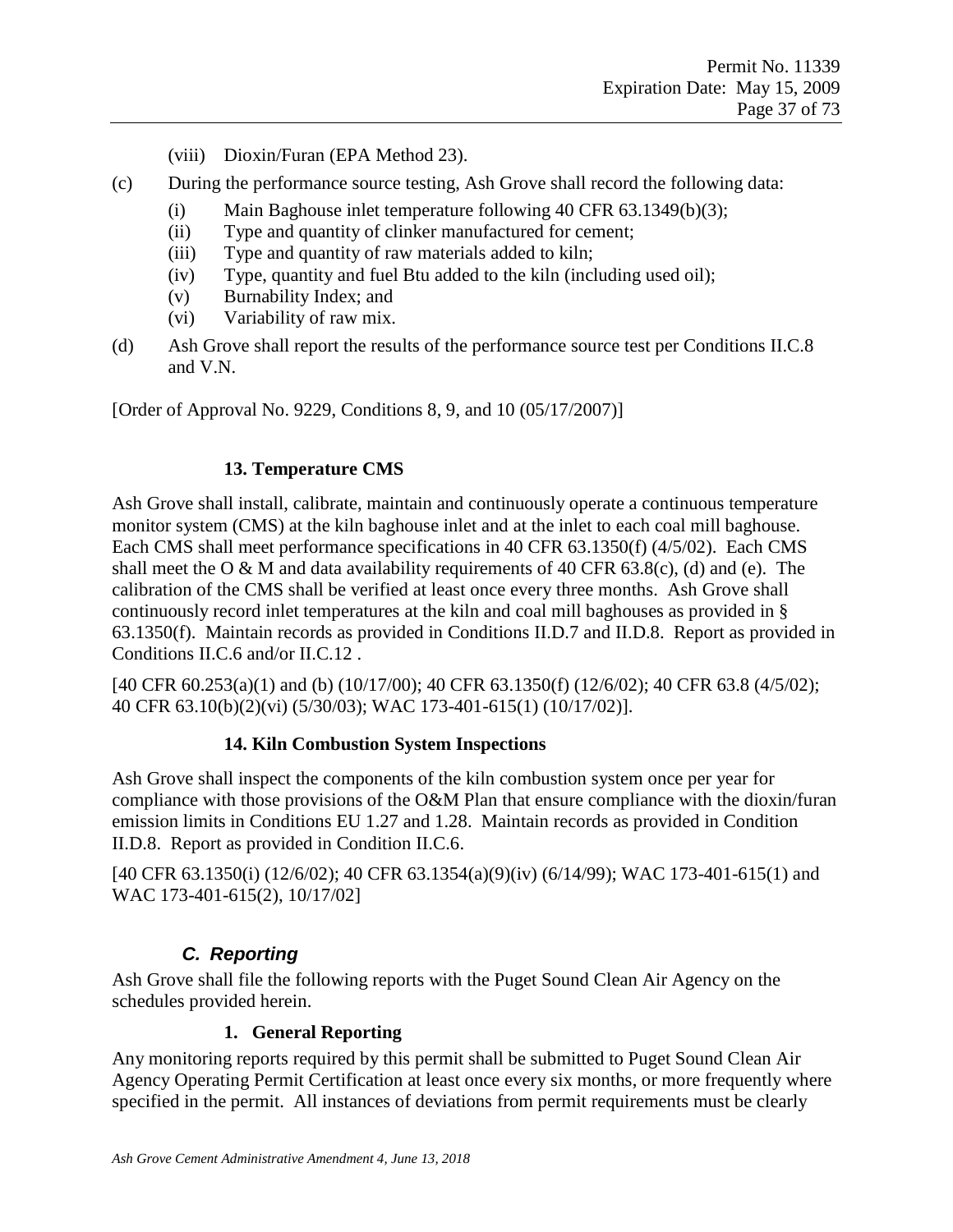identified in such reports. All reports must be certified by the responsible official consistent with Condition V.Q. Where an applicable requirement requires reporting more frequently than once every six months, the responsible official's certification needs to only be submitted once every six months, covering all required reporting since the date of the last certification, provided that the certification specifically identifies all documents subject to certification.

[ WAC 173-401-615(3)(a) (10/17/02)]

### **2. General Deviation Reporting**

Ash Grove shall report in writing to Puget Sound Clean Air Agency Operating Permit Certification all instances of deviations from permit requirements, including those attributable to upset conditions as defined in this permit, the probable cause of the deviations, and any corrective actions taken. Ash Grove shall maintain a contemporaneous record of all deviations. Ash Grove shall report any deviations that represent a potential threat to human health or safety by FAX (206 343-7522) as soon as possible but no later than 12 hours after such a deviation is discovered. Ash Grove shall report other deviations in writing to Puget Sound Clean Air Agency Operating Permit Certification no later than 30 days after the end of the month during which the deviation is discovered. Deviations revealed by a continuous monitoring system shall be reported as provided in Condition II.C.4 or Condition II.C.11

[WAC 173-401-615(3)(b) (10/17/02)]

### **3. Immediate Subpart LLL SSM Plan Deviation Report**

Any time an action taken by Ash Grove during an SSM event (including actions taken to correct a malfunction) is not consistent with the procedures in Ash Grove's Subpart LLL SSM Plan, and the kiln exceeds an emission limit in Conditions EU1.26 or 1.28, Ash Grove shall report the actions taken for that event to Puget Sound Clean Air Agency by telephone or facsimile transmission within 2 working days after commencing actions inconsistent with the plan. That immediate report shall be followed by a letter delivered or postmarked within 7 working days after the end of the event, explaining the circumstances of the event, the reasons for not following the plan, and describing all Subpart LLL excess emissions and/or parameter monitoring exceedances are believed to have occurred. The letter must contain the name, title and signature of the responsible official who certifies its accuracy.

[40 CFR 63.10(d)(5)(ii) (5/30/03); 40 CFR 63.1354(b)(5) (6/14/99); WAC 173-401-615(3) (10/17/02)]

### **4. Monthly CEM Report**

Ash Grove shall file with Puget Sound Clean Air Agency a monthly CEM report, which shall be delivered or postmarked within 30 days after the end of the month in which the data were recorded. This report shall include:

a. The date, time period, magnitude and cause of each emission of opacity, CO, NOx and SO2 recorded by the kiln CEMS that exceeded applicable emission limits for that parameter;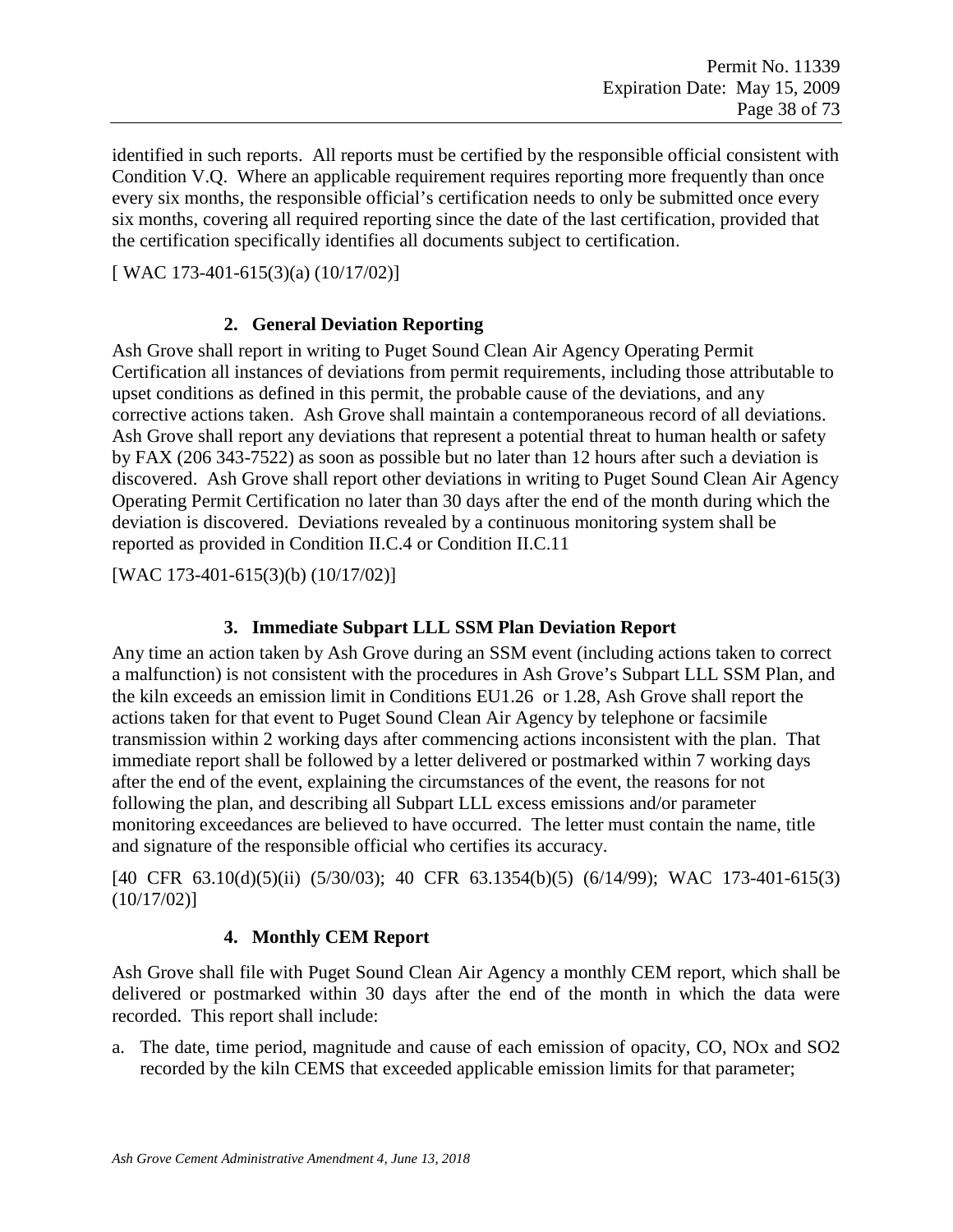- b. The date and time of all actions taken to correct the problem, including any actions taken to minimize emissions during the exceedance and any actions taken to prevent its recurrence;
- c. The number of hours that the kiln operated each month and the number of valid hours of monitoring data for each parameter that the respective CEMS recovered that month;
- d. The date, time period and cause of each failure to meet the data recovery requirements of Puget Sound Clean Air Agency Regulation I, § 12.03(b), and any actions taken to ensure adequate collection of such data;
- e. The date, time period and cause of each failure to recover valid hourly monitoring data for at least 90% of the hours that the kiln operated each day;
- f. The results of all cylinder gas audits conducted during the month.
- g. Demonstrations required under WAC 173-400-107 (4), (5) or (6) for exceedances deemed by Ash Grove to be "unavoidable."
- h. The date and time of commencement of each startup preheat, each introduction of feed to the kiln, the completion of startup and each shutdown of the kiln.
- i. The Complaint Response Report required by Condition II.C.10 shall be included as an attachment to the monthly CEM Report.
- j. The monthly CEM reports for June and December shall include, as attachments, the reports required by Conditions II.C.5, II.C.6, and II.C.7.
- k. The daily used oil consumption in gallons for each day of the month.

[PSD Permit 90-03, Amendment 3, Conditions 8 and 9 (10/8/01); Order of Approval 7381, Condition 7 (6/6/01); Puget Sound Clean Air Agency Reg. I: 12.03(f) (4/9/98); WAC 173-401- 615(3) (10/17/02); Order of Approval No. 9229, Conditions No. 4 (05/17/2007)]

#### **5. Semi-annual NSPS Report**

The monthly CEM reports filed for the months of June and December shall include a semiannual NSPS Subpart F excess emissions and monitoring system performance report, reporting data from the kiln COMS for the six month reporting periods ending June 30 and December 31. For purposes of those reports, "excess emissions" means all 6 minute periods during which the average opacity measured by the kiln COMS exceeds 20 percent. If the total duration of excess emissions for the reporting period is less than 1 percent of the total operating time for the reporting period and COMS downtime for the reporting period is less than 5 percent of the total operating time for the period, Ash Grove need submit only a Summary Report in the format shown in Section X.E below. If the total duration of excess emissions for the reporting period equals 1 percent or greater of the total operating time for the reporting period or total COMS downtime for the reporting period is 5 percent or greater of the total operating time for the period, Ash Grove shall submit both the Summary Report and an Excess Emissions Report containing the following information for kiln opacity excess emissions: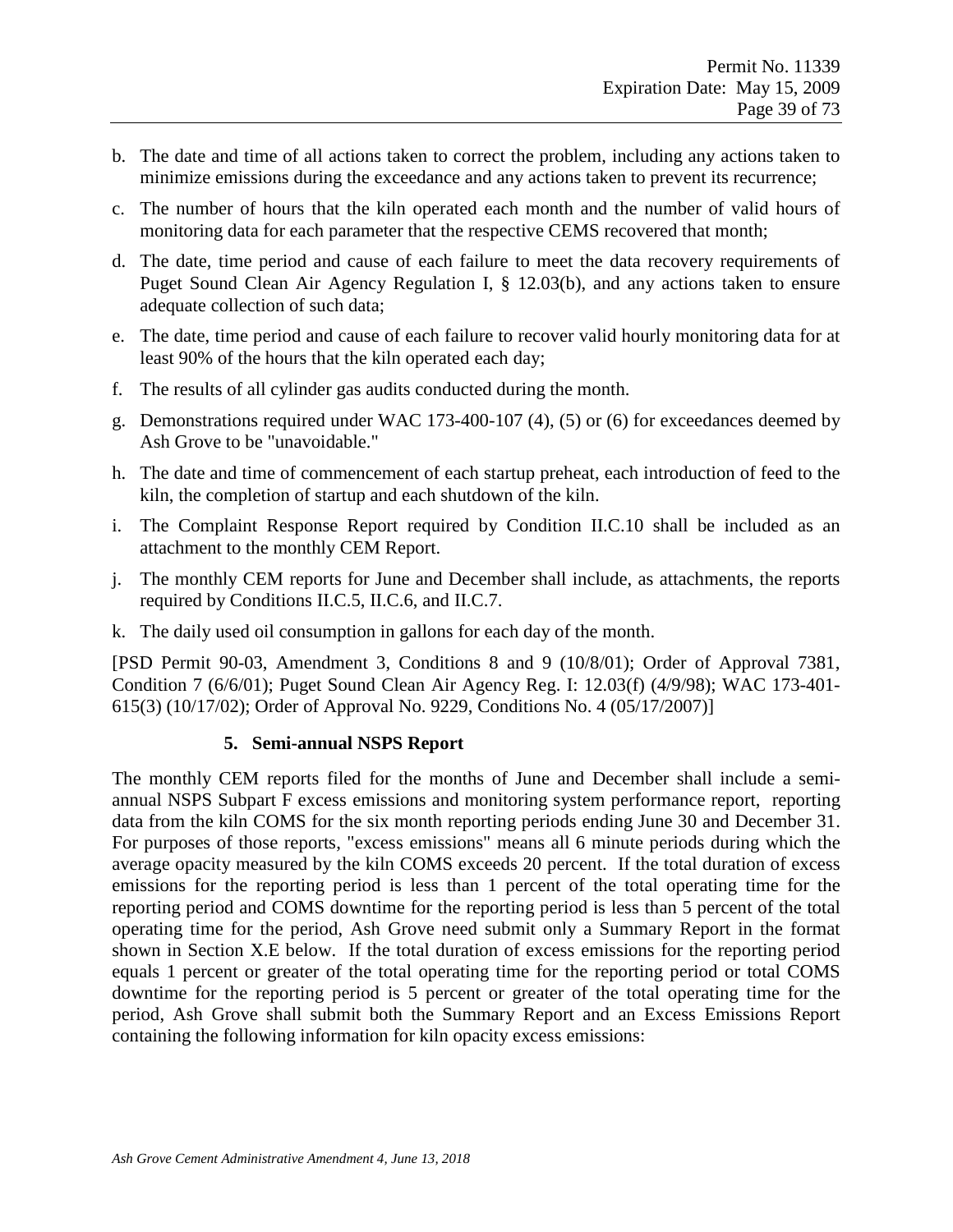- a. The magnitude of excess emissions, computed in accordance with 40 CFR 60.13(h), any conversion factors used, and the date and time of commencement and completion of each time period of excess emissions.
- b. The process operating time during the reporting period;
- c. Specific identification of each period of excess emissions that occurs during startups, shutdowns and malfunctions of the kiln, the nature and cause of any malfunction (if known), the corrective action taken or preventative measures adopted;
- d. The date and time identifying each period during which the COMS was inoperative except for zero and span checks and the nature of the system repairs or adjustments;

When no excess emissions have occurred or the COMS has not been inoperative, repaired or adjusted, such information shall be stated in the report.

The semi-annual NSPS report shall be submitted to both the Puget Sound Clean Air Agency and EPA Region 10.

[40 CFR 60.7(c) and (d) (2/12/99); 40 CFR 60.65(a) (12/14/88); 40 CFR 60.63(d) 12/14/88); WAC 173-401-615(3) (10/17/02)]

#### **6. Semi-annual NESHAP Subpart LLL Summary Report**

The monthly CEM reports filed for the months of June and December shall include a semiannual NESHAP Subpart LLL summary report for the six month reporting periods ending June 30 and December 31. The report shall be entitled: "Gaseous Excess Emission and Continuous Monitoring System Performance." It shall contain the following information:

- a. Company name and address of the Seattle plant;
- b. Statement that Ash Grove monitors kiln and coal mill baghouse inlet temperature as a parametric indicator of dioxin/furan emissions;
- c. Beginning and ending dates of the reporting period;
- d. Brief description of the kiln and in line raw mill;
- e. Description of the temperature limits in Conditions EU 1.29 and 1.30;
- f. Description of the manufacturer and model number(s) of the temperature monitor systems installed on the kiln and coal mills;
- g. Date of the most recent temperature CMS certification or audit;
- h. Total operating time of the kiln and raw mill during the reporting period;
- i. Performance summary, including each three hour period during the reporting period in which the average temperature of the kiln and/or each of the coal mills exceeded the respective temperature limits for those units as set forth in Conditions EU 1.29 and 1.30, the total duration of excess emissions expressed as a percent of the total kiln and/or coal mill operating time during the reporting period, and a breakdown of the total duration of excess emissions into those that are due to startup, shutdown, control equipment problems, process problems, other known causes and unknown causes;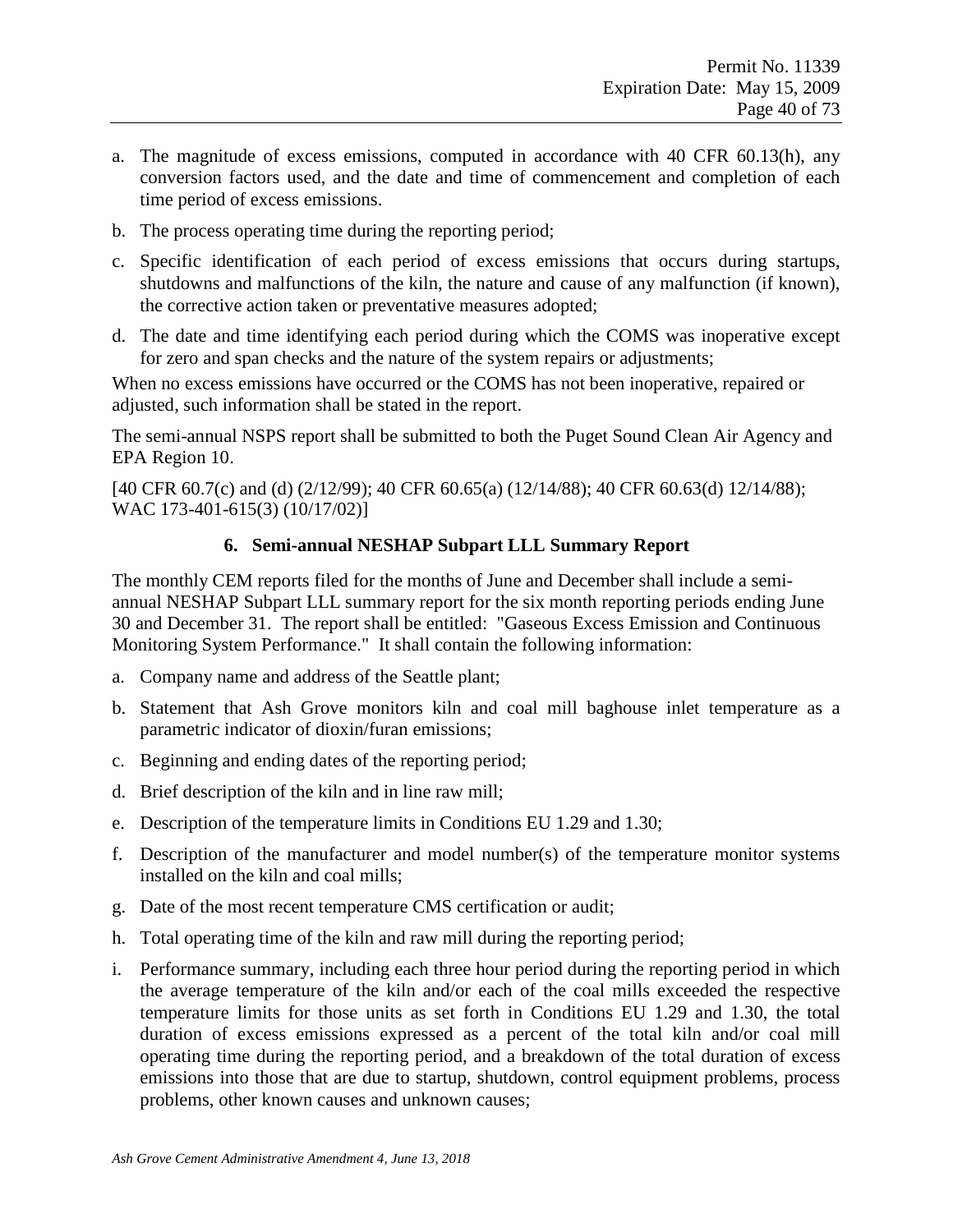- j. CMS performance summary for each temperature monitor, including the total number of hours of CMS downtime during the reporting period, total duration of CMS downtime expressed as a percent of the total kiln or coal mill operating hours during the reporting period, and a breakdown of total CMS downtime during the reporting period into periods that are due to monitoring equipment malfunctions, non-monitoring equipment malfunctions, QA/QC calibrations, other known causes, and unknown causes.
- k. Description of any changes in any CMS, processes or controls since the last reporting period;
- l. All failures to calibrate thermocouples and temperature sensors as required by Condition EU 1.20 and 40 CFR 63.1350(f)(6) (4/5/02)
- m. Results of any combustion system component inspections conducted in the reporting period as provided in Condition II.B.13;
- n. All failures to comply with any provision of the O&M plan developed in accordance with Condition EU 1.35;
- o. Name, title and signature of the responsible official who certifies the accuracy of the report;
- p. Date of the report.

If the total temperature CMS downtime for the reporting period for the kiln baghouse inlet CMS or either coal mill baghouse inlet CMS is ten percent or greater of the total operating time for the monitored unit during the reporting period, Ash Grove shall submit an excess emissions and continuous monitoring system report in addition to the summary report described in this condition.

[40 CFR 63.10(e)(3)(v)-(viii) (5/30/03); 40 CFR 63.1354(b)(8)-(10) (6/19/99); WAC 173-401- 615(3) (10/17/02)]

#### **7. Semi-annual Subpart LLL Startup Shutdown and Malfunction Report**

The monthly CEM reports for June and December shall include, as an attachment, a semi-annual Subpart LLL SSM report. If actions taken by Ash Grove during SSM events occurring between January 1 and June 30 of each year were consistent with the procedures in Ash Grove's SSM plan, the SSM report for the month of June shall include a statement to that effect. If actions taken by Ash Grove during SSM events occurring between July 1 and December 31 of each year were consistent with the procedures in Ash Grove's SSM plan, the SSM report for the month of December shall include a statement to that effect. Each SSM report shall identify any instance where an action taken by Ash Grove during an SSM event (including actions taken to correct a malfunction) is not consistent with the SSM plan but the kiln and/or coal mill did not exceed an emission limit in Conditions EU 1.26 through 1.29. The report shall also include the number, duration and brief description for each type of malfunction which occurred during the reporting period and which caused or may have caused an emission limit in Conditions EU 1.26 through 1.29 to be exceeded. For purposes of this report, a "malfunction" means any sudden, infrequent, and not reasonably preventable failure of kiln air pollution control equipment or the kiln process to operate in a normal or usual manner which causes, or has the potential to cause, any of the emission limitations in Conditions 1.26 through 1.29 to be exceeded. Failures that are caused in part by poor maintenance or careless operation are not malfunctions.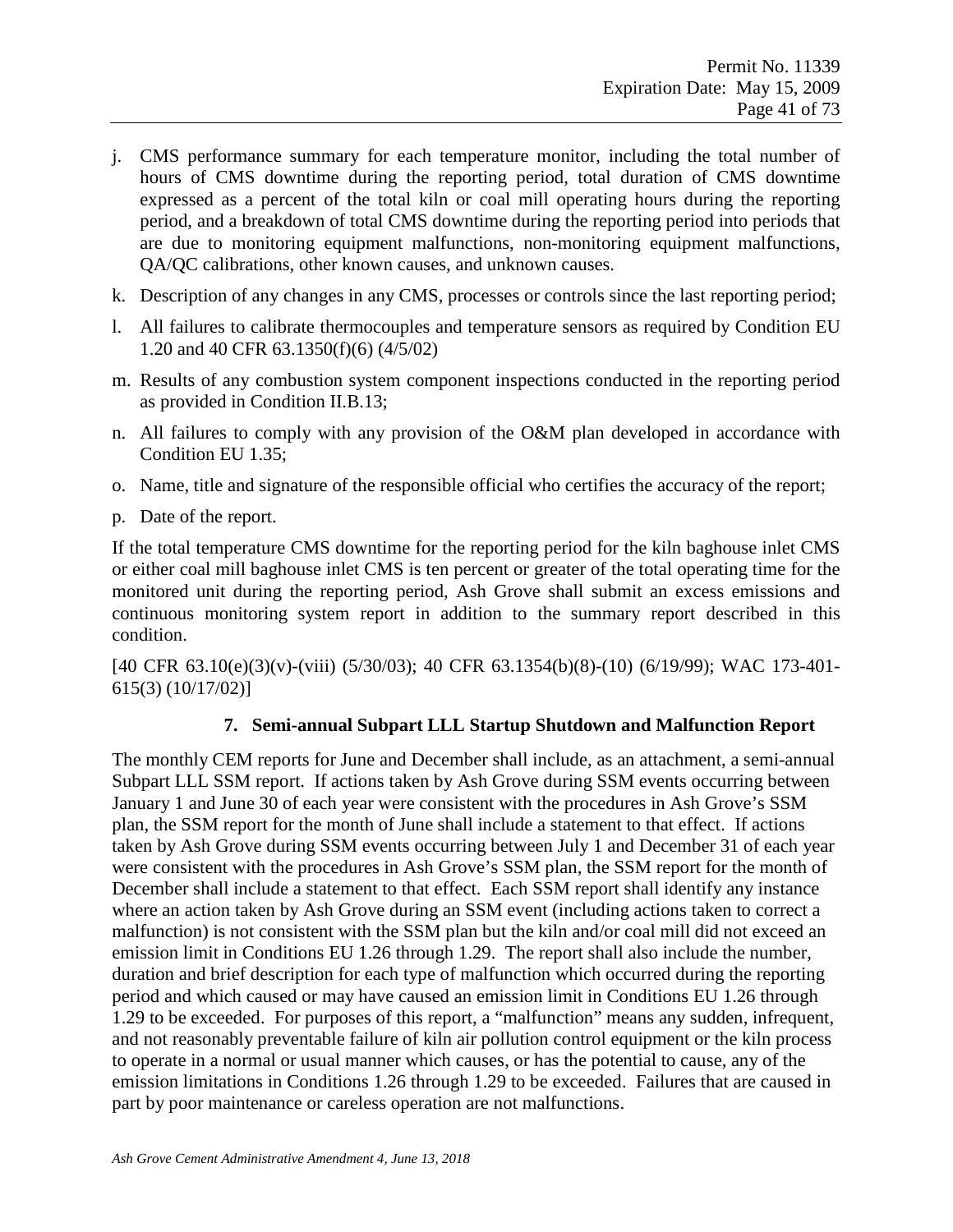[40 CFR 63.10(d)(5)(i) (5/30/03); 40 CFR 63.2 (5/30/03); 40 CFR 63.1354(b)(4) (6/14/99); WAC 173-401-615(3) (10/17/02)]

#### **8. Subpart LLL Performance Test Reporting**

Ash Grove shall report the results of each dioxin/furan performance test required by this permit. The report shall be postmarked or delivered to Puget Sound Clean Air Agency within 60 days following the completion of the performance test. With each report Ash Grove shall file a notification of compliance status as described in 40 CFR 63.9(h) (4/5/99).

[40 CFR 63.10(d)(2) (5/30/03); 40 CFR 63.9(h) (5/30/03); 40 CFR 63.1354(b)(1) (6/14/99); WAC 173-401-615(3) (10/17/02)]

### **9. Annual Emissions Reporting**

Ash Grove shall report annually to the Puget Sound Clean Air Agency for those air contaminants during the previous calendar year that equal or exceed the following (tons per year):

| Carbon monoxide (CO) emissions                                           | 25 |
|--------------------------------------------------------------------------|----|
| Facility combined total of all toxic air<br>contaminants (TAC) emissions | 6  |
| Any single toxic air contaminant (TAC) emissions                         | 2  |
| Nitrogen oxide (NO <sub>x</sub> ) emissions                              | 25 |
| Particulate matter (PM10) emissions                                      | 25 |
| Particulate matter (PM2.5) emissions                                     | 25 |
| Sulfur oxide (SOx) emissions                                             | 25 |
| Volatile organic compounds (VOC) emissions                               | 25 |

Annual emissions rates shall be reported to the nearest whole ton per year for only those contaminants that equal or exceed the thresholds above.

[Puget Sound Clean Air Agency Regulation I, Section 7.09(a), 10/6/97] [Puget Sound Clean Air Agency Regulation I, Section 7.09(a), 9/10/98 (*State Only*)]

#### **10. Complaint Response Reporting**

Ash Grove shall submit in writing to Puget Sound Clean Air Agency a report documenting all complaints received with a summary of the nature of the complaint, the conclusion of the investigation, and any corrective action taken in response. This report shall be submitted as an attachment to the CEM report required by Condition II.C.4. In the event there are no reportable events, the Complaint Response Report shall consist of a statement to that effect.

[WAC 173-401-615(3) (10/17/02)]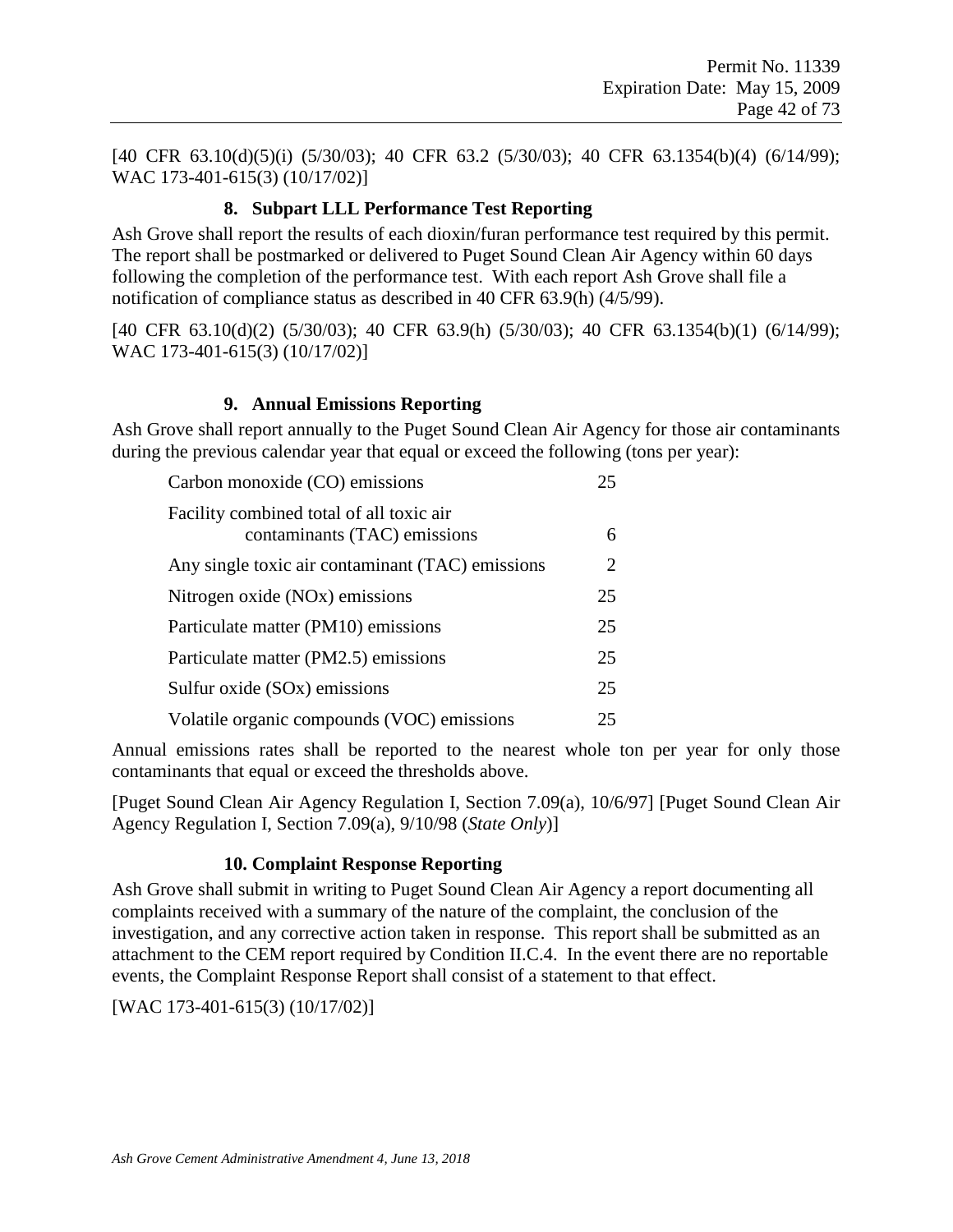## *D. Recordkeeping*

### **1. General Recordkeeping**

Ash Grove shall maintain records of required monitoring information that include the following if applicable:

- a) The date, place as defined in the permit, and time of sampling or measurements;
- b) The date(s) analyses were performed;
- c) The company or entity that performed the analyses;
- d) The analytical techniques or methods used;
- e) The results of such analyses; and
- f) The operating conditions existing at the time of sampling or measurement.

[WAC 173-401-615(2)(a), 10/17/02]

### **2. Changes made at the source**

Ash Grove shall maintain records describing changes made at the source that result in emissions of a regulated air pollutant subject to an applicable requirement, but not otherwise regulated under the permit, and the emissions resulting from those changes.

[WAC 173-401-615(2)(b), (10/17/02)]

## **3. Record Retention**

Records of all monitoring data and support information required by this permit shall be retained by Ash Grove for a period of five years from the date of the monitoring, sample, measurement, record, or application. Support information includes all calibration and maintenance records and all original strip-chart recordings for continuous monitoring instrumentation, and copies of all reports required by the permit.

[WAC 173-401-615(2)(c), (10/17/02); Puget Sound Clean Air Agency Regulation I, Section 12.03(e) (4/9/98)]

## **4. NESHAP Subpart LLL Record Retention**

Ash Grove shall maintain files of all information (including all reports and notifications) required by 40 CFR Part 63, Subpart LLL in a form suitable and readily available for inspection for at least five years following the date of each occurrence, measurement, maintenance, corrective action, report or record. Such files may be maintained on microfilm, on a computer, on computer floppy disks, on magnetic tape disks or on microfiche.

Ash Grove shall keep the SSM Plan on record to be made available for inspection, upon request, by the Puget Sound Clean Air Agency or EPA, for the life of the kiln and raw mill, or until the kiln/raw mill are no longer subject to the provisions of 40 CFR Part 63. If the SSM Plan is revised, Ash Grove shall keep previous (i.e. superseded) versions of the Plan on record, to be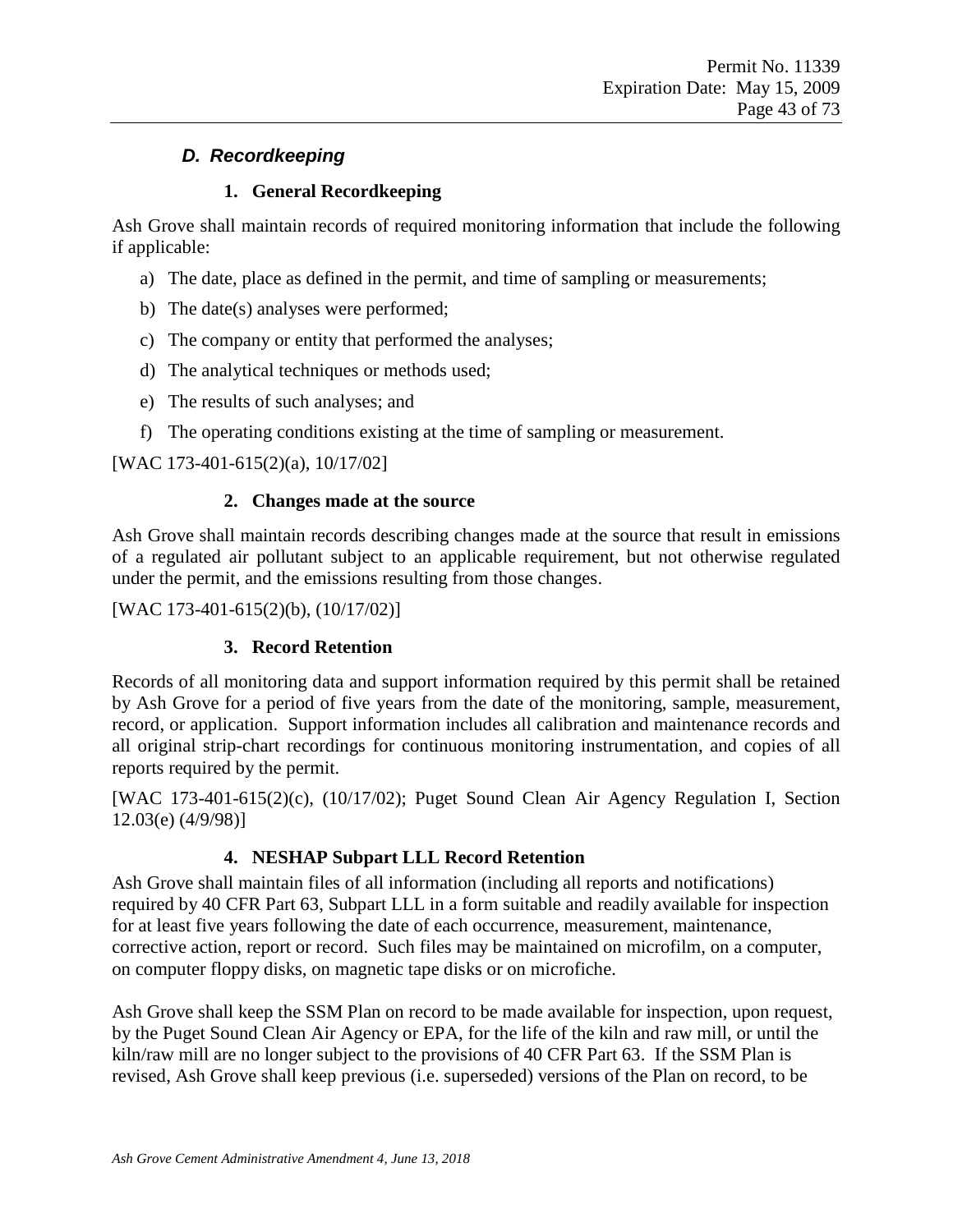made available for inspection, upon request, by the Puget Sound Clean Air Agency or EPA, for five years following each revision of the Plan.

The provisions of this condition supplement, and do not supersede, the general record retention requirements set forth in Condition II.D.3 above.

[40 CFR 63.10(b)(1) (5/30/03); 40 CFR 63.6(e)(3)(v) (5/30/03); 40 CFR 63.1355(a) (6/14/99)]

### **5. O&M Plan Recordkeeping**

Ash Grove shall document all inspections, tests and other actions required by the O&M Plan, including who conducted the inspection, tests or other actions; and the date and the results of the inspection, tests or other actions including corrective actions. Inspection records may be maintained in electronic format. Ash Grove shall maintain records of all inspections, tests, and other actions required by the O&M Plan on site and available for Puget Sound Clean Air Agency review.

[Puget Sound Clean Air Agency Regulation I, Section 7.09(b)(6), 9/10/98] [WAC 173-401- 615(2)(a) (10/17/02), WAC 173-434-090, 10/18/90]

### **6. Complaint Response Recordkeeping**

Records for complaints received concerning odor, fugitive emissions or nuisance conditions must contain the following information:

- a) Date and time of the complaint,
- b) Name and address of the person complaining, if known,
- c) Nature of the complaint,
- d) Investigation efforts and the basis for conclusions reached regarding the complaint, and
- e) Date, time and nature of any corrective action taken.

[Puget Sound Clean Air Agency Regulation I, Section 7.09(b)(6), 9/10/98] [WAC 173-401- 615(2)(a) (10/17/02)]

#### **7. NSPS Recordkeeping**

Ash Grove shall maintain the following information for at least two years following the date of measurements, maintenance, reports and records:

- a) a file of all measurements recorded by the kiln COMS and by the continuous temperature monitors installed at the inlet to each coal mill baghouse;
- b) all reports of performance tests conducted under 40 CFR Part 60 and all applicable subparts;
- c) all reports of performance evaluations on the kiln COMS and the coal mill temperature monitors;
- d) all reports of CMS calibration checks on the kiln COMS and the coal mill temperature monitors;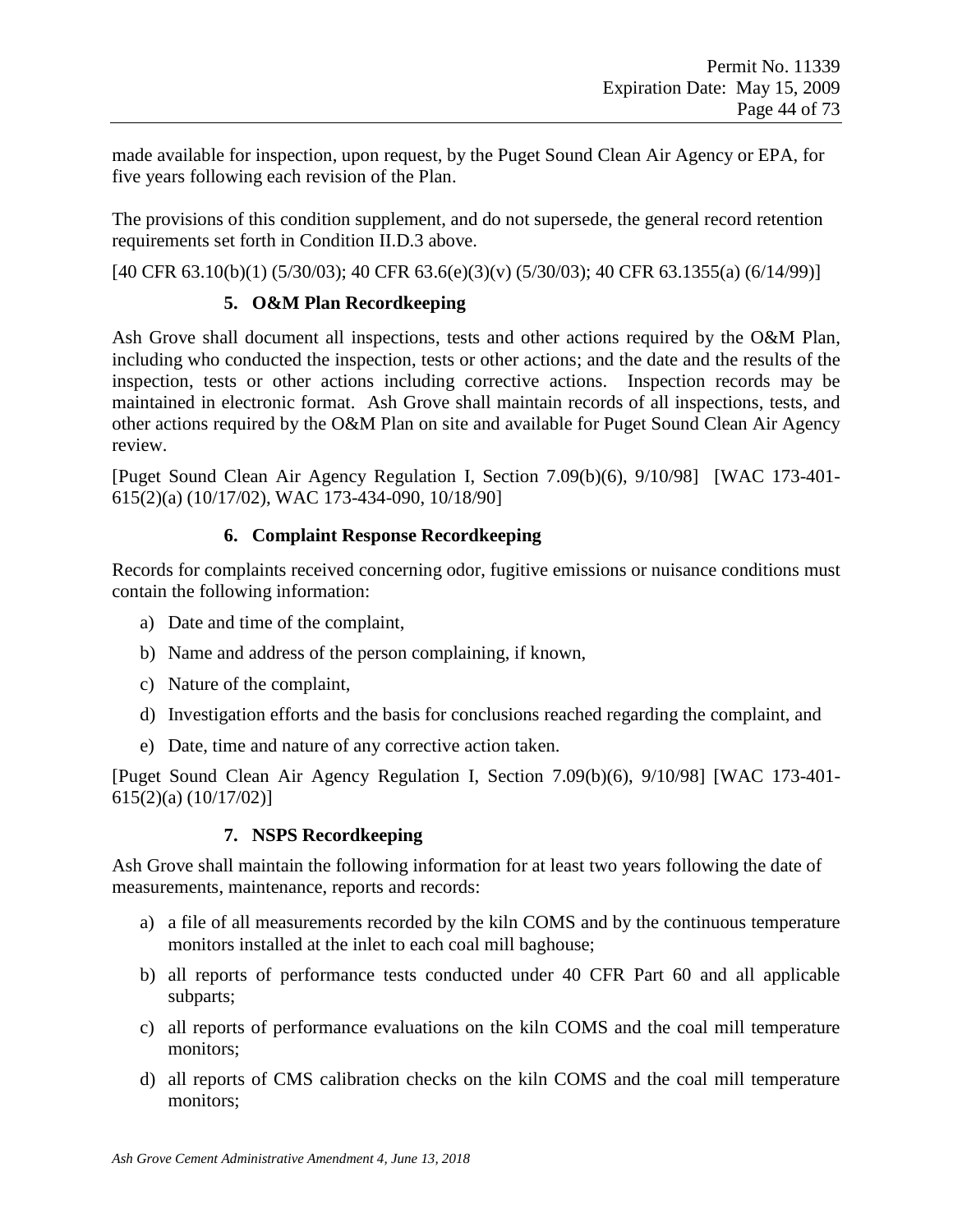- e) all records of adjustments and maintenance performed on the kiln COMS and the coal mill temperature monitors;
- f) all records required by Condition II.B.9 of the permit (kiln production rate and feed rate records);
- g) records of the occurrence and duration of any startup, shutdown, or malfunction in the operation of the kiln and coal mills, and of the additional NSPS affected units listed in Sections I.B.2 and I.B.3 of this permit;
- h) records of any malfunction any malfunction of the air pollution control equipment serving the kiln and coal mills, and of the additional NSPS affected units listed in Sections I.B.2 and I.B.3 of this permit;
- i) records of any period during which the kiln COMS or a coal mill temperature monitor is inoperative;

[40 CFR §60.7(b) and (f) (2/12/99); 40 CFR 60.63(a) (12/14/88); 40 CFR 60.253(a) (10/17/00); WAC 173-401-615(2)(a) (10/17/02)]

#### **8. NESHAP Subpart LLL Recordkeeping**

Ash Grove shall maintain relevant records for the kiln and raw mill of:

- a) The occurrence and duration of each startup, shutdown or malfunction of operation of the kiln and the raw mill;
- b) The occurrence and duration of each malfunction of the air pollution control equipment;
- c) All maintenance performed on the air pollution control equipment;
- d) Actions taken during SSM periods (including corrective actions to restore malfunctioning process and air pollution control equipment to its normal or usual manner of operation) when such actions are different from the procedures specified in the kiln SSM Plan;
- e) All information necessary to demonstrate conformance with the kiln/raw mill SSM Plan when all actions taken during SSM periods (including corrective actions to restore malfunctioning process and air pollution control equipment to its normal or usual manner of operation) are consistent with the procedures specified in the SSM Plan. (The information needed to demonstrate conformance may be recorded using a checklist or other form designed to minimize the recordkeeping burden for conforming events);
- f) Each period during which the kiln temperature CMS or either of the coal mill temperature CMS is malfunctioning or inoperative (including out of control periods);
- g) All required measurements needed to demonstrate compliance with the dioxin/furan standards in 40 CFR 63.1343(d), as provided in 40 CFR 63.10(b)(2)(vii);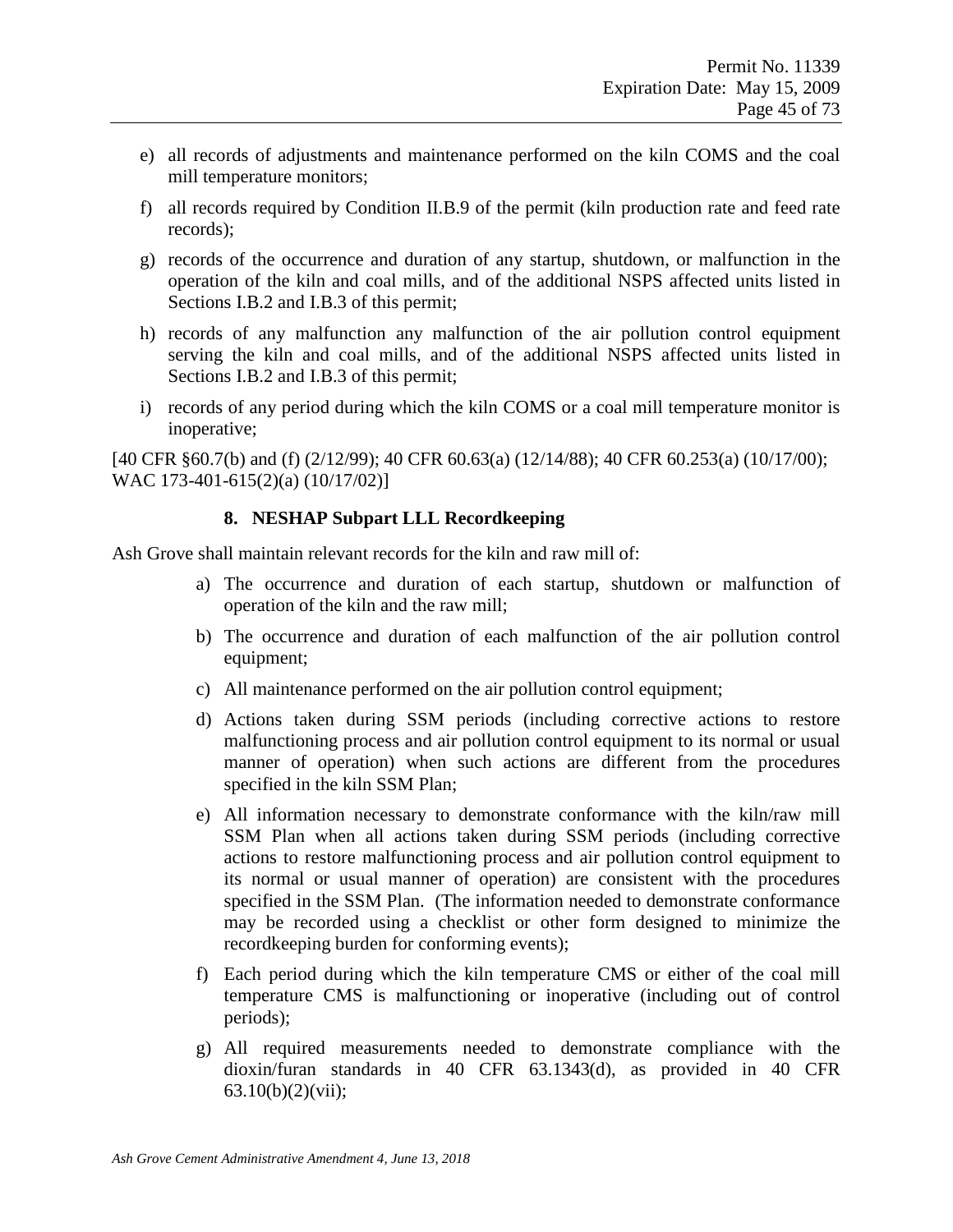- h) All results of Subpart LLL performance tests and CMS performance evaluations;
- i) All measurements as may be necessary to determine the conditions of Subpart LLL performance tests and performance evaluations;
- j) All CMS calibration checks;
- k) All adjustments and maintenance performed on the kiln temperature CMS and on each coal mill temperature CMS;
- l) Any information demonstrating whether Ash Grove is meeting the requirements for a waiver of recordkeeping or reporting requirements under 40 CFR Part 63, if Ash Grove has been granted a waiver under 40 CFR 63.10(f);
- m) All emission levels relative to the criterion for obtaining permission to use an alternative to the relative accuracy test if Ash Grove has been granted such permission under 40 CFR 63.8(f)(6);
- n) All documentation supporting initial notifications and notifications of compliance status under 40 CFR 63.9;
- o) All required temperature CMS measurements (including monitoring data recorded during unavoidable CMS breakdowns and out of control periods);
- p) The date and time identifying each period during which the kiln temperature CMS and each coal mill temperature CMS was inoperative except for zero (low level) and high level checks;
- q) The date and time identifying each period during which the kiln temperature CMS and each coal mill temperature CMS was out of control, as defined in 40 CFR  $63.8(c)(7);$
- r) The date and time of commencement and completion of each period of excess emissions and parameter monitoring exceedances of the dioxin/furan emission limits in Conditions EU 1.26 through 1.29 that occur during startups, shutdowns and malfunctions of the kiln/raw mill;
- s) The date and time of commencement and completion of each period of excess emissions and parameter monitoring exceedances of the dioxin/furan emission limits in Conditions EU 1.26 through 1.29 that occur during periods other than SSM periods;
- t) For each malfunction of the kiln, raw mill, or kiln air pollution control equipment, the nature and cause of the malfunction (if known) and the corrective action taken or preventive measures adopted
- u) For each occasion on which the temperature CMS on the kiln or either coal mill temperature CMS was inoperative or out of control, the nature of the repairs or adjustments to the CMS;
- v) The total kiln, raw mill and coal mill operating time during the reporting period.

[40 CFR 63.1355(b) (6/14/99); 40 CFR 63.10(b) and (c)  $(5/30/03)$ ]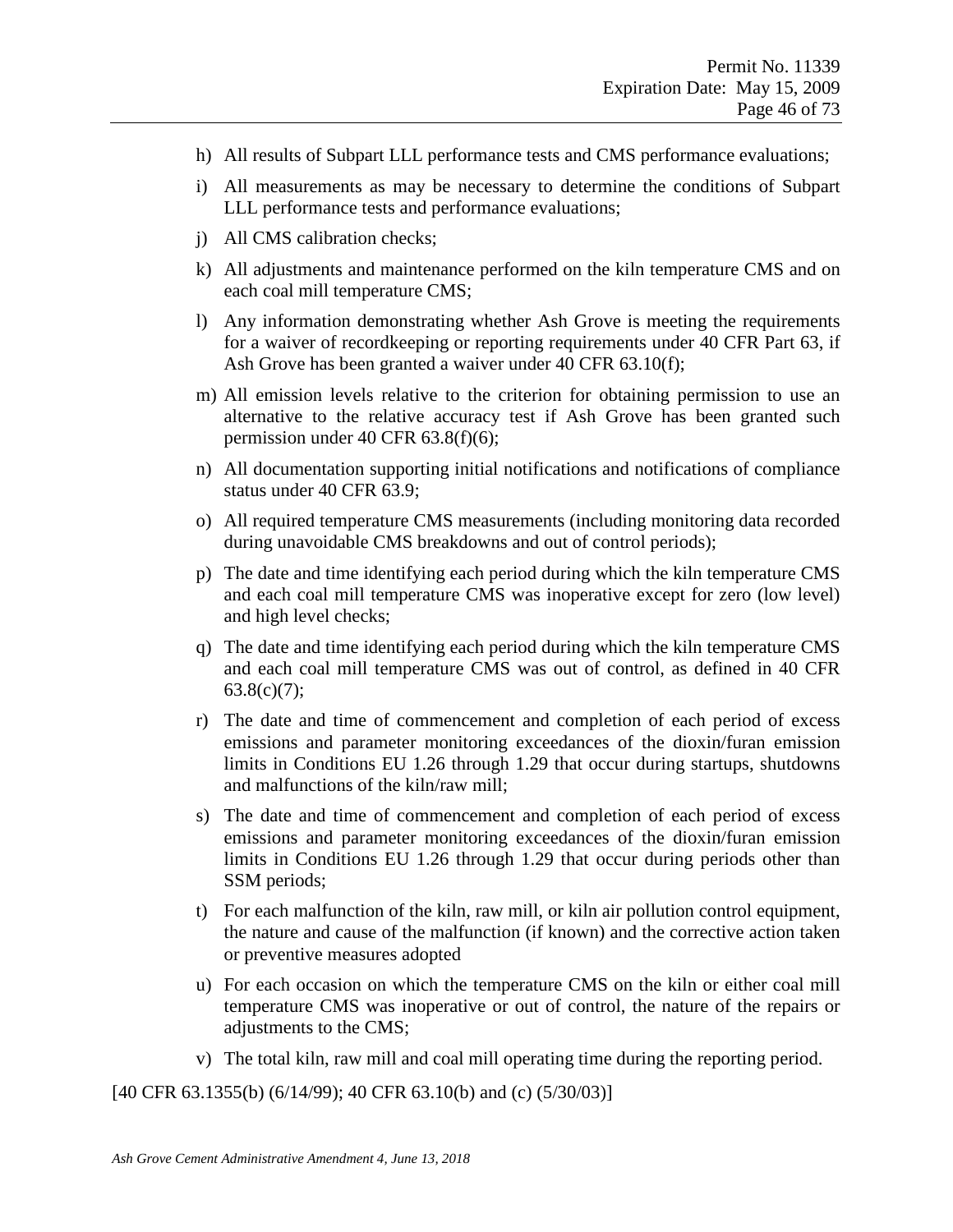### **9. Subpart LLL Applicability Determination Recordkeeping**

Ash Grove shall maintain on site records of its determination that the Seattle plant is not a Subpart LLL major source for at least five years after the determination, or until the facility changes its operations to become a major source, whichever comes first. The record of the applicability determination must be signed by the person making the determination and include the analysis that demonstrates the basis for the determination. The analysis shall be sufficiently detailed to allow EPA or the Puget Sound Clean Air Agency to make a finding about the source's applicability status with regard to the relevant standard or other requirement.

[40 CFR 63.10(b)(3) (5/30/03)]

### **10. SO2, CO, and NOx Mass Emission Rate Recordkeeping**

Ash Grove shall maintain on site records which document the 12-month rolling total calculations for NOx emissions from the kiln, the calendar year calculations for SO2 and CO emissions from the kiln and summary 8-hour block average CO mass emission rates from the cement kiln. The records shall include the monthly calculations for each annual pollutant value, sufficient documentation to demonstrate the conversions from CEM data to mass emission rates, sufficient documentation to demonstrate the calculation methods used for mass emission rate data that is not CEM based, and documentation showing that all kiln operational time is included in the totals. The CEM data conversions used to generate mass emission rate values for these calculations shall be documented and retained with the record. Emission rate estimates used for operational periods lacking CEM data also shall be documented and retained.

[WAC 173-401-615(3), 10/17/02]

# **III.PROHIBITED ACTIVITIES**

Ash Grove is prohibited from conducting, causing, or allowing the following activities:

### *A. Adjustment for Atmospheric Conditions*

Varying the rate of emissions of a pollutant according to atmospheric conditions or ambient concentrations of that pollutant is prohibited, except as directed according to air pollution episode regulations. [WAC 173-400-205, 8/20/93]

### *B. Open Burning*

Ash Grove shall not conduct open burning during any stage of an air pollution episode or period of impaired air quality and shall not conduct any open burning other than the following types:

- 1. Fires consisting solely of charcoal, propane, natural gas, or wood used solely for the preparation of food that comply with WAC  $173-425-020(1)$  and WAC  $173-425-030(21)$ and
- 2. Fires for instruction in the methods of fighting fires, provided that the person conducting the training fire complies with Puget Sound Clean Air Agency Regulation I, Section 8.07.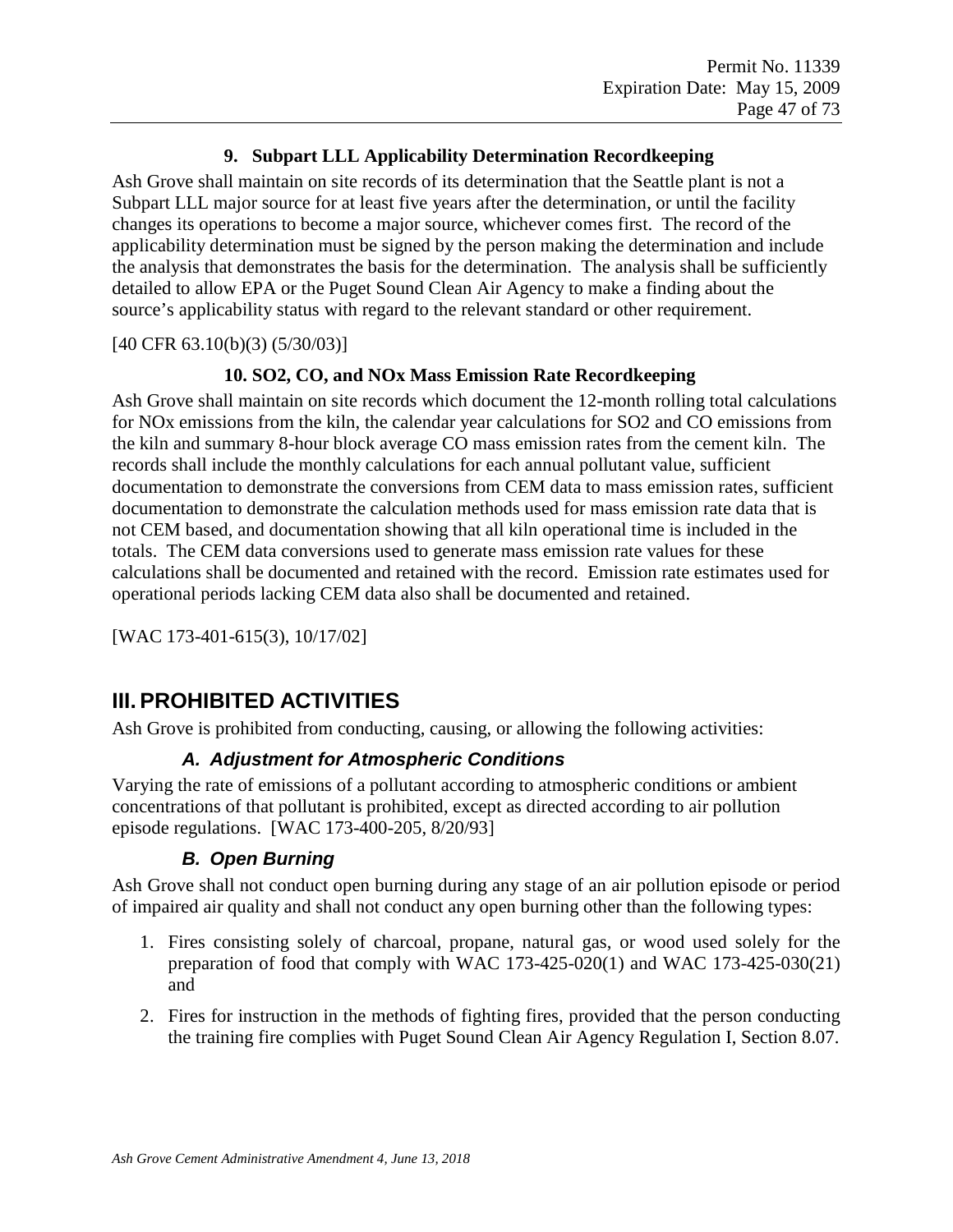[Puget Sound Clean Air Agency Regulation I, Sections 8.04(a), 11/09/2000 and 8.07, 9/09/1999] [WAC 173-425-020(1), 3/13/2000; WAC 173-425-030(21), 3/13/2000; RCW 70.94.743, 1998 c68 p1 and RCW 70.94.775(2), 1995 c362 p2 State/Puget Sound Clean Air Agency only]

## *C. Refuse Burning*

Ash Grove shall not cause or allow the burning of combustible refuse except in a multiple chamber incinerator provided with control equipment. Ash Grove shall not operate refuse burning equipment any time other than daylight hours. [Puget Sound Clean Air Agency Regulation I, Section 9.05, 12/9/93]

### *D. Concealment*

Ash Grove shall not cause or allow the installation or use of any device or use of any means which, without resulting in a reduction in the total amount of air contaminant emitted, conceals an emission of an air contaminant which would otherwise violate Puget Sound Clean Air Agency Regulation I, Article 9 or Chapter 173-400 WAC. [Puget Sound Clean Air Agency Regulation I, Section 9.13(a), 6/9/88; WAC 173-400-040(7), 8/20/93]

### *E. Masking*

Ash Grove shall not cause or allow the installation or use of any device or use of any means designed to mask the emission of an air contaminant that causes detriment to health, safety or welfare of any person or conceals or masks an emission of an air contaminant that would otherwise violate Regulation I, Article 9 or Chapter 173-400 WAC. [Puget Sound Clean Air Agency Regulation I, Section 9.13(b), 6/9/88; and WAC 173-400-040(7), 8/20/93]

### *F. Ambient Standards*

Ash Grove shall not cause or allow the emission of air contaminants in sufficient quantity as to exceed any ambient air quality standard in Puget Sound Clean Air Agency Regulation I Section 11.01. [Puget Sound Clean Air Agency Regulation I, Section 11.01(b), 4/14/94]

#### *G. Tampering*

Ash Grove shall not render inaccurate any monitoring device or method required under Chapter 70.94 RCW, or any ordinance, resolution, regulation, permit, or order in force pursuant thereto.

[WAC 173-400-105(8), 8/21/98 *STATE ONLY*]

### *H. False Statements*

Ash Grove shall not make any false material statement, representation or certification in any form, notice, or report required under Chapter 70.94 RCW, or any ordinance, resolution, regulation, permit, or order in force pursuant thereto.

[WAC 173-400-105(7), 8/21/98 *STATE ONLY*]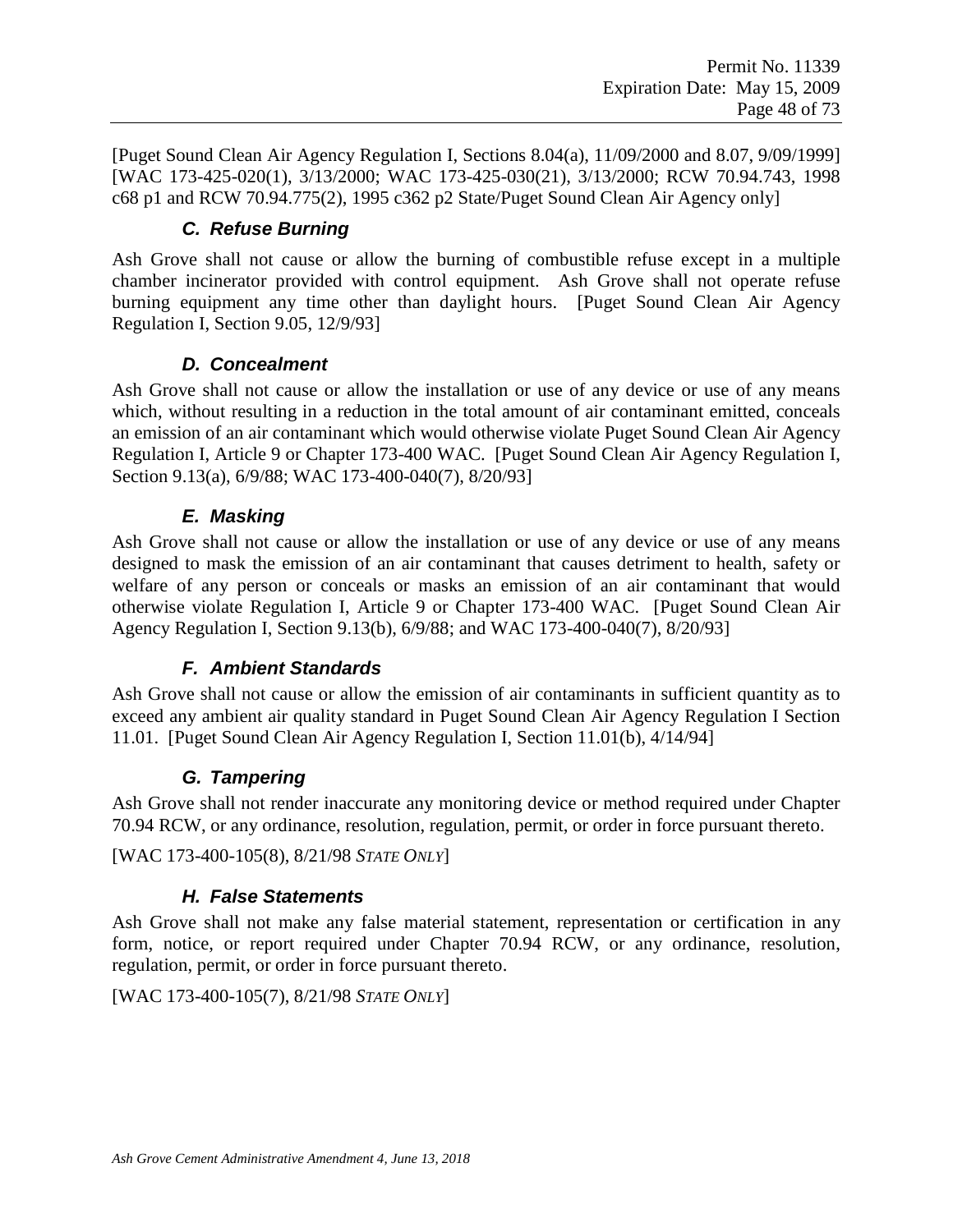#### **IV. ACTIVITIES REQUIRING ADDITIONAL APPROVAL**

Ash Grove shall file notification and obtain the necessary approval from Puget Sound Clean Air Agency before conducting any of the following:

### *A. New Source Review*

Ash Grove shall not construct, install, establish, or modify an air contaminant source, except those sources that are excluded by Puget Sound Clean Air Agency Regulation I, Section 6.03(b), unless a "Notice of Construction and Application for Approval" has been filed with and approved by Puget Sound Clean Air Agency. [Puget Sound Clean Air Agency Regulation I, Section 6.03, 7/12/01] [WAC 173-460-040 State/Puget Sound Clean Air Agency only]

### *B. Replacement or Substantial Alteration of Emission Control Technology*

Ash Grove shall file a Notice of Construction and Application for Approval according to WAC 173-400-114 with Puget Sound Clean Air Agency before replacing or substantially altering any emission control technology installed at the facility. [Puget Sound Clean Air Agency Regulation I, Section 6.01 (11/17/05) (State/Puget Sound Clean Air Agency Only)] [WAC 173-400-114, RCW 70.94.153 (1991) State/Puget Sound Clean Air Agency only]

### *C. Asbestos*

Ash Grove shall comply with 40 CFR 61.145 and 61.150 when conducting renovation or demolition activities at the facility. [40 CFR 61.145, 4/7/1993 and 61.150, 1/16/1991]

Ash Grove shall comply with Puget Sound Clean Air Agency Regulation III, Article 4 when conducting any asbestos project, renovation, or demolition activities at the facility. [Puget Sound Clean Air Agency Regulation III, Article 4, 7/13/00 (*State Only*)]

## *D. Spray Coating*

Ash Grove shall comply with Puget Sound Clean Air Agency Regulation I, Section 9.16(a) when conducting or allowing any operation that involves the use of spray equipment to apply any VOC-containing material.

[Puget Sound Clean Air Agency Reg. I: 9.16 (7/12/01), State/Puget Sound Clean Air Agency only; however, will become federally enforceable when EPA incorporates it into the SIP]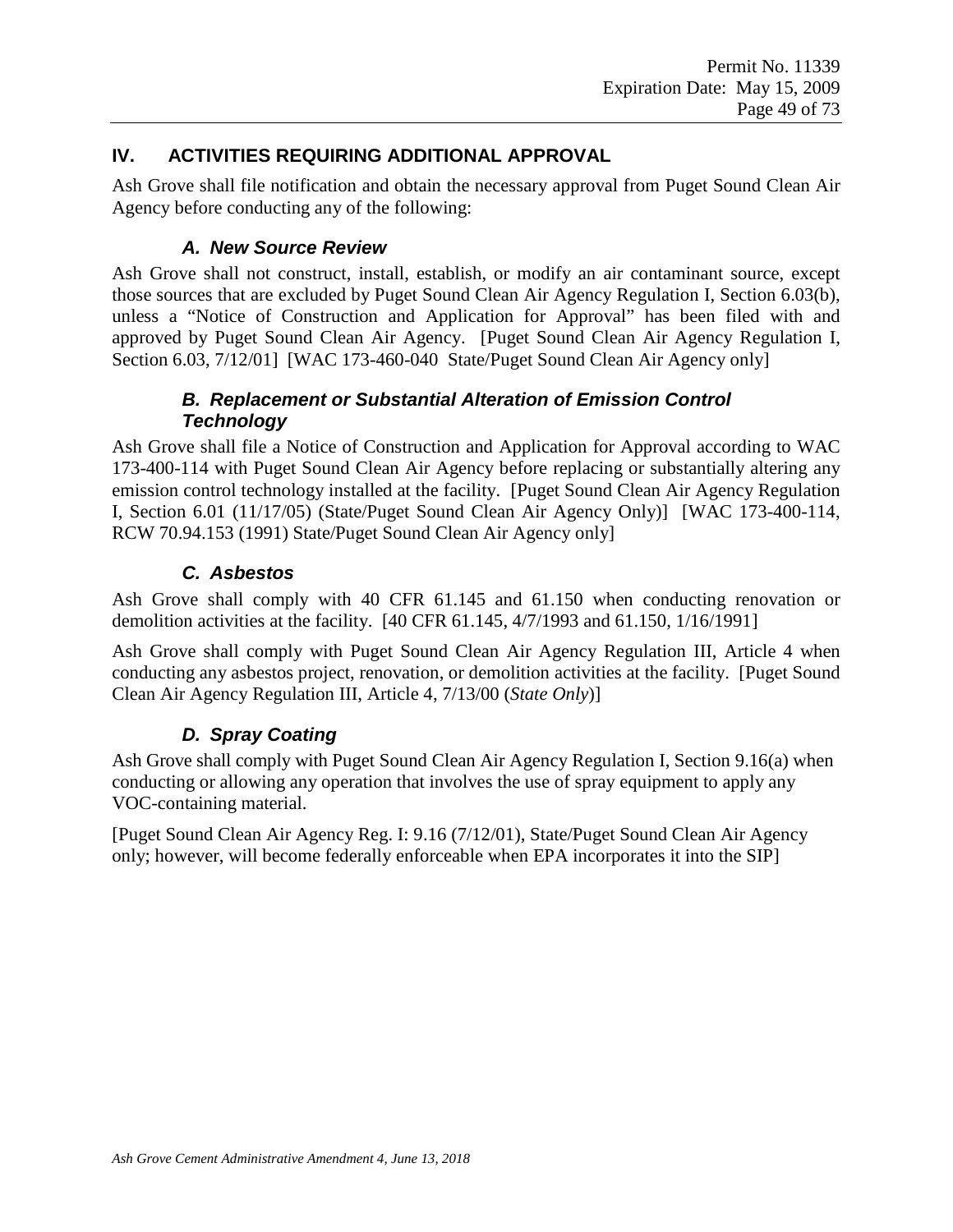### **V. STANDARD TERMS AND CONDITIONS**

### *A. Duty to comply*

Ash Grove shall comply with all conditions of this permit. Any permit noncompliance constitutes a violation of Chapter 70.94 RCW and, for federally enforceable provisions, a violation of the Federal Clean Air Act (FCAA). Such violations are grounds for enforcement action; for permit termination, revocation and re-issuance, or modification; or for denial of a permit renewal application.

[Puget Sound Clean Air Agency Regulation I, Section 7.05, 10/28/93, WAC 173-401- 620(2)(a), 11/4/93]

### *B. Permit actions*

This permit may be modified, revoked, reopened and reissued, or terminated for cause. The filing of a request by Ash Grove for a permit modification, revocation and reissuance, or termination, or of a notification of planned changes or anticipated noncompliance does not stay any permit condition.

[WAC 173-401-620(2)(c), 11/4/93]

## *C. Property rights*

This permit does not convey any property rights of any sort, or any exclusive privilege.

[WAC 173-401-620(2)(d), 11/4/93]

### *D. Duty to provide information*

Ash Grove shall furnish to the Puget Sound Clean Air Agency, within a reasonable time, any information that the Puget Sound Clean Air Agency may request in writing to determine whether cause exists for modifying, revoking and reissuing, or terminating the permit or to determine compliance with the permit. Upon request, Ash Grove shall also furnish to the Puget Sound Clean Air Agency copies of records required to be kept by the permit or, for information claimed to be confidential, Ash Grove may furnish such records directly to EPA Region 10 along with a claim of confidentiality. The Puget Sound Clean Air Agency shall maintain the confidentiality of such information in accordance with RCW 70.94.205.

[WAC 173-401-620(2)(e), 11/4/93]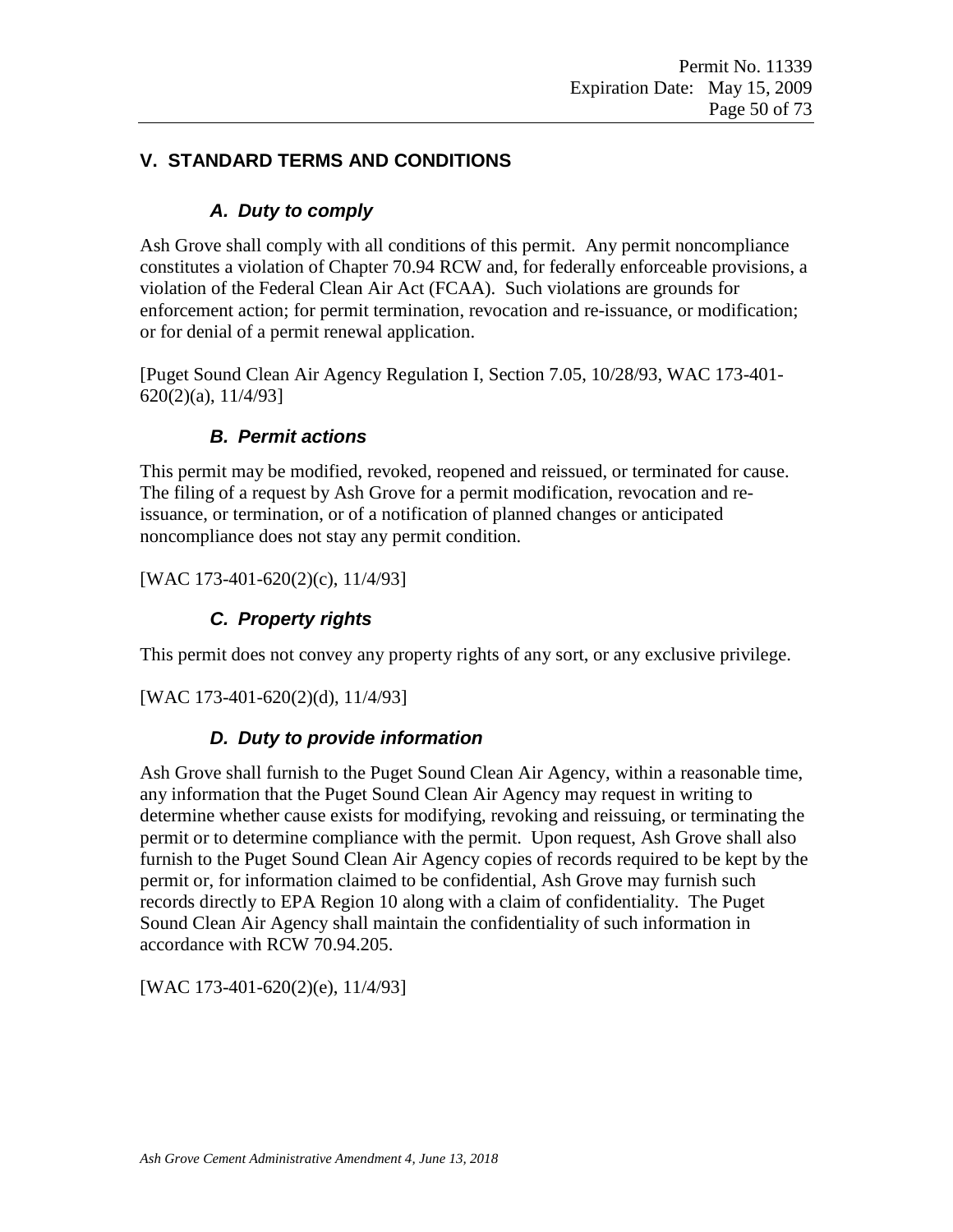## *E. Permit fees*

Ash Grove shall pay fees as a condition of this permit in accordance with the Puget Sound Clean Air Agency Regulation I, Article 7. Failure to pay fees in a timely fashion shall subject Ash Grove to civil and criminal penalties as prescribed in Chapter 70.94 RCW.

[WAC 173-401-620(2)(f), 11/4/93]

## *F. Emissions trading*

No permit revision shall be required, under any approved economic incentives, marketable permits, emissions trading, and other similar programs or processes for changes that are provided for in this permit.

[WAC 173-401-620(2)(g), 11/4/93]

### *G. Severability*

If any provision of this permit is held to be invalid, all unaffected provisions of the permit shall remain in effect and be enforceable.

[WAC 173-401-620(2)(h), 11/4/93]

### *H. Permit appeals*

This permit or any condition in it may be appealed only by filing an appeal with the Pollution Control Hearings Board and serving it on the Puget Sound Clean Air Agency within thirty days of receipt, pursuant to RCW 43.21B.310 and WAC 173-401-735. The provision for appeal in this section is separate from and additional to any federal rights to petition and review found under §505(b) of the FCAA.

[WAC 173-401-620(2)(i) and WAC 173-401-735, 11/4/93]

## *I. Permit continuation*

This permit and all terms and conditions contained therein, including any permit shield provided under WAC 173-401-640, shall not expire until the renewal permit has been issued or denied if a timely and complete application has been submitted. An application shield granted under WAC 173-401-705(2) shall remain in effect until the renewal permit has been issued or denied if a timely and complete permit application has been submitted.

[WAC 173-401-620(2)(j), 11/4/93]

## *J. Federal enforceability*

All terms and conditions of this permit are enforceable by the EPA administrator and by citizens under the FCAA, except for those terms and conditions designated in the permit as not federally enforceable.

[WAC 173-401-625, 11/4/93]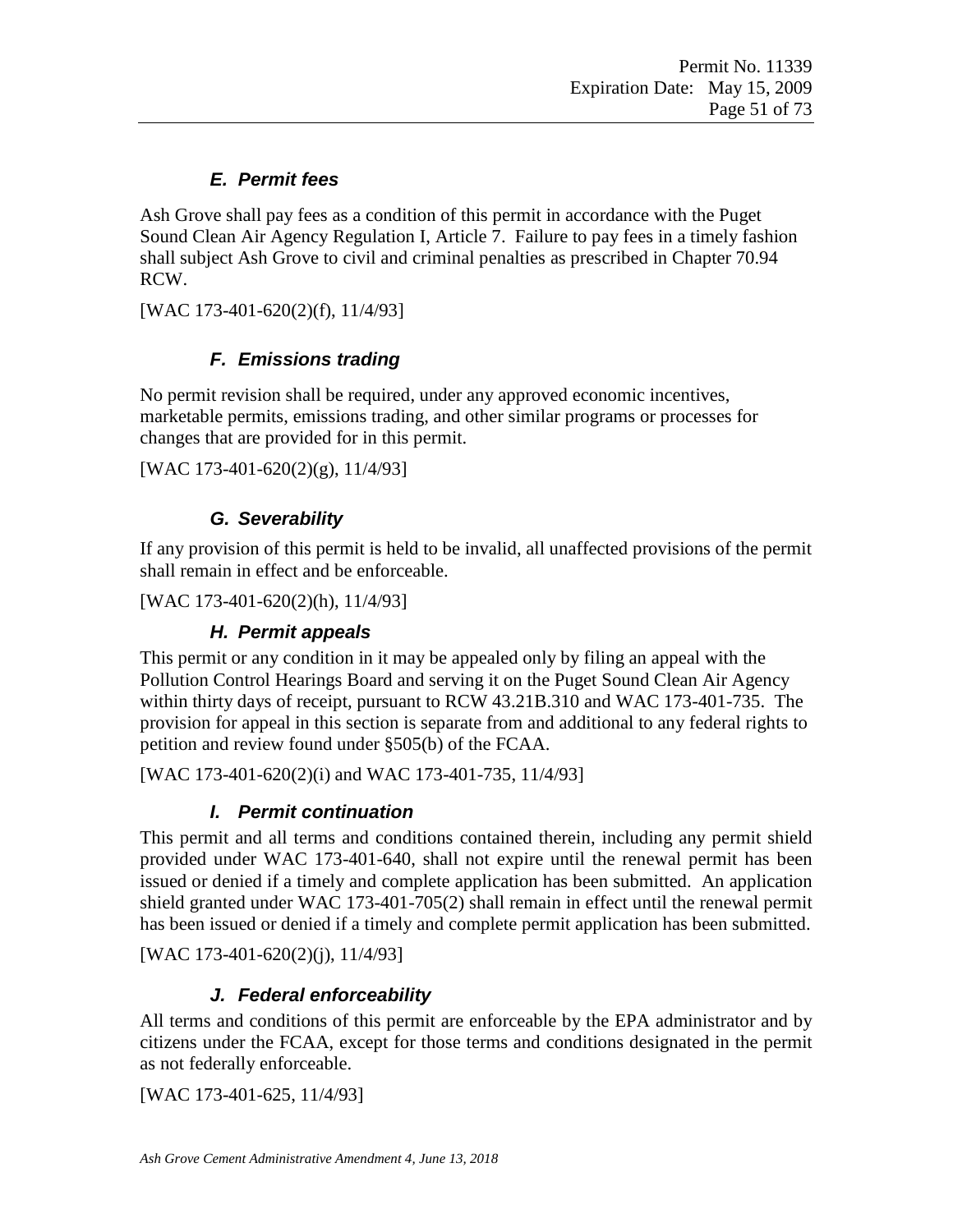### *K. Inspection and entry*

Upon presentation of credentials and other documents as may be required by law, Ash Grove shall allow the Puget Sound Clean Air Agency or an authorized representative to:

- 1. Enter Ash Grove's premises or where records must be kept under the conditions of this permit;
- 2. Have access to and copy, at reasonable times, any records that must be kept under the conditions of the permit;
- 3. Inspect at reasonable times any facilities, equipment (including monitoring and air pollution control equipment), practices or operations regulated or required under the permit; and
- 4. As authorized by WAC 173-400-105 and the FCAA, sample or monitor at reasonable times substances or parameters for the purpose of assuring compliance with the permit or applicable requirements.

[WAC 173-401-630(2) (11/4/93); RCW 70.94.200 (1991) State/Puget Sound Clean Air Agency only]

### *L. Compliance requirements*

Ash Grove shall continue to comply with all applicable requirements with which the source is currently in compliance. Ash Grove shall meet on a timely basis any applicable requirements that become effective during the permit term.

[WAC 173-401-630(3), WAC 173-401-510(2)(h)(iii) 11/4/93]

### *M. Compliance certifications*

Ash Grove shall submit a certification of compliance with permit terms and conditions once per year. The first such certification shall cover a one-year period commencing upon the date of issuance of this permit. Each certification shall include:

- 1. The identification of each term or condition of the permit that is the basis of the certification;
- 2. The compliance status;
- 3. Whether compliance was continuous or intermittent; and
- 4. The method(s) used for determining the compliance status of the source, currently and over the reporting period. These methods must be consistent with the permit Monitoring, Maintenance and Recordkeeping Methods.

All compliance certifications shall be submitted to EPA Region 10 and to Puget Sound Clean Air Agency, at the following addresses, within 30 days after the close of the period covered by the certification: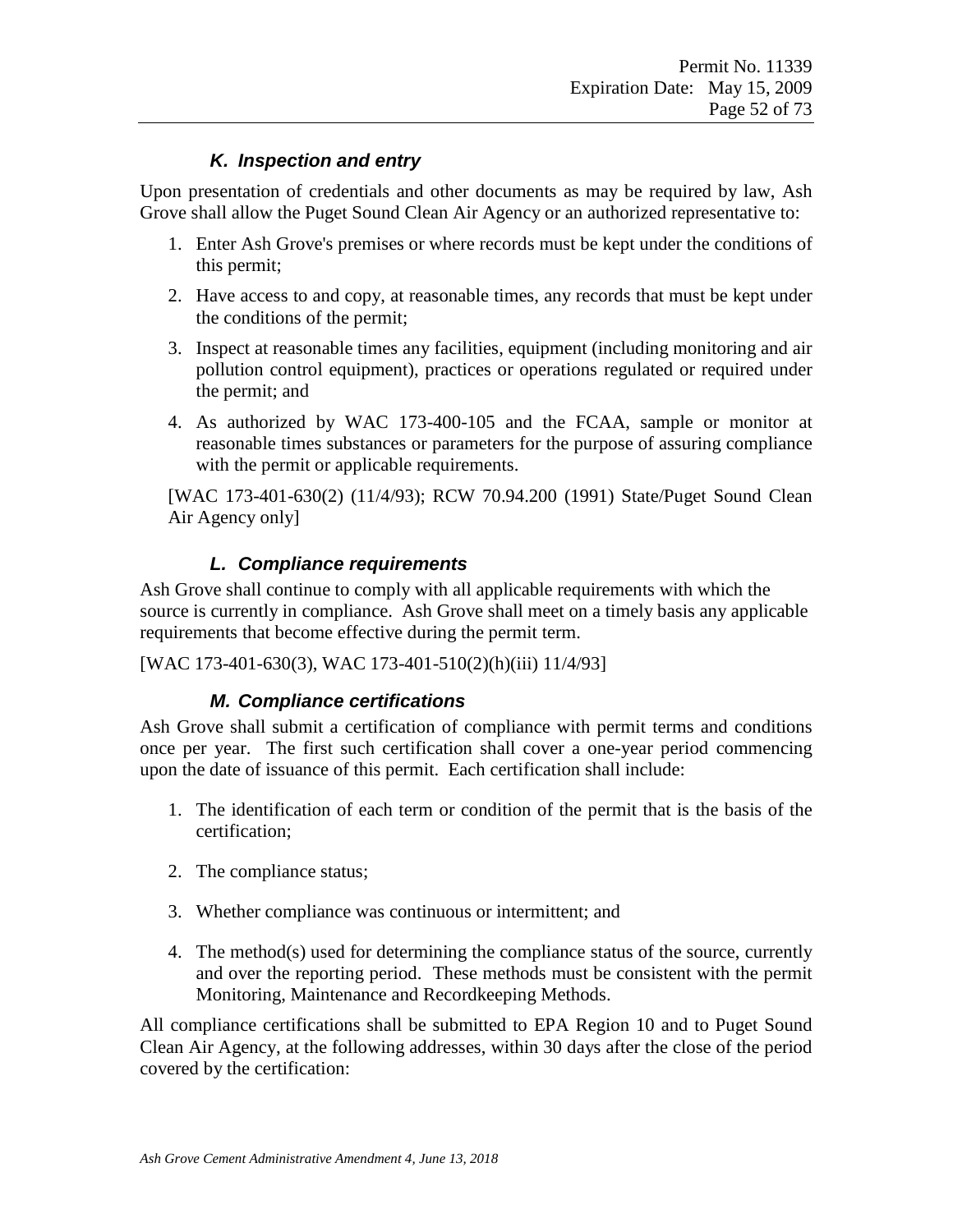Attn.: Operating Permit Certification Attn.: Air Operating Permits 1904 3<sup>rd</sup> Ave, Suite 105 1200 Sixth Avenue<br>
Seattle, Washington 98101 Seattle, Washington

Puget Sound Clean Air Agency EPA Region 10, Mail Stop OAQ-107 Seattle, Washington 98101

[WAC 173-401-630(5) 11/4/93]

#### *N. Performance Testing*

For the purpose of determining compliance with an emission standard, Puget Sound Clean Air Agency or the Washington State Department of Ecology may conduct testing of an emission unit or require Ash Grove to have it tested. In the event Puget Sound Clean Air Agency or Ecology conducts the test, Ash Grove shall be given an opportunity to observe the sampling and to obtain a sample at the same time.

[Puget Sound Clean Air Agency Regulation I, Section 3.05(b), 2/10/94; WAC 173-400- 105(4), 8/20/93]

Ash Grove shall notify Puget Sound Clean Air Agency in writing at least 2 weeks (14 days) prior to any compliance test and provide Puget Sound Clean Air Agency an opportunity to review the test plan and to observe the test. Provided, Ash Grove shall provide the Puget Sound Clean Air Agency at least 30 days prior notice of any NSPS (40 CFR Part 60) performance test, and 60 days prior notice of any NESHAP (40 CFR Part 63) performance test. If there is a delay in conducting a scheduled NSPS or NESHAP performance test, Ash Grove shall notify the Puget Sound Clean Air Agency as soon as possible of any delay, in accordance with procedures specified in 40 CFR 60.8(d) (for NSPS testing) and 40 CFR 63.7(b)(2) (for NESHAP testing).

[Puget Sound Clean Air Agency Regulation I, Section 3.07(b) (2/9/95); 40 CFR 60.8(d) (2/12/99); 40 CFR 63.7(b) (10/7/00)]

If required by Puget Sound Clean Air Agency to perform a compliance test, Ash Grove shall submit a report to Puget Sound Clean Air Agency no later than 60 days after the test. The report shall include:

- (a) A description of the source and the sampling location;
- (b) The time and date of the test;
- (c) A summary of results, reported in units and for averaging periods consistent with the applicable emission standard;
- (d) A description of the test methods and quality assurance procedures employed;
- (e) The amount of fuel burned and raw material processed by the source during the test;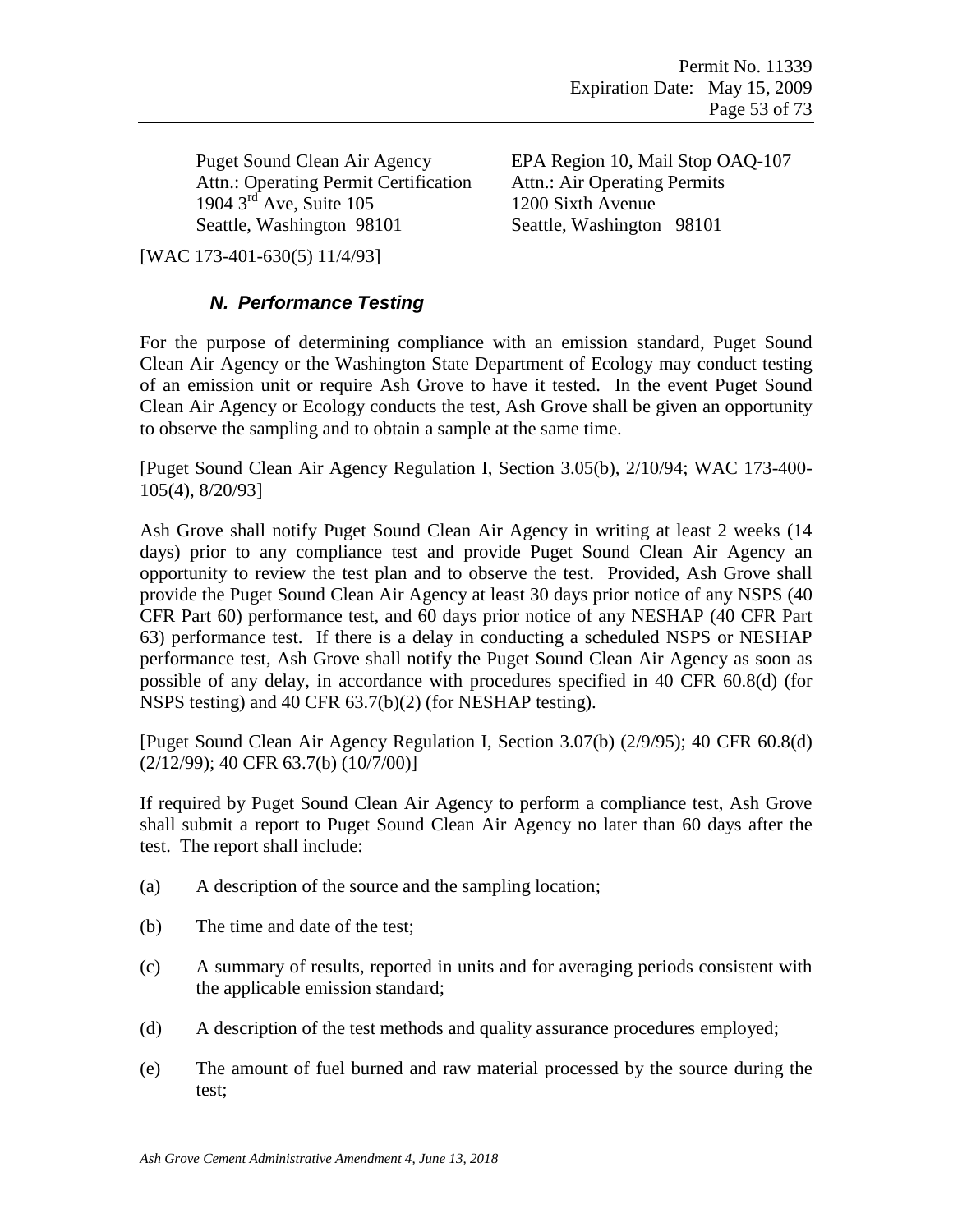- (f) The operating parameters of the source and control equipment during the test;
- (g) Field data and example calculations; and

(h) A statement signed by the senior management official of the testing firm certifying the validity of the source test report.

[Puget Sound Clean Air Agency Regulation I, Section 3.07(c) (2/9/95)]

### *O. Credible Evidence*

For the purpose of establishing whether or not a person has violated or is in violation of any provision of chapter 70.94 RCW, any rule enacted pursuant to that chapter, or any permit or order issued thereunder, nothing in Puget Sound Clean Air Agency Regulation I shall preclude the use, including the exclusive use of any credible evidence or information, relevant to whether a source would have been in compliance with applicable requirements if the appropriate performance or compliance test procedures or methods had been performed.

[Puget Sound Clean Air Agency Regulation I, Section 3.06 (10/08/98); State/Puget Sound Clean Air Agency only]

For purposes of Federal enforcement, nothing in 40 CFR Part 52 shall preclude the use, including the exclusive use, of any credible evidence or information, relevant to whether Ash Grove would have been in compliance with applicable requirements if the appropriate performance or compliance test procedures or methods had been performed.

[40 CFR 52.12(c) and 52.33(a) (2/24/97)]

## *P. NSPS and NESHAP Performance Testing*

NSPS performance tests shall be conducted and data reduced in accordance with procedures contained in 40 CFR 60.8 and in each applicable subpart of 40 CFR Part 60. Performance tests required under 40 CFR Part 63, Subpart LLL shall be conducted and data reduced in accordance with relevant procedures contained in 40 CFR 63.7 and 63.1349.

[40 CFR §60.8 (2/12/99); 40 CFR 63.7 (4/5/02); 40 CFR 63.1349 (12/6/02)]

## *Q. Certification of Truth, Accuracy and Completeness*

Any application form, report, or compliance certification submitted pursuant to this permit shall contain certification by a responsible official of truth, accuracy, and completeness. This certification and any other certification required under this permit shall state that, based on information and belief formed after reasonable inquiry, the statements and information in the document are true, accurate, and complete.

[WAC 173-401-520, 11/4/93]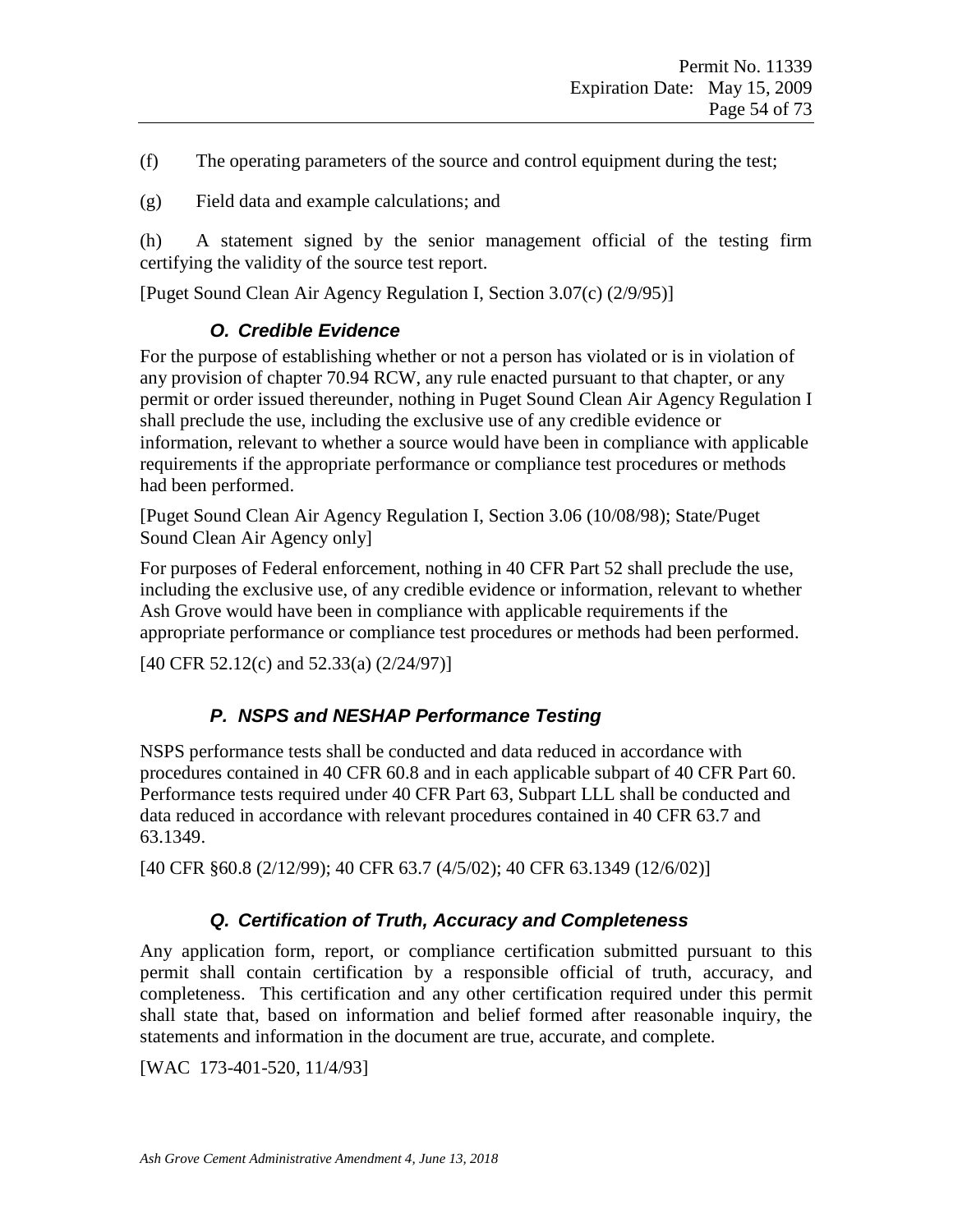## *R. Emergencies*

An emergency, as defined in WAC 173-401-645(l), constitutes an affirmative defense to an action brought for noncompliance with a technology-based emission limitation if the conditions of WAC 173-401-645(3) are met.

The affirmative defense of emergency shall be demonstrated through properly signed, contemporaneous operating logs, or other relevant evidence that:

- 1. An emergency occurred and that Ash Grove can identify the cause(s) of the emergency;
- 2. The permitted facility was at the time being properly operated;
- 3. During the period of the emergency Ash Grove took all reasonable steps to minimize levels of emissions that exceeded the emission standards or other requirements in the permit; and
- 4. Ash Grove submitted notice of the emergency to the Puget Sound Clean Air Agency within two (2) working days of the time when the emissions limitations were exceeded due to the emergency or shorter periods of time specified in an applicable requirement. This notice fulfills the requirement of WAC 173-401- 615(3)(b) unless the excess emissions represent a potential threat to human health or safety. This notice must contain a description of the emergency, any steps taken to mitigate emissions, and corrective actions taken.

In any enforcement proceeding, Ash Grove has the burden of proof to establish the occurrence of an emergency. This provision is in addition to any emergency or upset provision contained in any applicable requirement.

[WAC 173-401-645, 11/4/93]

## *S. Unavoidable excess emissions*

Excess emissions due to startup or shutdown conditions, scheduled maintenance or upsets that are determined to be unavoidable under the procedures and criteria in WAC 173- 400-107 shall be excused and not subject to penalty. For any excess emission that Ash Grove wants the Puget Sound Clean Air Agency to consider unavoidable and excusable under WAC 173-400-107, Ash Grove shall submit the information required under WAC 173-400-107.

[WAC 173-400-107(2) (8/20/93)]

## *T. Need to halt or reduce activity not a defense*

It shall not be a defense for Ash Grove in an enforcement action that it would have been necessary to halt or reduce the permitted activity in order to maintain compliance with the conditions of this permit.

[WAC 173-401-620(2)(b), 11/4/93]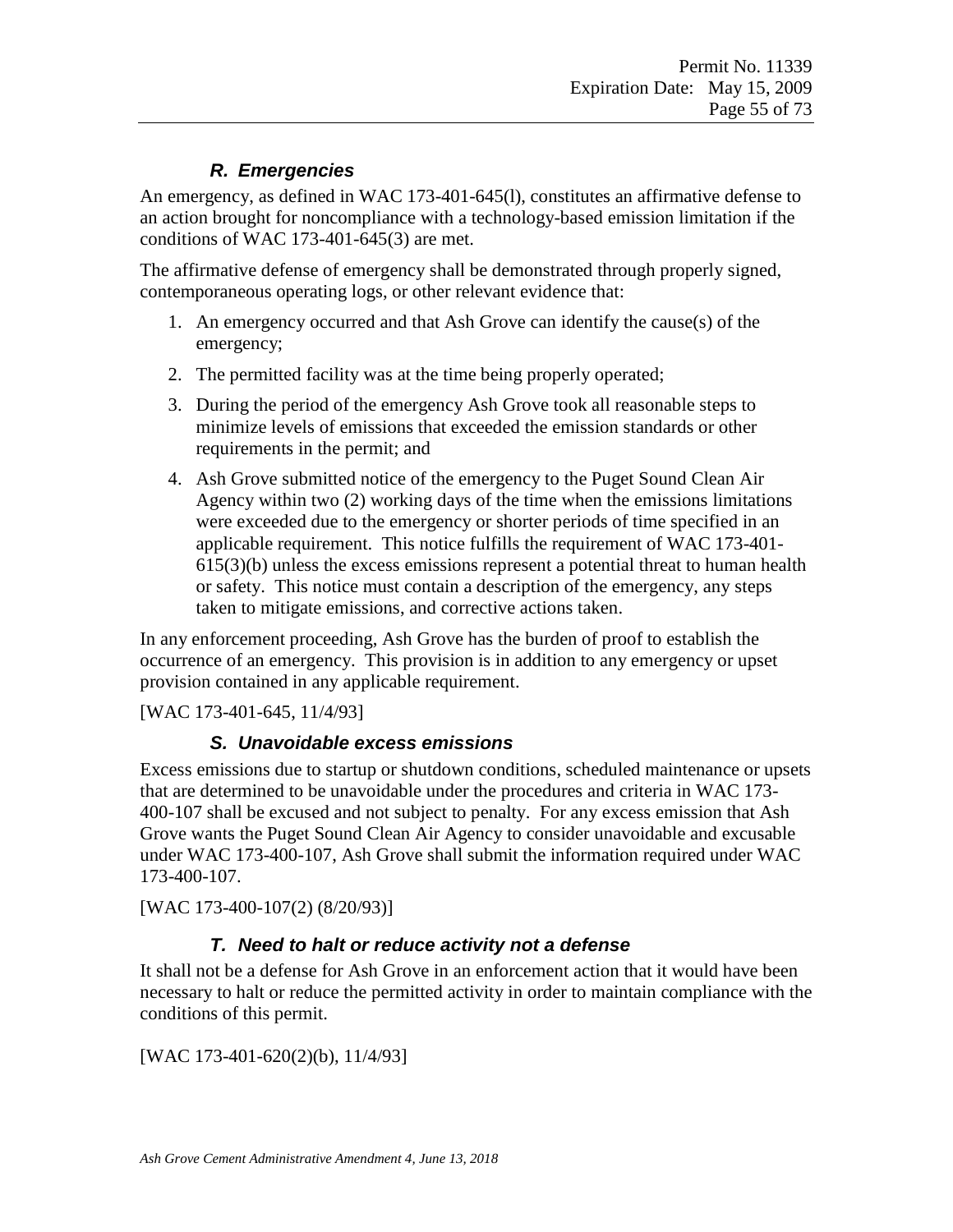### *U. Stratospheric ozone and climate protection*

- 1. Ash Grove shall comply with the following standards for recycling and emissions reduction pursuant to 40 CFR Part 82, Subpart F, except as provided for motor vehicle air conditioners (MVACs) in Subpart B:
	- i) Persons opening appliances for maintenance, service, repair, or disposal must comply with the required practices pursuant to 40 CFR 82.156;
	- ii) Equipment used during the maintenance, service, repair, or disposal of appliances must comply with the standards for recycling and recovery equipment pursuant to 40 CFR 82.158;
	- iii) Persons performing maintenance, service, repair, or disposal of appliances must be certified by an approved technician certification program pursuant to 40 CFR 82.161.
- 2. Ash Grove may switch from any ozone-depleting substance to any alternative approved pursuant to the Significant New Alternatives Program (SNAP), 40 CFR Part 82, Subpart G, without a permit revision but shall not switch to a substitute listed as unacceptable pursuant to such program. [40 CFR 82.174]
- 3. Any certified technician employed by Ash Grove shall keep a copy of their certification at their place of employment. [40 CFR 82.166(1)]
- 4. Ash Grove shall not willfully release any regulated refrigerant and shall use refrigerant extraction equipment to recover regulated refrigerant when servicing, repairing or disposing of commercial air conditioning, heating, or refrigeration systems.

[RCW 70.94.970(2) and (4), 11/12/97 State/Puget Sound Clean Air Agency only]

#### *V. RACT satisfied*

Emission standards and other requirements contained in rules or regulatory orders in effect at the time of this permit issuance shall be considered RACT for the purposes of issuing this permit.

[WAC 173-401-605(3), 11/4/93]

#### *W. Risk management programs*

In accordance with 40 CFR Part 68, if Ash Grove has or receives more than a threshold quantity of a regulated substance in a process, as determined under 40 CFR 68.115, Ash Grove shall comply with the requirements of the Chemical Accident Prevention Provisions of 40 CFR Part 68 no later than the following dates:

- 1. Three years after the date on which a regulated substance is first listed under 40 CFR 68.130, or
- 2. The date on which a regulated substance is first present above a threshold quantity in a process.

[40 CFR 68.10, 1/6/99]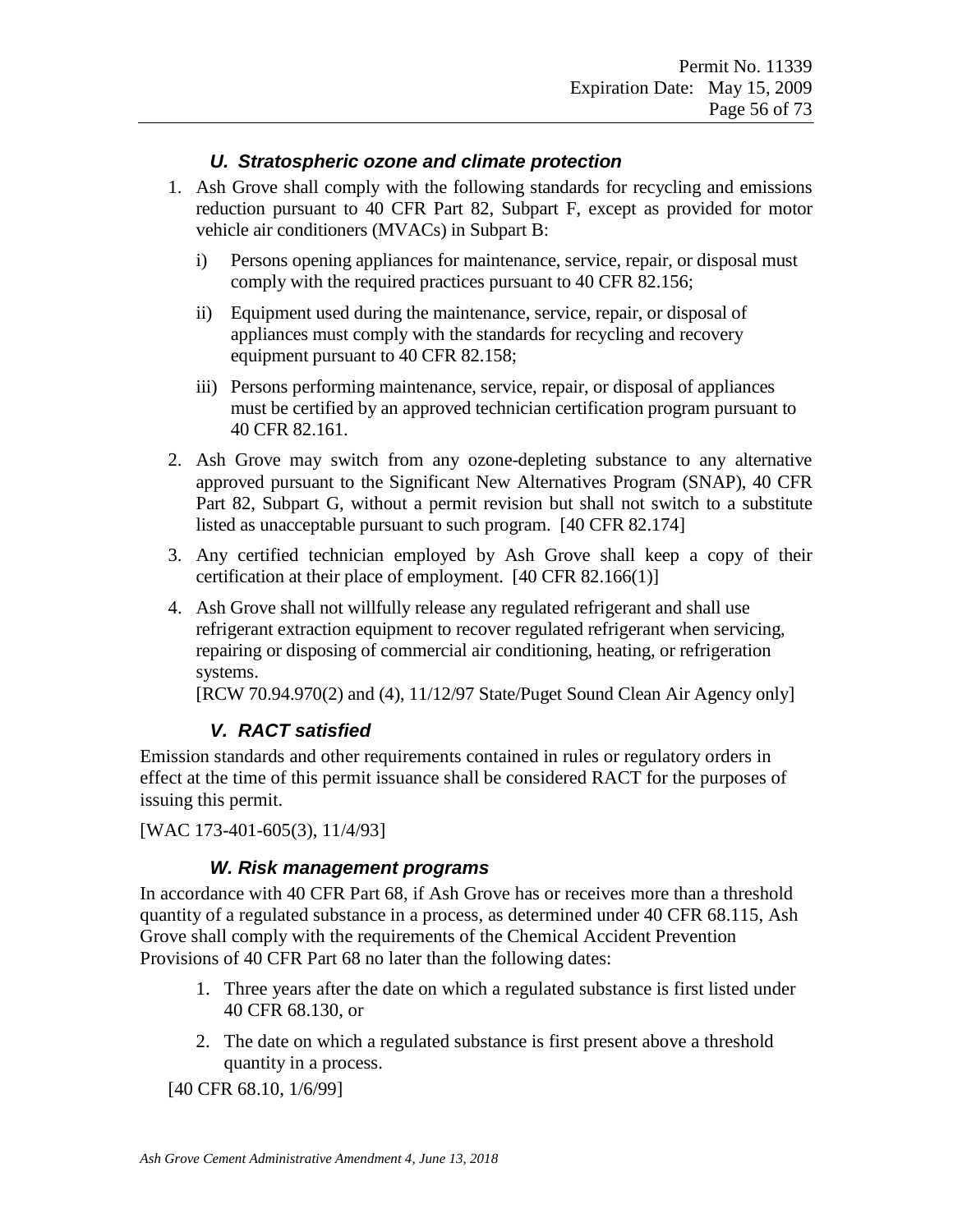### *X. Definitions*

Unless otherwise defined in this permit, the terms used in this permit shall have the same meaning ascribed to them in WAC 173-401-200.

[WAC 173-401-200, 10/17/02]

### *Y. Duty to supplement or correct application*

Upon becoming aware that it has failed to submit any relevant facts in a permit application or that it has submitted incorrect information in a permit application, Ash Grove shall promptly submit such supplementary facts or corrected information to the Puget Sound Clean Air Agency.

[WAC 173-401-500(6), 10/17/02]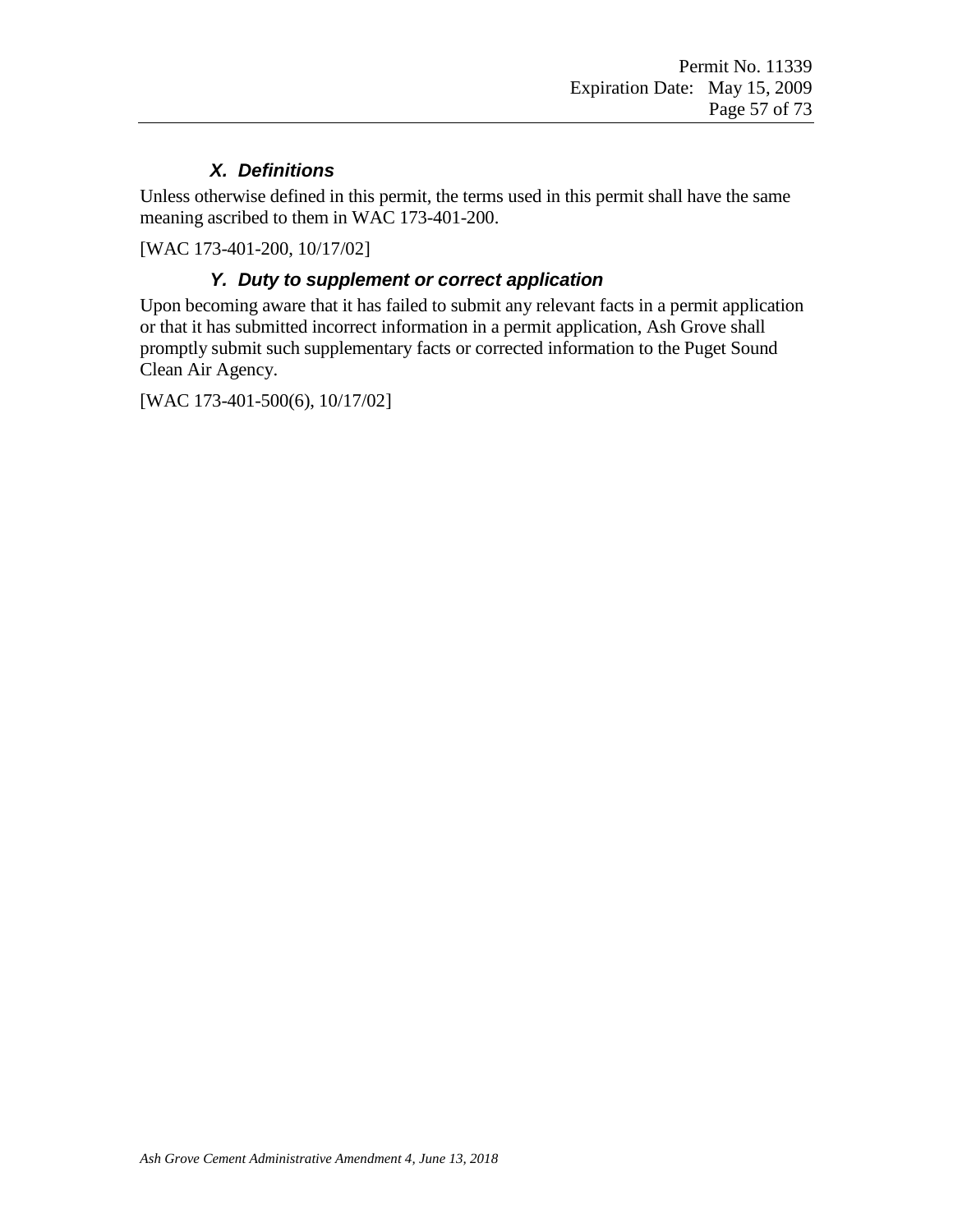### **VI. PERMIT ACTIONS**

#### *A. Permit Renewal, Revocation and Expiration*

1) **Renewal application**. Ash Grove shall submit a complete permit renewal application to the Puget Sound Clean Air Agency no later than 12 months prior to the expiration of this permit. Puget Sound Clean Air Agency will send Ash Grove a renewal application no later than 18 months prior to the expiration of this permit. Failure of the Puget Sound Clean Air Agency to send Ash Grove a renewal application shall not relieve Ash Grove from the obligation to file a timely and complete renewal application.

[WAC 173-401-710(1), WAC 173-401-500(2), 10/17/02]

2) **Expired permits**. Permit expiration terminates Ash Grove's right to operate unless a timely and complete renewal application has been submitted consistent with WAC 173-401-710(1) and WAC 173-401-500. All terms and conditions of the permit shall remain in effect after this permit expires if a timely and complete permit application has been submitted.

[WAC 173-401-710(3), 10/17/02]

3) **Revocation of permits**. Puget Sound Clean Air Agency may revoke a permit only upon the request of Ash Grove or for cause. Puget Sound Clean Air Agency shall provide at least thirty days written notice to Ash Grove prior to revocation of the permit or denial of a permit renewal application. Such notice shall include an explanation of the basis for the proposed action and afford Ash Grove an opportunity to meet with the Puget Sound Clean Air Agency prior to the Puget Sound Clean Air Agency's final decision. A revocation issued under this condition may be issued conditionally with a future effective date and may specify that the revocation will not take effect if Ash Grove satisfies the specified conditions before the effective date. Nothing in this subsection shall limit the Puget Sound Clean Air Agency's authority to issue emergency orders.

[WAC 173-401-710(4), 10/17/02]

### *B. Administrative Permit Amendments*

- 1) **Definition.** An "administrative permit amendment" is a permit revision that:
	- a) Corrects typographical errors;
	- b) Identifies a change in the name, address, or phone number of any person identified in the permit, or provides a similar minor administrative change at Ash Grove;
	- c) Requires more frequent monitoring or reporting by Ash Grove;
	- d) Allows for a change in ownership or operational control of a source where the Puget Sound Clean Air Agency determines that no other change in the permit is necessary, provided that a written agreement containing a specific date for transfer of permit responsibility, coverage, and liability between the current and new permittee has been submitted to the Puget Sound Clean Air Agency;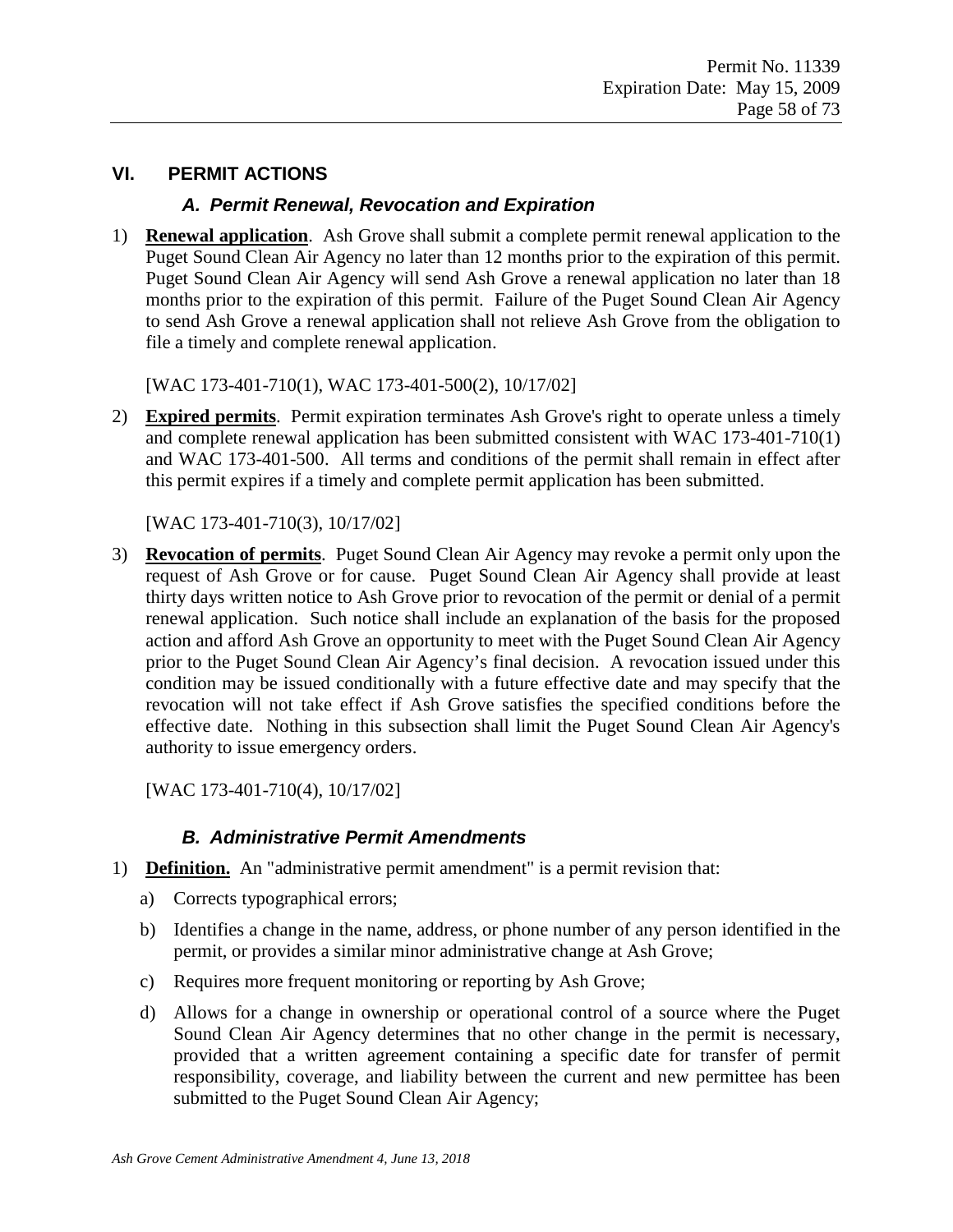e) Incorporates into the permit the terms, conditions, and provisions from orders approving notice of construction applications processed under an EPA-approved program, provided that such a program meets procedural requirements substantially equivalent to the requirements of WAC 173-401-700, 173-401-725, and 173-401-800 that would be applicable to the change if it were subject to review as a permit modification, and compliance requirements substantially equivalent to those contained in WAC 173-401- 600 through 173-401-650.

[WAC 173-401-720(1), 11/4/93]

- 2) **Administrative permit amendment procedures**. An administrative permit amendment may be made by the Puget Sound Clean Air Agency consistent with the following:
	- a) Puget Sound Clean Air Agency shall take no more than sixty days from receipt of a request for an administrative permit amendment to take final action on such request, and may incorporate such changes without providing notice to the public or affected states provided that it designates any such permit revisions as having been made pursuant to this paragraph.
	- b) Puget Sound Clean Air Agency shall submit a copy of the revised permit to EPA.
	- c) Ash Grove may implement the changes addressed in the request for an administrative amendment immediately upon submittal of the request.

[WAC 173-401-720(3), 11/4/93]

3) **Permit shield**. Puget Sound Clean Air Agency shall, upon taking final action granting a request for an administrative permit amendment, allow coverage by the permit shield in WAC 173-401-640 for administrative permit amendments made pursuant to Part (1)(e) of this condition.

[WAC 173-401-720(4), 11/4/93]

### *C. Changes not Requiring Permit Revisions*

#### 1) **General**.

- a) Ash Grove is authorized to make the changes described in this section without a permit revision, providing the following conditions are met:
	- i) The proposed changes are not Title I modifications as defined in WAC 173-401- 200;
	- ii) The proposed changes do not result in emissions which exceed those allowable under the permit, whether expressed as a rate of emissions, or in total emissions;
	- iii) The proposed changes do not alter permit terms that are necessary to enforce limitations on emissions from units covered by the permit; and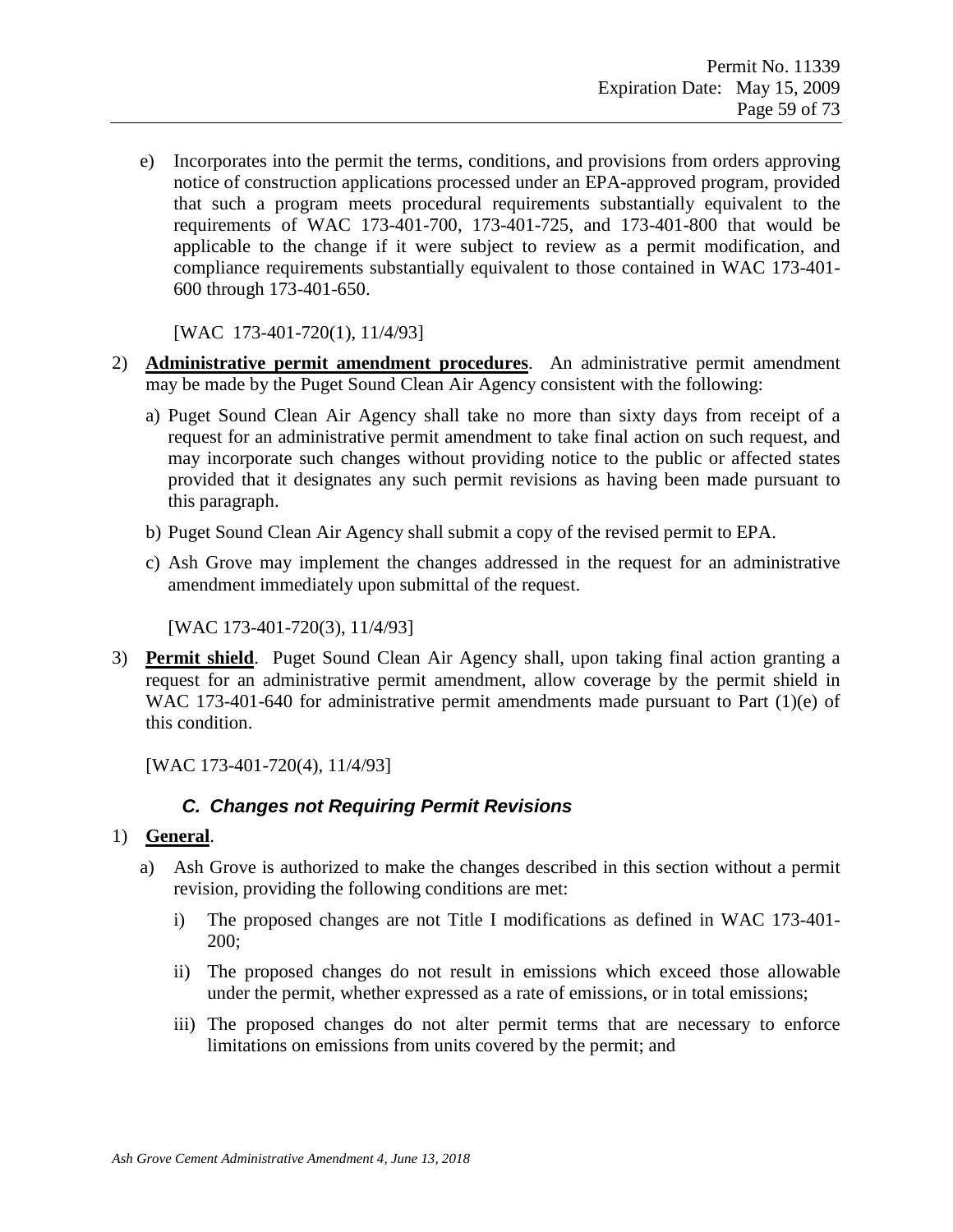- iv) Ash Grove provides EPA and the Puget Sound Clean Air Agency with written notification at least seven days prior to making the proposed changes except that written notification of a change made in response to an emergency shall be provided as soon as possible after the event.
- b) Permit attachments. Ash Grove and the Puget Sound Clean Air Agency shall attach each notice to their copy of the relevant permit.
- 2) **Section 502 (b)(10) changes**. Pursuant to the conditions in Subsection (1) of this section, Ash Grove is authorized to make Section 502(b)(10) changes (as defined in WAC 173-401- 200) without a permit revision.
	- a) For each such change, the written notification required under Subsection  $(1)(a)(iv)$  of this condition shall include a brief description of the change within the permitted facility, the date on which the change will occur, any change in emissions, and any permit term or condition that is no longer applicable as a result of the change.
	- b) The permit shield authorized under WAC 173-401-640 shall not apply to any change made pursuant to this paragraph.
- 3) **SIP authorized emissions trading.** Pursuant to the conditions in Subsection (1) of this condition, Ash Grove is authorized to trade increases and decreases in emissions in the permitted facility, where the Washington state implementation plan provides for such emissions trades without requiring a permit revision. This provision is available in those cases where the permit does not already provide for such emissions trading.
	- a) Under this Subsection (3), the written notification required under Subsection  $(1)(a)(iv)$ of this condition shall include such information as may be required by the provision in the Washington state implementation plan authorizing the emissions trade, including at a minimum, when the proposed change will occur, a description of each such change, any change in emissions, the permit requirements with which Ash Grove will comply using the emissions trading provisions of the Washington state implementation plan, and the pollutants emitted subject to the emissions trade. The notice shall also refer to the provisions with which Ash Grove will comply in the applicable implementation plan and that provide for the emissions trade.
	- b) The permit shield described in WAC 173-401-640 shall not extend to any change made under this paragraph. Compliance with the permit requirements that Ash Grove will meet using the emissions trade shall be determined according to requirements of the applicable implementation plan authorizing the emissions trade.

[WAC 173-401-722, 10/17/02]

### *D. Off Permit Changes*

1) Ash Grove shall be allowed to make changes not specifically addressed or prohibited by the permit terms and conditions without requiring a permit revision, provided that the proposed changes do not weaken the enforceability of existing permit conditions. Any change that is a Title I modification or is a change subject to the acid rain requirements under Title IV of the FCAA must be submitted as a permit revision.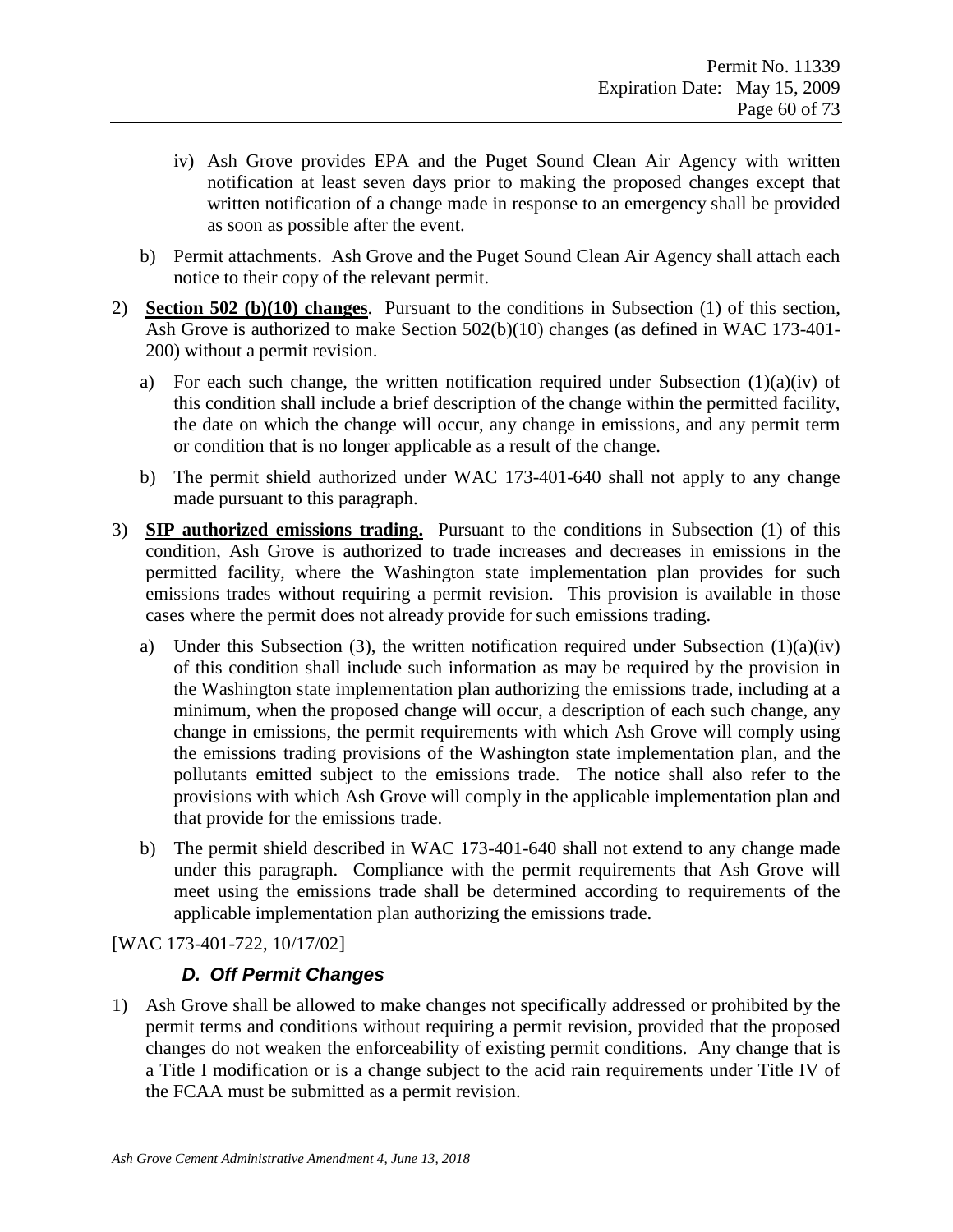- 2) Each such change shall meet all applicable requirements and shall not violate any existing permit term or condition.
- 3) Ash Grove must provide contemporaneous written notice to the Puget Sound Clean Air Agency and EPA of each such change, except for changes that qualify as insignificant under WAC 173-401-530. Such written notice shall describe each such change, including the date, any change in emissions, pollutants emitted, and any applicable requirement that would apply as a result of the change.
- 4) The change shall not qualify for the permit shield under WAC 173-401-640.
- 5) Ash Grove shall keep a record describing changes made at Ash Grove that result in emissions of a regulated air pollutant subject to an applicable requirement, but not otherwise regulated under the permit, and the emissions resulting from those changes.
- 6) When making a change under this section, Ash Grove shall comply with applicable preconstruction review requirements established pursuant to RCW 70.94.152 and Puget Sound Clean Air Agency Regulation I, Article 6.

[WAC 173-401-724, 11/4/93]

#### *E. Permit Modification*

- 1) **Definition**. A permit modification is any revision to this permit that cannot be accomplished under provisions for administrative permit amendments under WAC 173-401- 720.
- 2) **Procedures**. Minor permit modification procedures.
	- a) Criteria.
		- i) Minor permit modification procedures shall be used for those permit modifications that:
			- a) Do not violate any applicable requirement;
			- b) Do not involve significant changes to existing monitoring, reporting, or recordkeeping requirements in the permit;
			- c) Do not require or change a case-by-case determination of an emission limitation or other standard, or a source-specific determination for temporary sources of ambient impacts, or a visibility or increment analysis;
			- d) Do not seek to establish or change a permit term or condition for which there is no corresponding underlying applicable requirement and that Ash Grove has assumed to avoid an applicable requirement to which Ash Grove would otherwise be subject. Such terms and conditions include:
				- (1) A federally enforceable emissions cap assumed to avoid classification as a modification under any provision of Title I of the FCAA; and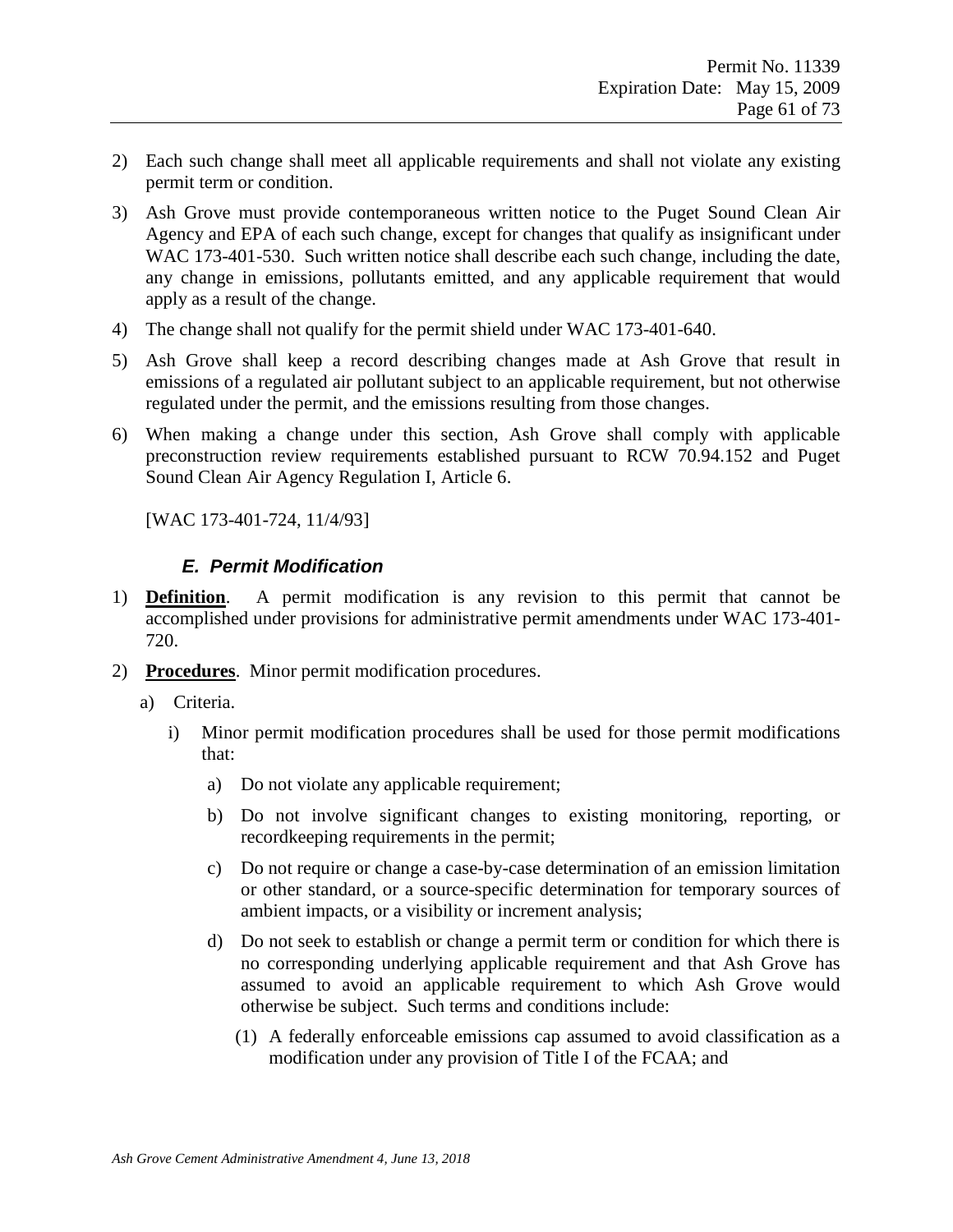- (2) An alternative emissions limit approved pursuant to regulations promulgated under section  $112(i)(5)$  of the FCAA;
- e) Are not modifications under any provision of Title I of the FCAA;
- ii) Notwithstanding (a)(i) of this subsection, and Subsection (3) of this section, the Puget Sound Clean Air Agency may allow the use of minor permit modification procedures for permit modifications involving the use of economic incentives, marketable permits, emissions trading, and other similar approaches, to the extent that the use of such minor permit modification procedures is explicitly provided for in the Washington state implementation plan or in applicable requirements promulgated by EPA and in effect on April 7, 1993.
- b) Application. An application requesting the use of minor permit modification procedures shall meet the requirements of WAC 173-401-510 and shall include the following:
	- i) A description of the change, the emissions resulting from the change, and any new applicable requirements that will apply if the change occurs;
	- ii) Ash Grove's suggested draft permit;
	- iii) Certification by a responsible official, consistent with WAC 173-401-520, of the truth, accuracy, and completeness of the application and that the proposed modification meets the criteria for use of minor permit modification procedures and a request that such procedures be used; and
	- iv) Completed forms for the Puget Sound Clean Air Agency to use to notify EPA and affected states as required under WAC 173-401-810 and 173-401-820.
- c) Ash Grove's ability to make change. Ash Grove may make the change proposed in its minor permit modification application immediately after it files such application provided that those changes requiring the submissions of a notice of construction application have been reviewed and approved by the Puget Sound Clean Air Agency. After Ash Grove makes the change allowed by the preceding sentence, and until the Puget Sound Clean Air Agency takes any of the actions specified in WAC 173-401- 725(d), Ash Grove must comply with both the applicable requirements governing the change and the proposed permit terms and conditions. During this time period, Ash Grove need not comply with the existing permit terms and conditions it seeks to modify. However, if Ash Grove fails to comply with its proposed permit terms and conditions during this time period, the existing permit terms and conditions it seeks to modify may be enforced against it.
- d) Permit shield. The permit shield under WAC 173-401-640 shall not extend to minor permit modifications.
- 3) **Group processing of minor permit modifications.** Consistent with WAC 173-401-725(3), the Puget Sound Clean Air Agency may process groups of a source's applications for certain modifications eligible for minor permit modification processing.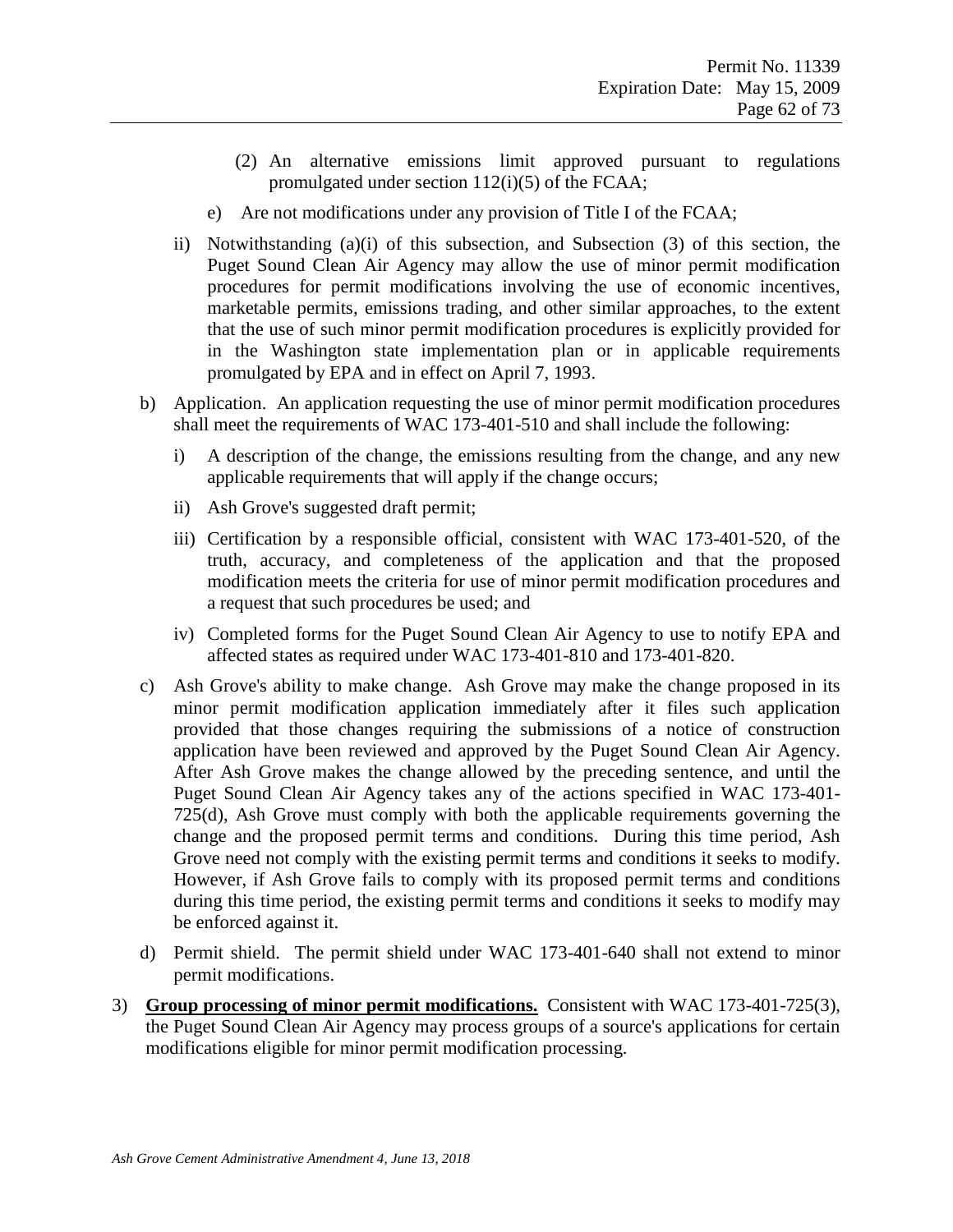#### 4) **Significant modification procedures**.

- a) Criteria. Significant modification procedures shall be used for applications requesting permit modifications that do not qualify as minor permit modifications or as administrative permit amendments. Every significant change in existing monitoring permit terms or conditions and every relaxation of reporting or recordkeeping permit terms or conditions shall be considered significant. Nothing herein shall be construed to preclude Ash Grove from making changes consistent with Chapter 173-401 WAC that would render existing permit compliance terms and conditions irrelevant.
- b) Significant permit modifications shall meet all requirements of Chapter 173-401 WAC, including those for applications, public participation, review by affected states, and review by EPA, as they apply to permit issuance and permit renewal. Puget Sound Clean Air Agency shall complete review on the majority of significant permit modifications within nine months after receipt of a complete application.

#### [WAC 173-401-725, 11/4/93]]

### *F. Reopening for Cause*

- 1) **Standard provisions.** This permit shall be reopened and revised under any of the following circumstances:
	- a) Additional applicable requirements become applicable to Ash Grove with a remaining permit term of three or more years. Such a reopening shall be completed not later than eighteen months after promulgation of the applicable requirement. No such reopening is required if the effective date of the requirement is later than the date on which the permit is due to expire, unless the original permit or any of its terms and conditions have been extended pursuant to WAC 173-401-620 $(2)(i)$ ;
	- b) Additional requirements (including excess emissions requirements) become applicable to an affected source under the acid rain program. Upon approval by EPA, excess emissions offset plans shall be deemed to be incorporated into the permit;
	- c) Puget Sound Clean Air Agency or EPA determines that the permit contains a material mistake or that inaccurate statements were made in establishing the emissions standards or other terms or conditions of the permit; or
	- d) Puget Sound Clean Air Agency or EPA determines that the permit must be revised or revoked to assure compliance with the applicable requirements.
- 2) **Procedures**. Proceedings to reopen and issue a permit shall follow the same procedures as apply to initial permit issuance and shall affect only those parts of the permit for which cause to reopen exists. Such reopening shall be made as expeditiously as practicable.
- 3) **Notice**. Reopenings under this section shall not be initiated before a notice of such intent is provided to Ash Grove by the Puget Sound Clean Air Agency at least thirty days in advance of the date that the permit is to be reopened, except that the Puget Sound Clean Air Agency may provide a shorter time period in the case of an emergency.

[WAC 173-401-730, 11/4/93]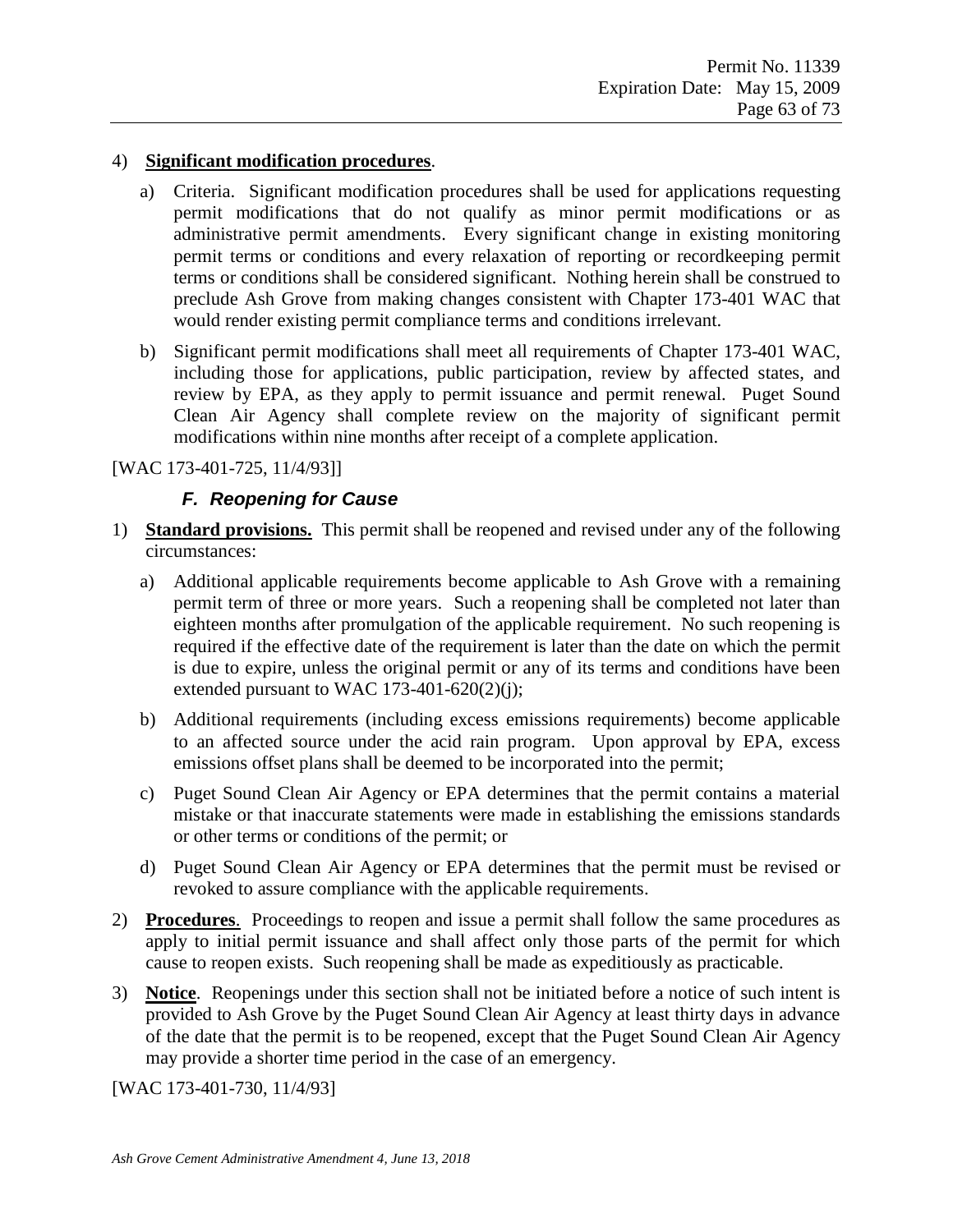## **VII. PERMIT SHIELD**

Compliance with the conditions of the permit shall be deemed compliance with any applicable requirements contained in Sections I through VI of this permit that are specifically identified in this permit as of the date of permit issuance.  $[WAC 173-401-640(1)]$ 

Nothing in this permit shall alter or affect the following:

- (1) The provisions of Section 303 of the FCAA (emergency orders), including the authority of the administrator under that section;
- (2) The liability of an owner or operator of Ash Grove for any violation of applicable requirements prior to or at the time of permit issuance;
- (3) The applicable requirements of the acid rain program, consistent with Section 408(a) of the FCAA;
- (4) The ability of EPA to obtain information from a source pursuant to Section 114 of the FCAA; or
- (5) The ability of Puget Sound Clean Air Agency to establish or revise requirements for the use of reasonably available control technology (RACT) as provided in Chapter 252, Laws of 1993.

[WAC 173-401-640(4), 11/4/93]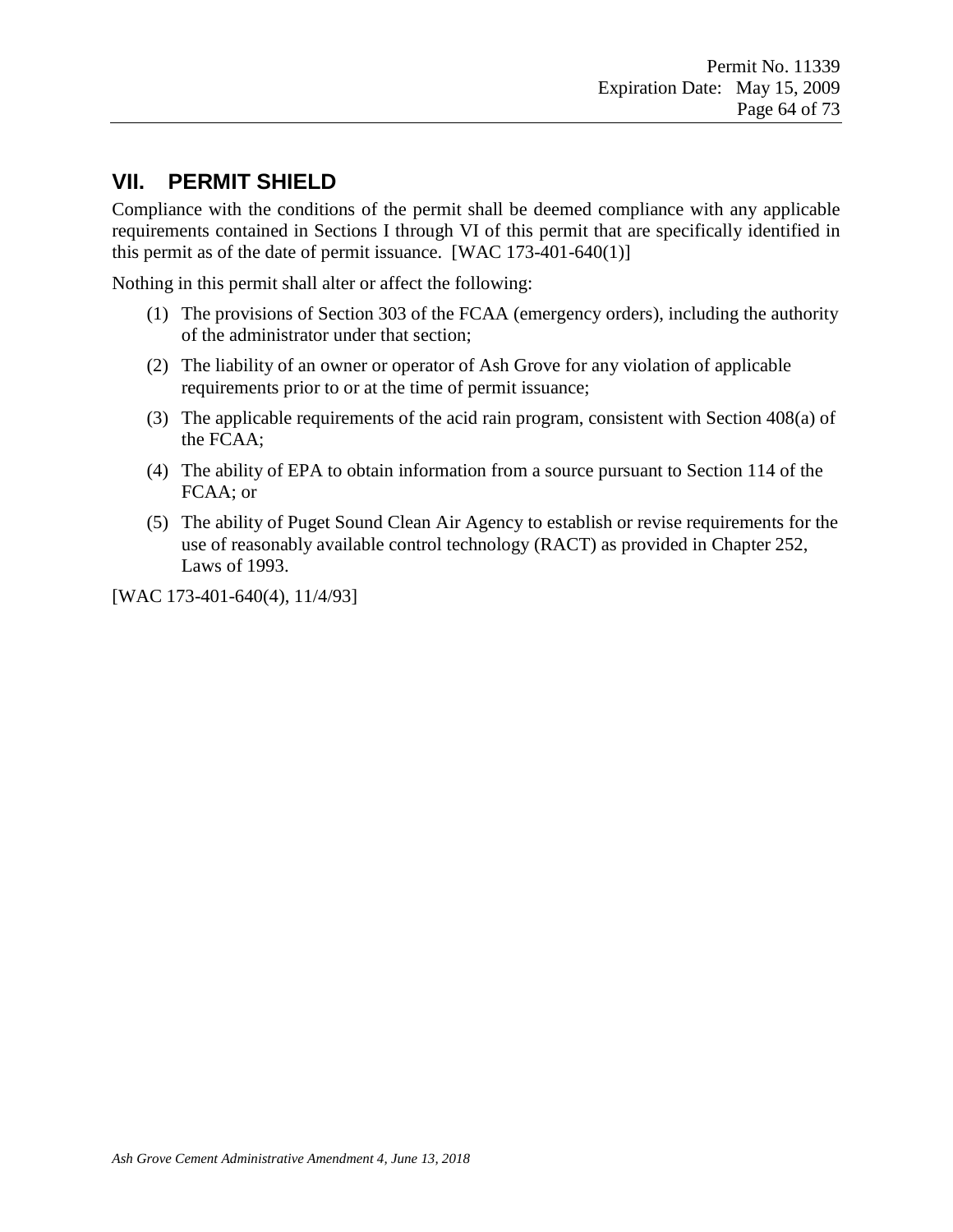### **VIII. INAPPLICABLE REQUIREMENTS**

As of the date of permit issuance, the requirements listed below do not apply to Ash Grove, or to the specific emission units specified below for the reasons indicated. The permit shield applies to all requirements so identified.

| <b>Citation</b>                                                                  | <b>Type of Requirement</b>                                                                                                                                            | <b>Basis for Non-applicability</b>                                                                                                                                                                                                                                                                                                                                                                                                                                                                                                                                                                                                                         |
|----------------------------------------------------------------------------------|-----------------------------------------------------------------------------------------------------------------------------------------------------------------------|------------------------------------------------------------------------------------------------------------------------------------------------------------------------------------------------------------------------------------------------------------------------------------------------------------------------------------------------------------------------------------------------------------------------------------------------------------------------------------------------------------------------------------------------------------------------------------------------------------------------------------------------------------|
| RCW 70.94.531                                                                    | <b>Transportation Demand</b><br>Management                                                                                                                            | This section requires, within 6 months after King<br>County's adoption of a commute trip reduction<br>plan, employers develop a trip reduction program<br>and submit the program to the Puget Sound Clean<br>Air Agency for review. This section is not an<br>applicable requirement because it applies only to<br>"major employers" that employ 100 or more full-<br>time employees at a single work site who begin<br>their work day between 6:00 a.m. and 9:00 a.m.<br>Ash Grove does not employ 100 or more workers;<br>therefore, it is not an applicable requirement.<br>This requirement does not apply to emission units<br>or stationary sources. |
| WAC 173-400-<br>$040(3)(b)$ and $(8)(b)$                                         | Fugitive emission standards<br>for emission units identified<br>as "a significant contributor<br>to the nonattainment status<br>of a designated<br>nonattainment area | There are no designated nonattainment areas in<br>the vicinity of the Seattle plant, and no emission<br>unit at the Seattle plant has been identified as a<br>"significant contributor" to the nonattainment<br>status of a designated nonattainment area.                                                                                                                                                                                                                                                                                                                                                                                                 |
| WAC 173-400-075<br>(except asbestos<br><b>NESHAPS)</b>                           | Emissions Standards for<br><b>Sources Emitting Hazardous</b><br><b>Air Pollutants</b>                                                                                 | This requirement adopts the national emissions<br>standards for hazardous air pollutants in 40 CFR<br>Part 61 by reference and gives Ecology authority<br>to conduct source tests and access to records to<br>determine compliance. WAC 173-400-075 is not<br>an applicable requirement because none of the<br>subparts of 40 CFR Part 61 applies to any<br>emissions unit at Ash Grove.                                                                                                                                                                                                                                                                   |
| WAC 173-400-151                                                                  | Retrofit Requirements for<br><b>Visibility Protection</b>                                                                                                             | This is inapplicable because Ecology has not<br>identified Ash Grove as a source causing or<br>contributing to impaired visibility in a Class I<br>area. If Ecology makes such a determination,<br>Puget Sound Clean Air Agency will reopen the<br>permit.                                                                                                                                                                                                                                                                                                                                                                                                 |
| WAC 173-434 Solid<br>Waste Incinerator<br>Facilities (as amended<br>on 12/22/03) | Emission and operational<br>limits for solid waste<br>incinerator facilities                                                                                          | WAC 173-434 (as amended on December 22<br>2003) does not apply to Ash Grove because the<br>amendments exempt from the coverage of WAC<br>ch. 173-434 the only solid waste materials that<br>Ash Grove currently is authorized to combust.<br>The previous 10/18/90 version of WAC 173-434<br>was superseded with the approval the current                                                                                                                                                                                                                                                                                                                  |

[WAC 173-401-640(2), 11/4/1993]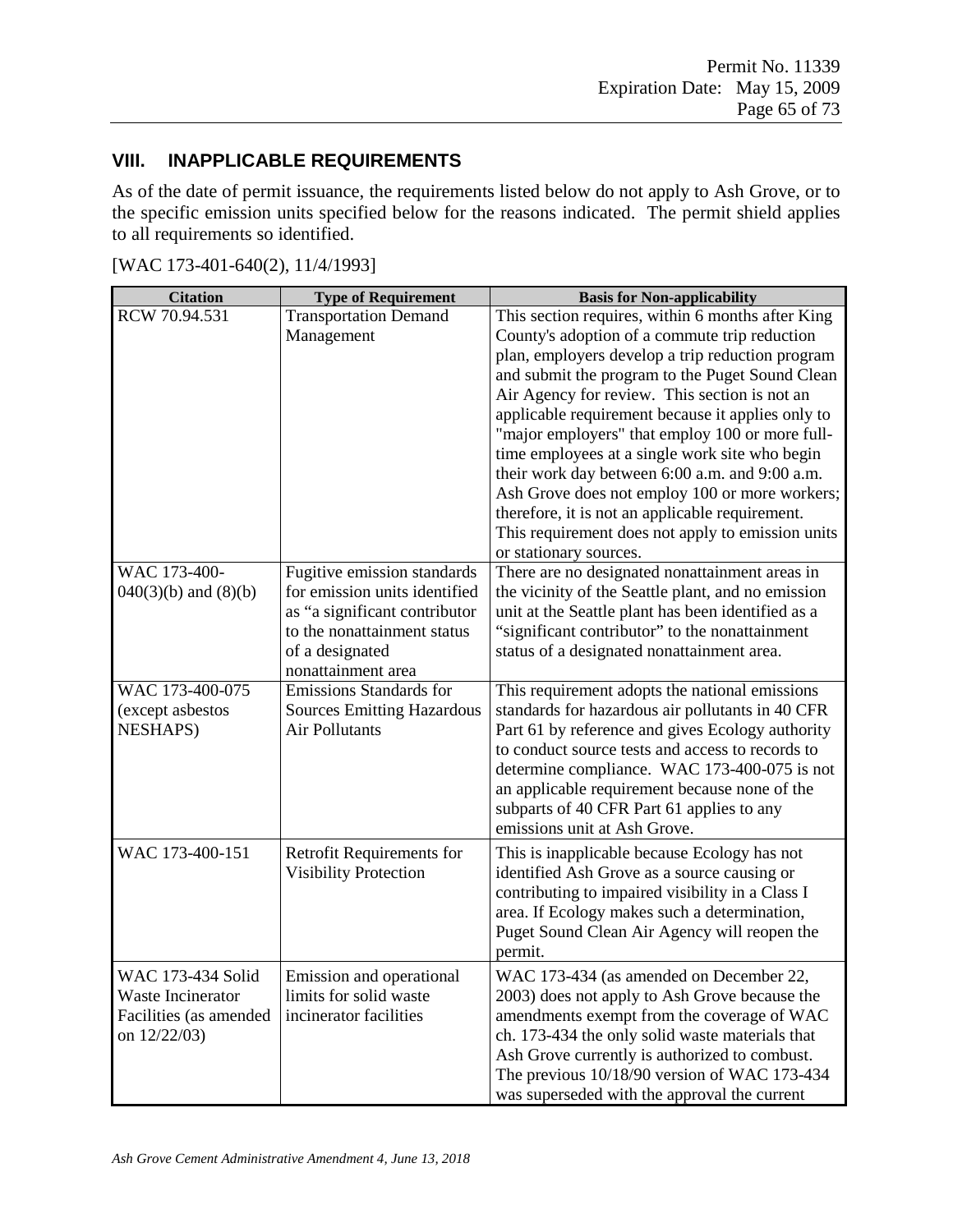| <b>Citation</b>                                                         | <b>Type of Requirement</b>                                                                            | <b>Basis for Non-applicability</b>                                                                                                                                                                                                                                                                |
|-------------------------------------------------------------------------|-------------------------------------------------------------------------------------------------------|---------------------------------------------------------------------------------------------------------------------------------------------------------------------------------------------------------------------------------------------------------------------------------------------------|
|                                                                         |                                                                                                       | version into the Washington State<br>Implementation Plan, effective September 6,<br>2005                                                                                                                                                                                                          |
| WAC 173-435                                                             | <b>Emergency Episode Plans</b>                                                                        | This chapter is not an applicable requirement<br>until it is triggered by a request from Ecology to<br>prepare a Source Emission Reduction Plan<br>(SERP). Absent a request for a SERP, nothing in<br>this chapter (except WAC $173-435-050(2)$ )<br>imposes substantive requirements on sources. |
| WAC 173-435-050(2)                                                      | <b>Action Procedures</b>                                                                              | Subsection $(2)$ is not an applicable requirement<br>because Ash Grove's operations do not include<br>open burning. The other subsections are not<br>applicable requirements, because they do not<br>impose substantive requirements on facilities.                                               |
| WAC 173-470                                                             | <b>Ambient Air Quality</b><br><b>Standards for Particulate</b><br>Matter                              | Ambient air quality standards are not "applicable<br>requirements" [See WAC 173-401-200(4)(a)(xii)<br>(10/17/02); 57 Fed. Reg. 32276 (July 22, 1992)].                                                                                                                                            |
| WAC 173-474                                                             | <b>Ambient Air Quality</b><br><b>Standards for Sulfur Oxides</b>                                      | Ambient air quality standards are not "applicable<br>requirements" [See WAC 173-401-200(4)(a)(xii)<br>(10/17/02); 57 Fed. Reg. 32276 (July 22, 1992)].                                                                                                                                            |
| WAC 173-475                                                             | <b>Ambient Air Quality</b><br><b>Standards for Carbon</b><br>Monoxide, Ozone, and<br>Nitrogen Dioxide | Ambient air quality standards are not "applicable<br>requirements" [See WAC 173-401-200(4)(a)(xii)<br>(10/17/02); 57 Fed. Reg. 32276 (July 22, 1992)].                                                                                                                                            |
| WAC 173-480                                                             | <b>Ambient Air Quality</b><br><b>Standards and Emission</b><br><b>Limits for Radionuclides</b>        | Ambient air quality standards are not "applicable<br>requirements" [See WAC 173-401-200(4)(a)(xii)<br>(10/17/02); 57 Fed. Reg. 32276 (July 22, 1992)].<br>These standards are also not applicable<br>requirements because Ash Grove does not emit<br>radionuclides.                               |
| WAC 173-481                                                             | Ambient Air Quality and<br><b>Environmental Standards for</b><br>Fluorides                            | Ambient air quality standards are not "applicable<br>requirements" [See WAC 173-401-200(4)(a)(xii)<br>(10/17/02); 57 Fed. Reg. 32276 (July 22, 1992)].                                                                                                                                            |
| <b>Puget Sound Clean</b><br>Air Agency Reg. I:<br>Article 5             | Registration                                                                                          | This section will not be applicable because Title<br>V permitted sources are not subject to these<br>registration and reporting requirements per RCW<br>70.94.161(17).                                                                                                                            |
| <b>Puget Sound Clean</b><br>Air Agency Reg. I:<br>$9.04(e)$ $(04/9/98)$ | Venturi Scrubber                                                                                      | This section does not apply because Ash Grove<br>does not operate a Venturi scrubber and Ash<br>Grove will apply for a permit modification before<br>installation.                                                                                                                                |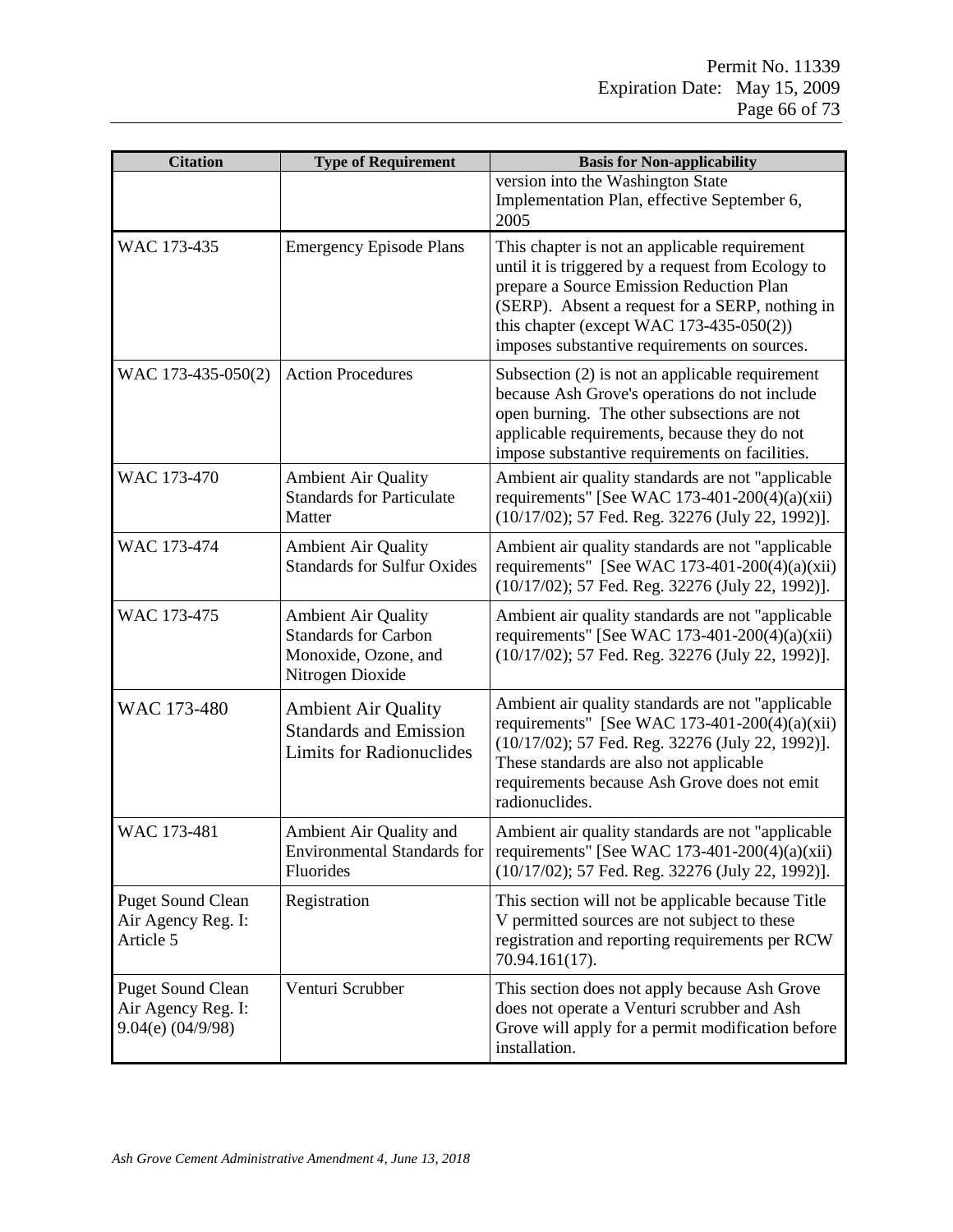| <b>Citation</b>                                                                            | <b>Type of Requirement</b>                                      | <b>Basis for Non-applicability</b>                                                                                                                                                                                                                                                                                                                                  |
|--------------------------------------------------------------------------------------------|-----------------------------------------------------------------|---------------------------------------------------------------------------------------------------------------------------------------------------------------------------------------------------------------------------------------------------------------------------------------------------------------------------------------------------------------------|
| <b>Puget Sound Clean</b><br>Air Agency Reg. I:<br>12.02(b) (08/10/89)                      | Wet Control Equipment                                           | This section is not an applicable requirement<br>because Ash Grove does not use wet control<br>equipment, and Ash Grove will apply for a permit<br>modification before installation.                                                                                                                                                                                |
| <b>Puget Sound Clean</b><br>Air Agency Reg. I:<br>$12.03(c)$ (08/10/89)                    | Pressure Loss Through<br><b>Scrubbers</b>                       | This section is not applicable because Ash Grove<br>does not use scrubbers.                                                                                                                                                                                                                                                                                         |
| <b>Puget Sound Clean</b><br>Air Agency Reg. I:<br>12.03(d) (08/10/89)                      | Scrubber Liquid Supply<br>Rate                                  | This section is not applicable because Ash Grove<br>does not use scrubbers.                                                                                                                                                                                                                                                                                         |
| <b>Puget Sound Clean</b><br>Air Agency Reg. I:<br>12.04(b) (08/10/89)                      | Recordkeeping for Scrubber<br>Operations                        | This section is not applicable because Ash Grove<br>does not use scrubbers.                                                                                                                                                                                                                                                                                         |
| <b>Puget Sound Clean</b><br>Air Agency Reg. II:<br>Articles 1, 2 & 3                       | Gasoline Marketing & VOC<br><b>Standards</b>                    | These sections are not applicable because Ash<br>Grove does not have equipment that is governed<br>by this regulation.                                                                                                                                                                                                                                              |
| <b>Puget Sound Clean</b><br>Air Agency Reg. III:<br>Articles 3                             | <b>Chromium Standards</b>                                       | This section is inapplicable because Ash Grove<br>does not have any of the listed equipment and<br>must obtain approval before installing this type of<br>equipment.                                                                                                                                                                                                |
| PSD Permit 90-03<br>$(6/20/90)$ and<br>Amendments 1<br>$(11/7/95)$ and 2<br>(3/8/99)       | <b>PSD Permit</b>                                               | These versions of Permit 90-03 were superseded<br>by Amendment $3(10/8/01)$ .                                                                                                                                                                                                                                                                                       |
| <b>Puget Sound Clean</b><br>Air Agency Approval<br>Orders 3382, 5730<br>and 7381 (6/29/98) | New source approval orders                                      | Superseded by Order of Approval 7381, condition<br>8(6/6/01)                                                                                                                                                                                                                                                                                                        |
| 40 CFR Part 60,<br>Subpart OOO                                                             | <b>NSPS</b> for Nonmetallic<br><b>Mineral Processing Plants</b> | 40 CFR 60.670(b) states that a Subpart OOO<br>"affected facility" that is subject to Subpart F or<br>that follows in the plant process any facility<br>subject to Subpart F is not subject to Subpart<br>OOO. All equipment at the Seattle plant that falls<br>within the Subpart OOO definition of "affected<br>facility" is also a Subpart F "affected facility." |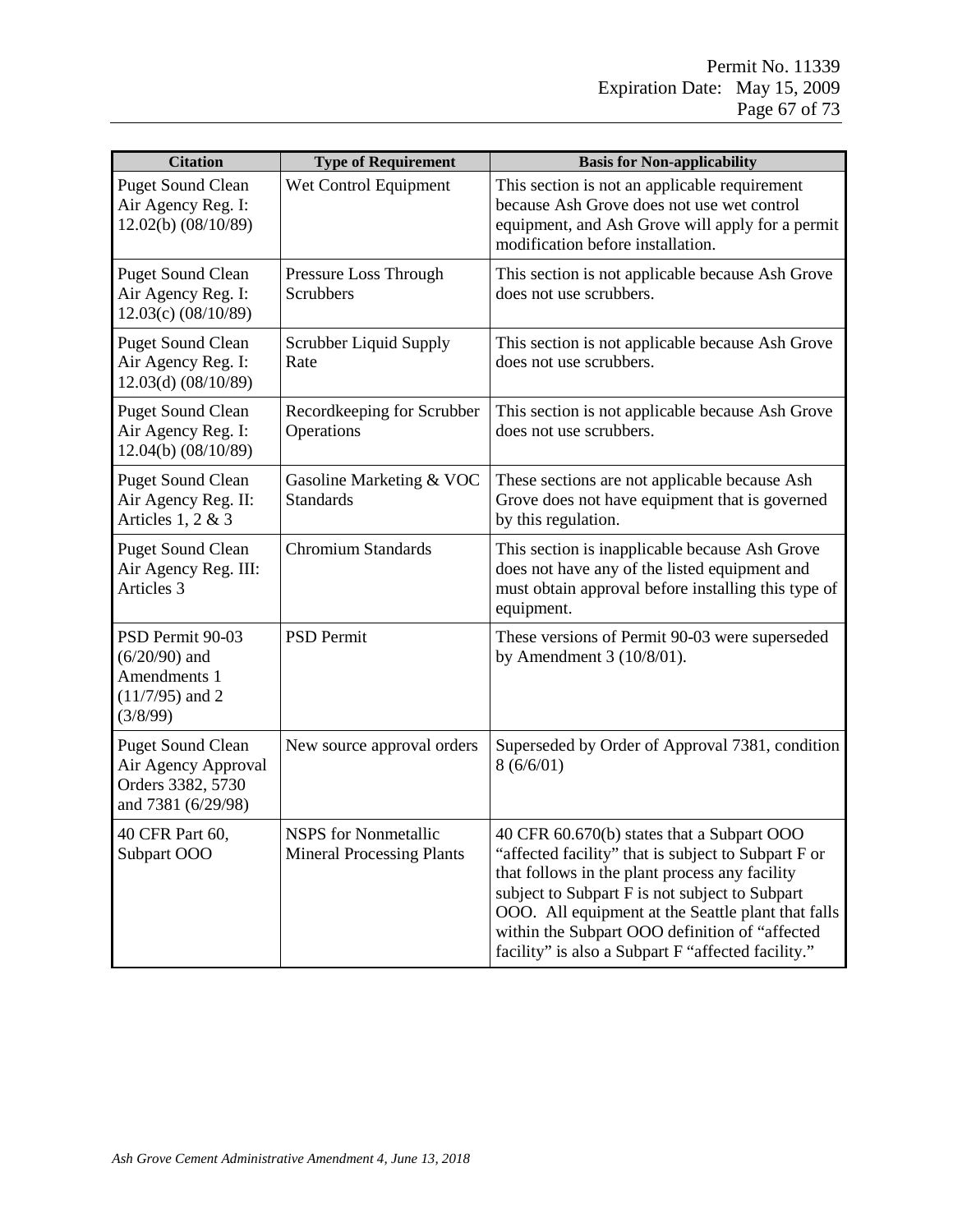| <b>Citation</b>                                                                                                                                                                                                                                                                                                                                                                                                                                                         | <b>Type of Requirement</b>                                                                        | <b>Basis for Non-applicability</b>                                                                                                                                                                                                                                                                                                                                                                                                          |
|-------------------------------------------------------------------------------------------------------------------------------------------------------------------------------------------------------------------------------------------------------------------------------------------------------------------------------------------------------------------------------------------------------------------------------------------------------------------------|---------------------------------------------------------------------------------------------------|---------------------------------------------------------------------------------------------------------------------------------------------------------------------------------------------------------------------------------------------------------------------------------------------------------------------------------------------------------------------------------------------------------------------------------------------|
| The requirements that are identified below are inapplicable for specific emission units or for rule<br>and unit specific reasons. The requirements identified in the first column for these subsequent<br>items are inapplicable only insofar as the scope and explanation provided in the third column<br>qualifies the limitation of inapplicability and are not universally inapplicable to the entire site or<br>for this permit beyond that scope and explanation. |                                                                                                   |                                                                                                                                                                                                                                                                                                                                                                                                                                             |
| 40 CFR Part 60,<br>Subpart A                                                                                                                                                                                                                                                                                                                                                                                                                                            | NSPS reporting<br>requirements                                                                    | NSPS notices and reports required by Subparts A,<br>F, and Y need be submitted only to Puget Sound<br>Clean Air Agency without parallel submittal<br>copies to EPA. Letter of February 5, 2003 from<br>Betty Weise, EPA Region 10 to Dennis<br>McLerran. EPA retains responsibility for review<br>and approval of major changes to NSPS<br>monitoring and test methods, as described in the<br>February 5 <sup>th</sup> letter.             |
| 40 CFR 60 Part 60,<br>Subpart F                                                                                                                                                                                                                                                                                                                                                                                                                                         | <b>NSPS</b> for Portland Cement<br>Plants                                                         | Clinker storage shed, finish mills, steel scale<br>tanks and Group I and Group II silos are not<br>Subpart F "affected facilities" because none of<br>these facilities were constructed or modified after<br>August 17, 1971. 40 CFR 60.60(b) (7/25/77).                                                                                                                                                                                    |
| 40 CFR 60.63(b)                                                                                                                                                                                                                                                                                                                                                                                                                                                         | COMS requirement                                                                                  | Requirement to install COMS on "each bypass"<br>stack" does not apply to the coal mill stacks<br>because coal mills are subject to 40 CFR Part 60,<br>Subpart Y opacity limit, rather than Subpart F.<br>See Memo of 4/6/95 from John Rasnic to EPA<br>Regional Directors re Opacity at Portland Cement<br>Plants (Applicability Determinations 9600073)<br>and Memo of 5/12/95 from John Rasnic<br>(Applicability Determinations 9600082). |
| 40 CFR 60.13;<br>40 CFR 60.253(b)                                                                                                                                                                                                                                                                                                                                                                                                                                       | NSPS performance<br>specifications and QA/QC<br>requirements for continuous<br>monitoring systems | 40 CFR 60.13 does not apply to the temperature<br>monitors required to be installed on the coal mill<br>stacks by 40 CFR $60.253(a)(1)$ because 60.13<br>requirements take effect "upon promulgation of<br>performance specifications for continuous<br>monitoring systems under appendix B to this<br>part," and no performance specs have been<br>promulgated under 40 CFR Part 60, Appendix B<br>for continuous temperature monitors.    |
| 40 CFR Part 60,<br>Subpart Y                                                                                                                                                                                                                                                                                                                                                                                                                                            | <b>NSPS</b> Standards for Coal<br><b>Preparation Plants</b>                                       | Coal loading, transfer and storage equipment<br>upstream of the Raw Coal Silo are not Subpart Y<br>"affected facilities." See EPA Applicability<br>Determinations Y002 (2/24/77) and NR90<br>(10/29/90)                                                                                                                                                                                                                                     |
| 40 CFR Part 63,<br>Subparts A and LLL                                                                                                                                                                                                                                                                                                                                                                                                                                   | <b>MACT</b> standards for<br><b>Portland cement Plants</b>                                        | All Subpart A and Subpart LLL standards that<br>apply to emission units at a "major source" do not                                                                                                                                                                                                                                                                                                                                          |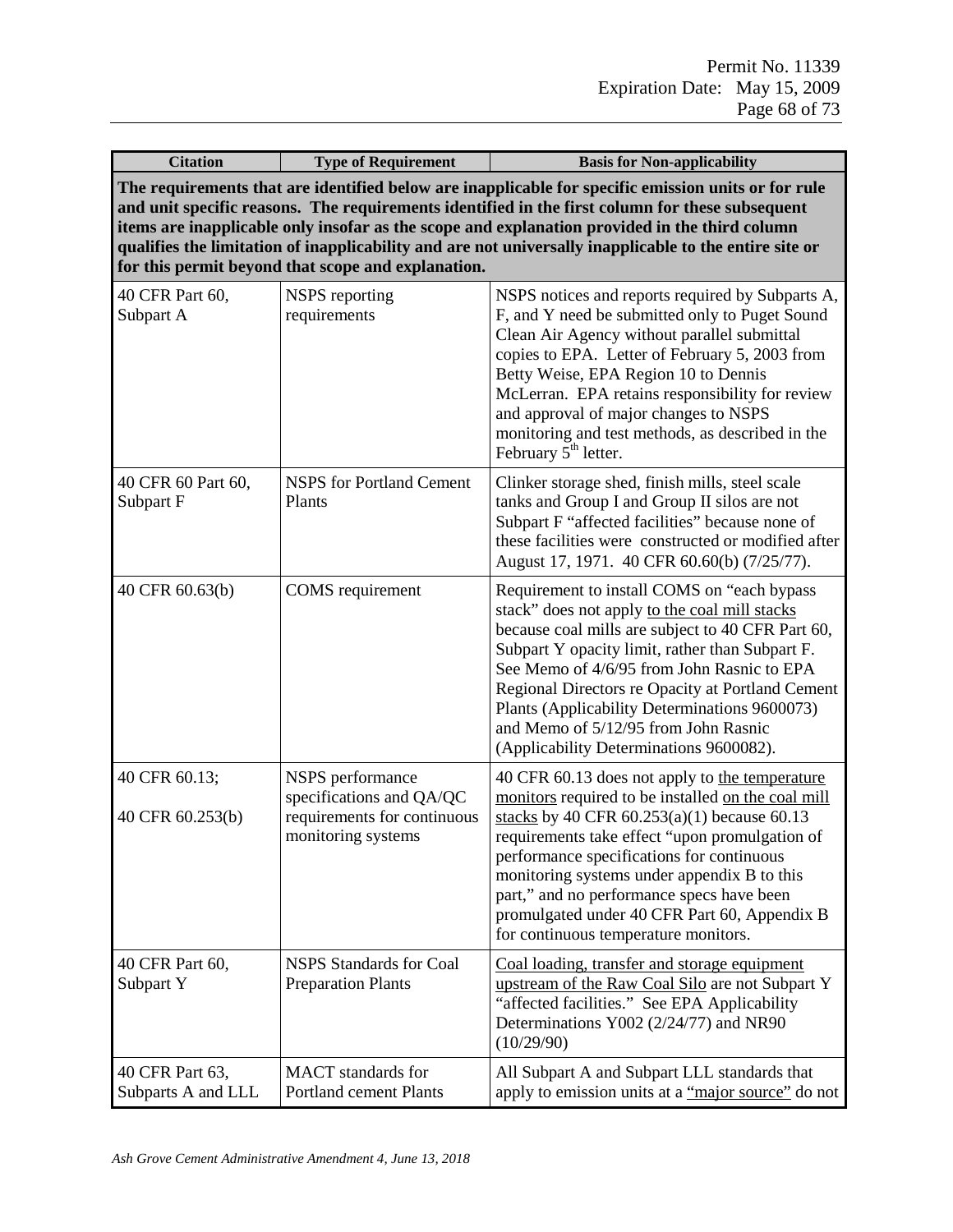| <b>Citation</b>                                                       | <b>Type of Requirement</b>                                                                                                         | <b>Basis for Non-applicability</b>                                                                                                                                                                                                                                                                                                                                                                                                             |
|-----------------------------------------------------------------------|------------------------------------------------------------------------------------------------------------------------------------|------------------------------------------------------------------------------------------------------------------------------------------------------------------------------------------------------------------------------------------------------------------------------------------------------------------------------------------------------------------------------------------------------------------------------------------------|
| (Major Source<br>Provisions)                                          |                                                                                                                                    | apply to the Seattle plant because the Seattle plant<br>is not a "major source" within the meaning of 40<br>CFR 63.2.                                                                                                                                                                                                                                                                                                                          |
| 40 CFR Part 63,<br>Subparts A and LLL<br>(Notifications &<br>Reports) | <b>MACT</b> standards for<br>Portland cement plants                                                                                | All Subpart A and LLL requirements to submit<br>notifications and reports to EPA do not apply to<br>the Seattle plant, because EPA waived notice in<br>its delegation action to Puget Sound Clean Air<br>Agency. See 65 Fed. Reg. 10392 (2/28/00). All<br>requirements in Subparts A and LLL to serve<br>notifications and reports on "the Administrator"<br>or EPA are amended to designate Puget Sound<br>Clean Air Agency as the recipient. |
| 40 CFR 63.7 and<br>$63.1349(a)$ and (b)                               | <b>MACT</b> initial performance<br>test requirements                                                                               | The requirement to conduct a performance test to<br>demonstrate initial compliance with the<br>dioxin/furan emission standards in 40 CFR<br>63.1343(d) was satisfied on October 22-24, 2002<br>The test report and compliance notification were<br>submitted on December 20, 2002.                                                                                                                                                             |
| 40 CFR 63.9 (b)<br>through (d) and<br>63.1353(b)(1)                   | <b>MACT</b> initial notification<br>requirements                                                                                   | Subpart A and LLL initial notification<br>requirements for the kiln/raw mill were satisfied<br>by the letter of October 7, 1999 from Henrik<br>Voldbaek to Tom Fitzsimmons et al                                                                                                                                                                                                                                                               |
| 40 CFR 63.1350(g)                                                     | Dioxin/furan monitoring<br>requirements for kilns that<br>employ carbon injection as<br>an emission control<br>technique           | The Seattle plant does not employ carbon<br>injection as an emission control technique.                                                                                                                                                                                                                                                                                                                                                        |
| 40 CFR 63.1351(b)                                                     | Subpart LLL compliance<br>date for affected sources that<br>commence new construction<br>or reconstruction after<br>March 24, 1998 | Ash Grove did not commence new construction<br>or reconstruction on any Subpart LLL affected<br>source after March 24, 1998.                                                                                                                                                                                                                                                                                                                   |
| 40 CFR 63.1344(b)                                                     | Temperature limit for<br>affected sources determined<br>through performance test                                                   | The procedure in 40 CFR 1344(b) to set the<br>temperature limit for affected sources through<br>measurements taken during dioxin/furan<br>performance testing does not apply to the coal<br>mills, because Puget Sound Clean Air Agency<br>approved an intermediate monitoring change<br>establishing the coal mill temperature limit at 200<br>degrees F. See letter of October 18, 2002 from<br>Steven Van Slyke to Robert Vantuyl.          |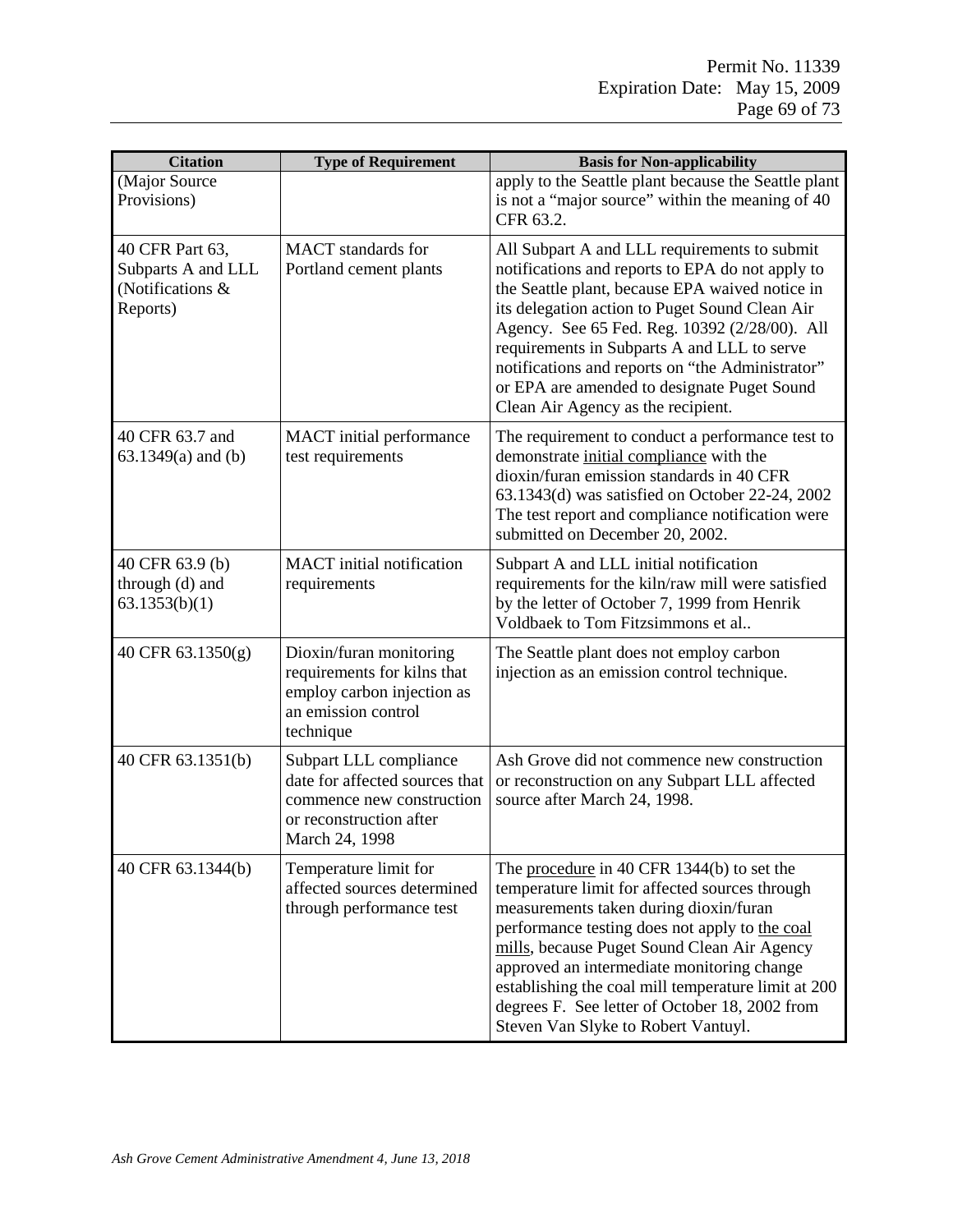# **IX. INSIGNIFICANT EMISSION UNITS**

### *A. Insignificant Emission Units and Activities*

1. Insignificant emission units and activities at Ash Grove are subject to all applicable requirements set forth in Sections I.A, III and IV. This permit shall not require testing, monitoring, reporting or recordkeeping for insignificant emission units or activities except as required by Puget Sound Clean Air Agency Regulation I, Sections 7.09(b) and 9.20. Compliance with Puget Sound Clean Air Agency Regulation I, Sections 7.09(b) and 9.20 shall be deemed to satisfy the requirements of WAC 173-401-615 and 173-401- 630(1).

[WAC 173-401-530(2)(c), 10/17/02]

2. Where this permit does not require testing, monitoring, recordkeeping and reporting for insignificant emissions units or activities, Ash Grove may certify continuous compliance if there were no observed, documented, or known instances of noncompliance during the reporting period. Where this permit requires testing, monitoring, recordkeeping and reporting for insignificant emission units or activities, Ash Grove may certify continuous compliance when the testing, monitoring, and recordkeeping required by the permit revealed no violations during the period, and there were no observed, documented, or known instances of noncompliance during the reporting period.

[WAC 173-401-530(2)(d), 10/17/02]

3. An emission unit or activity that qualifies as insignificant solely on the basis of WAC 173-401-530(1)(a) shall not exceed the emission thresholds specified in WAC 173-401- 530(4) until this permit is modified pursuant to Section VI.E of this permit and WAC 173-401-725.

[WAC 173-401-530(6), 10/17/02]

As of the date of permit issuance, the emission units listed below are defined as insignificant for the reasons indicated.

| Unit                                                     | <b>Basis for IEU Designation</b> |
|----------------------------------------------------------|----------------------------------|
| Lubricating oil storage tanks                            | WAC 173-401-532 (3)              |
| Vehicle maintenance                                      | WAC 173-401-532 (7)              |
| Internal combustion engines for propelling or powering a | WAC 173-401-532(10)              |
| vehicle                                                  |                                  |
| Welding equipment                                        | WAC 173-401-532(12)              |
| Cleaning and sweeping of streets and paved surfaces      | WAC 173-401-532(35)              |
| Roads (sweep and water for dust control)                 | WAC 173-401-532(35)              |
| Steam cleaner                                            | WAC 173-401-532(39)              |
| Kerosene, grease, and oil drums                          | WAC 173-401-532(42)              |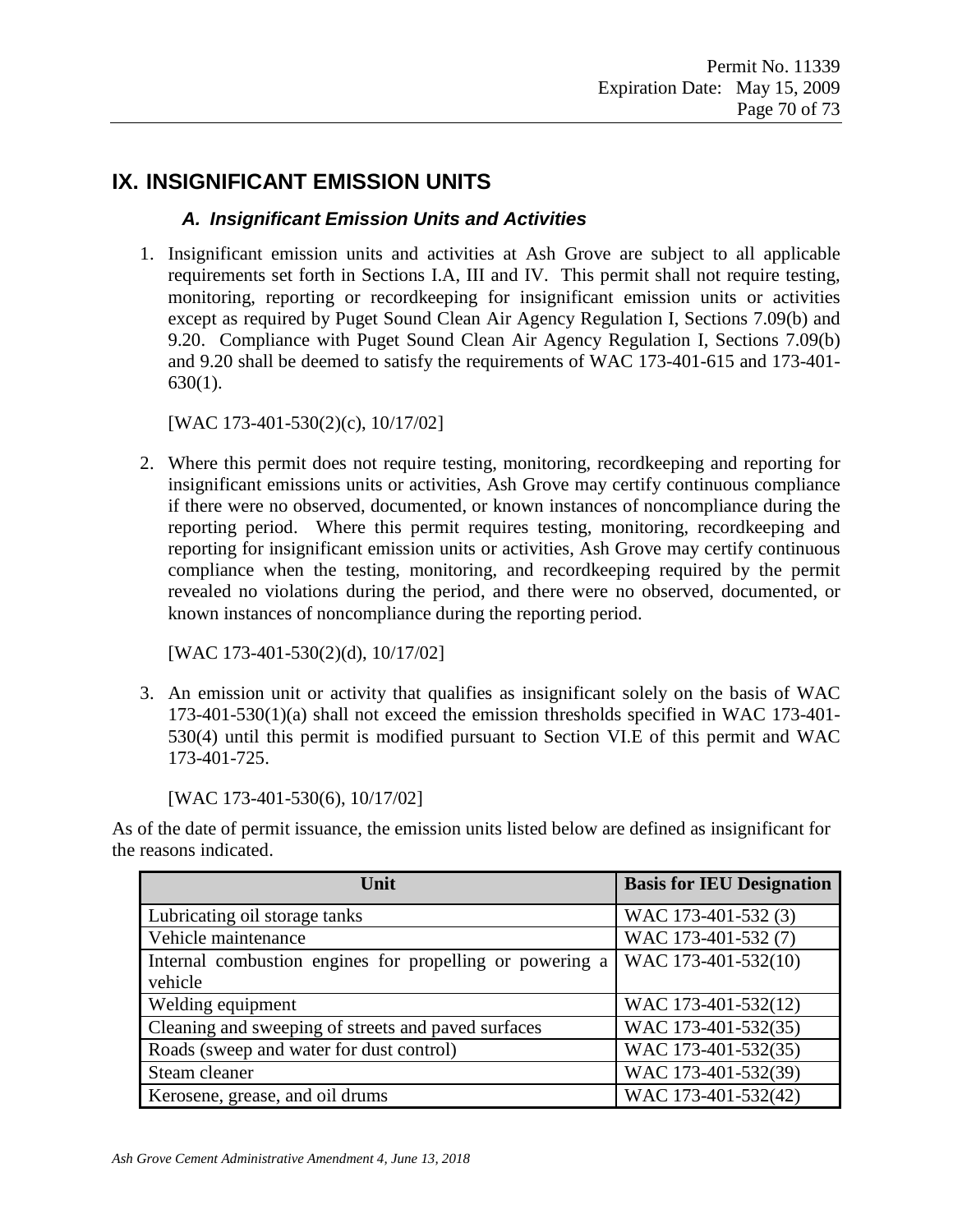Permit No. 11339 Expiration Date: May 15, 2009 Page 71 of 73

| Unit                                                     | <b>Basis for IEU Designation</b> |
|----------------------------------------------------------|----------------------------------|
| Truck wash                                               | WAC 173-401-532(45)              |
| Window air conditioners                                  | WAC 173-401-532(46)              |
| <b>Bathroom</b> vents                                    | WAC 173-401-532(48)              |
| Fuel and exhaust emissions from vehicles in parking lots | WAC 173-401-532(54)              |
| Staff vehicles                                           | WAC 173-401-532(54)              |
| Air compressor (electric)                                | WAC 173-401-532(88)              |
| Diesel Fuel Tank (kiln drive standby) 185 gal            | WAC 173-401-533(2)(a)            |
| Underground Diesel Fuel Tank 2000 gal                    | $WAC-173-401-533(2)(c)$          |
| Lignite Tank                                             | $WAC-173-401-533(2)(c)$          |
| Finish Grinding Aid Tank                                 | $WAC-173-401-533(2)(c)$          |
| Space Heaters <5 MMBtu/hr                                | WAC 173-401-533(2)(r)            |
| Underground Gasoline tank 1000 gal                       | WAC 173-401-533(2)(t)            |
| Safety-Kleen station                                     | WAC 173-401-533(2)(z)            |
| Calibration gases (for equipment)                        | WAC 173-401-533(3)(c)            |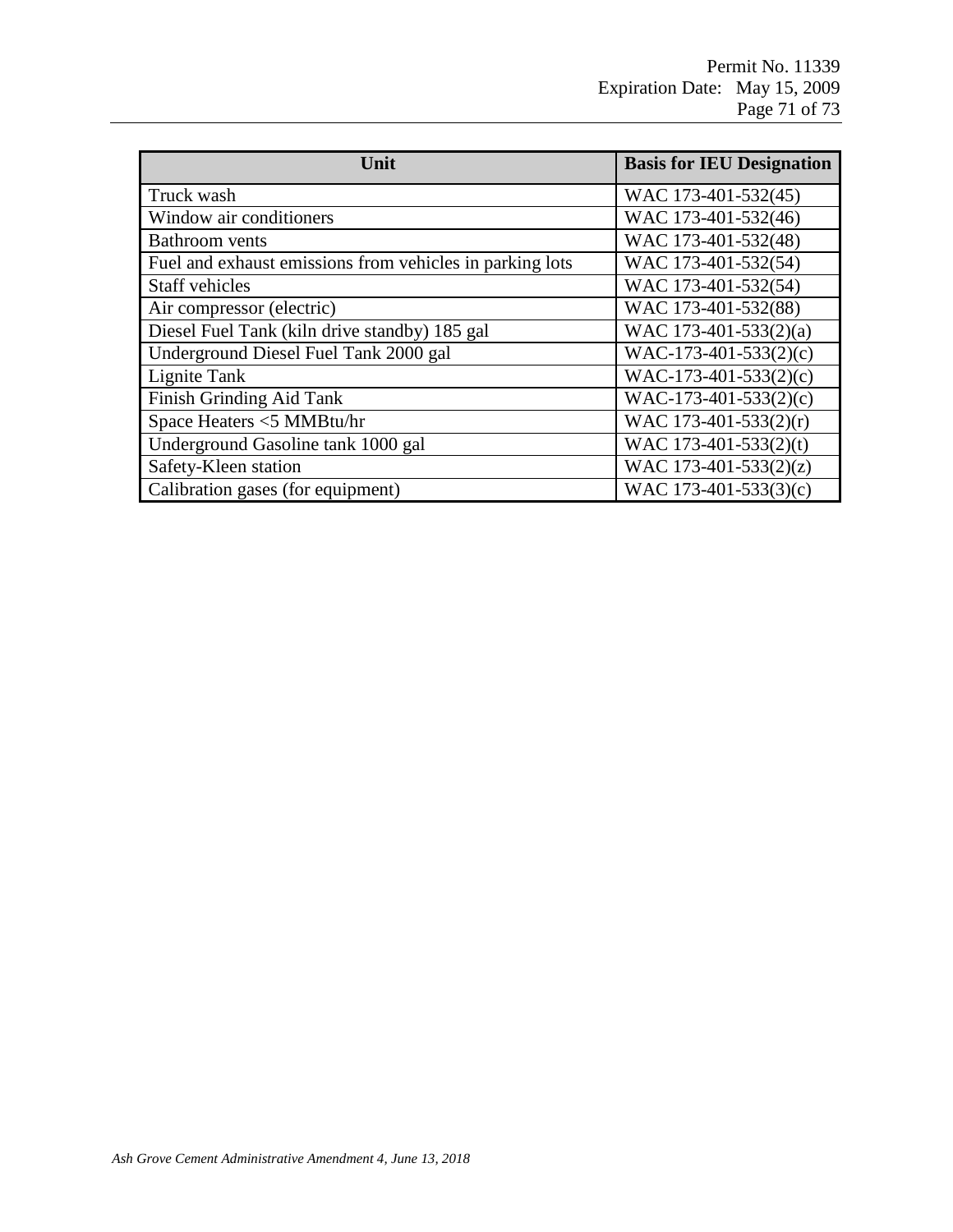### **X. APPENDIXES**

#### *A. Reference Methods (by reference only, not attached)*

- (1) EPA Method 5 [40 CFR 60, Appendix A, July 1, 2002]
- (2) EPA Method 9 [40 CFR 60, Appendix A, July 1, 2002]
- (3) EPA Method 10 [40 CFR 60, Appendix A, July 1, 2002]
- (4) EPA Method 7E [40 CFR 60, Appendix A, July 1, 2002]
- (5) EPA Method 6C [40 CFR 60, Appendix A, July 1, 2002]
- (6) EPA Method 23 [40 CFR 60, Appendix A, July 1, 2002]
- (7) EPA Method 20.A [40 CFR 51, Appendix M, July 1, 2001]

#### *B. Non-EPA Test Methods (attached)*

- (1) Puget Sound Clean Air Agency Method 5 as approved by Puget Sound Clean Air Agency Board Resolution 540 dated August 11, 1983
- (2) Ecology Method 9A

#### *C. Reference Continuous Emission Monitoring Performance Specification (by reference only, not attached)*

- (1) EPA Performance Specification 1 (Opacity Monitoring), [40 CFR 60, Appendix B, July 1, 1992]
- (2) EPA Performance Specification 2 (SO2 and NOx Monitoring) [40 CFR 60, Appendix B, July 1, 1992]
- (3) EPA Performance Specification 3 (O2 Monitoring) [40 CFR 60, Appendix B, July 1, 1992]
- (4) EPA Performance Specification 4 (CO Monitoring) [40 CFR 60, Appendix B, July 1, 1992]

#### *D. EPA Quality Assurance Procedures (attached)*

#### **Continuous Emission Monitoring for Opacity: "Recommended Quality Assurance Procedures for Opacity Continuous Monitoring Systems" (EPA 340/1-86-010)**